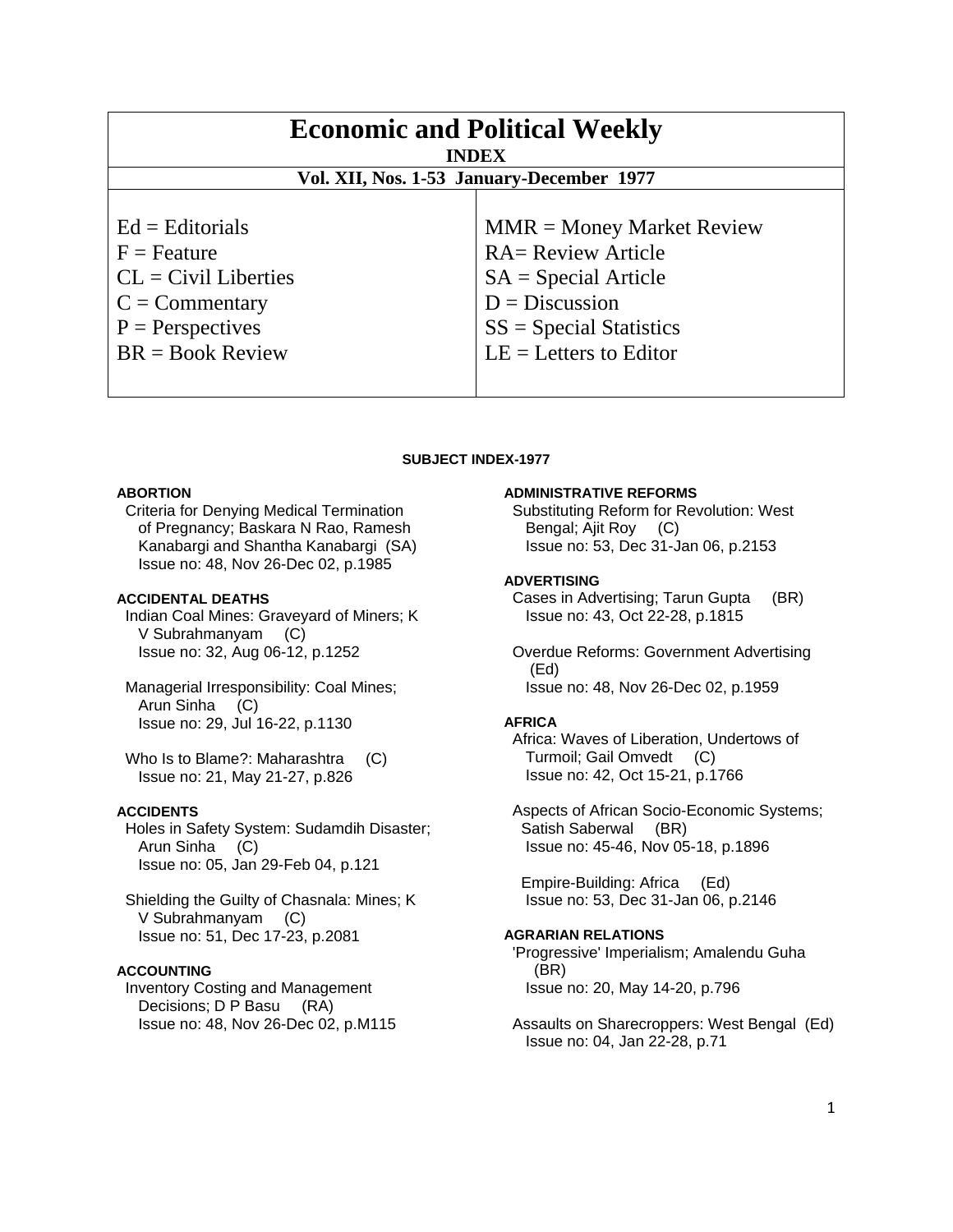# **AGRARIAN RELATIONS**

 Belchhi Revisited: Bihar (Ed) Issue no: 32, Aug 06-12, p.1244

 Capitalist Domination and the Small Peasantry: Deccan Districts in the Late Nineteenth Century; Jairus Banaji (SA) Issue no: 33-34, Aug 13-26, p.1375

 Causes of Sharp Increase in Agricultural Labourers, 1961-71: A Case Study of Social-Existence Forms of Labour in North Bengal; Nripendra Bandyopadhyaya (RA) Issue no: 53, Dec 31-Jan 06, p.A111

 Changes in Land Relations in West Bengal; Kalyan Dutt (RA) Issue no: 53, Dec 31-Jan 06, p.A106

 Further on the Mode of Production in Agriculture; N Sen Gupta (RA) Issue no: 26, Jun 25-Jul 01, p.A55

 Gold Rush?; M L Dantwala (BR) Issue no: 21, May 21-27, p.842

 Implementation, the Stumbling Block: West Bengal Land Reforms Bill-II (C) Issue no: 48, Nov 26-Dec 02, p.1966

 Landlords on Rampage in Champaran: Bihar; Arun Sinha (C) Issue no: 39, Sep 24-30, p.1671

 Major Move against Semi-Feudal Tenancy: Tea Companies; N K Chandra (C) Issue no: 48, Nov 26-Dec 02, p.1965

 Major Move against Semi-Feudal Tenancy: West Bengal Land Reforms Bill-I; N K Chandra (C) Issue no: 48, Nov 26-Dec 02, p.1965

 Murder of a Peasant Leader: Bihar; Arun Sinha (C) Issue no: 31, Jul 30-Aug 05, p.1214

 Nature of Class Struggle in Bangladesh; B K Jahangir (SA) Issue no: 50, Dec 10-16, p.2063

 Not out of Bondage; Arun Sinha (C) Issue no: 37, Sep 10-16, p.1599

 Organising Peasants in Nalanda: Bihar; Arun Sinha (C) Issue no: 12, Mar 19-25, p.494

 Peasants' Struggle for Land: Andhra Pradesh (C) Issue no: 40, Oct 01-07, p.1693

 Tenancy: Extent and Inter-State Variations; H Laxminarayan and S S Tyagi (SA) Issue no: 22, May 28-Jun 03, p.880

 Violence against the Poor: Bihar; Arun Sinha (C) Issue no: 15, Apr 09-15, p.594

#### **AGRICULTURAL COOPERATIVES**

 Farm Co-operative Credit to Scheduled Castes and Scheduled Tribes; C L Dadhich (RA) Issue no: 13, Mar 26-Apr 01, p.A23

## **AGRICULTURAL CREDIT**

 Farm Co-operative Credit to Scheduled Castes and Scheduled Tribes; C L Dadhich (RA) Issue no: 13, Mar 26-Apr 01, p.A23

 Surface View of Rural Money Market; A K Pat (BR) Issue no: 21, May 21-27, p.843

 Unconvincing Case; K K Taimni (OP) Issue no: 01-02, Jan 08-14, p.15

# **AGRICULTURAL ECONOMICS**

 Partial View of Irrigation Problems; B D Dhawan (BR) Issue no: 49, Dec 03-09, p.2009

## **AGRICULTURAL GROWTH AND DEVELOPMENT**

 Agricultural Growth and Rural Poverty: Some Lessons from past Experience; Hanumantha C H Rao (SA) Issue no: 33-34, Aug 13-26, p.1369

 Agricultural Growth: Role of Institutional and Infrastructural Factors; Sheila Bhalla (SA) Issue no: 45-46, Nov 05-18, p.1898

 Constraints on Growth and Policy Options; A Vaidyanathan (SA) Issue no: 38, Sep 17-23, p.1643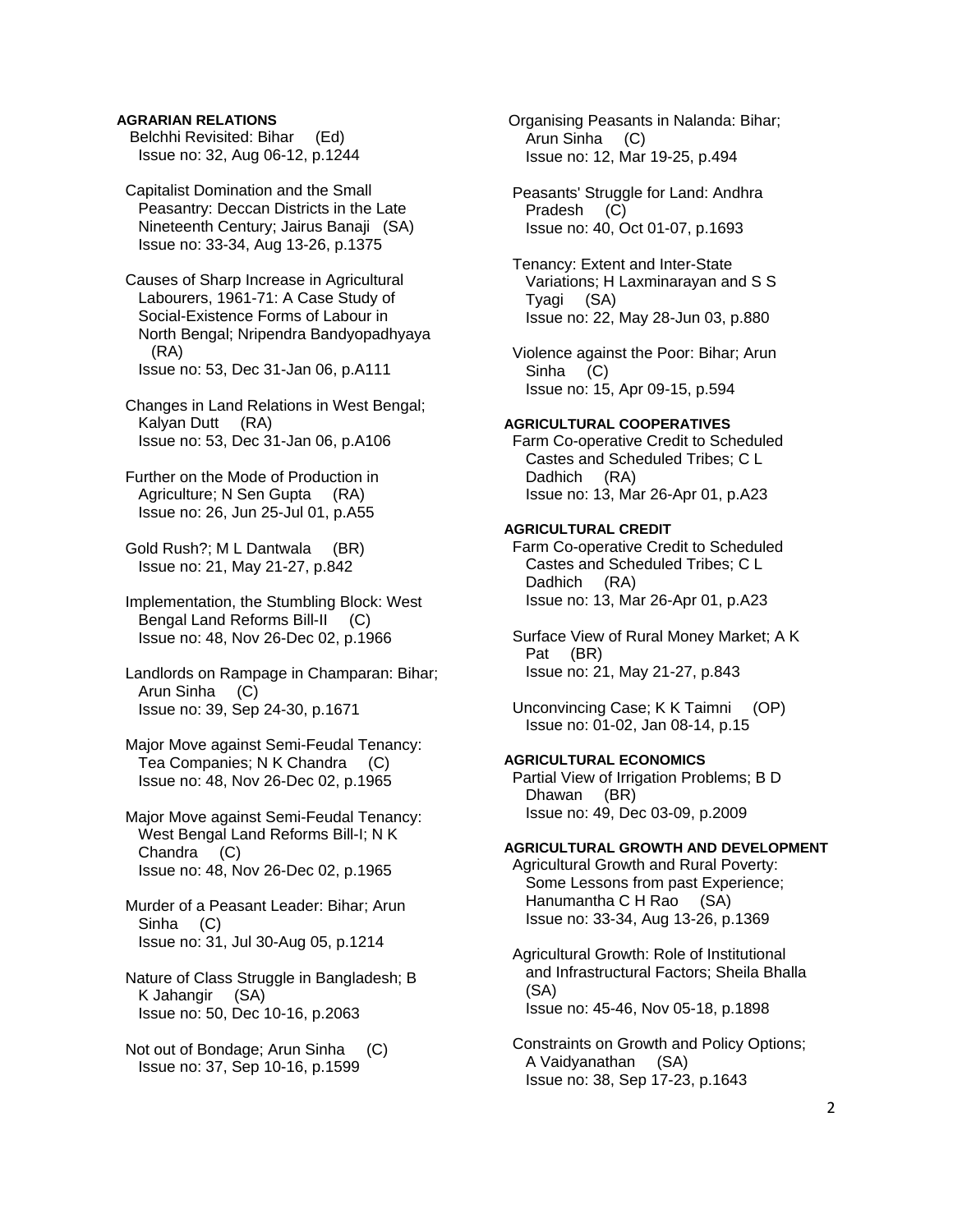# **AGRICULTURAL GROWTH AND DEVELOPMENT**

More for the Rural Sector? (Ed) Issue no: 14, Apr 02-08, p.555

 Transforming Traditional Agriculture: A Delayed Critique of Theodore Schultz; S H Deshpande (RA) Issue no: 53, Dec 31-Jan 06, p.A127

### **AGRICULTURAL LABOUR**

 Causes of Sharp Increase in Agricultural Labourers, 1961-71: A Case Study of Social-Existence Forms of Labour in North Bengal; Nripendra Bandyopadhyaya (RA) Issue no: 53, Dec 31-Jan 06, p.A111

 Changes in Acreage and Tenure Structure of Land Holdings in Haryana, 1962-72; Sheila Bhalla (RA) Issue no: 13, Mar 26-Apr 01, p.A2

 Changing Conditions of Agricultural Labourers; H Laxminarayan (SA) Issue no: 43, Oct 22-28, p.1817

 Class War, Not 'Atrocities against Harijans': Bihar; Arun Sinha (C) Issue no: 50, Dec 10-16, p.2037

 Colonial Economics in Southeast India; Kathleen Gough (SA) Issue no: 13, Mar 26-Apr 01, p.541

 Illegal Activity?: Maharashtra (Ed) Issue no: 22, May 28-Jun 03, p.856

 Indian Working Class in Perspective; Kristoffel Lieten (BR) Issue no: 50, Dec 10-16, p.2047

 Landlords on Rampage in Champaran: Bihar; Arun Sinha (C) Issue no: 39, Sep 24-30, p.1671

 Madhuban: Landless Labour to Poor Peasant: Bihar; Arun Sinha (C) Issue no: 04, Jan 22-28, p.80

 Massacre of Sharecroppers: Bihar (Ed) Issue no: 44, Oct 29-Nov 04, p.1832

 Minimum Wages on Paper: Agricultural Labour (C) Issue no: 49, Dec 03-09, p.2001

 Not out of Bondage; Arun Sinha (C) Issue no: 37, Sep 10-16, p.1599

 Oppression of Scheduled Castes: Madhya Pradesh; N K Singh (C) Issue no: 43, Oct 22-28, p.1800

 Police to Landlords' Aid: Bihar; Arun Sinha (C) Issue no: 49, Dec 03-09, p.1999

 Rural Employment, Wages and Labour Markets in India: A Survey of Research; Kalpana Bardhan (RA) Issue no: 26, Jun 25-Jul 01, p.A34

 Some Aspects of Employment and Unemployment in Agriculture; Manabendu Chattopadhyay (RA) Issue no: 39, Sep 24-30, p.A66

 Substituting Reform for Revolution: West Bengal; Ajit Roy (C) Issue no: 53, Dec 31-Jan 06, p.2153

 Transforming Traditional Agriculture: A Delayed Critique of Theodore Schultz; S H Deshpande (RA) Issue no: 53, Dec 31-Jan 06, p.A127

 Wage Rates of Two Groups of Agricultural Labourers; Manabendu Chattopadhyay (RA) Issue no: 13, Mar 26-Apr 01, p.A20

# **AGRICULTURAL LAND**

 'Progressive' Imperialism; Amalendu Guha (BR) Issue no: 20, May 14-20, p.796

 Tenancy: Extent and Inter-State Variations; H Laxminarayan and S S Tyagi (SA) Issue no: 22, May 28-Jun 03, p.880

# **AGRICULTURAL MARKETING**

 Efficient Agricultural Marketing; Zaibun Y Jasdanwalla (RA) Issue no: 53, Dec 31-Jan 06, p.A133

# **AGRICULTURAL PLANNING AND POLICY**  India's Green Revolution; Biplab Dasgupta (SA)

Issue no: 06-08, Feb 05-25, p.241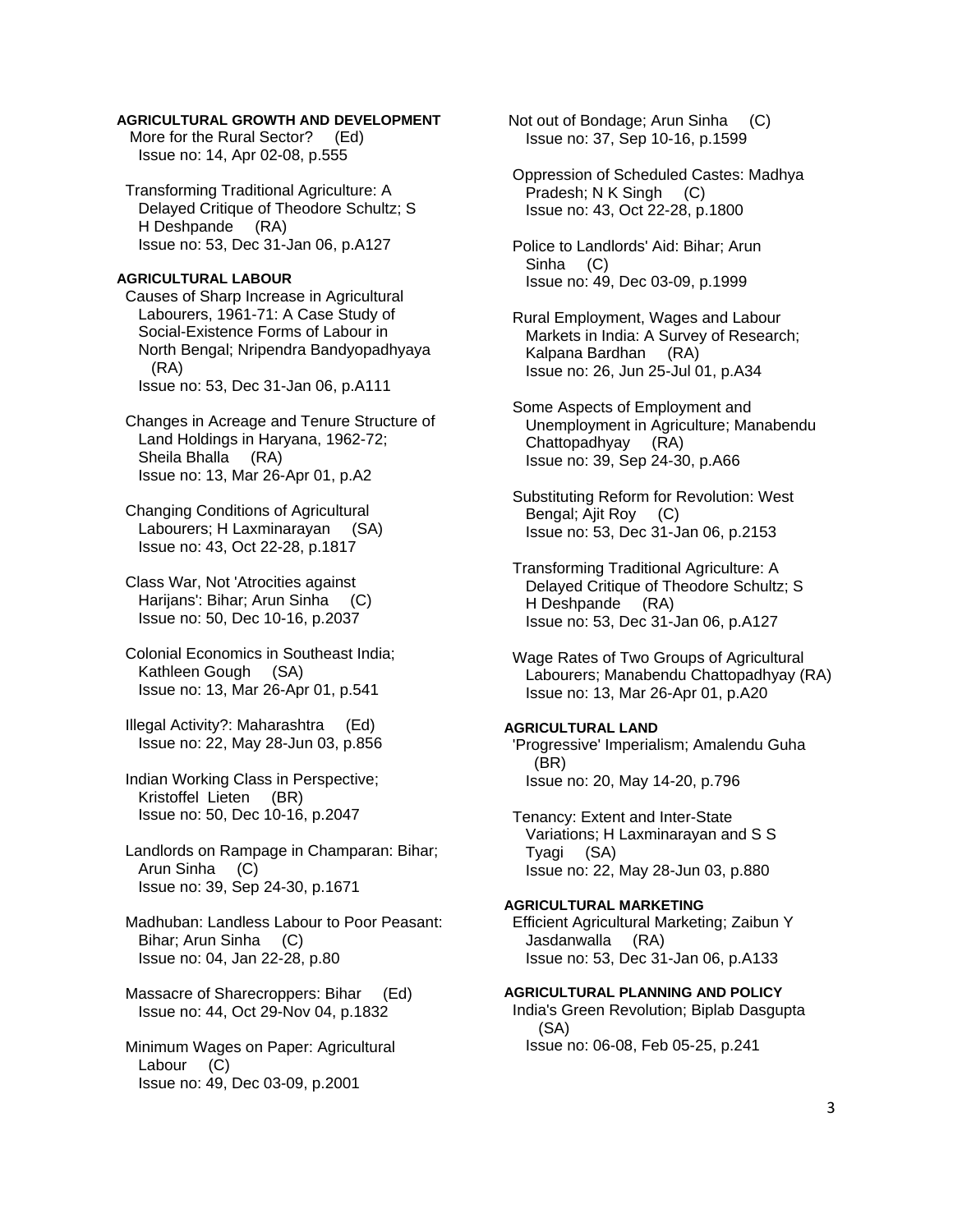# **AGRICULTURAL PLANNING AND POLICY**

 Nature of Class Struggle in Bangladesh; B K Jahangir (SA) Issue no: 50, Dec 10-16, p.2063

# **AGRICULTURAL PRICES**

 Burying Public Distribution (Ed) Issue no: 40, Oct 01-07, p.1683

 Efficient Agricultural Marketing; Zaibun Y Jasdanwalla (RA) Issue no: 53, Dec 31-Jan 06, p.A133

 A Flight from Plenty (RA) Issue no: 39, Sep 24-30, p.A65

 Return to Free Market in Foodgrains?: New Delhi; B M (C) Issue no: 37, Sep 10-16, p.1597

# **AGRICULTURAL PRICES COMMISSION**

 Burying Public Distribution (Ed) Issue no: 40, Oct 01-07, p.1683

 A Flight from Plenty (RA) Issue no: 39, Sep 24-30, p.A65

 Holding Operation (Ed) Issue no: 17, Apr 23-29, p.659

# **AGRICULTURAL PRODUCTION**

 Agricultural Growth and Rural Real Wages: A Reply; Deepak Lal (SA) Issue no: 20, May 14-20, p.802

 Constraints on Growth and Policy Options; A Vaidyanathan (SA) Issue no: 38, Sep 17-23, p.1643

 Constraints on Growth and Policy Options: A Comment; T N Srinivasan (SA) Issue no: 48, Nov 26-Dec 02, p.1987

 Constraints on Growth and Policy Options: Reply; A Vaidyanathan (SA) Issue no: 51, Dec 17-23, p.2105

 A Flight from Plenty (RA) Issue no: 39, Sep 24-30, p.A65

 Further on the Mode of Production in Agriculture; N Sen Gupta (RA) Issue no: 26, Jun 25-Jul 01, p.A55

 Gold Rush?; M L Dantwala (BR) Issue no: 21, May 21-27, p.842

 Green Revolution Contrasts: Rice and Wheat; Amal Krishna Dey (SA) Issue no: 23, Jun 04-10, p.921

 Growth and Stagnation (RA) Issue no: 26, Jun 25-Jul 01, p.A33

 Home Market, Capitalism in Agriculture, and Drain of Agricultural Surplus; Sudipto Mundle (RA) Issue no: 26, Jun 25-Jul 01, p.A49

 Much Cry and Little Wool (RA) Issue no: 09, Feb 26-Mar 04, p.M1

 Performance and Prospects of Crop Production in India; A Vaidyanathan (SA) Issue no: 33-34, Aug 13-26, p.1355

 Poor Man's Cereal (BR) Issue no: 29, Jul 16-22, p.1143

 Reorganisation of Agriculture in the South: Vietnam; Genevieve Lemercinier and Francois Houtart (C) Issue no: 52, Dec 24-30, p.2123

- Size-Productivity Revisited: Addendum; Manabendu Chattopadhyay and Ashok Rudra (SA) Issue no: 11, Mar 12-18, p.476
- Transforming Traditional Agriculture: A Delayed Critique of Theodore Schultz; S H Deshpande (RA) Issue no: 53, Dec 31-Jan 06, p.A127

**AGRICULTURAL PRODUCTS**  Prices and Power Relations; Edmar L Bacha (BR) Issue no: 41, Oct 08-14, p.1738

 Return to Free Market in Foodgrains?: New Delhi; B M (C) Issue no: 37, Sep 10-16, p.1597

 Tapioca Exports (F) Issue no: 50, Dec 10-16, p.2062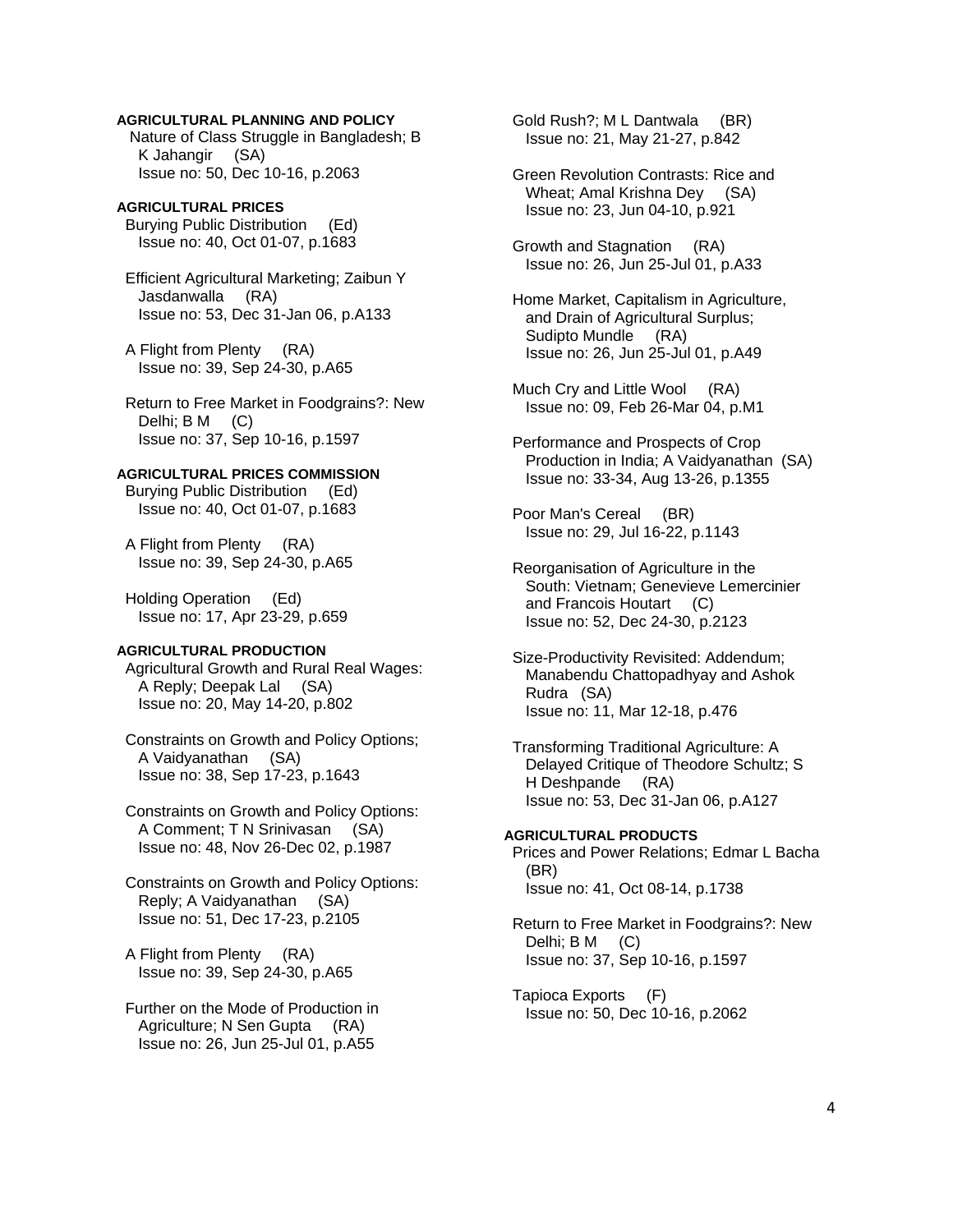# **AGRICULTURAL SECTOR**

 Agricultural Economy Rebuilt: Vietnam; Francois Houtart (C) Issue no: 48, Nov 26-Dec 02, p.1973

 Partial View of Irrigation Problems; B D Dhawan (BR) Issue no: 49, Dec 03-09, p.2009

 Reorganisation of Agriculture in the South: Vietnam; Genevieve Lemercinier and Francois Houtart (C) Issue no: 52, Dec 24-30, p.2123

 Some Aspects of Employment and Unemployment in Agriculture; Manabendu Chattopadhyay (RA) Issue no: 39, Sep 24-30, p.A66

# **AGRICULTURAL TECHNOLOGY**

 Agricultural Mechanisation in China; K P Kannan (C) Issue no: 26, Jun 25-Jul 01, p.1011

Farm Mechanisation; Anand P Gupta (LE) Issue no: 51, Dec 17-23, p.2074

 Tall Claim: Farm Mechanisation (Ed) Issue no: 42, Oct 15-21, p.1756

 Who Has Gained from New Farm Technology? (BR) Issue no: 17, Apr 23-29, p.687

#### **AGRICULTURAL WAGES**

 Agricultural Growth and Rural Real Wages: A Reply; Deepak Lal (SA) Issue no: 20, May 14-20, p.802

 Rural Employment, Wages and Labour Markets in India: A Survey of Research; Kalpana Bardhan (RA) Issue no: 26, Jun 25-Jul 01, p.A34

 Rural Employment, Wages and Labour Markets in India: A Survey of Research-11; Kalpana Bardhan (SA) Issue no: 27, Jul 02-08, p.1062

 Rural Employment, Wages and Labour Markets in India: A Survey of Research: III; Kalpana Bardhan (SA) Issue no: 28, Jul 09-15, p.1101

 Wage Rates of Two Groups of Agricultural Labourers; Manabendu Chattopadhyay (RA) Issue no: 13, Mar 26-Apr 01, p.A20

#### **AIADMK**

 Different Alignment for Assembly Election?: Tamil Nadu (C) Issue no: 14, Apr 02-08, p.568

 Glamour Politics in Command: Tamil Nadu  $(C)$ Issue no: 26, Jun 25-Jul 01, p.1009

 A Southern Waterloo: Tamil Nadu (C) Issue no: 48, Nov 26-Dec 02, p.1970

## **ALCOHOLISM**

Who Is to Blame?: Maharashtra (C) Issue no: 21, May 21-27, p.826

#### **ALUMINIUM INDUSTRY**

 Hasty Imports?: Aluminium (Ed) Issue no: 04, Jan 22-28, p.71

Short and Long of It: Aluminium (Ed) Issue no: 30, Jul 23-29, p.1163

#### **ANDHRA PRADESH**

 Andhra Cyclone; Challapalli Srinivasa Rao (LE) Issue no: 49, Dec 03-09, p.1995

 Andhra's Roll of Honour: Police Atrocities  $(C)$ Issue no: 17, Apr 23-29, p.677

 Appeal for Judicial Enquiry; Surapaneni Rama Rao (LE) Issue no: 26, Jun 25-Jul 01, p.1003

 Bhargava Commission; Tarimela Ramdas Reddy and P Suryanarayana (LE) Issue no: 32, Aug 06-12, p.1247

 The Bhargava Commission: Andhra Pradesh (C) Issue no: 30, Jul 23-29, p.1169

 Built-In Alibi for Murder: Political Prisoners-II (Ed) Issue no: 28, Jul 09-15, p.1078

 In the States; Romesh Thapar (F) Issue no: 50, Dec 10-16, p.2031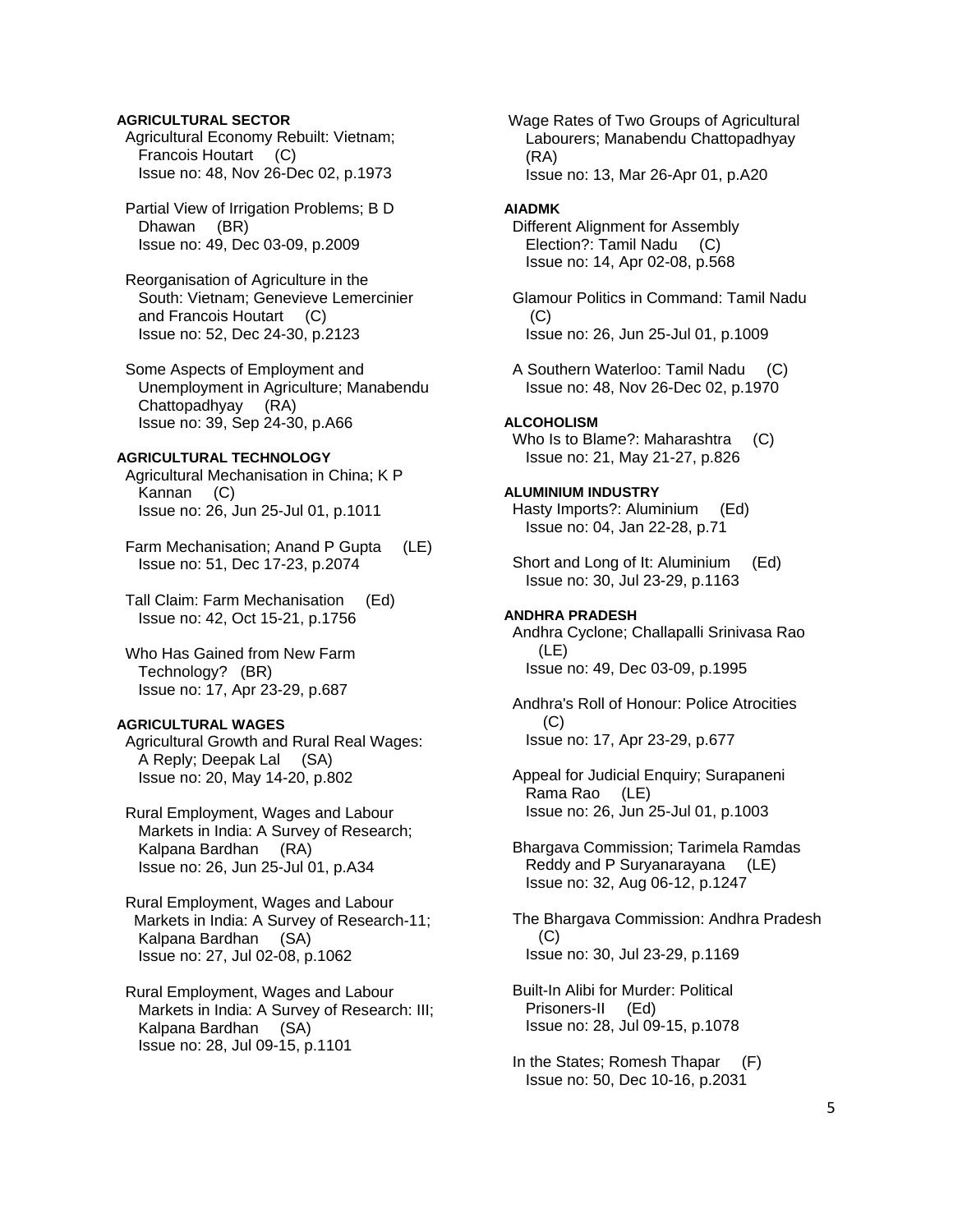# **ANDHRA PRADESH**

 Intimidation of Witnesses to Police Atrocities (C) Issue no: 37, Sep 10-16, p.1601

 Killings in Guntur: Second Interim Report of Civil Rights Committee (C) Issue no: 25, Jun 18-24, p.971

 Ominous Silence on Killings: Andhra Pradesh (C) Issue no: 24, Jun 11-17, p.943

 Peasants' Struggle for Land: Andhra Pradesh (C) Issue no: 40, Oct 01-07, p.1693

 Poets and Conspirators: The Law (Ed) Issue no: 32, Aug 06-12, p.1246

 Political Uses of Cyclone: Andhra Pradesh (C) Issue no: 52, Dec 24-30, p.2118

 Politics of Cyclone Relief: Andhra Pradesh; Venkata C Krishna (C) Issue no: 49, Dec 03-09, p.2002

 Stormy Politics: Andhra Pradesh (Ed) Issue no: 49, Dec 03-09, p.1992

 Where Is the Political Approach?: Political Prisoners-II; Mohan Ram (C) Issue no: 21, May 21-27, p.829

# **ANTHROPOLOGISTS**

 Ethnology as Science and as Art ; David G Mandelbaum (RA) Issue no: 35, Aug 27-Sep 02, p.1539

# **APARTHEID**

 Dividing the Non-Whites: South Africa (Ed) Issue no: 39, Sep 24-30, p.1662

 No to Economic Sanctions: South Africa (Ed) Issue no: 47, Nov 19-25, p.1917

## **ARGENTINA**

 Legitimised Violence and Economic Policy in Argentina; Michel Chossudovsky (C) Issue no: 16, Apr 16-22, p.631

# **ARMAMENTS**

Western View of Arms Race (BR) Issue no: 40, Oct 01-07, p.1704

#### **ARTISTS**

 Art in These Dark Times; Geeta Kapur (P) Issue no: 11, Mar 12-18, p.450

# **ASIA**

 The Meaning of Detente; P K S Namboodiri (BR) Issue no: 44, Oct 29-Nov 04, p.1855

## **ASSAM**

 Against Arbitrary Bureaucracy: Assam (C) Issue no: 47, Nov 19-25, p.1927

 Janata Tries Short-Cuts (C) Issue no: 35, Aug 27-Sep 02, p.1535

 Need for Democratic Unity: Assam; Hiren Gogoi (C) Issue no: 20, May 14-20, p.788

 No Left Turn: Assam (C) Issue no: 27, Jul 02-08, p.1043

 No Walk-Over: Assam (P) Issue no: 06-08, Feb 05-25, p.181

 Some Aspects of Employment and Unemployment in Agriculture; Manabendu Chattopadhyay (RA) Issue no: 39, Sep 24-30, p.A66

 The Tinsukia Flare-Up: Assam (C) Issue no: 30, Jul 23-29, p.1176

## **AUSTRALIA**

 Uses of Uranium: Australia; Rajaram Panda (C) Issue no: 53, Dec 31-Jan 06, p.2158

#### **BAJRA**

 Poor Man's Cereal (BR) Issue no: 29, Jul 16-22, p.1143

# **BALANCE OF PAYMENT**

 Emerging Possibilities in India's Bilateral Trade; R H Patil (SA) Issue no: 10, Mar 05-11, p.431

 Exchange Rate Policy under a Regime of Floating Rates: A Critique of the Indian Experience; Satyendra S Nayak (SA) Issue no: 03, Jan 15-21, p.55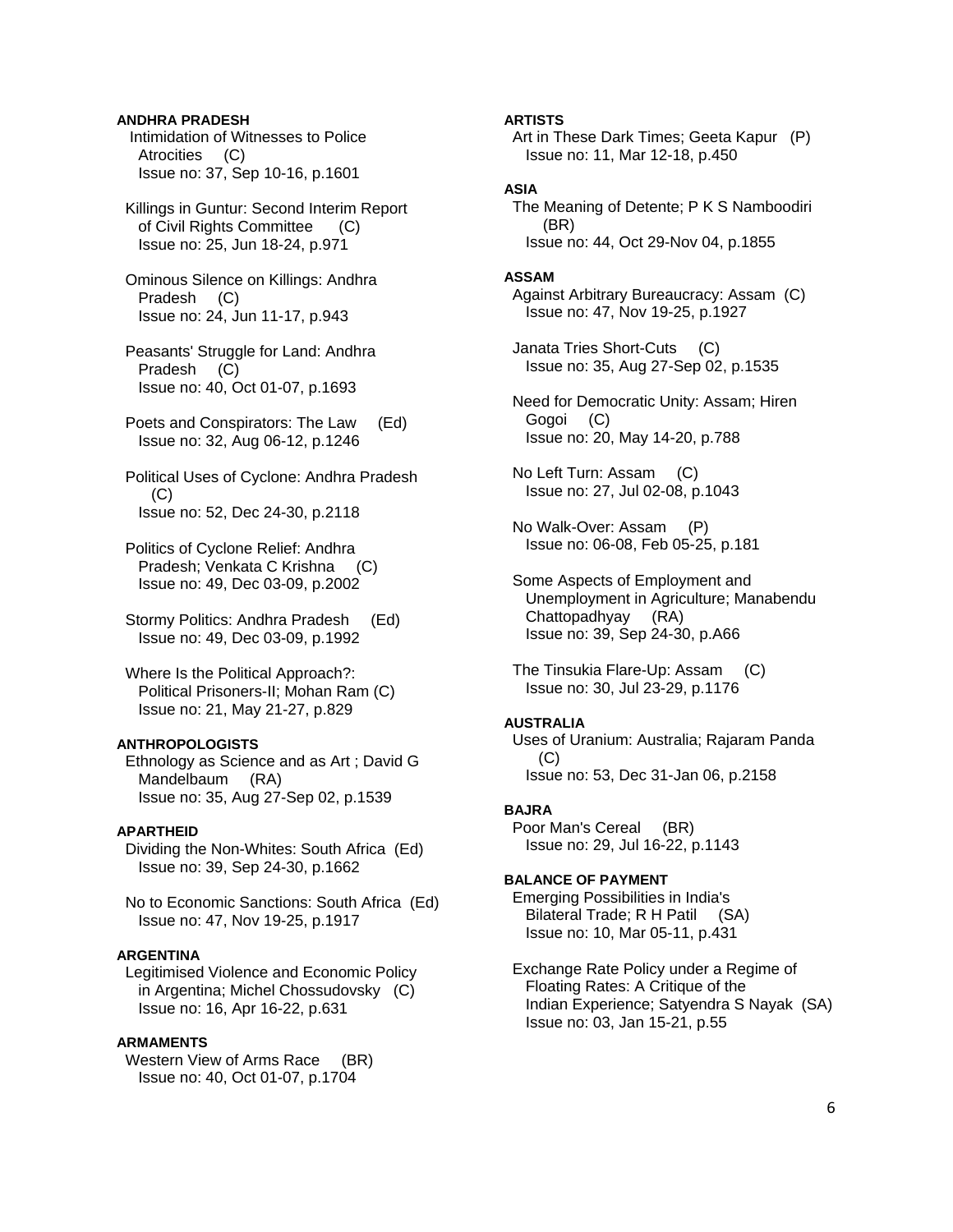# **BALANCE OF PAYMENT**

 Interim Measures in International Finance and Development; I S Gulati (SA) Issue no: 19, May 07-13, p.768

 USSR and Third World: Unequal Distribution of Gains; N K Chandra (SA) Issue no: 06-08, Feb 05-25, p.349

## **BANGLADESH**

 Abu Taher's Last Testament: Bangladesh: The Unfinished Revolution; Lawrence Lifschultz (SA) Issue no: 33-34, Aug 13-26, p.1303

 After the Referendum: Bangladesh (C) Issue no: 25, Jun 18-24, p.978

 The Left in the Subcontinent: I; Sumanta Banerjee (C) Issue no: 30, Jul 23-29, p.1170

 Muddied Waters: Farakka (C) Issue no: 38, Sep 17-23, p.1633

 Nature of Class Struggle in Bangladesh; B K Jahangir (SA) Issue no: 50, Dec 10-16, p.2063

 Ominous Portents: Refugees from Bangladesh (Ed) Issue no: 40, Oct 01-07, p.1684

#### **BANK DEPOSITS**

 I'll Huff, and I'll Puff (Ed) Issue no: 03, Jan 15-21, p.33

## **BANK LOANS**

 Money Supply: The Paradox; S K Rao (C) Issue no: 01-02, Jan 08-14, p.8

# **BANKING COMMISSION**

 Planning for Rural Banks; Bhabatosh Datta (SA) Issue no: 35, Aug 27-Sep 02, p.1545

# **BANKS AND BANKING**

 Aid Diplomacy in Action: New Delhi; B M (C) Issue no: 17, Apr 23-29, p.676

 Aid, Aider, Aided (Ed) Issue no: 18, Apr 30-May 06, p.703  How Much in the Kitty?: Foreign Exchange Reserves-I (Ed) Issue no: 36, Sep 03-09, p.1552

 I'll Huff, and I'll Puff (Ed) Issue no: 03, Jan 15-21, p.33

 Money and Prices (Ed) Issue no: 37, Sep 10-16, p.1591

 Nursing Foreign Banks?: Banking (Ed) Issue no: 47, Nov 19-25, p.1918

 Planning for Rural Banks; Bhabatosh Datta (SA) Issue no: 35, Aug 27-Sep 02, p.1545

 Restoring Order: Financial Institutions (Ed) Issue no: 18, Apr 30-May 06, p.705

 Unconvincing Case; K K Taimni (OP) Issue no: 01-02, Jan 08-14, p.15

## **BEEDI INDUSTRY**

 Beedi Workers of Calcutta: West Bengal; Timir Basu (C) Issue no: 04, Jan 22-28, p.81

# **BHARGAVA COMMISSION**

 Bhargava Commission; Tarimela Ramdas Reddy and P Suryanarayana (LE) Issue no: 32, Aug 06-12, p.1247

 The Bhargava Commission: Andhra Pradesh (C) Issue no: 30, Jul 23-29, p.1169

 Intimidation of Witnesses to Police Atrocities (C) Issue no: 37, Sep 10-16, p.1601

#### **BHAVE COMMISSION**

 Mishra in Trouble?: Madhya Pradesh (C) Issue no: 31, Jul 30-Aug 05, p.1213

#### **BIHAR**

 The Belchchi Killings: Bihar; Shashi Bhushan (C) Issue no: 25, Jun 18-24, p.974

 Belchhi Revisited: Bihar (Ed) Issue no: 32, Aug 06-12, p.1244

 Case for Enquiry: JP's Health (Ed) Issue no: 09, Feb 26-Mar 04, p.379

7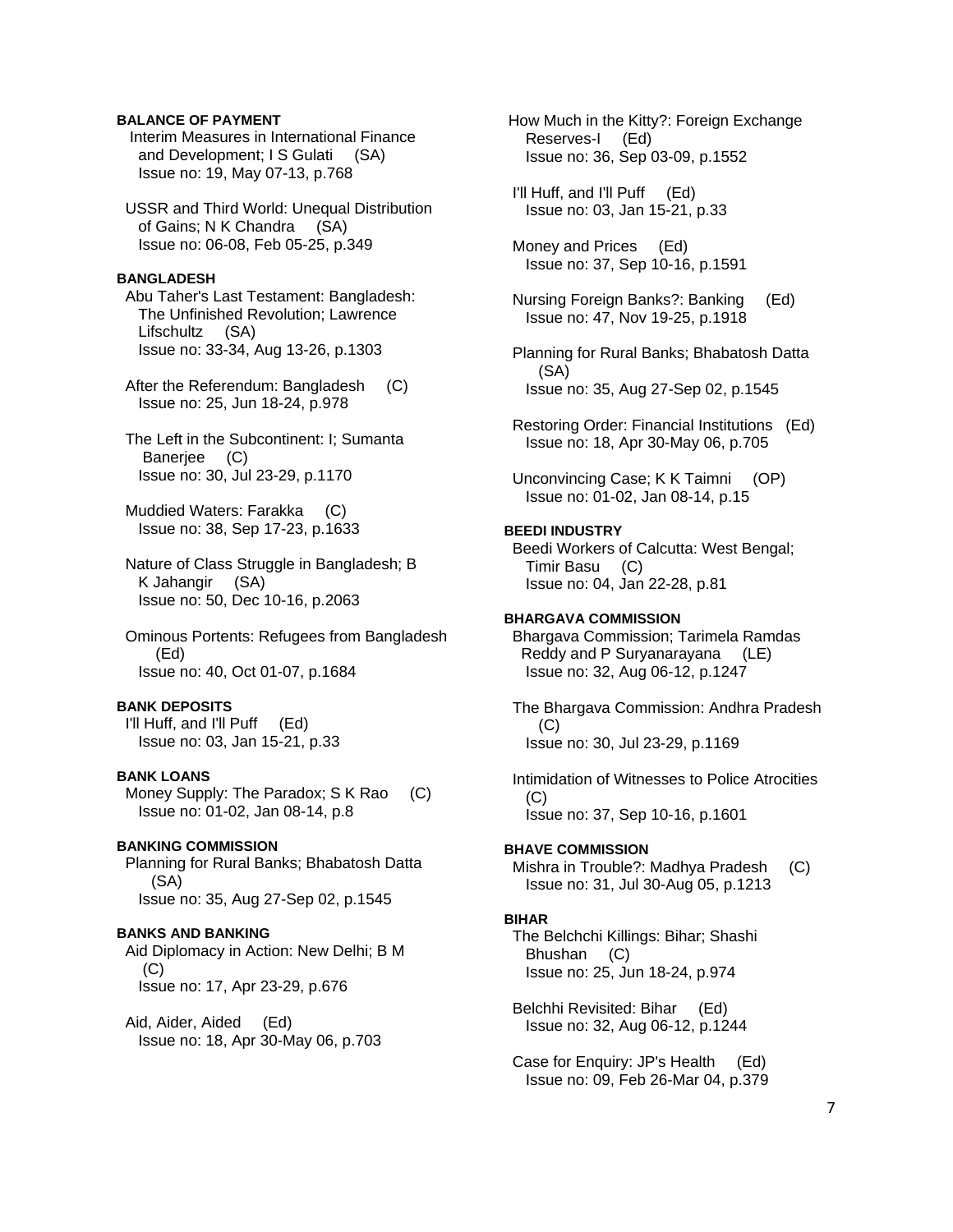# **BIHAR**

- Class War, Not 'Atrocities against Harijans': Bihar; Arun Sinha (C) Issue no: 50, Dec 10-16, p.2037
- Decline and Fall: Bihar; Arun Sinha (C) Issue no: 14, Apr 02-08, p.566
- Eclipse of Congress: Bihar; Arun Sinha (C) Issue no: 11, Mar 12-18, p.455
- The Gomia Strike: Bihar; Hemendra Narayan (C) Issue no: 47, Nov 19-25, p.1928
- Janata Elects a Leader: Bihar (Ed) Issue no: 26, Jun 25-Jul 01, p.1001
- Landlords on Rampage in Champaran: Bihar; Arun Sinha (C) Issue no: 39, Sep 24-30, p.1671
- Madhuban: Landless Labour to Poor Peasant: Bihar; Arun Sinha (C) Issue no: 04, Jan 22-28, p.80
- Massacre of Sharecroppers: Bihar (Ed) Issue no: 44, Oct 29-Nov 04, p.1832
- Murder of a Peasant Leader: Bihar; Arun Sinha (C) Issue no: 31, Jul 30-Aug 05, p.1214
- Not out of Bondage; Arun Sinha (C) Issue no: 37, Sep 10-16, p.1599
- Pauperisation of the Adivasis: Santal Parganas; Arun Sinha (C) Issue no: 43, Oct 22-28, p.1802
- Police to Landlords' Aid: Bihar; Arun Sinha (C) Issue no: 49, Dec 03-09, p.1999
- Police, Politicians and Hoodlums: Bihar; Arun Sinha (C) Issue no: 40, Oct 01-07, p.1695
- Primary Education Made 'Attractive': Bihar; Arun Sinha (C) Issue no: 01-02, Jan 08-14, p.9
- Profitable Stagnation: Mica Industry; Arun Sinha (C) Issue no: 25, Jun 18-24, p.977
- Revolution, Reform, or Protest? A Study of the Bihar Movement: I; Ghansham Shah (SA) Issue no: 15, Apr 09-15, p.605
- Revolution, Reform, or Protest? A Study of the Bihar Movement: II; Ghanshyam Shah (SA) Issue no: 16, Apr 16-22, p.642
- Revolution, Reform, or Protest? A Study of the Bihar Movement: III; Ghanshyam Shah (SA) Issue no: 17, Apr 23-29, p.695
- The Ruam Conspiracy Case: Bihar; Arun Sinha (C) Issue no: 23, Jun 04-10, p.906
- Shielding the Guilty of Chasnala: Mines; K V Subrahmanyam (C) Issue no: 51, Dec 17-23, p.2081
- The Struggle Continues: Dalli-Rajahara; N K Singh (C) Issue no: 30, Jul 23-29, p.1174
- Trade Unionism with a Difference: Dalli-Rajahara; N K Singh (C) Issue no: 29, Jul 16-22, p.1131
- Violence against the Poor: Bihar; Arun Sinha (C) Issue no: 15, Apr 09-15, p.594
- Vote Banks Break Down: Bihar; Arun Sinha  $(C)$ Issue no: 13, Mar 26-Apr 01, p.529

## **BIOGAS**

- Economic Appraisal of Bio-Gas Units in India: Framework for Social Benefit Cost Analysis; Ramesh Bhatia (SA) Issue no: 33-34, Aug 13-26, p.1503
- Technological Alternatives and the Indian Energy Crisis; Amulya Kumar N Reddy and Krishna K Prasad (SA) Issue no: 33-34, Aug 13-26, p.1465

# **BOKARO**

 Bokaro without Soviet Help: New Delhi; B M  $(C)$ Issue no: 21, May 21-27, p.824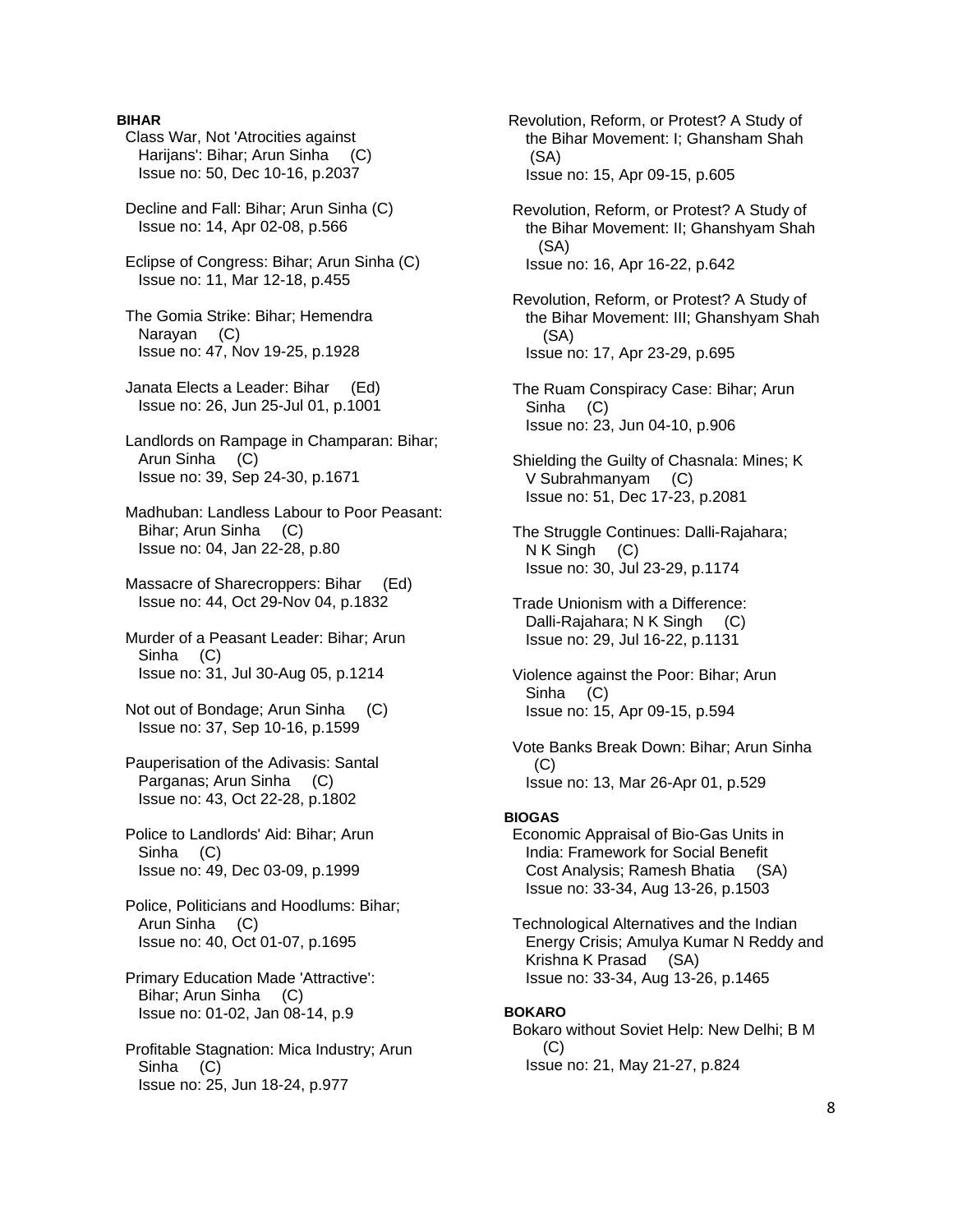# **BOMBAY**

Dock Workers' Strike: Labour (C) Issue no: 22, May 28-Jun 03, p.866

 Janata Colony to Cheetah Camp: Redeeming the Wrong: Bombay; Shirish B Patel (C) Issue no: 28, Jul 09-15, p.1091

 Non-Teaching Staff Strike: Bombay University (C) Issue no: 30, Jul 23-29, p.1175

# **BONDED LABOUR**

 Bonded Labour Continues: Maharashtra; Husain Dalwai (C) Issue no: 22, May 28-Jun 03, p.868

# **BOOKS REVIEWED**

 Ahmad, Imtiaz (ed): "Family, Kinship and Marriage among Muslims in India" Issue no: 31, Jul 30-Aug 05, p.1224

 Anderson, Robert S: "Building Scientific Institutions in India: Saha and Bhabha" Issue no: 38, Sep 17-23, p.1641

 Arya, P L: "Social Accounting for Developing Countries" Issue no: 28, Jul 09-15, p.1093

 Bapna, S L and B R Murty: "Bajra Production: Problems and Prospects; ICSSR Studies in Agriculture" Issue no: 29, Jul 16-22, p.1143

 Bhattacharjee, G P: "Southeast Asian Politics: Malaysia and Indonesia " Issue no: 20, May 14-20, p.797

 Bhutani, V C: "The Apotheosis of Imperialism: Indian Land Economy under Curzon, 1899-1905" Issue no: 20, May 14-20, p.796

 Boltho, Andrea: "Japan: An Economic Survey, 1953-73" Issue no: 15, Apr 09-15, p.603

 Brown, Emily C: "Har Dayal Hindu: Revolutionary and Rationalist" Issue no: 13, Mar 26-Apr 01, p.540

 Burchett, Wilfred: "Grasshoppers and Elephants: Why Vietnam Fell" Issue no: 49, Dec 03-09, p.2011

 Carlsen, John and Peter Neerse: "Transfer of Technology to India: A Case Study of Private Danish Business Activities in India" Issue no: 16, Apr 16-22, p.634

 Carlsson, Jerker: "Transnational Companies in Liberia: The Role of Transnational Companies in the Economic Development of Liberia" Issue no: 45-46, Nov 05-18, p.1896

 Cenkner, William: "The Hindu Personality in Education: Tagore, Gandhi, Aurobindo" Issue no: 10, Mar 05-11, p.430

 Chakraborty, S K: "Management by Objectives" Issue no: 09, Feb 26-Mar 04, p.M2

 Chaudhuri, Asim: "Private Economic Power in India" Issue no: 53, Dec 31-Jan 06, p.2161

 Das Gupta, A K: "A Theory of Wage Policy" Issue no: 12, Mar 19-25, p.499

 Dasgupta, Biplab and W H Morris-Jones: "Patterns and Trends in Indian Politics: An Ecological Analysis of Aggregate Data on Society and Elections" Issue no: 31, Jul 30-Aug 05, p.1220

 Davin, Delia: "Woman-Work, Women and the Party in Revolutionary China" Issue no: 05, Jan 29-Feb 04, p.127

 Desai, Meghnad: "Marxian Economic Theory" Issue no: 44, Oct 29-Nov 04, p.1853

 Diwan, Romesh (ed): "Issues in the Indian Economy" Issue no: 14, Apr 02-08, p.576

 Dixit, A K: "The Theory of Equilibrium Growth" Issue no: 45-46, Nov 05-18, p.1895

 Esh, Tina and Illith Rosenblum: "Tourism in Developing Countries: Trick or Treat?" Issue no: 45-46, Nov 05-18, p.1896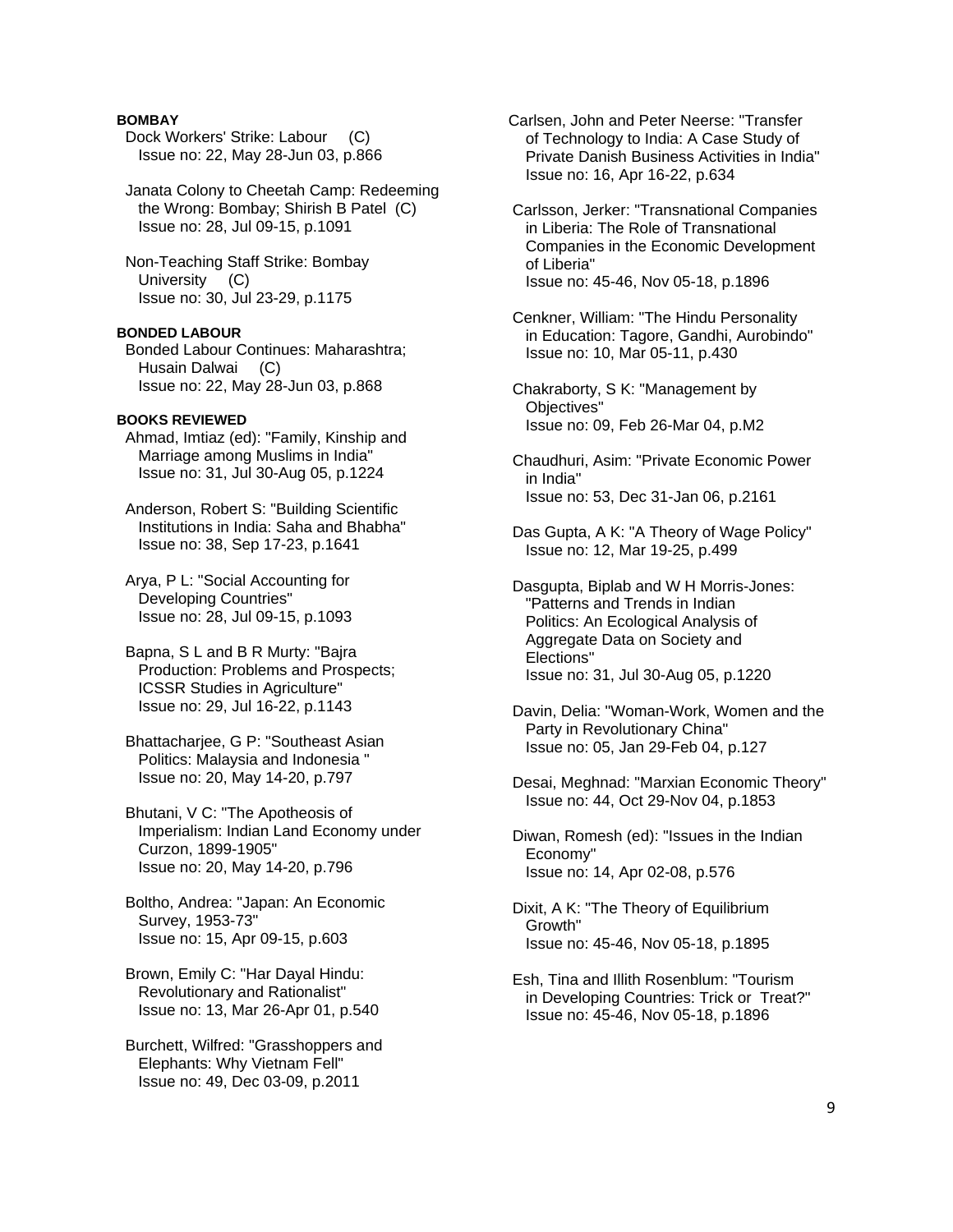# **BOOKS REVIEWED**

 Farmanfarmaian, Khodadad (ed): "The Social Sciences and the Problems of Development" Issue no: 11, Mar 12-18, p.461

 Feiwel, George R: "The Intellectual Capital of Michal Kalecki: A Study in Economic Theory and Policy" Issue no: 25, Jun 18-24, p.983

 Frantz, Charles: "Pastoral Societies, Stratification, and National Integration in Africa" Issue no: 45-46, Nov 05-18, p.1896

 Frobel, Folker; Jurgen Heinrichs and Otto Kreye: "The New International Division of Labour: Structural Unemployment in Industrialised Countries and Industrialisation in Developing Countries" Issue no: 51, Dec 17-23, p.2093

 Ganguli, B N: "Indian Economic Thought: Nineteenth Century Perspectives" Issue no: 48, Nov 26-Dec 02, p.1977

 Ghai, Yash P: "Reflections on Law and Economic Integration in East Africa" Issue no: 39, Sep 24-30, p.1675

 Ghatak, Subrata: "Rural Money Markets in India" Issue no: 21, May 21-27, p.843

 Green, Reginald Herbold: "Toward Socialism and Self Reliance: Tanzania's Striving for Sustained Transition Projected" Issue no: 39, Sep 24-30, p.1675

 Gupta, Anirudha: "Revolution through Ballot" Issue no: 36, Sep 03-09, p.1572

 Gupta, Anupam : "A Study of Personal Income Taxation in India" Issue no: 40, Oct 01-07, p.1703

 Gupta, Subroto Sen: "Cases in Advertising and Communications Management in India" Issue no: 43, Oct 22-28, p.1815

 Hiro, Dilip: "Inside India Today" Issue no: 25, Jun 18-24, p.985  Hobsbawm, E J: "The Age of Capital, 1848-1875 " Issue no: 22, May 28-Jun 03, p.875

 Igbozurika, Martin: "Problem-Generating Structures in Nigeria's Rural Development" Issue no: 45-46, Nov 05-18, p.1896

 Indian Society of Agricultural Economics, Bombay: "Role of Irrigation in the Development of India's Agriculture" Issue no: 49, Dec 03-09, p.2009

 Indian Statistical Institute; Academy of Sciences of the USSR: "Oriental Countries Today, Vol I, Problems of Socioeconomic Development" Issue no: 43, Oct 22-28, p.1812

 Jain, R K: "Detente in Europe: Implications for Asia" Issue no: 44, Oct 29-Nov 04, p.1855

 John, Puthepeedikail Mathew: "Marx on Alienation" Issue no: 32, Aug 06-12, p.1264

 Kaura, Uma: "Muslims and Indian Nationalism" Issue no: 23, Jun 04-10, p.919

 Kay, Geoffrey: "Development and Underdevelopment: A Marxist Analysis" Issue no: 10, Mar 05-11, p.428

 Kjekshus, Helge: "The Elected Elite: A Socio-Economic Profile of Candidates in Tanzania's Parliamentary Election 1970" Issue no: 39, Sep 24-30, p.1675

 Madan, B K: "The Real Wages of Industrial Labour in India" Issue no: 26, Jun 25-Jul 01, p.1020

 Magnusson, Ake: "The Voice of South Africa" Issue no: 45-46, Nov 05-18, p.1896

 Mahajan, V S: "Development Planning: Lessons from Japanese Model" Issue no: 15, Apr 09-15, p.603

 Manghezi, Alpheus: "Class, Elite, and Community in African Development" Issue no: 45-46, Nov 05-18, p.1896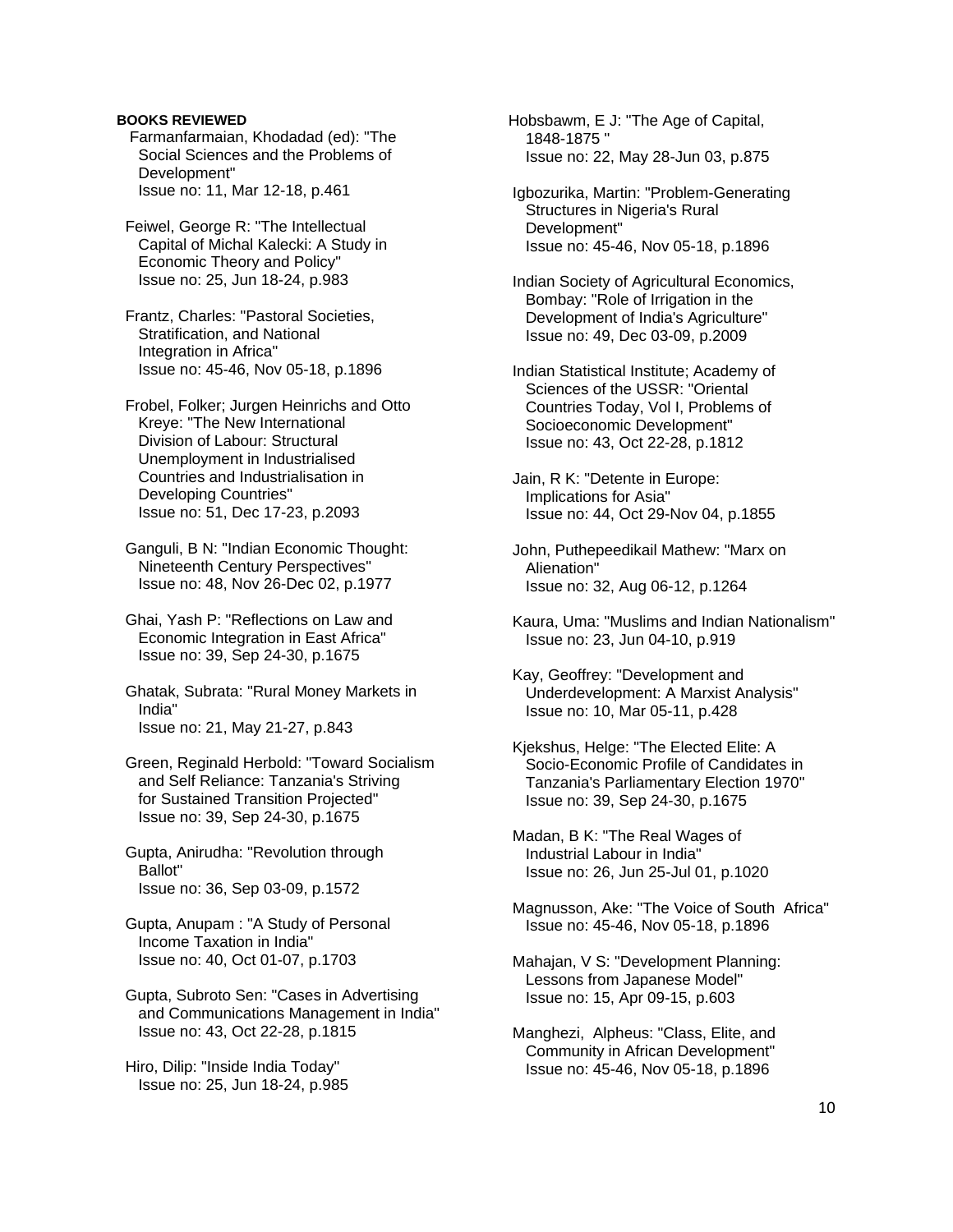# **BOOKS REVIEWED**

 Mansergh, Nicholas and Penderel Moon (ed): "The Transfer of Power 1942-7, Volume VII; The Cabinet Mission: 23rd March-29th June 1946" Issue no: 42, Oct 15-21, p.1770

 Mishra, Girish: "Contours of Indo-Soviet Economic Co-operation" Issue no: 47, Nov 19-25, p.1938

 Misra, B B: "The Indian Political Parties: An Historical Analysis of Political Behaviour up to 1947" Issue no: 19, May 07-13, p.762

 Misra, B B: "The Bureaucracy in India : An Historical Analysis of Development upto 1974" Issue no: 27, Jul 02-08, p.1047

 Mitra, Ashok: "Terms of Trade and Class Relations" Issue no: 41, Oct 08-14, p.1738

 Narain, Iqbal; K C Pande and Mohanlal Sharma: "The Rural Elite in an Indian State: A Case Study of Rural Rajasthan" Issue no: 31, Jul 30-Aug 05, p.1225

 Ocholla-Ayayo, A B C: "Traditional Ideology and Ethics among the Southern Luo" Issue no: 39, Sep 24-30, p.1675

 Oddie, G A (ed): "Religion in South Asia: Religious Conversion and Revival Movements in South Asia in Medieval and Modern Times" Issue no: 36, Sep 03-09, p.1578

 Papola, T S and K K Subrahmanian: "Wage Structure and Labour Mobility in a Local Labour Market: A Study in Ahmedabad" Issue no: 14, Apr 02-08, p.575

 Paul, Samuel : "Industrialisation and Management: Problems and Perspectives" Issue no: 48, Nov 26-Dec 02, p.1979

 Pipping, Knut: "Land-Holding in the Usangu Plain: A Survey of Two Villages in the Southern Highlands of Tanzania" Issue no: 39, Sep 24-30, p.1675

 Ramachandran, L: "India's Food Problem: A New Approach" Issue no: 52, Dec 24-30, p.2131

 Ranadive, Vimal: "Women Workers of India" Issue no: 04, Jan 22-28, p.87

 Rao, Hanumantha C H: "Technological Change and Distribution of Gains in Indian Agriculture" Issue no: 17, Apr 23-29, p.687

 Rao, M B (ed): "Documents of the History of the Communist Party of India" Issue no: 37, Sep 10-16, p.1606

 Rastogi, Sita Ram: "Wage Regulation in India; A Study of Kanpur" Issue no: 50, Dec 10-16, p.2049

 Reddy, K N: "The Trend of Government Activity in India since Independence: A Research Report" Issue no: 09, Feb 26-Mar 04, p.400

 Roy, Subodh (ed): "Communism in India: Unpublished Documents, 1925-1934" Issue no: 37, Sep 10-16, p.1606

 Roy, Subodh (ed): "Communism in India: Unpublished Documents, 1934-1945" Issue no: 37, Sep 10-16, p.1606

 Saberwal, Satish: "Mobile Men: Limits to Social Change in Urban Punjab" Issue no: 30, Jul 23-29, p.1183

 Saluja, M R: "Indian Official Statistical Systems" Issue no: 23, Jun 04-10, p.920

 Sen, Ashoke K: "Role of Governors in the Emerging Pattern of Centre-State Relations in India" Issue no: 23, Jun 04-10, p.918

 Sen, Sukomal: "Working Class of India: History of Emergence and Movement, 1830-1970" Issue no: 50, Dec 10-16, p.2047

 Singh, Narindar: "Economics and the Crisis of Ecology" Issue no: 47, Nov 19-25, p.1937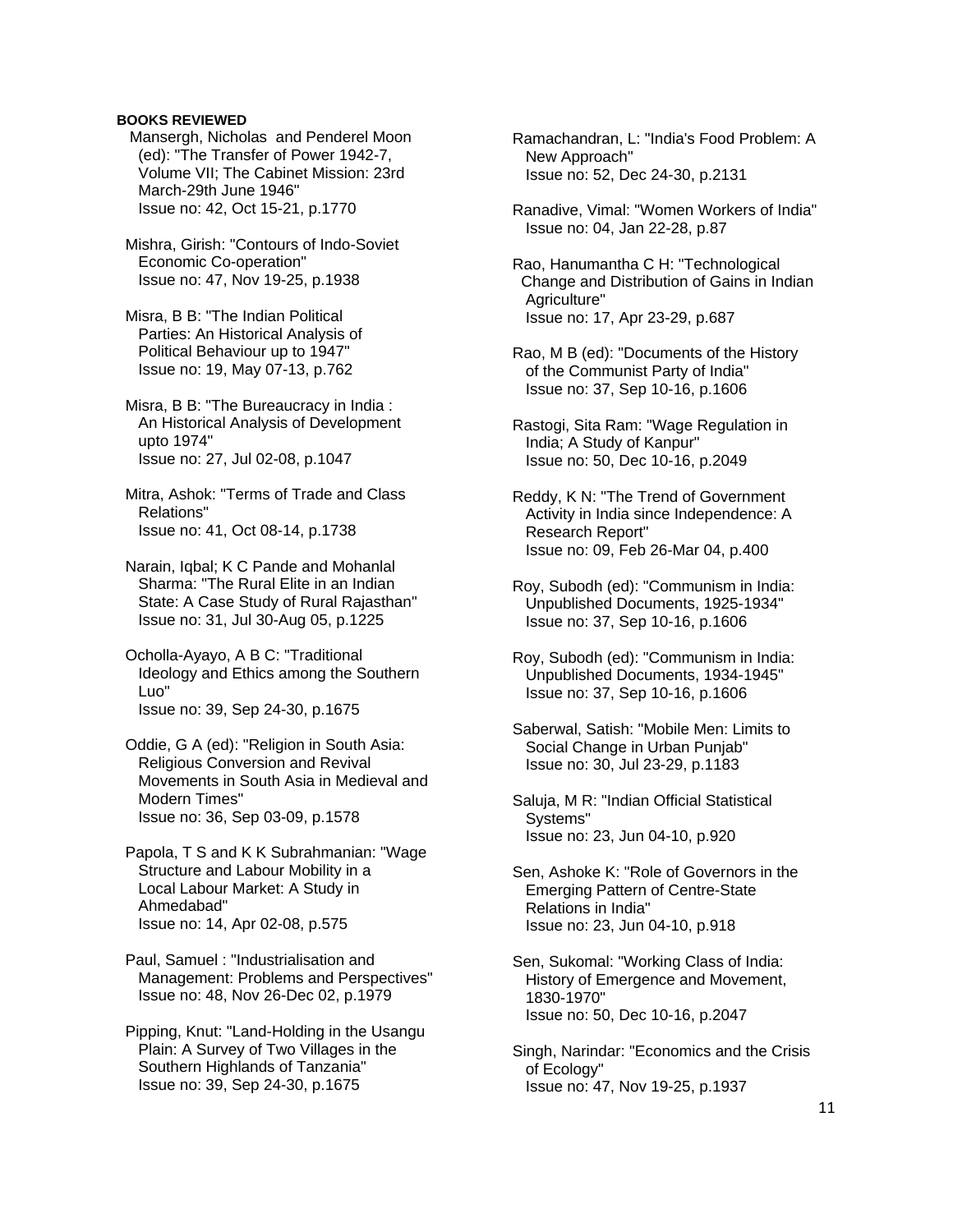# **BOOKS REVIEWED**

 Spodek, Howard : "Urban-Rural Integration in Regional Development: A Case Study of Saurashtra, India, 1800-1960" Issue no: 24, Jun 11-17, p.951

 Steele, Fritz: "The Open Organisation" Issue no: 22, May 28-Jun 03, p.M34

 Suyin, Han: "Wind in the Tower: Mao Tse-tung and the Chinese Revolution, 1949-1975" Issue no: 28, Jul 09-15, p.1095

 Thapar, S D: "India's Forest Wealth" Issue no: 05, Jan 29-Feb 04, p.129

 Thompson, E P: "William Morris: Romantic to Revolutionary" Issue no: 53, Dec 31-Jan 06, p.2162

 Thorner, Daniel: "The Agrarian Prospect in India" Issue no: 21, May 21-27, p.842

 Tyler, Mary: "My Years in an Indian Prison" Issue no: 18, Apr 30-May 06, p.721

 Wielenga, Bastian: "Marxist Views on India in Historical Perspective" Issue no: 24, Jun 11-17, p.952

### **BRITISH RULE**

 'Progressive' Imperialism; Amalendu Guha (BR) Issue no: 20, May 14-20, p.796

- Colonial Economics in Southeast India; Kathleen Gough (SA) Issue no: 13, Mar 26-Apr 01, p.541
- Communal Violence: Sri Lanka (C) Issue no: 37, Sep 10-16, p.1603
- Pre-Independence Politics; Asghar Ali Engineer (BR) Issue no: 23, Jun 04-10, p.919
- Social System and Ideology in South India; Michelguglielmo Torri (RA) Issue no: 29, Jul 16-22, p.1144

 Vain Search for Agreement; A G Noorani (BR) Issue no: 42, Oct 15-21, p.1770

# **BUDGET**

 From Bad to Worse: State Finances (Ed) Issue no: 41, Oct 08-14, p.1720

**BUDGET, STATES**  Negative Yield from Land Revenue: North (C) Issue no: 15, Apr 09-15, p.593

**BUDGET, STATES-1977-1978**  Scraping the Barrel: West Bengal-I (C) Issue no: 36, Sep 03-09, p.1561

**BUDGET, UNION-1976-1977**  Investment Refuses to Oblige: New Delhi; B  $M$   $(C)$ Issue no: 04, Jan 22-28, p.79

- **BUDGET, UNION-1977-1978**  Budget without a Focus; C Rangarajan (SA) Issue no: 28, Jul 09-15, p.1096
- Budget-Eve Musings (RA) Issue no: 22, May 28-Jun 03, p.M33
- Cost of Higher Exemption Level: Taxation (C) Issue no: 29, Jul 16-22, p.1128

 Government Finances (Ed) Issue no: 15, Apr 09-15, p.583

 In the Same Mould (Ed) Issue no: 25, Jun 18-24, p.963

- Major Issues for the Budget; I S Gulati (C) Issue no: 24, Jun 11-17, p.939
- Middle-Class 'Janata' Look: Railway Budget (Ed) Issue no: 25, Jun 18-24, p.965
- Some Proposals for the Union Budget for 1977-78; K A Menon and M R Nair (SA) Issue no: 19, May 07-13, p.763
- Squaring the Circle: Union Budget for 1977-78 (SA) Issue no: 26, Jun 25-Jul 01, p.1021
- Take a Little, Give a Little: Direct Tax Proposals in 1977-78 Budget; Mohinder Pal Puri (SA) Issue no: 28, Jul 09-15, p.1099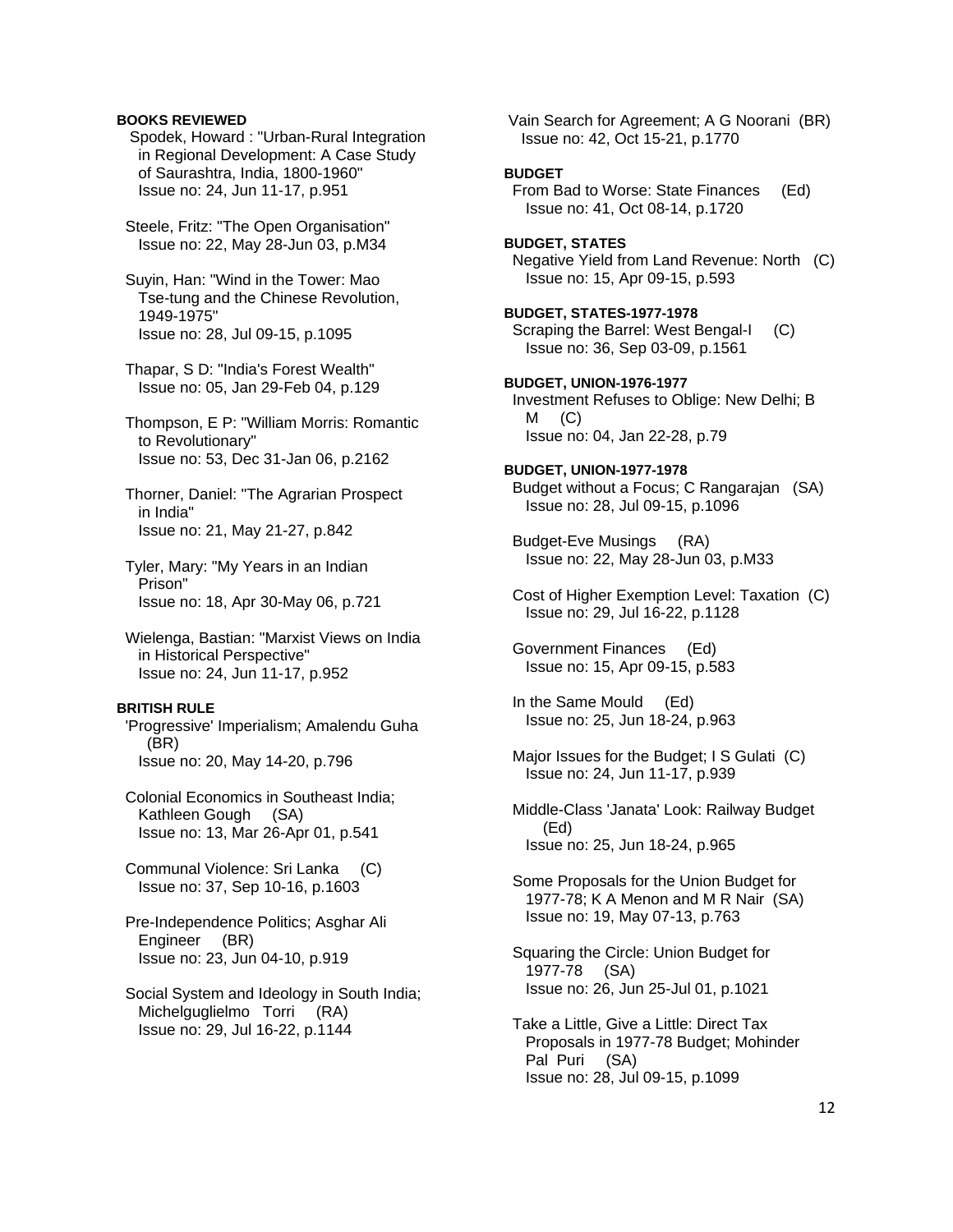## **BUDGET, UNION-1977-1978**

 Union Budget: New Lines and Old Ways; Bhabhatosh Datta (SA) Issue no: 27, Jul 02-08, p.1054

# **BUREAUCRACY**

 Administrators and Politicians: Emerging Relations; V Subramaniam (RA) Issue no: 48, Nov 26-Dec 02, p.M143

 Against Arbitrary Bureaucracy: Assam (C) Issue no: 47, Nov 19-25, p.1927

 Breach of Norms: Civil Service (Ed) Issue no: 13, Mar 26-Apr 01, p.522

 Bureaucracy and the Ruling Class; Amalendu Guha (BR) Issue no: 27, Jul 02-08, p.1047

 Bureaucracy on Top: New Delhi; B M (C) Issue no: 33-34, Aug 13-26, p.1286

 Bureaucracy's Games: New Delhi; B M (C) Issue no: 39, Sep 24-30, p.1666

 Moving to the Next Contest; Romesh Thapar (F) Issue no: 25, Jun 18-24, p.968

- Political vs Bureaucratic Power: North (C) Issue no: 41, Oct 08-14, p.1730
- Politicians and Bureaucrats in Confusion; Romesh Thapar (F) Issue no: 35, Aug 27-Sep 02, p.1523
- Spreading Tentacles: The Bureaucracy (Ed) Issue no: 41, Oct 08-14, p.1722

# **BUSINESS AND POLITICS**

 Business and Politics (RA) Issue no: 48, Nov 26-Dec 02, p.M109

- Business and Rural Development (RA) Issue no: 53, Dec 31-Jan 06, p.A105
- An Open Letter to George Fernandes (C) Issue no: 29, Jul 16-22, p.1129
- Repairing the Arrangement (Ed) Issue no: 24, Jun 11-17, p.931

# **BUSINESS ETHICS**

 An Open Letter to George Fernandes (C) Issue no: 29, Jul 16-22, p.1129

 Price Rigging by Cartels: Government Purchases (Ed) Issue no: 25, Jun 18-24, p.965

## **BUSINESS MANAGEMENT**  Cases in Advertising; Tarun Gupta (BR) Issue no: 43, Oct 22-28, p.1815

 Consulting as Tool of Management Development: Role of Business Schools; S K Bhattacharyya (RA) Issue no: 35, Aug 27-Sep 02, p.M87

 Inventory Costing and Management Decisions; D P Basu (RA) Issue no: 48, Nov 26-Dec 02, p.M115

## **BUSINESSMEN**

 Economic Realities and the Future of Indian Business; Daniel Thorner (P) Issue no: 53, Dec 31-Jan 06, p.2147

 Repairing the Arrangement (Ed) Issue no: 24, Jun 11-17, p.931

# **CALCUTTA**

 Calcutta's Primary Schools: Education; Kalyan Chaudhuri (C) Issue no: 03, Jan 15-21, p.46

 Calcutta's Sandal Makers: Labour; Timir Basu (C) Issue no: 32, Aug 06-12, p.1262

 An Enemy of the State?: Political Prisoners (C) Issue no: 19, May 07-13, p.754

 Hosiery Workers of Calcutta: Labour; Timir Basu (C) Issue no: 51, Dec 17-23, p.2089

 Printing Workers of Calcutta: Labour-I; Timir Basu (C) Issue no: 15, Apr 09-15, p.595

 Story of Shambhu Saha: Police Atrocities; Ajit Roy (Ed) Issue no: 18, Apr 30-May 06, p.705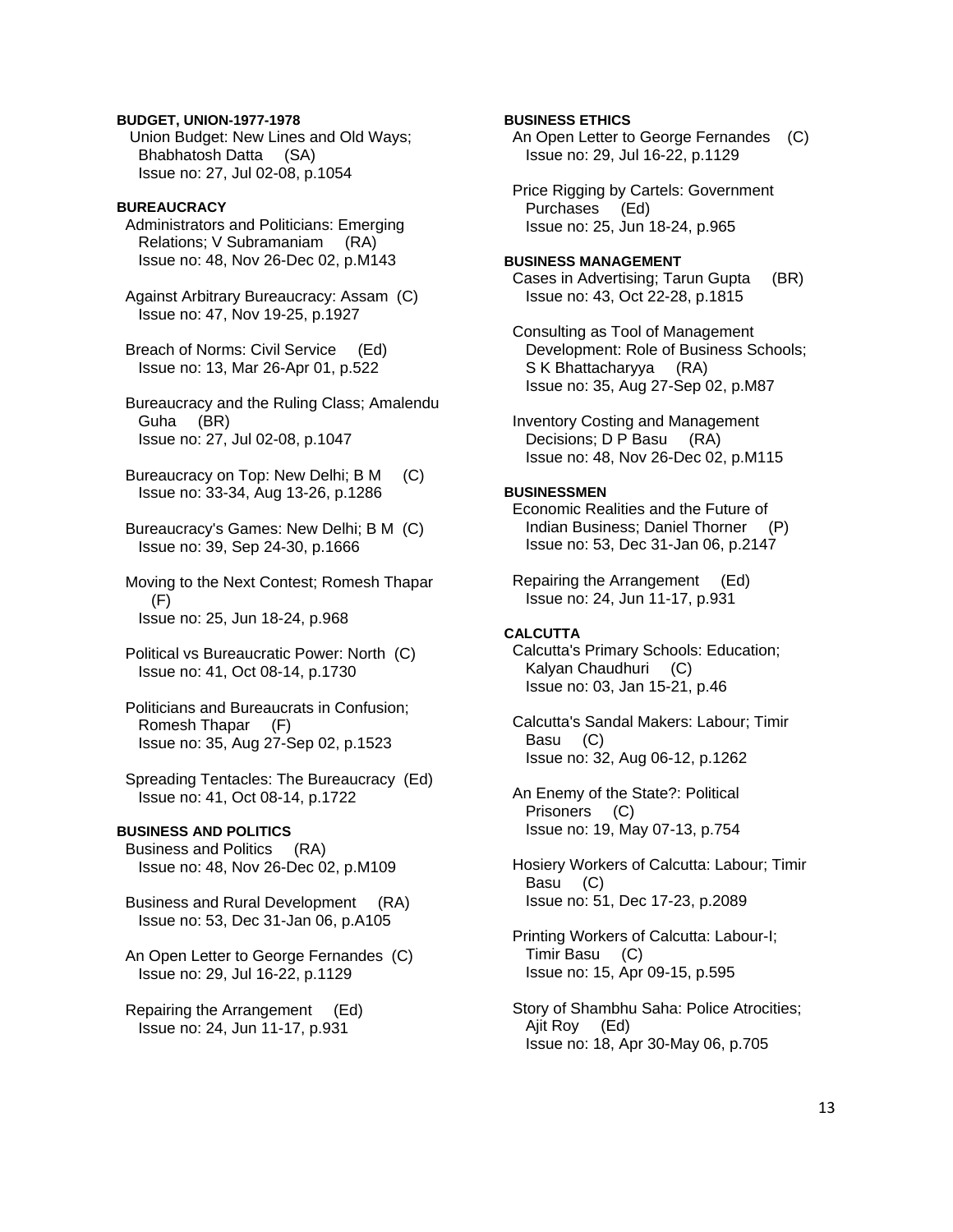# **CAPITAL EXPENDITURE**

 Corporate Investment in 1977: A Forecast; C Rangarajan (SA) Issue no: 14, Apr 02-08, p.577

 Impact of High Capital Cost on Cash Flows of Industrial Units; N J Jhaveri (RA) Issue no: 35, Aug 27-Sep 02, p.M95

## **CAPITAL FLOWS**

 India as Capital Exporter: New Delhi; B M  $(C)$ Issue no: 51, Dec 17-23, p.2079

 Towards a Marxian Theory of International Trade and Capital Flow; Ranjit Sau (SA) Issue no: 33-34, Aug 13-26, p.1437

# **CAPITALISM**

 'Goods' and 'Bads' of Capitalist Growth; C T Kurien (BR) Issue no: 47, Nov 19-25, p.1937

 Alienation; Arun Bose (BR) Issue no: 32, Aug 06-12, p.1264

 The Bourgeois State in Post-Colonial Social Formations; Bharat Patankar and Gail Omvedt (SA) Issue no: 53, Dec 31-Jan 06, p.2165

 Capitalist Domination and the Small Peasantry: Deccan Districts in the Late Nineteenth Century; Jairus Banaji (SA) Issue no: 33-34, Aug 13-26, p.1375

 Colonial Economics in Southeast India; Kathleen Gough (SA) Issue no: 13, Mar 26-Apr 01, p.541

 Creation of World Capitalist Economy (BR) Issue no: 22, May 28-Jun 03, p.875

 Emergence of Permanent Emergency in India; Andre Gunder Frank (SA) Issue no: 11, Mar 12-18, p.463

 Export-Led Growth and Import-Substituting Industrialisation; Amiya Kumar Bagchi (SA) Issue no: 06-08, Feb 05-25, p.219

 An Interesting Introduction; Ranjit Sau (BR) Issue no: 44, Oct 29-Nov 04, p.1853

 Long Live Transideological Enterprise! Socialist Economies in Capitalist International Division of Labour; Andre Gunder Frank (SA) Issue no: 06-08, Feb 05-25, p.297

 Measuring Peasant Capitalism: Russia's 1920s and India's 1970s; Teodor Shanin (SA) Issue no: 47, Nov 19-25, p.1939

 The Political Economy of Fascism; Dipankar Gupta (SA) Issue no: 25, Jun 18-24, p.987

 Portrait of a Victorian Communist; Aparna Dutt Mahanta (BR) Issue no: 53, Dec 31-Jan 06, p.2162

 Poverty, Politics and Development: A Comment; Arun Majumder (SA) Issue no: 19, May 07-13, p.773

 Soviet Union: Socialist, Revisionist or Capitalist?; Navanit Sharma (RA) Issue no: 03, Jan 15-21, p.51

 Towards a Marxian Theory of International Trade and Capital Flow; Ranjit Sau (SA) Issue no: 33-34, Aug 13-26, p.1437

## **CASTE CONFLICTS**

 The Belchchi Killings: Bihar; Shashi Bhushan (C) Issue no: 25, Jun 18-24, p.974

 Structural Changes in Karnataka Politics; James Manor (SA) Issue no: 44, Oct 29-Nov 04, p.1865

# **CASTES AND CASTE SYSTEM**

 Structural Changes in Karnataka Politics; James Manor (SA) Issue no: 44, Oct 29-Nov 04, p.1865

# **CAUSTIC SODA**

 Downward Slide: Caustic Soda (Ed) Issue no: 24, Jun 11-17, p.933

## **CEMENT INDUSTRY**

 Gingerly As Ever: Cement (Ed) Issue no: 28, Jul 09-15, p.1077

 Predictable Tactics: Cement (C) Issue no: 22, May 28-Jun 03, p.859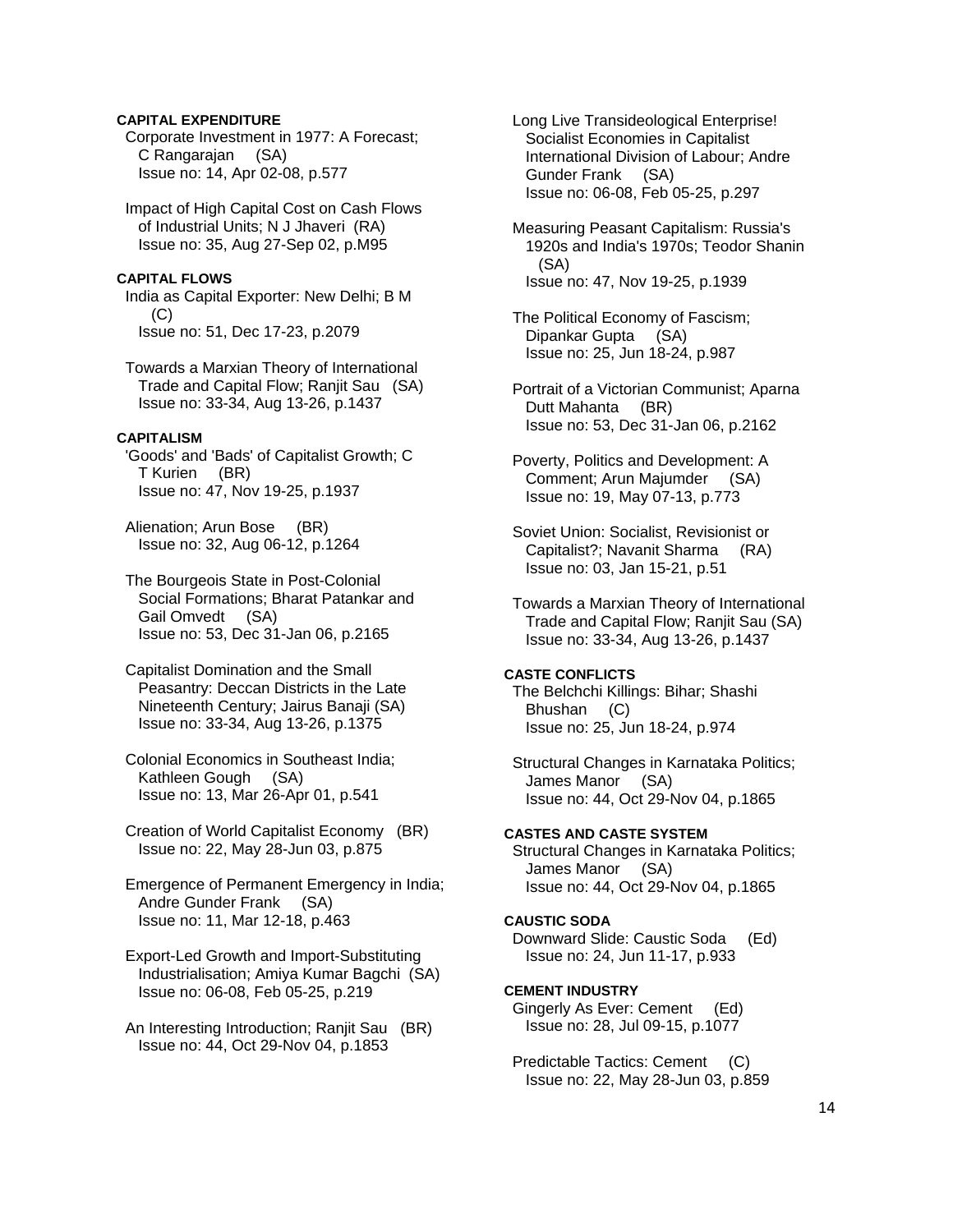# **CENSORSHIP**

- Here's Samachar; Nireekshak (F) Issue no: 20, May 14-20, p.793
- The Media in a Free Society: Proposals for Restructuring; B G Verghese (SA) Issue no: 18, Apr 30-May 06, p.731
- The Sadhana Case: Censorship; C R Dalvi (C) Issue no: 19, May 07-13, p.756
- Travails of an Editor; Nireekshak (F) Issue no: 25, Jun 18-24, p.982
- White Paper on Media Misuse; Nireekshak (F) Issue no: 24, Jun 11-17, p.948
- Willing to Be Corrupted; Nireekshak (F) Issue no: 17, Apr 23-29, p.684

# **CENSUS**

 Prospectives for the 1981 Census: Population; Vasant P Pethe (C) Issue no: 32, Aug 06-12, p.1257

# **CENTRE-STATE FINANCIAL RELATIONS**

 Federal Fiscal Transfers in India: A Comment; G Thimmaiah (SA) Issue no: 49, Dec 03-09, p.2024

- Federal Fiscal Transfers in India: Performance of Six Finance Commissions; Govinda M Rao (SA) Issue no: 31, Jul 30-Aug 05, p.1226
- From Bad to Worse: State Finances (Ed) Issue no: 41, Oct 08-14, p.1720
- Sixth Finance Commission's Award: An Appraisal in Retrospect; I S Gulati (SA) Issue no: 06-08, Feb 05-25, p.287
- Specific Purpose versus Block Grants: A Comment; Govinda M Rao (SA) Issue no: 23, Jun 04-10, p.928
- Tilt for Status Quo?: Finance Commission (Ed) Issue no: 27, Jul 02-08, p.1032

# **CENTRE-STATE RELATIONS**

- Are Governors Agents of the Centre?; S V Kogekar (BR) Issue no: 23, Jun 04-10, p.918
- End of a Sorry Chapter: Nagaland (Ed) Issue no: 48, Nov 26-Dec 02, p.1958
- Food Policy Contretemps: West Bengal and Centre (Ed) Issue no: 43, Oct 22-28, p.1792
- In the States; Romesh Thapar (F) Issue no: 50, Dec 10-16, p.2031
- Janata Shows the Way: Madhya Pradesh (Ed) Issue no: 47, Nov 19-25, p.1919
- More Second Thoughts (Ed) Issue no: 47, Nov 19-25, p.1915
- Peace Prospects: Nagaland (Ed) Issue no: 50, Dec 10-16, p.2029
- Pledges Unredeemed, Promises Broken: Political Prisoners; Sumanta Banerjee (C) Issue no: 47, Nov 19-25, p.1925
- Restructuring the Political Process: Agenda for the New Government; Kautilya (SA) Issue no: 27, Jul 02-08, p.1057
- Travails of a Food Deficit State: West Bengal (C) Issue no: 45-46, Nov 05-18, p.1883

## **CEREALS**

 Poor Man's Cereal (BR) Issue no: 29, Jul 16-22, p.1143

#### **CHEMICAL INDUSTRY**

 The Gomia Strike: Bihar; Hemendra Narayan (C) Issue no: 47, Nov 19-25, p.1928

#### **CHINA**

 Agricultural Mechanisation in China; K P Kannan (C) Issue no: 26, Jun 25-Jul 01, p.1011

 Always up to Date; Catherine Parsons (BR) Issue no: 28, Jul 09-15, p.1095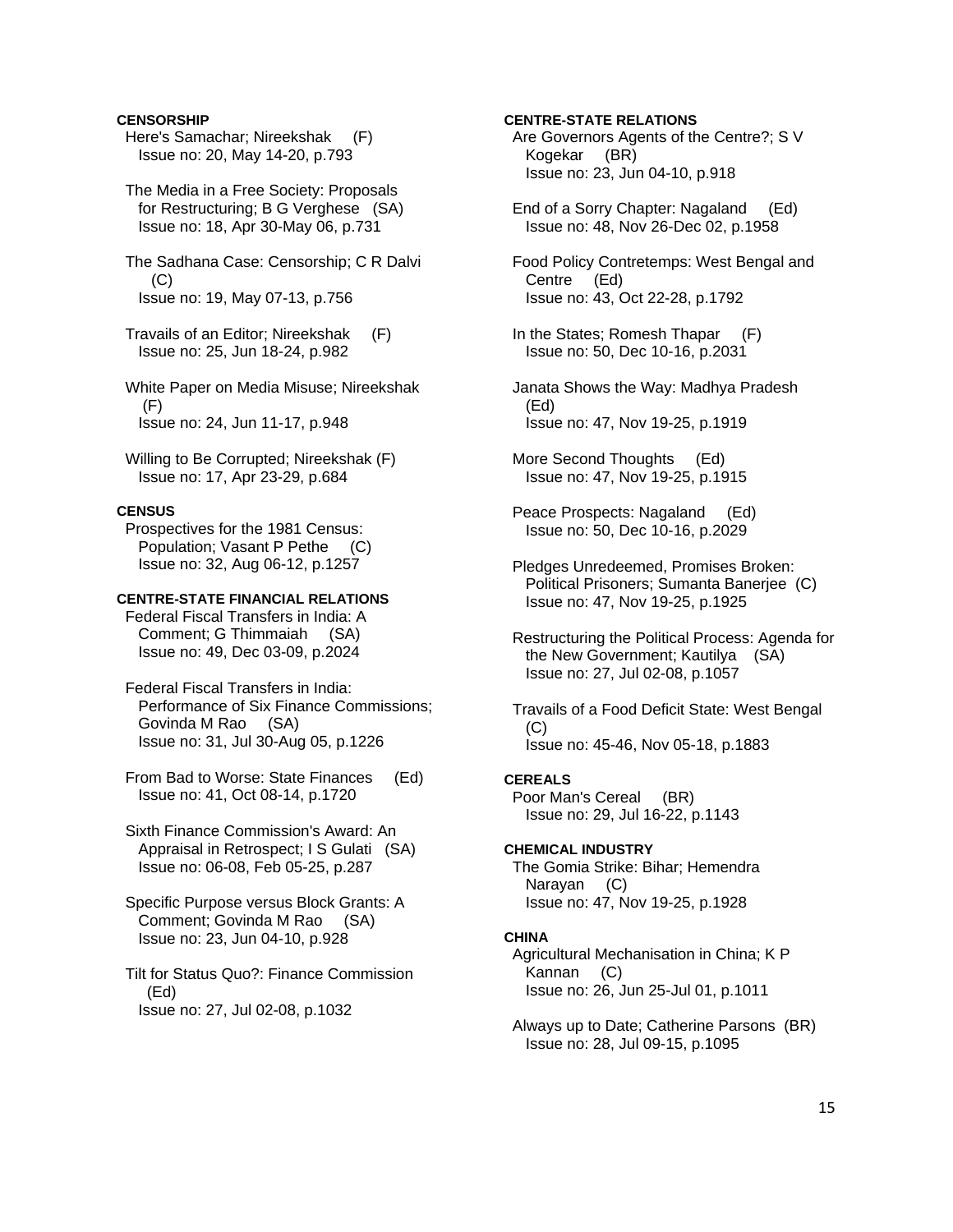## **CHINA**

 China and Yugoslavia: Communist Parties (Ed) Issue no: 37, Sep 10-16, p.1594

 China on Euromarket?: EEC (Ed) Issue no: 40, Oct 01-07, p.1685

 An Instance of Local Irrigation Management in China; James E Nickum (SA) Issue no: 40, Oct 01-07, p.1714

 Judging Economic Development: The Case of China; Carl Riskin (SA) Issue no: 41, Oct 08-14, p.1741

 Poverty and Power in Peking Politics; Leo Goodstadt (C) Issue no: 49, Dec 03-09, p.2005

 Russian Studies of China (LE) Issue no: 26, Jun 25-Jul 01, p.1003

 Russian Studies of China; Ajit Roy (LE) Issue no: 29, Jul 16-22, p.1123

 The Untouchables: Foreign Trade (Ed) Issue no: 22, May 28-Jun 03, p.857

 Women in Modern China; Govind S Kelkar (BR) Issue no: 05, Jan 29-Feb 04, p.127

### **CHINA-EUROPE RELATIONS**

 China on Euromarket?: EEC (Ed) Issue no: 40, Oct 01-07, p.1685

# **CHRISTIANS**

 The Catholics: Vietnam; Francois Houtart (C) Issue no: 50, Dec 10-16, p.2043

 Christians and Marxists; Ajit Roy (BR) Issue no: 24, Jun 11-17, p.952

 Jumblatt's Murder: West Asia (Ed) Issue no: 15, Apr 09-15, p.586

#### **CIVIL LIBERTIES**

 Anatomy of Repression: Pakistan; A G Noorani (C) Issue no: 26, Jun 25-Jul 01, p.1016

 Civil Liberties: Memorandum to Home Minister; Aurobindo Ghose (LE) Issue no: 21, May 21-27, p.821

 Civil Rights: Prevention More Important than Cure; Sudhir Sonalkar (LE) Issue no: 31, Jul 30-Aug 05, p.1208

 Harassment by Injunctions: Labour (Ed) Issue no: 37, Sep 10-16, p.1593

 Hypocrisy Unbound..: Human Rights (Ed) Issue no: 52, Dec 24-30, p.2114

 Movement for Civil Liberties; Sudhir Chandra (LE) Issue no: 17, Apr 23-29, p.664

- The Murder of Seeralan: Tamil Nadu (C) Issue no: 39, Sep 24-30, p.1669
- National Convention on Civil Liberties; Vishnu et al Dutt (LE) Issue no: 29, Jul 16-22, p.1123
- Pledges Unredeemed, Promises Broken: Political Prisoners; Sumanta Banerjee (C) Issue no: 47, Nov 19-25, p.1925

 A Programme for Civil Liberties (C) Issue no: 14, Apr 02-08, p.570

# **CIVIL WAR**

 Uses of Racism: Sri Lanka; A Sivanandan  $(C)$ Issue no: 41, Oct 08-14, p.1736

#### **COAL**

 Subsidy for Private Sector: Coal Prices (Ed) Issue no: 53, Dec 31-Jan 06, p.2145

#### **COAL INDUSTRY**

 Holes in Safety System: Sudamdih Disaster; Arun Sinha (C) Issue no: 05, Jan 29-Feb 04, p.121

 Indian Coal Mines: Graveyard of Miners; K V Subrahmanyam (C) Issue no: 32, Aug 06-12, p.1252

 Managerial Irresponsibility: Coal Mines; Arun Sinha (C) Issue no: 29, Jul 16-22, p.1130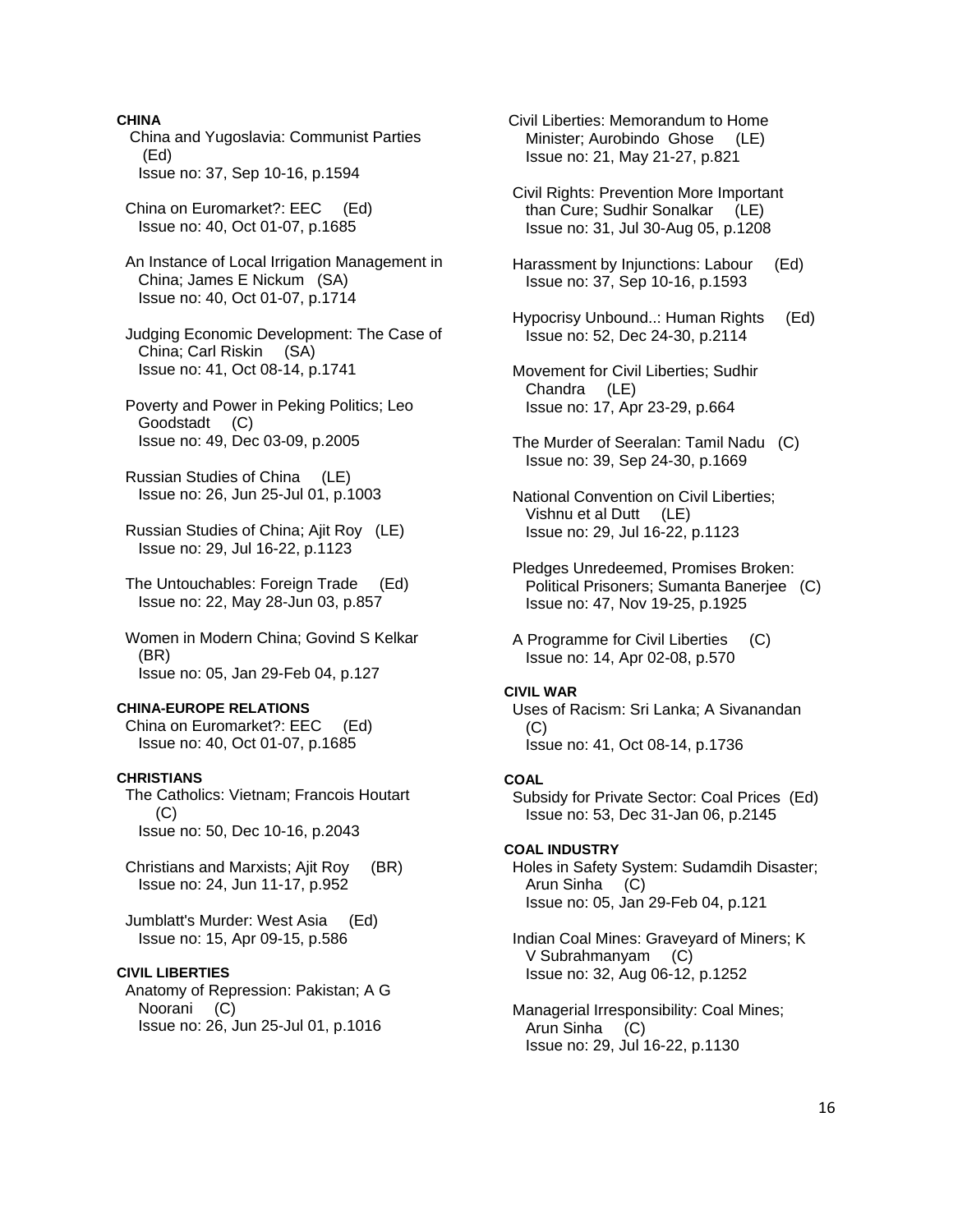# **COFFEE INDUSTRY**

 Change of Fortunes: Coffee (C) Issue no: 22, May 28-Jun 03, p.860

# **COLLABORATIONS**

 More Unilateral Wooing? (Ed) Issue no: 20, May 14-20, p.775

#### **COLONIAL RULE**

 Colonial Economics in Southeast India; Kathleen Gough (SA) Issue no: 13, Mar 26-Apr 01, p.541

#### **COLONIALISM**

 Africa: Waves of Liberation, Undertows of Turmoil; Gail Omvedt (C) Issue no: 42, Oct 15-21, p.1766

 The Bourgeois State in Post-Colonial Social Formations; Bharat Patankar and Gail Omvedt (SA) Issue no: 53, Dec 31-Jan 06, p.2165

## **COMMITTEES AND COMMISSIONS**

 All Things to All Men: Credit Policy; Charvaka (C) Issue no: 51, Dec 17-23, p.2075

 Aspects of Fiji Indian History, 1879-1939: A Society in Transition: I; Ahmed Ali (SA) Issue no: 42, Oct 15-21, p.1782

 Bhargava Commission; Tarimela Ramdas Reddy and P Suryanarayana (LE) Issue no: 32, Aug 06-12, p.1247

 The Bhargava Commission: Andhra Pradesh (C) Issue no: 30, Jul 23-29, p.1169

 Closing Scenes?: Congress Party (Ed) Issue no: 50, Dec 10-16, p.2028

 Committee on Company Law and MRTP Act: Exercise in Futility; A N Oza (SA) Issue no: 32, Aug 06-12, p.1268

 Does Samachar Need Restructuring? A Critique of Kuldip Nayar Committee's Report; C G K Reddy (SA) Issue no: 40, Oct 01-07, p.1705

 For Private Profit: Emergency (Ed) Issue no: 51, Dec 17-23, p.2072

Hair-Splitting by the Privileged: New Education Pattern-II; Rais Ahmed (SA) Issue no: 49, Dec 03-09, p.2022

 Intimidation of Witnesses to Police Atrocities (C) Issue no: 37, Sep 10-16, p.1601

Mirage of Wage Policy; B N Datar (BR) Issue no: 50, Dec 10-16, p.2049

- Mishra in Trouble?: Madhya Pradesh (C) Issue no: 31, Jul 30-Aug 05, p.1213
- No End to Crisis: Congress Party (Ed) Issue no: 48, Nov 26-Dec 02, p.1956
- Non-Performers and Non-Starters; Romesh Thapar (F) Issue no: 48, Nov 26-Dec 02, p.1961

 Not for Reasons of State (Ed) Issue no: 50, Dec 10-16, p.2027

 Onward, World Bank Soldiers (C) Issue no: 41, Oct 08-14, p.1728

 Political Uses of Cyclone: Andhra Pradesh (C) Issue no: 52, Dec 24-30, p.2118

 Poses All the Way: The Arrest (Ed) Issue no: 41, Oct 08-14, p.1721

Putting Labour on Leash: New Delhi; B M  $(C)$ Issue no: 47, Nov 19-25, p.1923

 Subsidised Credibility: Press (Ed) Issue no: 35, Aug 27-Sep 02, p.1521

 Tarkunde Committee; Arun Shourie (LE) Issue no: 36, Sep 03-09, p.1555

 They Also Serve: West Bengal-I; Timir Basu (C) Issue no: 29, Jul 16-22, p.1133

 The Trilateral Commission and the Carter Administration; Jay Peterzell (SA) Issue no: 51, Dec 17-23, p.2097

 Uses of Uranium: Australia; Rajaram Panda (C) Issue no: 53, Dec 31-Jan 06, p.2158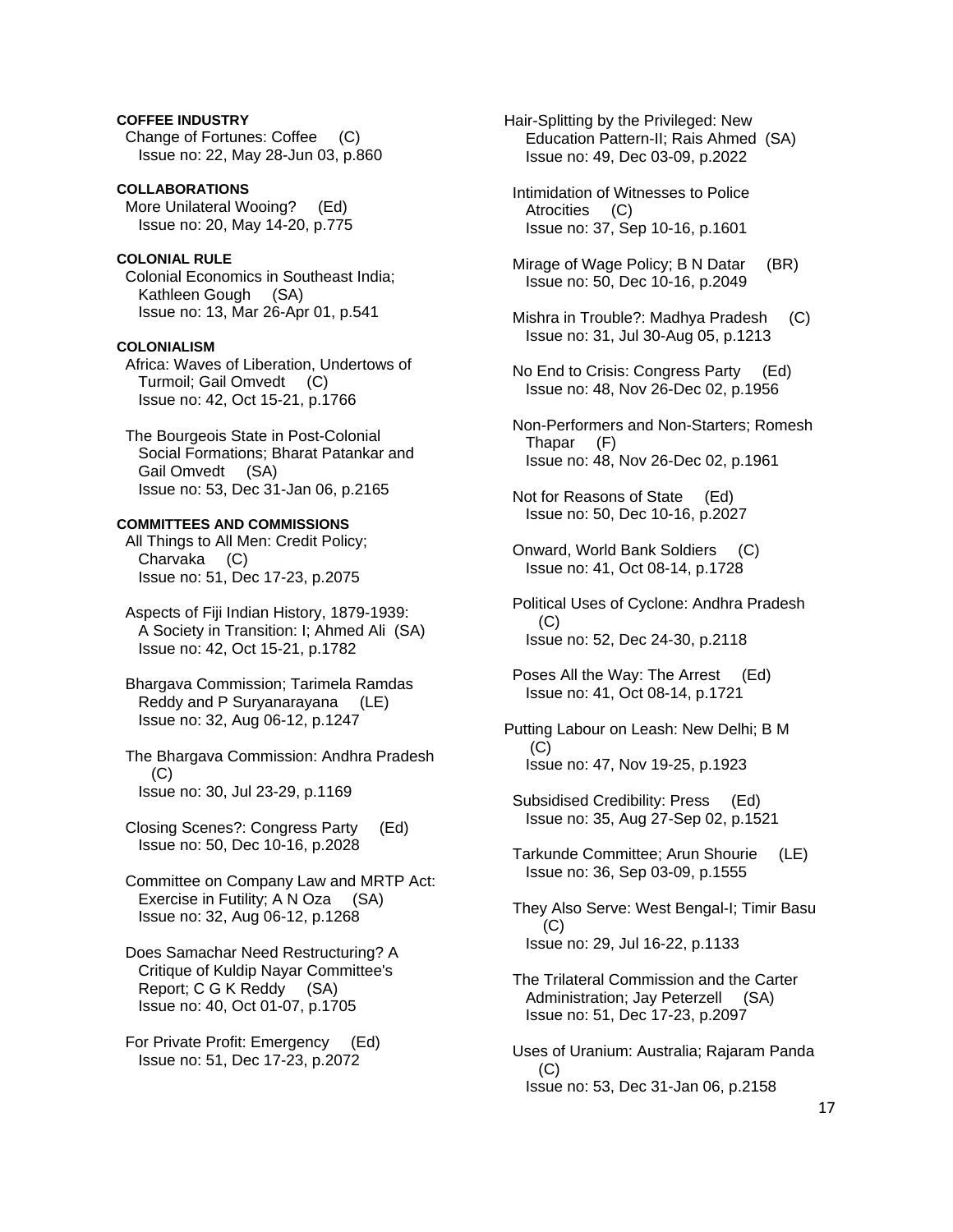# **COMMITTEES AND COMMISSIONS**

 Varma Committee on Industrial Relations: Labour; Mahesh Desai (C) Issue no: 50, Dec 10-16, p.2041

# **COMMODITY PRICES**

 Complacency about Prices (Ed) Issue no: 39, Sep 24-30, p.1659

 Not a Matter of Supply and Demand: Prices (Ed) Issue no: 30, Jul 23-29, p.1162

 On the Wrong Track (Ed) Issue no: 21, May 21-27, p.815

 Slow-Footed Reform: International Trade (Ed) Issue no: 18, Apr 30-May 06, p.704

# **COMMONWEALTH**

 Britain and Idi Amin: The Commonwealth (Ed) Issue no: 23, Jun 04-10, p.897

**COMMUNAL RIOTS**  For Private Profit: Emergency (Ed) Issue no: 51, Dec 17-23, p.2072

# **COMMUNAL VIOLENCE**

 Communal Violence: Sri Lanka (C) Issue no: 37, Sep 10-16, p.1603

 Massacre at Muzaffarnagar (C) Issue no: 26, Jun 25-Jul 01, p.1008

 The Tinsukia Flare-Up: Assam (C) Issue no: 30, Jul 23-29, p.1176

#### **COMMUNALISM**

 Competitive Communalism: Sikkim (Ed) Issue no: 43, Oct 22-28, p.1793

 No to Obscurantism; Sara Joseph and Modhumita Majumdar (LE) Issue no: 35, Aug 27-Sep 02, p.1522

 Shades of McCarthyism: Education; Anamika (C) Issue no: 38, Sep 17-23, p.1637

#### **COMMUNICATION**

 Mentioning the Unmentionable ; Srilekha Das Gupta (BR) Issue no: 22, May 28-Jun 03, p.M34

## **COMMUNICATION MEDIA**

 The Media in a Free Society: Proposals for Restructuring; B G Verghese (SA) Issue no: 18, Apr 30-May 06, p.731

 Not the Whole Truth (Ed) Issue no: 32, Aug 06-12, p.1243

 White Paper on Media Misuse; Nireekshak (F) Issue no: 24, Jun 11-17, p.948

#### **COMMUNISM**

 Always up to Date; Catherine Parsons (BR) Issue no: 28, Jul 09-15, p.1095

 The Bourgeois State in Post-Colonial Social Formations; Bharat Patankar and Gail Omvedt (SA) Issue no: 53, Dec 31-Jan 06, p.2165

 Britain and Idi Amin: The Commonwealth (Ed) Issue no: 23, Jun 04-10, p.897

 The Catholics: Vietnam; Francois Houtart (C) Issue no: 50, Dec 10-16, p.2043

 Christians and Marxists; Ajit Roy (BR) Issue no: 24, Jun 11-17, p.952

 Indian Communists Look at Indian Communism; G K Lieten (BR) Issue no: 37, Sep 10-16, p.1606

 The Left of the Subcontinent-II; Sumanta Banerjee (C) Issue no: 31, Jul 30-Aug 05, p.1216

 On Eurocommunism: International Affairs; GPD (F) Issue no: 43, Oct 22-28, p.1807

 Portrait of a Victorian Communist; Aparna Dutt Mahanta (BR) Issue no: 53, Dec 31-Jan 06, p.2162

 A Warsaw Diary: International Affairs; GPD (F) Issue no: 23, Jun 04-10, p.899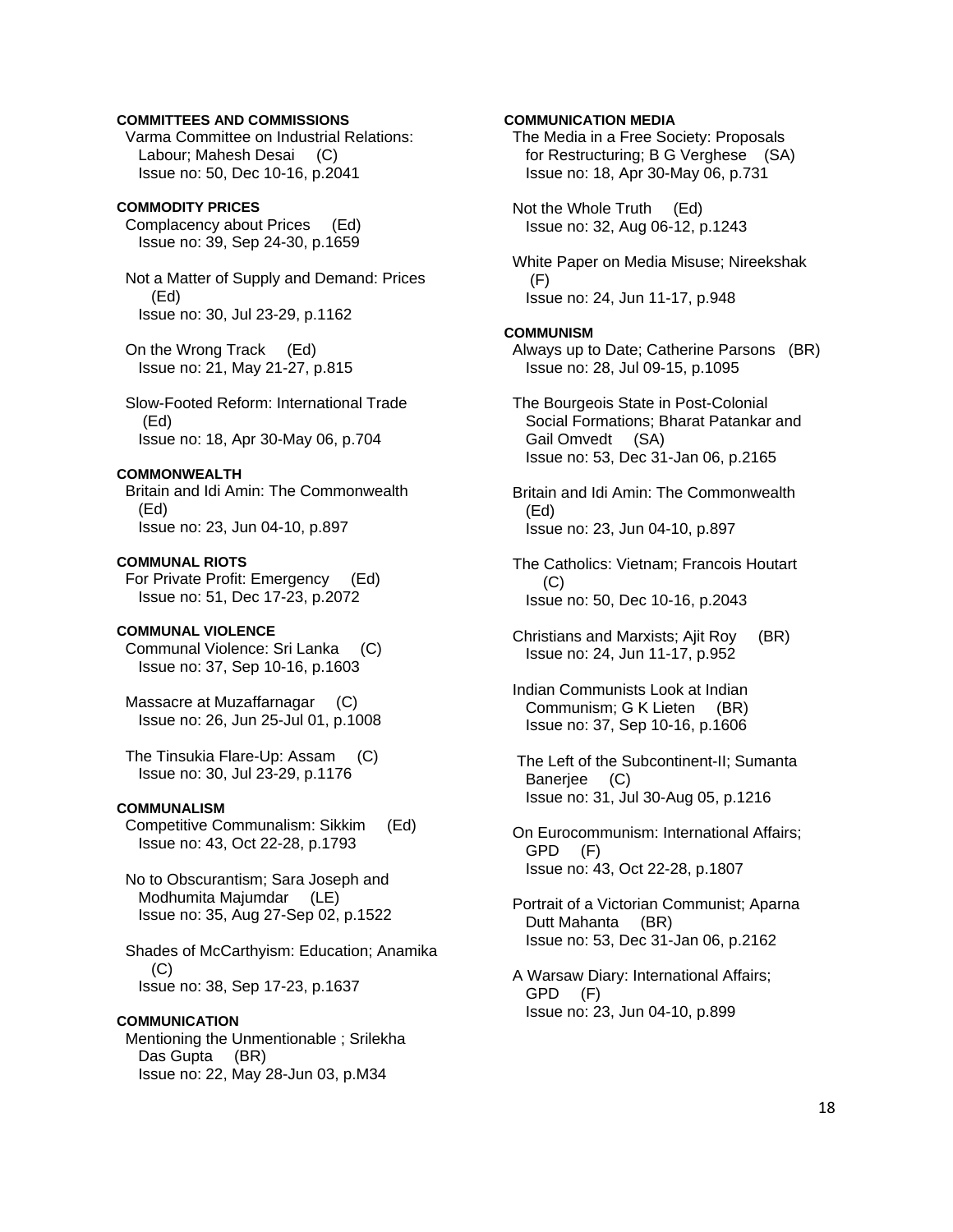# **COMMUNIST PARTIES**

 1972: More than a Memory: West Bengal; Kalyan Chaudhuri (C) Issue no: 09, Feb 26-Mar 04, p.395

 A K Gopalan Memorial Fund; S V et al Kolhatkar (LE) Issue no: 51, Dec 17-23, p.2074

 Adrift in Triumph?: CPI(M) (Ed) Issue no: 29, Jul 16-22, p.1121

 Against the Left: CPI (Ed) Issue no: 10, Mar 05-11, p.410

 Ananta Singh Case: CPI(M) on Trial: West Bengal; Kalyan Chaudhuri (C) Issue no: 41, Oct 08-14, p.1731

 Anti-Communist Offensive in Europe; GPD  $(F)$ Issue no: 45-46, Nov 05-18, p.1894

 Belated Wisdom: CPI (Ed) Issue no: 36, Sep 03-09, p.1554

 Bengal Shows the Way?: Elections-II (Ed) Issue no: 12, Mar 19-25, p.488

 The Centre Did Not Hold; Raj Chandavarkar (BR) Issue no: 25, Jun 18-24, p.985

 Charter 77 (C) Issue no: 21, May 21-27, p.831

 China and Yugoslavia: Communist Parties (Ed) Issue no: 37, Sep 10-16, p.1594

 Communist Movement in Nepal: Nepal; M D Gurung (C) Issue no: 44, Oct 29-Nov 04, p.1849

 Communist Party: A Year after the 22nd Congress: France (C) Issue no: 18, Apr 30-May 06, p.718

 CPI's Woes: Samachar (Ed) Issue no: 05, Jan 29-Feb 04, p.110

 Failure Even in Kerala: Land Reform (C) Issue no: 10, Mar 05-11, p.415

 The Five-Year Emergency: West Bengal (P) Issue no: 06-08, Feb 05-25, p.177

 Gains for the Left: West Bengal-I; Ajit Roy (C) Issue no: 14, Apr 02-08, p.564

 Identifying Disruptionists: CPI (Ed) Issue no: 11, Mar 12-18, p.447

 Implementation, the Stumbling Block: West Bengal Land Reforms Bill-II (C) Issue no: 48, Nov 26-Dec 02, p.1966

 In Search of a 'Leftist' Platform: Politics (Ed) Issue no: 38, Sep 17-23, p.1624

 Indian Communists Look at Indian Communism; G K Lieten (BR) Issue no: 37, Sep 10-16, p.1606

 Kerala Model: CPI (Ed) Issue no: 17, Apr 23-29, p.661

 The Left Front Government; Ashok Rudra  $(C)$ Issue no: 36, Sep 03-09, p.1563

 The Left in the Subcontinent: I; Sumanta Banerjee (C) Issue no: 30, Jul 23-29, p.1170

 The Left of the Subcontinent-II; Sumanta Banerjee (C) Issue no: 31, Jul 30-Aug 05, p.1216

 New Configurations: West Bengal (Ed) Issue no: 21, May 21-27, p.816

 Not a Negative Vote: West Bengal; Ajit Roy (C) Issue no: 27, Jul 02-08, p.1040

 Not Cricket: West Bengal; Ajit Roy (Ed) Issue no: 31, Jul 30-Aug 05, p.1207

 Not so Exclusive?: CPI and CPSU (Ed) Issue no: 40, Oct 01-07, p.1685

 Now for the Left: Sri Lanka (Ed) Issue no: 03, Jan 15-21, p.36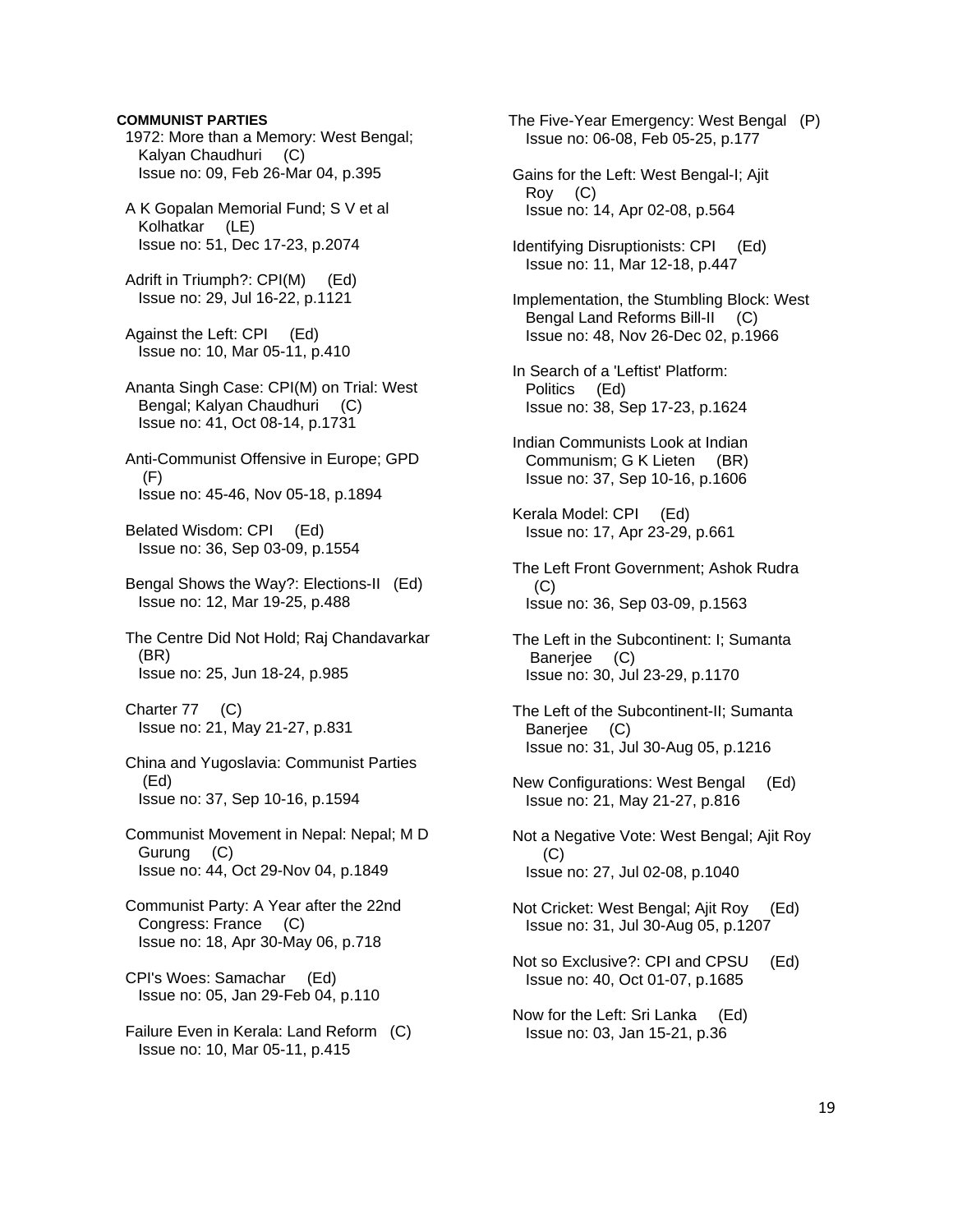# **COMMUNIST PARTIES**

 On Eurocommunism: International Affairs; GPD (F) Issue no: 43, Oct 22-28, p.1807

 Organising Peasants in Nalanda: Bihar; Arun Sinha (C) Issue no: 12, Mar 19-25, p.494

 Pledges Unredeemed, Promises Broken: Political Prisoners; Sumanta Banerjee (C) Issue no: 47, Nov 19-25, p.1925

 Poverty and Power in Peking Politics; Leo Goodstadt (C) Issue no: 49, Dec 03-09, p.2005

 Quiet Beginning: West Bengal (Ed) Issue no: 28, Jul 09-15, p.1079

 Re-Emergence of the Left: Greece; Ramesh Jaura (C) Issue no: 52, Dec 24-30, p.2124

 Red vs Non-Red Money: West Bengal (C) Issue no: 51, Dec 17-23, p.2083

 Rewriting History: Punnapra-Vayalar (Ed) Issue no: 53, Dec 31-Jan 06, p.2145

 Samachar's Discoveries: Communists (Ed) Issue no: 05, Jan 29-Feb 04, p.111

 Search for Alibis (C) Issue no: 19, May 07-13, p.760

 Significant Change: CPI(M) (Ed) Issue no: 28, Jul 09-15, p.1076

 State Elections (Ed) Issue no: 22, May 28-Jun 03, p.855

 Substituting Reform for Revolution: West Bengal; Ajit Roy (C) Issue no: 53, Dec 31-Jan 06, p.2153

 Tasks in West Bengal (Ed) Issue no: 26, Jun 25-Jul 01, p.999

 Theism of High Order: CPI (Ed) Issue no: 04, Jan 22-28, p.70

 Thoughts of Chairman Dange: CPI (Ed) Issue no: 51, Dec 17-23, p.2073

 Tight-Rope Walking: West Bengal (C) Issue no: 35, Aug 27-Sep 02, p.1530

 Trade Unionism with a Difference: Dalli-Rajahara; N K Singh (C) Issue no: 29, Jul 16-22, p.1131

 Travails of a Food Deficit State: West Bengal (C) Issue no: 45-46, Nov 05-18, p.1883

 Unity in Action?: CPI(M) and CPI (Ed) Issue no: 43, Oct 22-28, p.1793

 West Bengal Assembly Elections; Ajit Roy and Adrak Vyapari (LE) Issue no: 41, Oct 08-14, p.1724

 Whiff of Non-Conformism: Eurocommunism (C) Issue no: 13, Mar 26-Apr 01, p.537

 Women in Modern China; Govind S Kelkar (BR) Issue no: 05, Jan 29-Feb 04, p.127

#### **COMMUNISTS**

 A K Gopalan Memorial Fund; S V et al Kolhatkar (LE) Issue no: 51, Dec 17-23, p.2074

 In Search of a 'Leftist' Platform: Politics (Ed) Issue no: 38, Sep 17-23, p.1624

 Indian Communists Look at Indian Communism; G K Lieten (BR) Issue no: 37, Sep 10-16, p.1606

# **COMMUNITY DEVELOPMENT**

 Aspects of African Socio-Economic Systems; Satish Saberwal (BR) Issue no: 45-46, Nov 05-18, p.1896

 Changing Labels: Economic Policy (Ed) Issue no: 48, Nov 26-Dec 02, p.1956

 Hair-Splitting by the Privileged: New Education Pattern-II; Rais Ahmed (SA) Issue no: 49, Dec 03-09, p.2022

 Portrait of a Village: Rajasthan; Govind S Kelkar (C) Issue no: 42, Oct 15-21, p.1765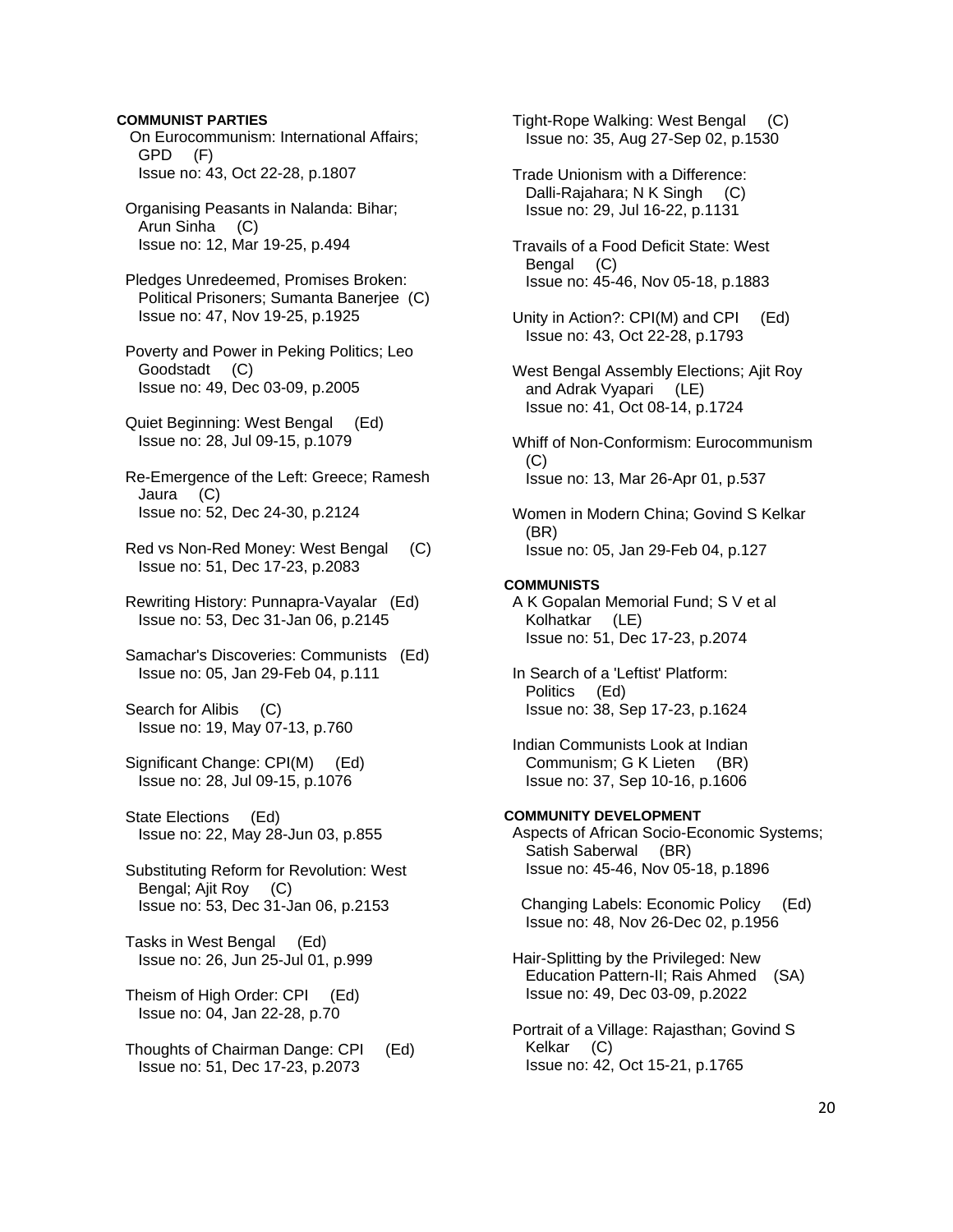# **COMPANIES**  Abs Plastics Issue no: 36, Sep 03-09, p.1558 Agricultural Finance Corporation Issue no: 04, Jan 22-28, p.77 Ahmedabad Advance Mills Issue no: 24, Jun 11-17, p.937 Ahmedabad Electricity Issue no: 37, Sep 10-16, p.1596 Albright, Morarji and Pandit Limited Issue no: 20, May 14-20, p.803 Albright, Morarji And Pandit: Higher Profits on Lower Sales Issue no: 20, May 14-20, p.784 Alembic Chemical Works Co Ltd Issue no: 27, Jul 02-08, p.1051 Alembic Glass Industries Issue no: 26, Jun 25-Jul 01, p.1030 Andhra Pradesh Paper Issue no: 16, Apr 16-22, p.624 Andhra Valley Power Supply Issue no: 47, Nov 19-25, p.1922 Antifriction Bearings Issue no: 28, Jul 09-15, p.1083 Arlabs Issue no: 24, Jun 11-17, p.938 Arvind Mills Issue no: 23, Jun 04-10, p.902 Ashok Leyland Limited Issue no: 22, May 28-Jun 03, p.872 Ashok Paper Issue no: 36, Sep 03-09, p.1557 Associated Bearing Company Issue no: 14, Apr 02-08, p.560 Associated Cement Companies Issue no: 49, Dec 03-09, p.1998

 Associated Cement Companies (ACC) Issue no: 24, Jun 11-17, p.935

 Atlas Copco (India) Issue no: 21, May 21-27, p.823

 Atul Chemical Industries Issue no: 48, Nov 26-Dec 02, p.1969

 Atul Products Issue no: 13, Mar 26-Apr 01, p.529

 Atul Products Issue no: 27, Jul 02-08, p.1039

 Aurangabad Paper Issue no: 35, Aug 27-Sep 02, p.1526

 Aurangabad Paper Mills Issue no: 32, Aug 06-12, p.1250

 Automobile Products Of India: Higher Production, Soaring Profit Issue no: 16, Apr 16-22, p.624

 Bagalkot Udyog Issue no: 04, Jan 22-28, p.76

 Bajaj Auto Issue no: 48, Nov 26-Dec 02, p.1962

 Bank of Baroda Issue no: 19, May 07-13, p.767

 Bank of India Issue no: 23, Jun 04-10, p.903

 Baroda Rayon Issue no: 25, Jun 18-24, p.970

 BASF India Issue no: 16, Apr 16-22, p.625

 Bayer India Limited Issue no: 20, May 14-20, p.814

 Belapur Sugar Issue no: 26, Jun 25-Jul 01, p.1007

 Bharat Forge Issue no: 01-02, Jan 08-14, p.7

 Bharat Forge Issue no: 52, Dec 24-30, p.2117

 Bharat Steel Tubes Issue no: 09, Feb 26-Mar 04, p.391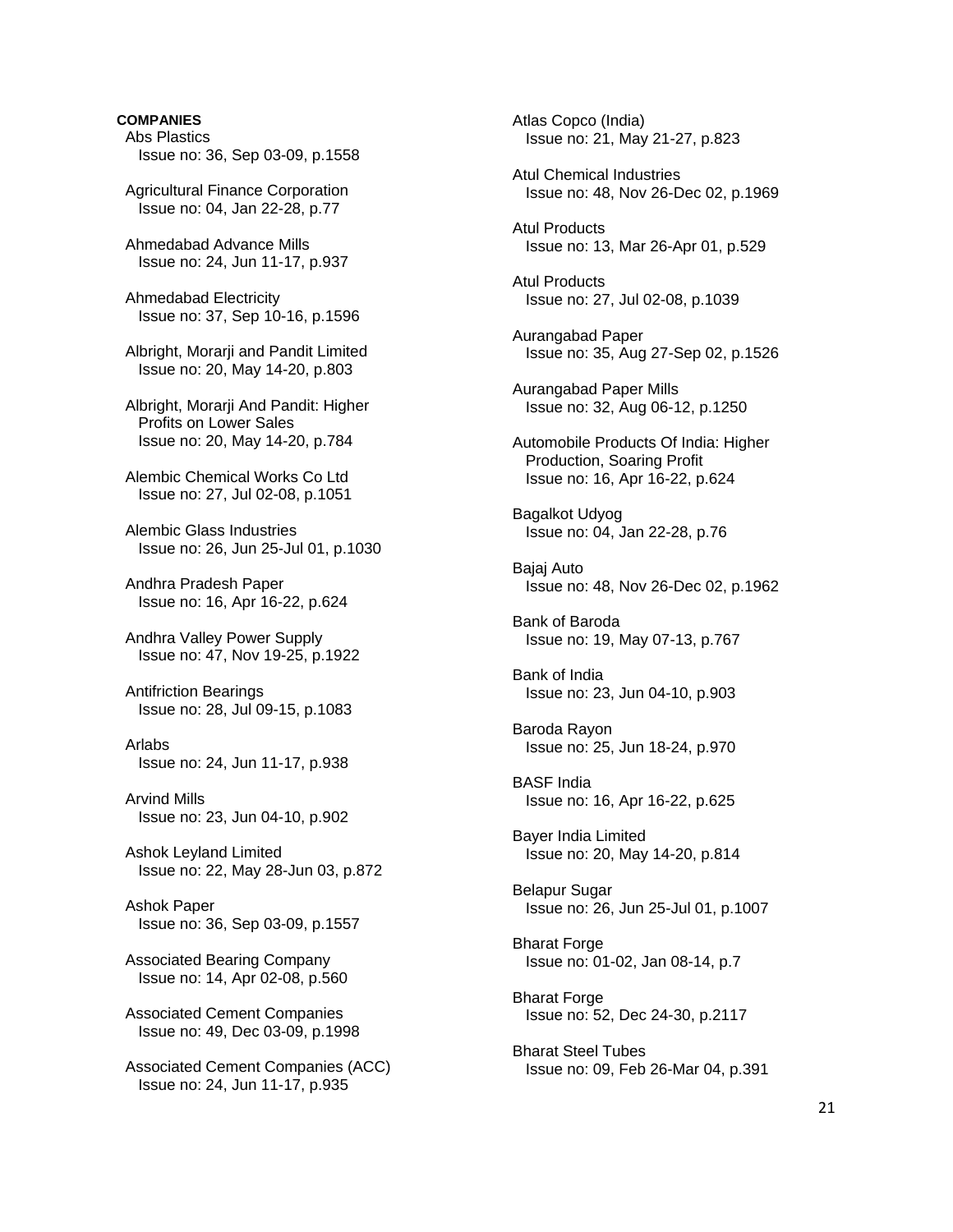**COMPANIES**  Bharat Steel Tubes Issue no: 25, Jun 18-24, p.970 Bharat Steel Tubes: Exports to the Rescue Issue no: 43, Oct 22-28, p.1796 Bihar Alloy Steels Issue no: 25, Jun 18-24, p.998 Blue Star Issue no: 31, Jul 30-Aug 05, p.1211 Blundell Eomite Paints Issue no: 49, Dec 03-09, p.1998 Boehringer -Knoll Issue no: 39, Sep 24-30, p.1665 Bombay Burmah Trading Corporation Issue no: 20, May 14-20, p.785 Bombay Dyeing Issue no: 15, Apr 09-15, p.591 Bombay Dyeing: With More Profitable Product-Mix Issue no: 13, Mar 26-Apr 01, p.528 Bombay Paints Issue no: 27, Jul 02-08, p.1039 Borosil Glass Works Issue no: 09, Feb 26-Mar 04, p.390 Cadbury India Issue no: 29, Jul 16-22, p.1126 Camphor And Allied Product Issue no: 23, Jun 04-10, p.902 Carbon Corporation Issue no: 35, Aug 27-Sep 02, p.1526 Carborundum Universal Issue no: 11, Mar 12-18, p.485 Ceat Tyres Of India: Undeterred by **Competition**  Issue no: 21, May 21-27, p.822 Ceekay Automotive Products Issue no: 26, Jun 25-Jul 01, p.1007

 Chartered Bank Issue no: 12, Mar 19-25, p.518 Chemicals And Fibres of India Issue no: 36, Sep 03-09, p.1558 Chemicals and Fibres of India: Hit by Imports Issue no: 53, Dec 31-Jan 06, p.2150 Chemo-Pharma Laboratories Issue no: 17, Apr 23-29, p.686 Chloride India Issue no: 11, Mar 12-18, p.486 Chowgule Steamships Issue no: 43, Oct 22-28, p.1797 Citurgia Biochemicals Issue no: 09, Feb 26-Mar 04, p.M21 Colour-Chem Issue no: 30, Jul 23-29, p.1202 Colour-Chem: Continuing Prosperity Issue no: 35, Aug 27-Sep 02, p.1525 Crompton Greaves Issue no: 45-46, Nov 05-18, p.1877 Dhrangadhra Chemical: A Poor Competitor Issue no: 42, Oct 15-21, p.1759 Dunlop India Issue no: 22, May 28-Jun 03, p.863 East India Hotels Issue no: 47, Nov 19-25, p.1922 Elecon Engineering Issue no: 36, Sep 03-09, p.1562 Elpro International Issue no: 27, Jul 02-08, p.1039 English Electric Company Of India Issue no: 27, Jul 02-08, p.1039 Ennore Foundries Issue no: 33-34, Aug 13-26, p.1450 Escorts: Excellent Results, Collaborated Expansion Issue no: 25, Jun 18-24, p.969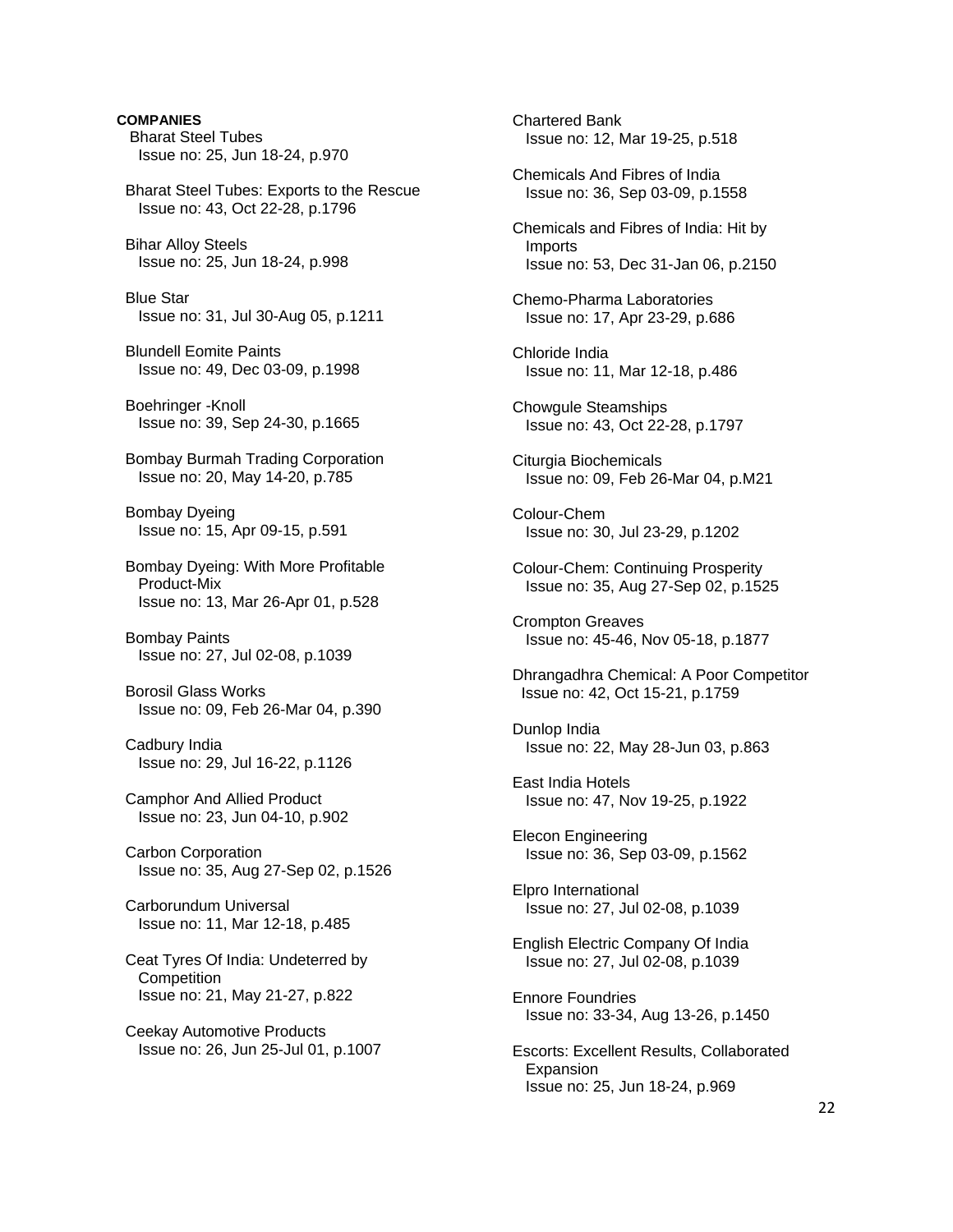# **COMPANIES**  Excel Industries Issue no: 15, Apr 09-15, p.591 Export Credit And Guarantee Corporation Issue no: 03, Jan 15-21, p.42 Ferro Alloys Corporation Issue no: 01-02, Jan 08-14, p.32 Ferro Alloys Corporation Issue no: 09, Feb 26-Mar 04, p.408 Fibreglass Pilkington Issue no: 36, Sep 03-09, p.1556 Fit Tight Nuts and Bolts Issue no: 15, Apr 09-15, p.590 Gabriel India Issue no: 50, Dec 10-16, p.2034 Garware Nylons: Higher Production, Lower Profit Issue no: 41, Oct 08-14, p.1725 Glaxo Laboratories: Higher Dividend on Expanded Base Issue no: 47, Nov 19-25, p.1921 Godfrey Phillips India Issue no: 39, Sep 24-30, p.1665 Gogte Steels Issue no: 01-02, Jan 08-14, p.7 Gokak Patel Volkart Issue no: 24, Jun 11-17, p.937 Gramophone Company of India Issue no: 12, Mar 19-25, p.518 Great Eastern Shipping: Poor Results Despite Higher Turnover Issue no: 04, Jan 22-28, p.76 Greaves Cotton: Facing Recession through **Diversification**  Issue no: 50, Dec 10-16, p.2033 Gujarat Carbon Issue no: 41, Oct 08-14, p.1754 Gujarat Industrial Investment Corporation Issue no: 33-34, Aug 13-26, p.1368

 Gujarat Industrial Investment Corporation Issue no: 35, Aug 27-Sep 02, p.1525

 Gujarat Industrial Investment Corporation Issue no: 42, Oct 15-21, p.1764

 Gujarat State Fertilisers Company Issue no: 22, May 28-Jun 03, p.M71

 Gujarat Steel Tubes Issue no: 03, Jan 15-21, p.41

 Gujarat Steel Tubes Issue no: 42, Oct 15-21, p.1760

 Gwalior Rayon: Higher Turnover and Margins Issue no: 36, Sep 03-09, p.1556

 Hindoostan Spinning And Weaving Issue no: 43, Oct 22-28, p.1797

 Hindustan Aluminium Issue no: 09, Feb 26-Mar 04, p.399

 Hindustan Aluminium Issue no: 17, Apr 23-29, p.671

 Hindustan Brown Boveri Issue no: 39, Sep 24-30, p.1665

 Hindustan Construction Issue no: 53, Dec 31-Jan 06, p.2151

 Hindustan Dorr-Oliver Issue no: 36, Sep 03-09, p.1558

 Hindustan Dorr-Oliver Issue no: 45-46, Nov 05-18, p.1882

 Hindustan Lever Issue no: 12, Mar 19-25, p.518

 Hindustan Lever Issue no: 22, May 28-Jun 03, p.864

 Hindustan Lever Limited Issue no: 26, Jun 25-Jul 01, p.1025

 Hindustan Organic Chemicals Issue no: 41, Oct 08-14, p.1726

 Hindustan Sanitaryware And Industries Issue no: 35, Aug 27-Sep 02, p.1525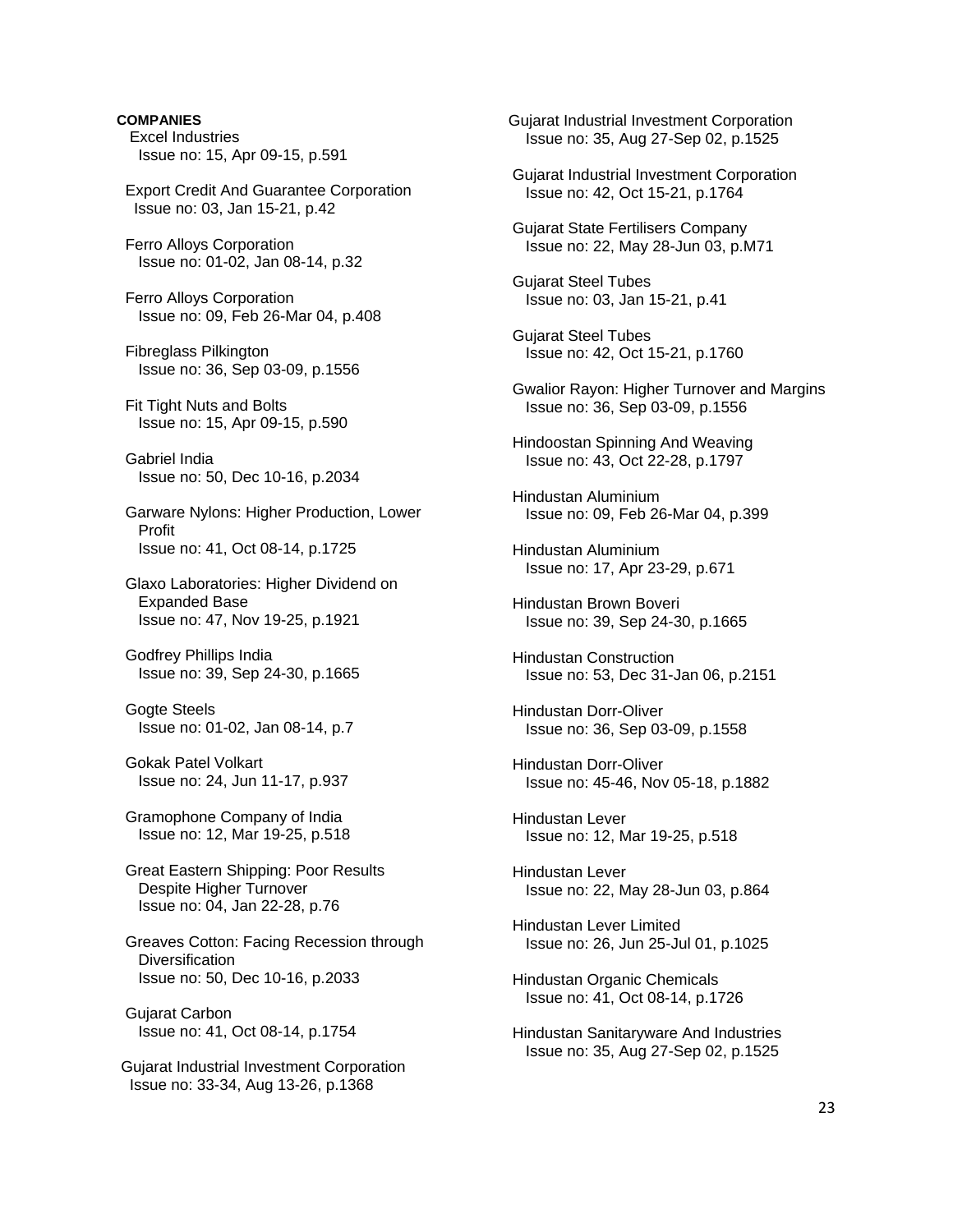**COMPANIES**  Hoechst Pharmaceuticals Issue no: 12, Mar 19-25, p.518 IAEC Issue no: 24, Jun 11-17, p.962 IDL Chemicals Issue no: 03, Jan 15-21, p.42 India Forge And Drop Stampings Issue no: 16, Apr 16-22, p.625 India Steamship Company Limited Issue no: 37, Sep 10-16, p.1618 Indian Cable Issue no: 44, Oct 29-Nov 04, p.1838 Indian Duplicator Company Issue no: 40, Oct 01-07, p.1713 Indian Dyestuff Industries Issue no: 30, Jul 23-29, p.1167 Indian Explosives: The Many Ways to Expand Issue no: 17, Apr 23-29, p.670 Indian Hotels Company: Delectable Results Issue no: 29, Jul 16-22, p.1125 Indian Hume Pipe Issue no: 09, Feb 26-Mar 04, p.386 Indian Hume Pipe Issue no: 50, Dec 10-16, p.2034 Indian Oil Corporation Issue no: 40, Oct 01-07, p.1689 Indian Organic Chemicals Limited Issue no: 44, Oct 29-Nov 04, p.1870 Indian Organic Chemicals: Lucrative Reliance on Official Policy Issue no: 39, Sep 24-30, p.1664 Indian Overseas Bank Issue no: 18, Apr 30-May 06, p.740 Indian Overseas Bank Issue no: 23, Jun 04-10, p.903

 Indian Plywood Manufacturing Issue no: 21, May 21-27, p.823 Indian Rayon Issue no: 01-02, Jan 08-14, p.6 Indian Tool Manufacturers Issue no: 42, Oct 15-21, p.1760 Indo-Burma Petroleum: Accent on R and D Issue no: 03, Jan 15-21, p.41 The Industrial Credit And Investment Corporation Of India Limited Issue no: 16, Apr 16-22, p.655 Ingersoll-Rand (India) Issue no: 36, Sep 03-09, p.1558 Investment Corporation of India Issue no: 48, Nov 26-Dec 02, p.1963 ITC: Onward into the Core Sector Issue no: 37, Sep 10-16, p.1595 Jagajit Industries Issue no: 28, Jul 09-15, p.1083 Jaipur Udyog Issue no: 03, Jan 15-21, p.66 Jay Shree Tea And Industries Issue no: 29, Jul 16-22, p.1126 Jayant Paper Issue no: 50, Dec 10-16, p.2034 Jiyajeerao Cotton Mills Issue no: 48, Nov 26-Dec 02, p.1963 Jokai India Issue no: 37, Sep 10-16, p.1596 Kamani Engineering Corporation Issue no: 21, May 21-27, p.822 **KCP**  Issue no: 09, Feb 26-Mar 04, p.M31 Kesar Sugar Issue no: 25, Jun 18-24, p.969 Kesoram Industries And Cotton Mills Issue no: 30, Jul 23-29, p.1167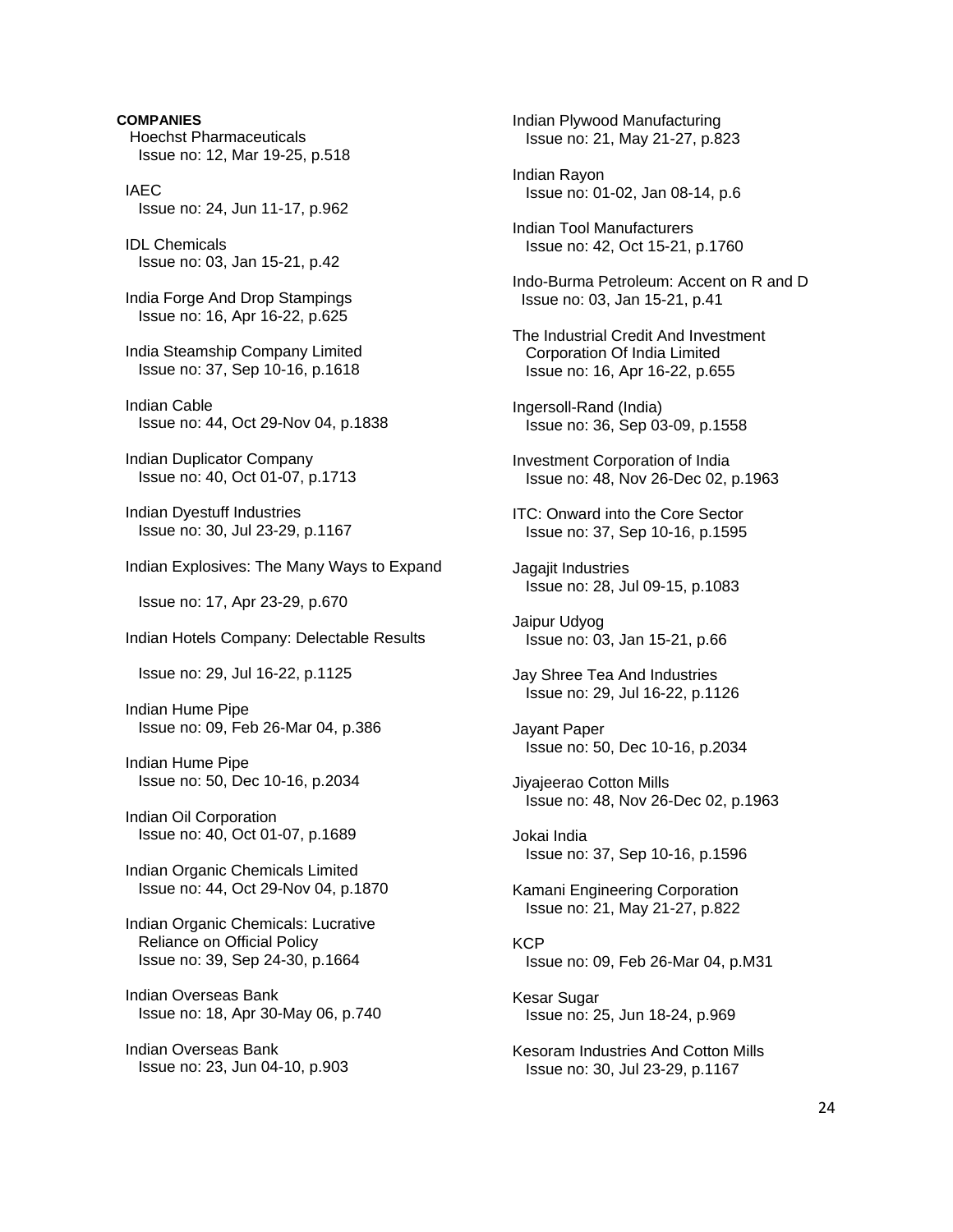Khandelwal Ferro Alloys Issue no: 20, May 14-20, p.784 Khatau Makanji Spinning And Weaving Issue no: 43, Oct 22-28, p.1796 Kirloskar Brothers Issue no: 18, Apr 30-May 06, p.709 Kirloskar Cummins Issue no: 14, Apr 02-08, p.561 Kirloskar Oil Engines: Using all **Opportunities**  Issue no: 01-02, Jan 08-14, p.6 Kirloskar Pneumatic Issue no: 50, Dec 10-16, p.2034 Kirloskar Pneumatic Company Ltd Issue no: 48, Nov 26-Dec 02, p.1990 KSB Pumps Issue no: 31, Jul 30-Aug 05, p.1211 Lakhanpal National Issue no: 50, Dec 10-16, p.2034 Larsen and Toubro Issue no: 13, Mar 26-Apr 01, p.524 Larsen And Toubro Issue no: 28, Jul 09-15, p.1083 Larsen And Toubro Issue no: 31, Jul 30-Aug 05, p.1211 Machinery Manufacturers Corporation Issue no: 18, Apr 30-May 06, p.710 Madhya Pradesh Vidyut Yantra Issue no: 26, Jun 25-Jul 01, p.1007 The Madras Aluminium Co Ltd Issue no: 27, Jul 02-08, p.1049 Madras Aluminium Company Issue no: 36, Sep 03-09, p.1557 Madras Rubber Factory Issue no: 13, Mar 26-Apr 01, p.528

**COMPANIES** 

 Mafatlal Fine Spinning And Manufacturing Issue no: 36, Sep 03-09, p.1557

 Maharashtra Scooters Issue no: 43, Oct 22-28, p.1799

 Mahindra and Mahindra Issue no: 09, Feb 26-Mar 04, p.389

 Mahindra Spicer Issue no: 24, Jun 11-17, p.938

 Mahindra Ugine Steel Company Issue no: 29, Jul 16-22, p.1126

 Metal Box Company Of India: Better Results, Bigger Plans Issue no: 28, Jul 09-15, p.1082

 Mettur Chemical And Industrial Corporation Issue no: 41, Oct 08-14, p.1726

 Modella Woollens Issue no: 30, Jul 23-29, p.1167

 Modi Carpets Issue no: 47, Nov 19-25, p.1922

 Modi Spinning And Weaving: Further **Diversification** Issue no: 44, Oct 29-Nov 04, p.1837

 Monotype India Issue no: 17, Apr 23-29, p.671

 Morarjee Goculdas Spinning And Weaving Issue no: 44, Oct 29-Nov 04, p.1838

 Motor Industries Company Issue no: 47, Nov 19-25, p.1922

 Mukund Iron and Steel Works Ltd Issue no: 37, Sep 10-16, p.1621

 Mysore-Paper Mills: Lucrative Issue no: 40, Oct 01-07, p.1688

 National Insulated Cable Company of India Issue no: 41, Oct 08-14, p.1726

 National Organic Chemical Industries Ltd (NOCIL): Higher Sales, Uncovered Dividend Issue no: 22, May 28-Jun 03, p.863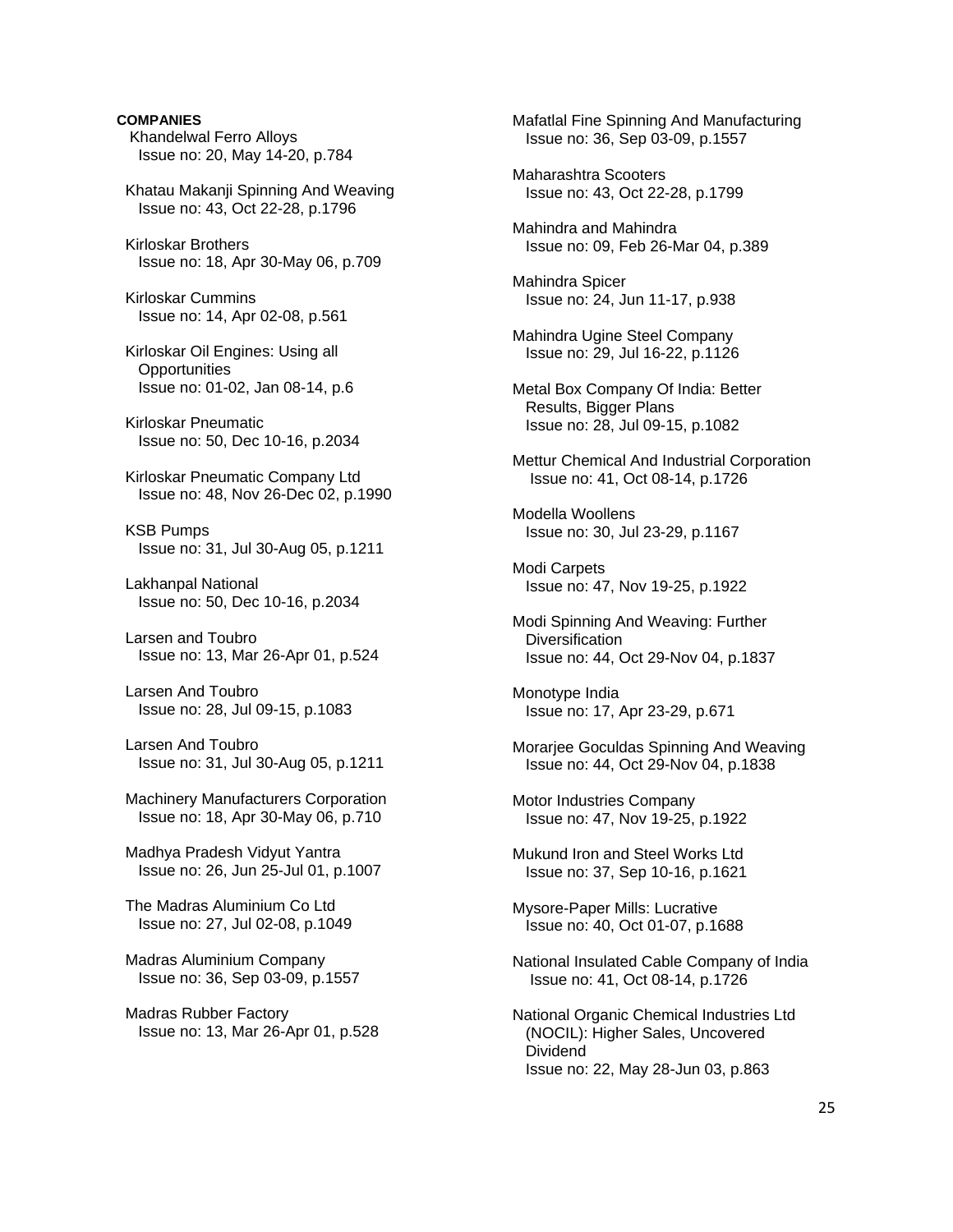**COMPANIES**  New Peaks Climbed; Still Bolder Goals Ahead, State Bank Of India; T R Varadachary Issue no: 14, Apr 02-08, p.580 Nirlon Synthetic Fibres and Chemicals Limited Issue no: 40, Oct 01-07, p.1716 Nizam Sugar Issue no: 20, May 14-20, p.784 Orient Abrasives Issue no: 53, Dec 31-Jan 06, p.2151 Oriental Carbon Issue no: 11, Mar 12-18, p.475 Orissa Cement Issue no: 37, Sep 10-16, p.1596 Paper Products Issue no: 18, Apr 30-May 06, p.709 Polychem Issue no: 38, Sep 17-23, p.1631 Polymers Corporation Of Gujarat Issue no: 43, Oct 22-28, p.1797 Poysha Industrial Issue no: 37, Sep 10-16, p.1596 Precision Bearings India Issue no: 11, Mar 12-18, p.485 Premier Automobiles Issue no: 49, Dec 03-09, p.1998 Premier Tyres Issue no: 53, Dec 31-Jan 06, p.2151 Punjab National Bank Issue no: 25, Jun 18-24, p.982 Ramon And Demm Issue no: 44, Oct 29-Nov 04, p.1838 Rayala Corporation Issue no: 20, May 14-20, p.785 Raymond Woollen: Higher Profits Despite Breaks Issue no: 38, Sep 17-23, p.1630

 Reliance Textile Industries Issue no: 45-46, Nov 05-18, p.1877 Reunion Engineering Issue no: 04, Jan 22-28, p.76 Richardson and Cruddas Issue no: 04, Jan 22-28, p.100 Richardson and Cruddas Issue no: 15, Apr 09-15, p.614 Richardson And Cruddas: Pinch of Recession Issue no: 49, Dec 03-09, p.1997 Richardson Hindustan Issue no: 47, Nov 19-25, p.1921 Rohtas Industries Issue no: 03, Jan 15-21, p.41 Rohtas Industries: Who's to Blame for Deficits? Issue no: 45-46, Nov 05-18, p.1876 Sahney Paris-Rhone Issue no: 01-02, Jan 08-14, p.20 The Sandur Manganese and Iron Ores Limited Issue no: 50, Dec 10-16, p.2067 Sandvik Asia Issue no: 53, Dec 31-Jan 06, p.2151 Sandvik Asia: Export-Linked Expansion Issue no: 23, Jun 04-10, p.902 Saraspur Mills Issue no: 23, Jun 04-10, p.903 Schrader-Scovill Duncan Issue no: 15, Apr 09-15, p.590 Shree Digvijay Cement Issue no: 28, Jul 09-15, p.1082 Shreeniwas Cotton Mills Issue no: 26, Jun 25-Jul 01, p.1007 Shriram Bearings Issue no: 04, Jan 22-28, p.77 Shriram Bearings Issue no: 52, Dec 24-30, p.2117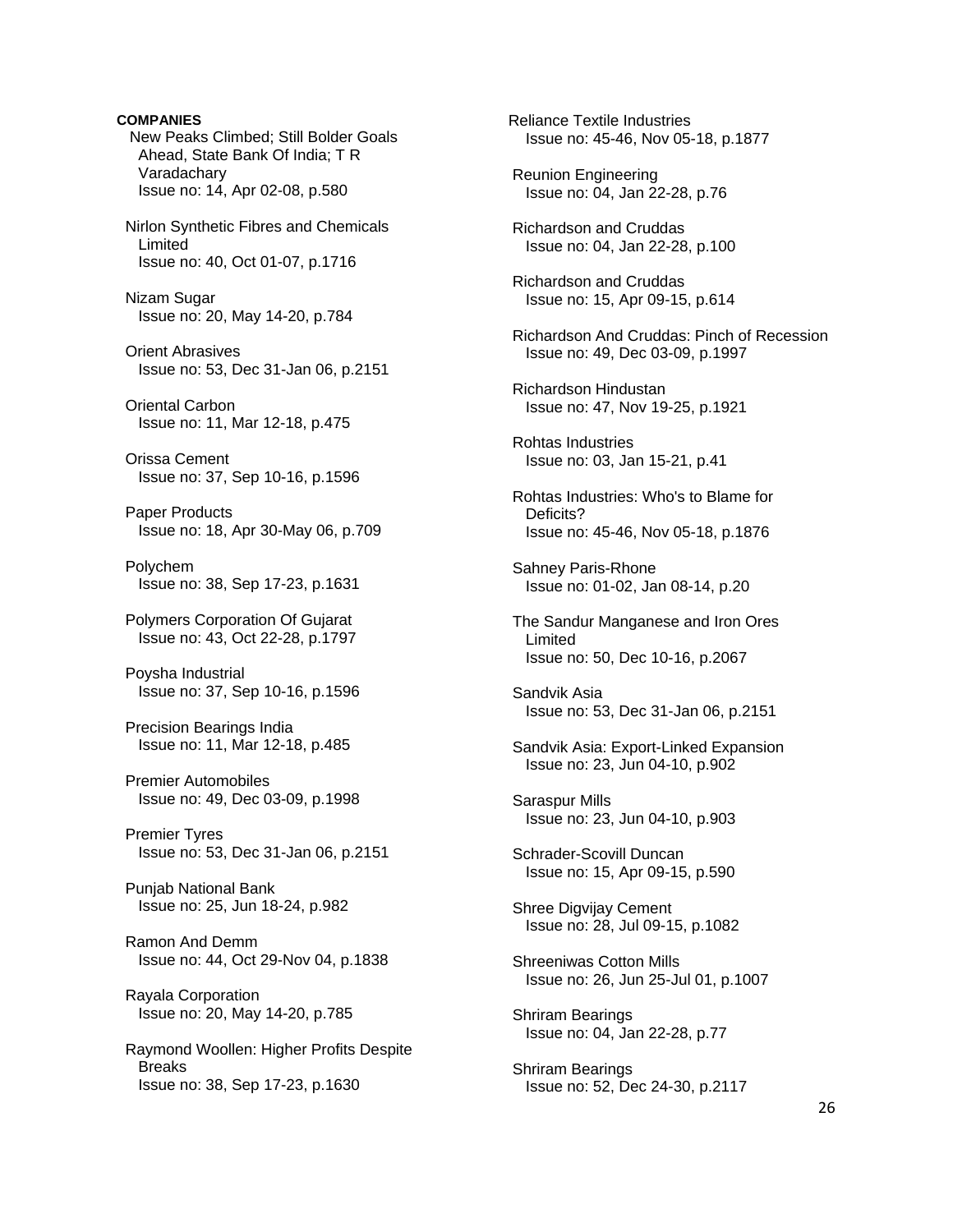**COMPANIES**  Simplex Mills Issue no: 09, Feb 26-Mar 04, p.393 Simplex Mills Issue no: 50, Dec 10-16, p.2034 Sirpur Paper Issue no: 18, Apr 30-May 06, p.710 South India Shipping Issue no: 42, Oct 15-21, p.1759 South India Viscose Issue no: 27, Jul 02-08, p.1039 Standard Mills Issue no: 32, Aug 06-12, p.1250 Star Paper Issue no: 40, Oct 01-07, p.1689 State Bank of India Issue no: 44, Oct 29-Nov 04, p.1846 State Industrial And Investment Corporation of Maharashtra Issue no: 42, Oct 15-21, p.1760 Stepan Chemicals Issue no: 51, Dec 17-23, p.2076 Sterling Steels And Wires Issue no: 42, Oct 15-21, p.1760 Sundaram Finance Limited Issue no: 26, Jun 25-Jul 01, p.1029 Supreme Industries Issue no: 53, Dec 31-Jan 06, p.2151 Swadeshi Polytex: Windfall for Synthetics Issue no: 26, Jun 25-Jul 01, p.1006 Synthetics And Chemicals: Profitable **Diversification**  Issue no: 24, Jun 11-17, p.937 T Maneklal Manufacturing Issue no: 11, Mar 12-18, p.486 T Maneklal Manufacturing Issue no: 15, Apr 09-15, p.591

 Tata Chemicals Issue no: 22, May 28-Jun 03, p.865 Tata Chemicals Limited Issue no: 47, Nov 19-25, p.1951 Tata Chemicals: Consistently Upward Issue no: 48, Nov 26-Dec 02, p.1962 The Tata Engineering and Locomotive Company Limited Issue no: 30, Jul 23-29, p.1200 Tata Engineering And Locomotive Company: A Tax Mine Issue no: 30, Jul 23-29, p.1166 Tata Iron And Steel Company: Good Returns **Nevertheless**  Issue no: 31, Jul 30-Aug 05, p.1210 Tata Oil Mills Company Issue no: 32, Aug 06-12, p.1249 The Tata Oil Mills Company Limited Issue no: 32, Aug 06-12, p.1272 Tata Power Issue no: 38, Sep 17-23, p.1631 Tata-Finlay Issue no: 38, Sep 17-23, p.1631 Tata-Merlin And Gerin Issue no: 52, Dec 24-30, p.2116 Tinplate Company Of India: Project Cost **Overruns**  Issue no: 27, Jul 02-08, p.1038 Track Parts Of India Issue no: 06-08, Feb 05-25, p.376 Travancore Electro-Chemical Industries Issue no: 25, Jun 18-24, p.970 Tube Investments Of India Issue no: 22, May 28-Jun 03, p.863 Tungabhadra Industries: Higher Profit on Expanded Capital Issue no: 18, Apr 30-May 06, p.709 Turner, Hoare and Company Issue no: 12, Mar 19-25, p.518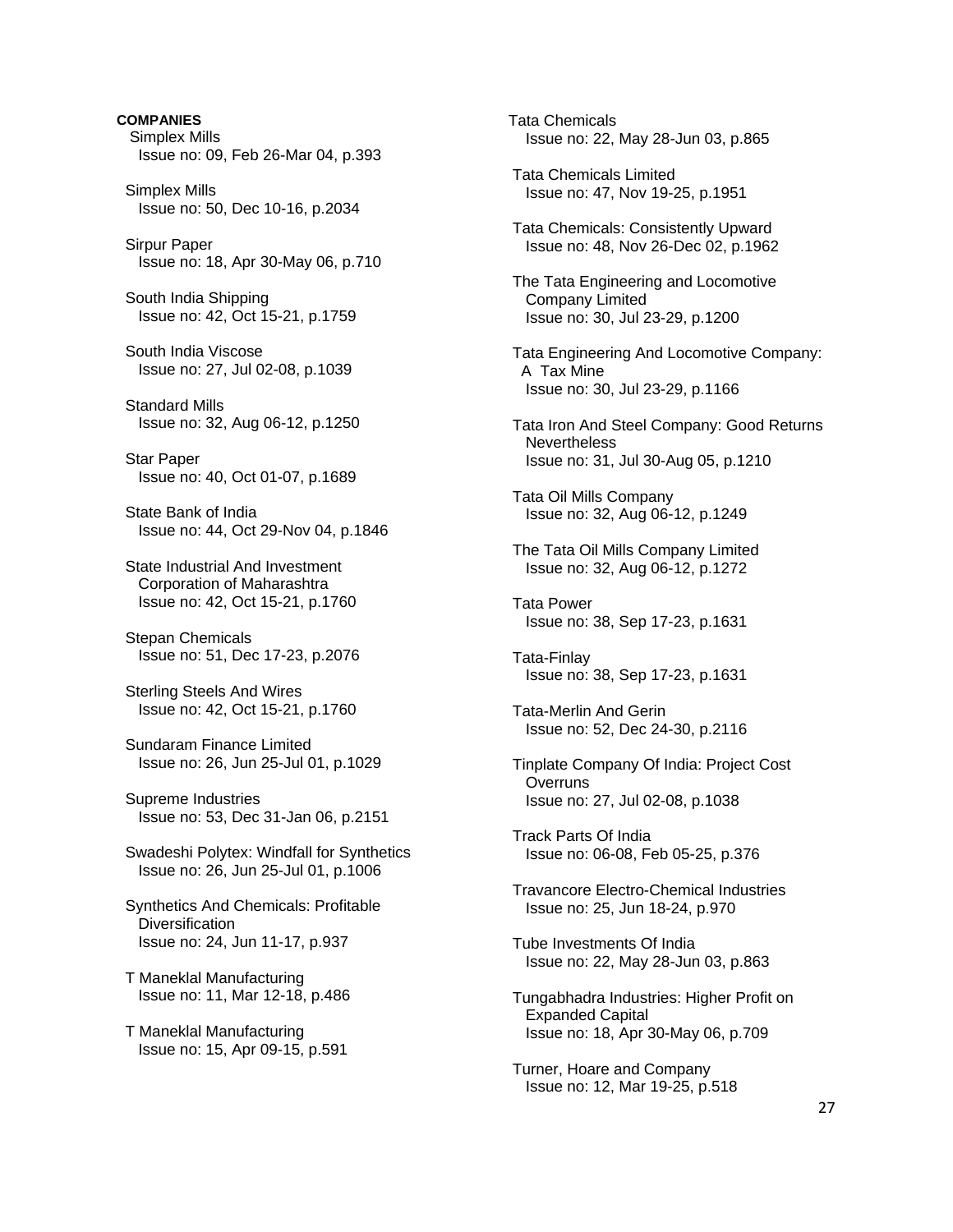# **COMPANIES**

 Union Carbide India: Exports Rise, but Not Enough Issue no: 15, Apr 09-15, p.590

 Unit Trust of India Issue no: 36, Sep 03-09, p.1558

 United Commercial Bank Issue no: 18, Apr 30-May 06, p.714

 Usha Martin Black (Wire Ropes) Issue no: 22, May 28-Jun 03, p.863

 Walchandnagar Industries: Higher Profits on Lower Sales Issue no: 14, Apr 02-08, p.560

 West Coast Papers: Deeper in the Red Issue no: 52, Dec 24-30, p.2117

 Wimco Issue no: 17, Apr 23-29, p.694

 Zuari Agro Chemicals Issue no: 44, Oct 29-Nov 04, p.1838

# **COMPANY LAW**

 Committee on Company Law and MRTP Act: Exercise in Futility; A N Oza (SA) Issue no: 32, Aug 06-12, p.1268

 Merger of Sick Units: Some Precautions (C) Issue no: 42, Oct 15-21, p.1761

# **COMPUTER APPLICATIONS**

 IBM Language: Computers (Ed) Issue no: 15, Apr 09-15, p.584

 No Real Choice: Computers (Ed) Issue no: 16, Apr 16-22, p.621

 Use of Computer Technology in Developing Countries; Svein Erik Nilsen (RA) Issue no: 48, Nov 26-Dec 02, p.M110

# **CONGRESS GOVERNMENT**

 Fanciful? (Ed) Issue no: 30, Jul 23-29, p.1159

 Futility of Contract Labour Act: Labour; Timir Basu (C) Issue no: 27, Jul 02-08, p.1041

 Where Is the Political Approach?: Political Prisoners-II; Mohan Ram (C) Issue no: 21, May 21-27, p.829

 With Two Voices (OP) Issue no: 30, Jul 23-29, p.1177

# **CONGRESS PARTY**  The 'Hawa' Is Continental; Romesh Thapar (F) Issue no: 10, Mar 05-11, p.414

- 'Status Quoism': Pre-Emergency Style; Romesh Thapar (F) Issue no: 32, Aug 06-12, p.1251
- 1972: More than a Memory: West Bengal; Kalyan Chaudhuri (C) Issue no: 09, Feb 26-Mar 04, p.395
- Against the Left: CPI (Ed) Issue no: 10, Mar 05-11, p.410
- Bipartisan Accommodation: Constitution (Ed) Issue no: 44, Oct 29-Nov 04, p.1833
- Bosses to the Fore: Congress Party (Ed) Issue no: 20, May 14-20, p.777
- Bureaucracy on Top: New Delhi; B M (C) Issue no: 33-34, Aug 13-26, p.1286
- The Centre Did Not Hold; Raj Chandavarkar (BR) Issue no: 25, Jun 18-24, p.985
- Closing Scenes?: Congress Party (Ed) Issue no: 50, Dec 10-16, p.2028
- Communist Movement in Nepal: Nepal; M D Gurung (C) Issue no: 44, Oct 29-Nov 04, p.1849
- Congress and Muslims: Elections (Ed) Issue no: 10, Mar 05-11, p.411
- Congress Terror: West Bengal; Ajit Roy (C) Issue no: 11, Mar 12-18, p.459
- Congress's Shaken Confidence: Uttar Pradesh; Shashi Bhushan (C) Issue no: 09, Feb 26-Mar 04, p.393
- The Crisis of Congressmen; Romesh Thapar (F) Issue no: 17, Apr 23-29, p.665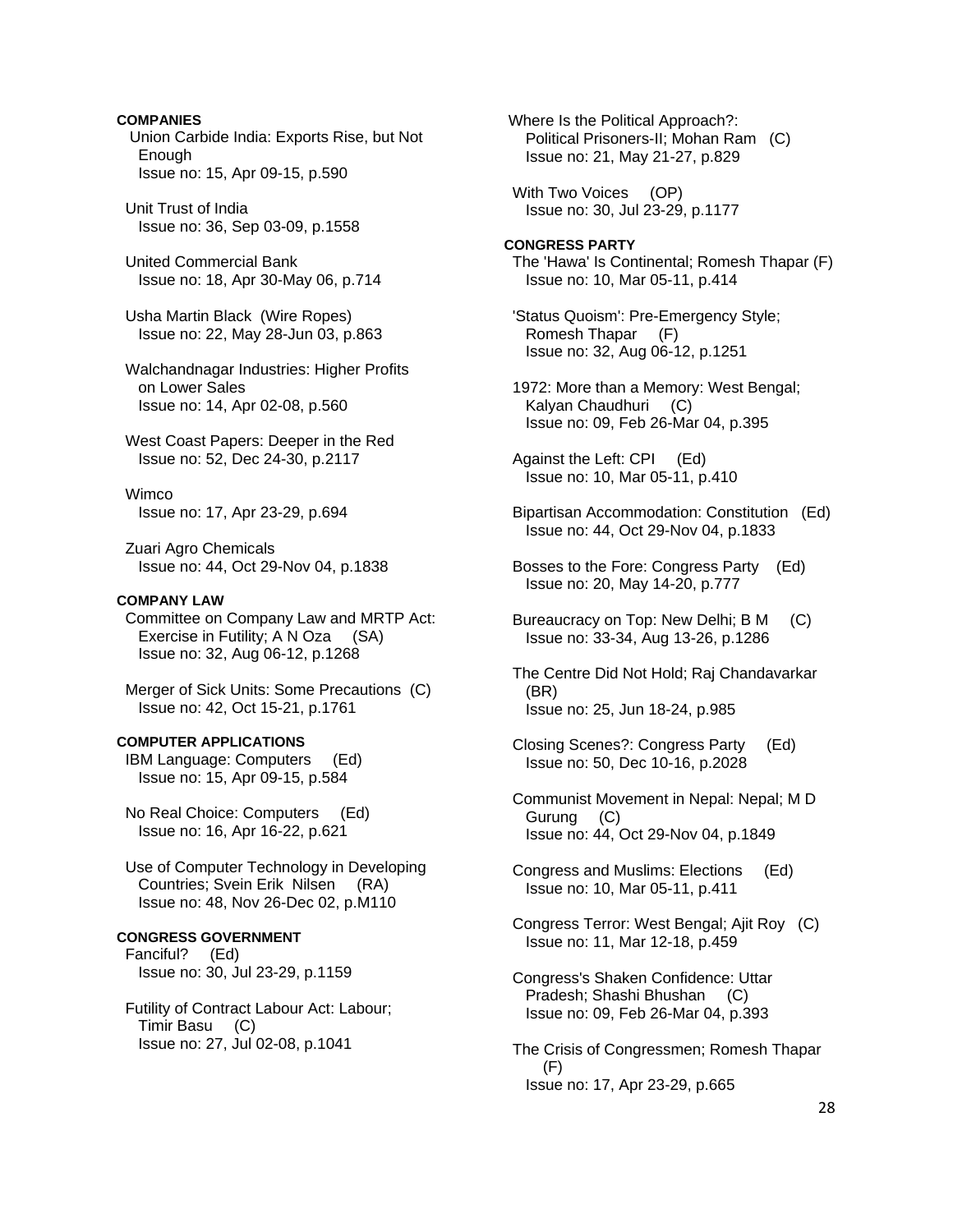# **CONGRESS PARTY**

- Decline and Fall: Bihar; Arun Sinha (C) Issue no: 14, Apr 02-08, p.566
- Delhi Merry-Go-Round; Romesh Thapar (F) Issue no: 21, May 21-27, p.820
- The Developing Splits; Romesh Thapar (F) Issue no: 52, Dec 24-30, p.2115
- A Different Scenario (Ed) Issue no: 43, Oct 22-28, p.1791
- Eclipse of Congress: Bihar; Arun Sinha (C) Issue no: 11, Mar 12-18, p.455
- Economic Realities and the Future of Indian Business; Daniel Thorner (P) Issue no: 53, Dec 31-Jan 06, p.2147
- End of a Contract (LE) Issue no: 30, Jul 23-29, p.1164
- End of a Contract: Maharashtra (Ed) Issue no: 21, May 21-27, p.817
- End of a Sorry Chapter: Nagaland (Ed) Issue no: 48, Nov 26-Dec 02, p.1958
- End to Congress Jagirdari: Madhya Pradesh; N K Singh (C) Issue no: 14, Apr 02-08, p.572
- Enemy Within: Congress Party (Ed) Issue no: 36, Sep 03-09, p.1554
- Evading the Crucial Questions; T V Sathyamurthy (BR) Issue no: 31, Jul 30-Aug 05, p.1220
- First Causes: Politics (Ed) Issue no: 30, Jul 23-29, p.1160
- Fresh 'Identifications': Politics (Ed) Issue no: 31, Jul 30-Aug 05, p.1206
- Groping towards Liberalisation: Nepal; Brahmanand Mishra (C) Issue no: 47, Nov 19-25, p.1936
- How to Live with the Constitution Amendments; T R Andhyarujina (P) Issue no: 17, Apr 23-29, p.685
- In Search of Conspiracies: Congress Party (Ed) Issue no: 31, Jul 30-Aug 05, p.1206
- Janata Tries Short-Cuts (C) Issue no: 35, Aug 27-Sep 02, p.1535
- Lost Congress Strongholds: North (Ed) Issue no: 26, Jun 25-Jul 01, p.1000
- A Mafia Device Misfires; Romesh Thapar (F) Issue no: 19, May 07-13, p.746
- Mini-Emergencies: Maharashtra (Ed) Issue no: 48, Nov 26-Dec 02, p.1957
- No End to Crisis: Congress Party (Ed) Issue no: 48, Nov 26-Dec 02, p.1956
- No Exceptions: State Assemblies (Ed) Issue no: 18, Apr 30-May 06, p.704
- No Left Turn: Assam (C) Issue no: 27, Jul 02-08, p.1043
- Non-Performers and Non-Starters; Romesh Thapar (F) Issue no: 48, Nov 26-Dec 02, p.1961
- Not a Negative Vote: West Bengal; Ajit Roy (C) Issue no: 27, Jul 02-08, p.1040
- Patterns of Decline: Politics (Ed) Issue no: 26, Jun 25-Jul 01, p.1000
- The Plot Line...; Romesh Thapar (F) Issue no: 51, Dec 17-23, p.2077
- Point of Criticality; Romesh Thapar (F) Issue no: 33-34, Aug 13-26, p.1284
- Politicking All Round: Maharashtra (Ed) Issue no: 42, Oct 15-21, p.1757
- Preliminary Manoeuvres: Congress (Ed) Issue no: 17, Apr 23-29, p.660
- Request to 'All the Members of Community': Congress (Ed) Issue no: 12, Mar 19-25, p.490
- Restoring Democracy; S V Kogekar (SA) Issue no: 18, Apr 30-May 06, p.723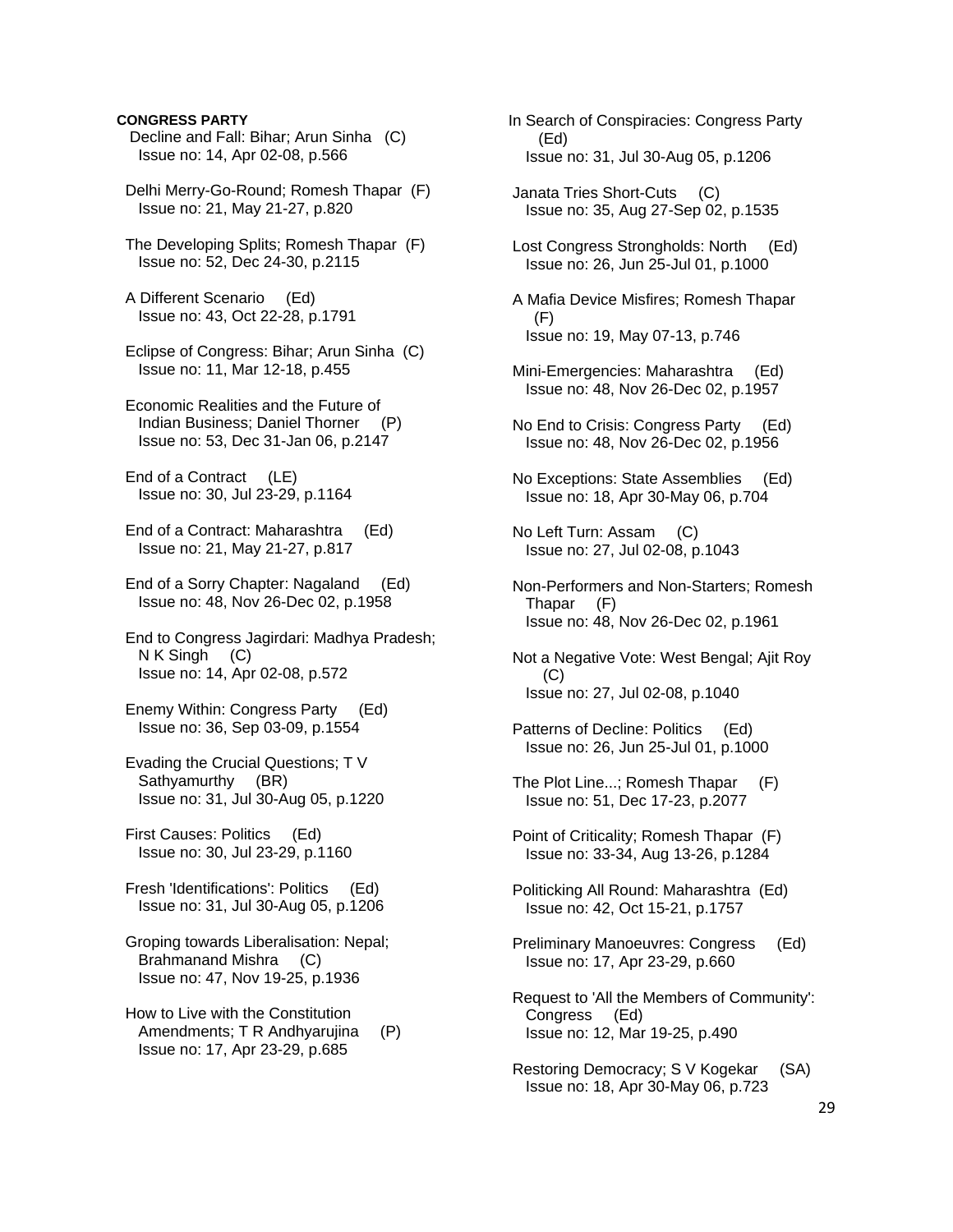# **CONGRESS PARTY**

 Restructuring of PCCs: Congress Party (Ed) Issue no: 03, Jan 15-21, p.35

 Rewriting History: Politics (Ed) Issue no: 35, Aug 27-Sep 02, p.1520

 Rewriting History: Punnapra-Vayalar (Ed) Issue no: 53, Dec 31-Jan 06, p.2145

 Setback for Congress: The Northeast (Ed) Issue no: 13, Mar 26-Apr 01, p.520

 Shifting Factions: Congress (Ed) Issue no: 37, Sep 10-16, p.1592

 Short Reprieve (Ed) Issue no: 33-34, Aug 13-26, p.1281

 The Silent Ones: Congress Party (Ed) Issue no: 10, Mar 05-11, p.411

 State Elections (Ed) Issue no: 22, May 28-Jun 03, p.855

 The Three Congresses: Politics (Ed) Issue no: 13, Mar 26-Apr 01, p.521

 To Win Votes: Maharashtra (C) Issue no: 30, Jul 23-29, p.1173

 Vulnerable Citadel: Maharashtra (Ed) Issue no: 11, Mar 12-18, p.446

 Wages of Emergency: Madhya Pradesh; N K Singh (C) Issue no: 26, Jun 25-Jul 01, p.1013

 Was Congress to Blame?; David Hardiman (BR) Issue no: 19, May 07-13, p.762

 West Bengal Assembly Elections; Ajit Roy and Adrak Vyapari (LE) Issue no: 41, Oct 08-14, p.1724

 Why Did D P Mishra Quit Congress?: Madhya Pradesh; N K Singh (C) Issue no: 41, Oct 08-14, p.1729

**CONSTITUTION OF INDIA**  Are Governors Agents of the Centre?; S V Kogekar (BR) Issue no: 23, Jun 04-10, p.918

 Bipartisan Accommodation: Constitution (Ed) Issue no: 44, Oct 29-Nov 04, p.1833

 Fanciful? (Ed) Issue no: 30, Jul 23-29, p.1159

 How to Live with the Constitution Amendments; T R Andhyarujina (P) Issue no: 17, Apr 23-29, p.685

 An Indian Summer? (Ed) Issue no: 06-08, Feb 05-25, p.153

 Janata Party and the Constitutional Amendments; T R Andhyarujina (C) Issue no: 45-46, Nov 05-18, p.1881

- The Media in a Free Society: Proposals for Restructuring; B G Verghese (SA) Issue no: 18, Apr 30-May 06, p.731
- No More Emergency?: Constitution (Ed) Issue no: 29, Jul 16-22, p.1120
- Restoring Democracy; S V Kogekar (SA) Issue no: 18, Apr 30-May 06, p.723

 Restructuring the Political Process: Agenda for the New Government; Kautilya (SA) Issue no: 27, Jul 02-08, p.1057

 Whither the Indian Women's Movement?; Shahida Lateef (SA) Issue no: 47, Nov 19-25, p.1948

**CONSTITUTIONAL LAW**  Assaults on the Judiciary; Ashok H Desai (SA) Issue no: 18, Apr 30-May 06, p.726

 The Brezhnev Constitution; R G Gidadhubli (SA) Issue no: 48, Nov 26-Dec 02, p.1981

 Federal Fiscal Transfers in India: A Comment; G Thimmaiah (SA) Issue no: 49, Dec 03-09, p.2024

 The Future Is Here: Constitution (Ed) Issue no: 01-02, Jan 08-14, p.3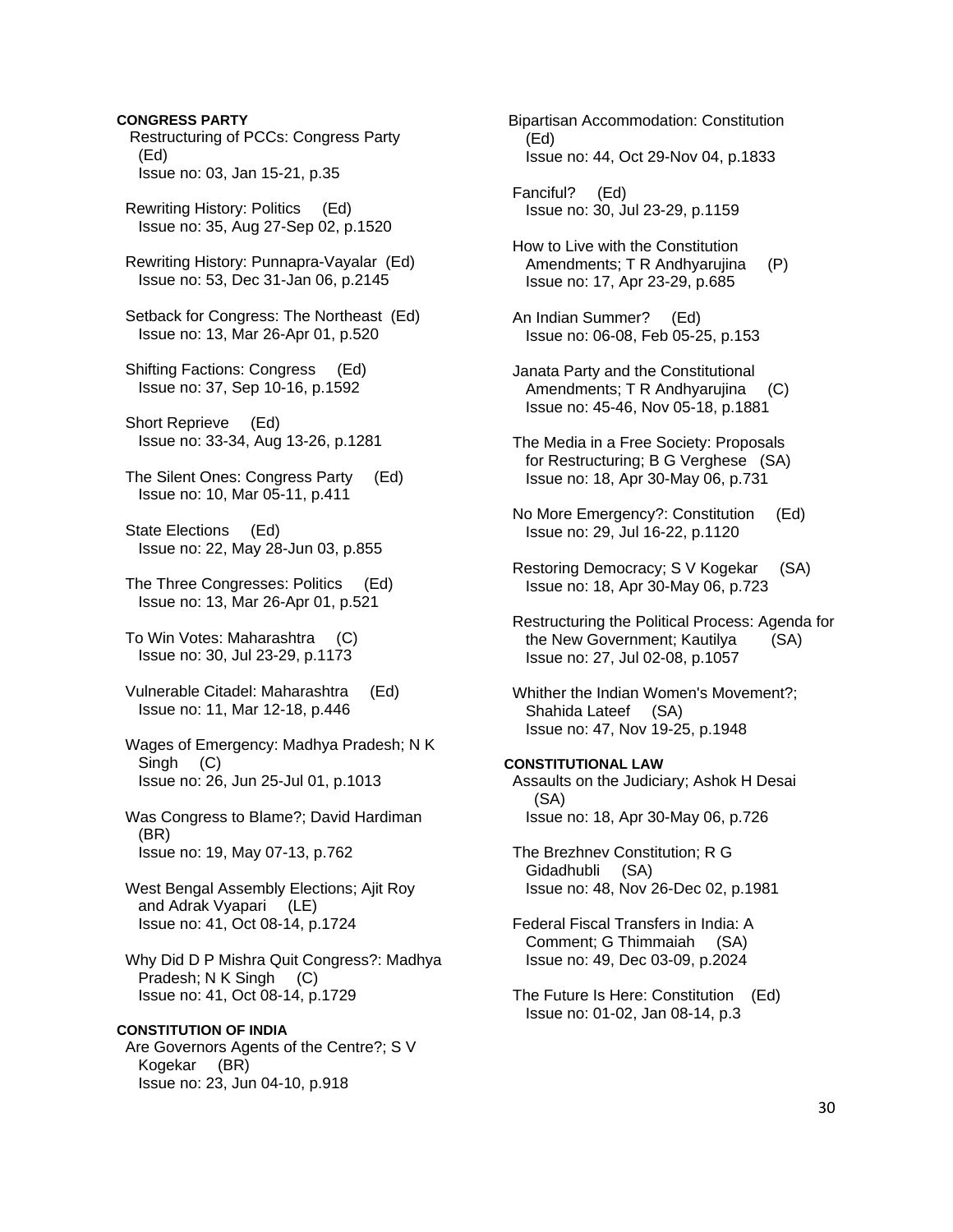# **CONSTITUTIONAL LAW**

 Janata Party and the Constitutional Amendments; T R Andhyarujina (C) Issue no: 45-46, Nov 05-18, p.1881

 Liquidation of Personal Liberty; A G Noorani (SA) Issue no: 18, Apr 30-May 06, p.730

 No More Emergency?: Constitution (Ed) Issue no: 29, Jul 16-22, p.1120

 Poets and Conspirators: The Law (Ed) Issue no: 32, Aug 06-12, p.1246

 Pre-Emptive Move?: Paramilitary Forces (Ed) Issue no: 52, Dec 24-30, p.2113

 Protective Discrimination in the United States: From DeFunis to Bakke; Robert L Hardgrave (SA) Issue no: 49, Dec 03-09, p.2013

# **CONSULTANCY**

 Consulting as Tool of Management Development: Role of Business Schools; S K Bhattacharyya (RA) Issue no: 35, Aug 27-Sep 02, p.M87

# **CONSUMER GOODS**

 Import Substitution, Domestic Resource Cost, and Key Sectors in the Indian Economy; R G Nambiar (SA) Issue no: 24, Jun 11-17, p.954

# **CONSUMPTION**

 Strategy of Export-Oriented Growth: A Theoretical Note; Sunanda Sen (SA) Issue no: 37, Sep 10-16, p.1612

 Who Benefits from Central Government Expenditures?; Anand P Gupta (SA) Issue no: 06-08, Feb 05-25, p.267

# **CONTRACT LABOUR**

 Contract Labour; Kalyan Roy (LE) Issue no: 40, Oct 01-07, p.1686

 Futility of Contract Labour Act: Labour; Timir Basu (C) Issue no: 27, Jul 02-08, p.1041

# **COOPERATIVE BANKS**

 Farm Co-operative Credit to Scheduled Castes and Scheduled Tribes; C L Dadhich (RA) Issue no: 13, Mar 26-Apr 01, p.A23

#### **COOPERATIVES**

 Unconvincing Case; K K Taimni (OP) Issue no: 01-02, Jan 08-14, p.15

# **CORPORATE INVESTMENT**

 Corporate Investment in 1977: A Forecast; C Rangarajan (SA) Issue no: 14, Apr 02-08, p.577

 Not by Incentives (C) Issue no: 22, May 28-Jun 03, p.858

 Take a Little, Give a Little: Direct Tax Proposals in 1977-78 Budget; Mohinder Pal Puri (SA) Issue no: 28, Jul 09-15, p.1099

#### **CORPORATE SAVINGS**

 Take a Little, Give a Little: Direct Tax Proposals in 1977-78 Budget; Mohinder Pal Puri (SA) Issue no: 28, Jul 09-15, p.1099

# **CORPORATE SECTOR**

 Indian Political Economy, 1967-77: Marriage of Wheat and Whisky; Ranjit Sau (SA) Issue no: 15, Apr 09-15, p.615

 New Issue Market and Company Finance; M Y Khan (RA) Issue no: 09, Feb 26-Mar 04, p.M11

 Not by Incentives (C) Issue no: 22, May 28-Jun 03, p.858

 Professionalising Management of Business in India: Problems and Prospects; L C Gupta (RA) Issue no: 09, Feb 26-Mar 04, p.M5

 Role of Preference Shares in the Indian Corporate Sector; Y Subrahmanyam (RA) Issue no: 48, Nov 26-Dec 02, p.M125

#### **CORRUPTION**

 Mishra in Trouble?: Madhya Pradesh (C) Issue no: 31, Jul 30-Aug 05, p.1213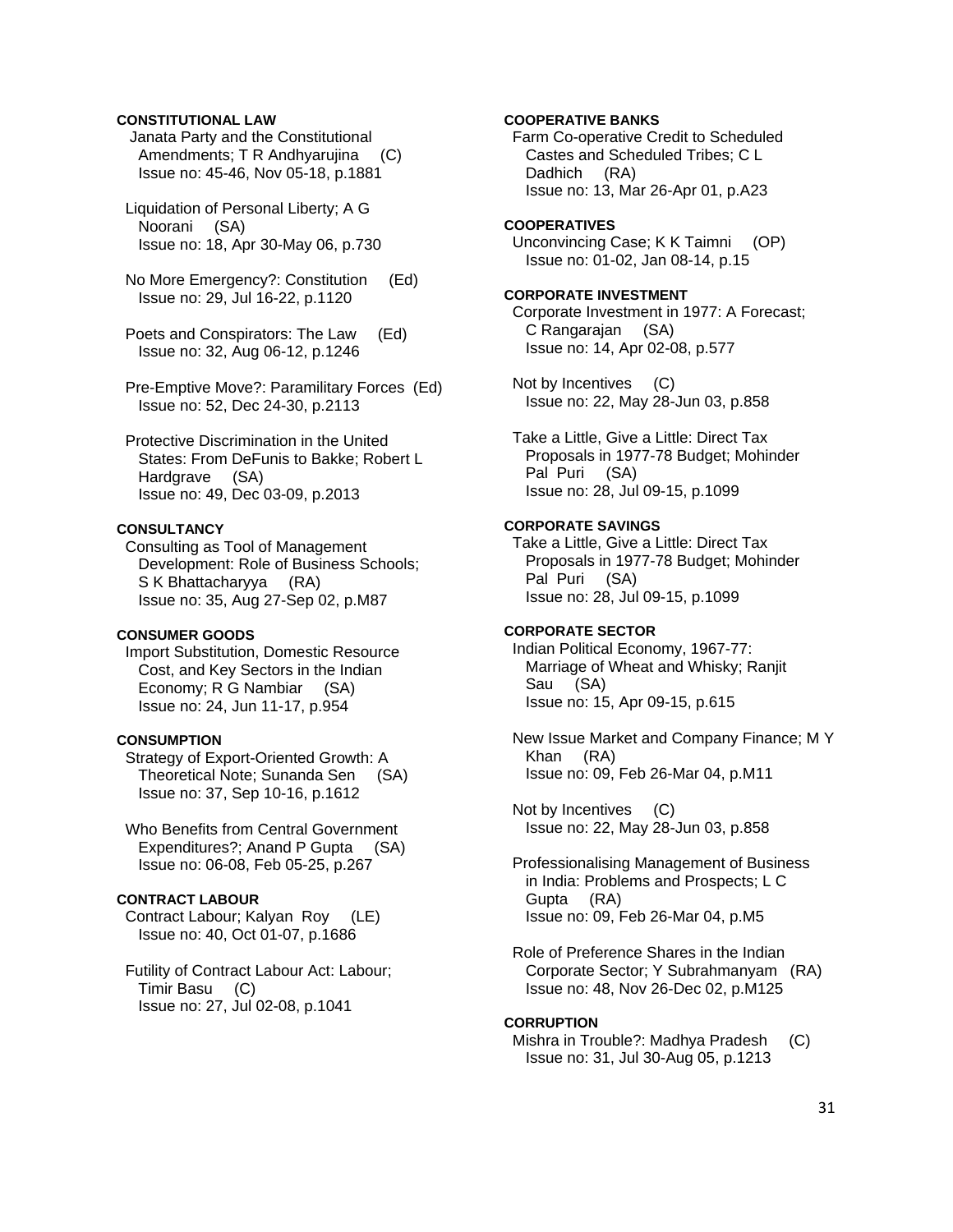# **COST ACCOUNTING**

 Inventory Costing and Management Decisions; D P Basu (RA) Issue no: 48, Nov 26-Dec 02, p.M115

# **COST BENEFIT ANALYSIS**

 Economic Appraisal of Bio-Gas Units in India: Framework for Social Benefit Cost Analysis; Ramesh Bhatia (SA) Issue no: 33-34, Aug 13-26, p.1503

 Tubewell Irrigation in the Gangetic Plains; B D Dhawan (RA) Issue no: 39, Sep 24-30, p.A91

## **COTTON**

 Gluts Are Politically Embarrassing: North  $(C)$ Issue no: 48, Nov 26-Dec 02, p.1967

 On Short Leash: Cotton (C) Issue no: 20, May 14-20, p.780

 Racket in H-4 Seeds: Maharashtra (Ed) Issue no: 27, Jul 02-08, p.1033

#### **COTTON TEXTILE INDUSTRY**

 Self-Made Crisis: Textile Industry (C) Issue no: 21, May 21-27, p.818

# **CRAFTSMEN**

 Murshidabad Craftsmen: West Bengal-I; Kalyan Chaudhuri (C) Issue no: 01-02, Jan 08-14, p.13

# **CREDIT POLICY**

 All Things to All Men: Credit Policy; Charvaka (C) Issue no: 51, Dec 17-23, p.2075

 Nothing Succeeds like Failure: Credit Policy (Ed) Issue no: 22, May 28-Jun 03, p.856

#### **CUBA**

 The Untouchables: Foreign Trade (Ed) Issue no: 22, May 28-Jun 03, p.857

# **CYCLONES**

 Andhra Cyclone; Challapalli Srinivasa Rao (LE) Issue no: 49, Dec 03-09, p.1995

 In the States; Romesh Thapar (F) Issue no: 50, Dec 10-16, p.2031

 Political Uses of Cyclone: Andhra Pradesh (C) Issue no: 52, Dec 24-30, p.2118

 Politics of Cyclone Relief: Andhra Pradesh; Venkata C Krishna (C) Issue no: 49, Dec 03-09, p.2002

# **CZECHOSLOVAKIA**

 Charter 77 (C) Issue no: 21, May 21-27, p.831

#### **DAIRY PRODUCTS**

 The Protein Myth; K T Achaya (BR) Issue no: 52, Dec 24-30, p.2131

## **DALITS**

 The Belchchi Killings: Bihar; Shashi Bhushan (C) Issue no: 25, Jun 18-24, p.974

 Harijans at Bay: Madhya Pradesh; N K Singh (C) Issue no: 39, Sep 24-30, p.1673

#### **DEFENCE EXPENDITURE**

 Year of Arms Boom: West Germany; Ramesh Jaura (C) Issue no: 45-46, Nov 05-18, p.1884

# **DEFICIT FINANCING**

 Budget without a Focus; C Rangarajan (SA) Issue no: 28, Jul 09-15, p.1096

 Checking Inflation: A Note; Rajendra Kumar (SA) Issue no: 38, Sep 17-23, p.1655

#### **DELHI**

 'Express' Paradox; Nireekshak (F) Issue no: 27, Jul 02-08, p.1037

 National Convention on Civil Liberties; Vishnu et al Dutt (LE) Issue no: 29, Jul 16-22, p.1123

#### **DEMOCRACY**

 Civil Liberties: Memorandum to Home Minister; Aurobindo Ghose (LE) Issue no: 21, May 21-27, p.821

 Civil Rights: Prevention More Important than Cure; Sudhir Sonalkar (LE) Issue no: 31, Jul 30-Aug 05, p.1208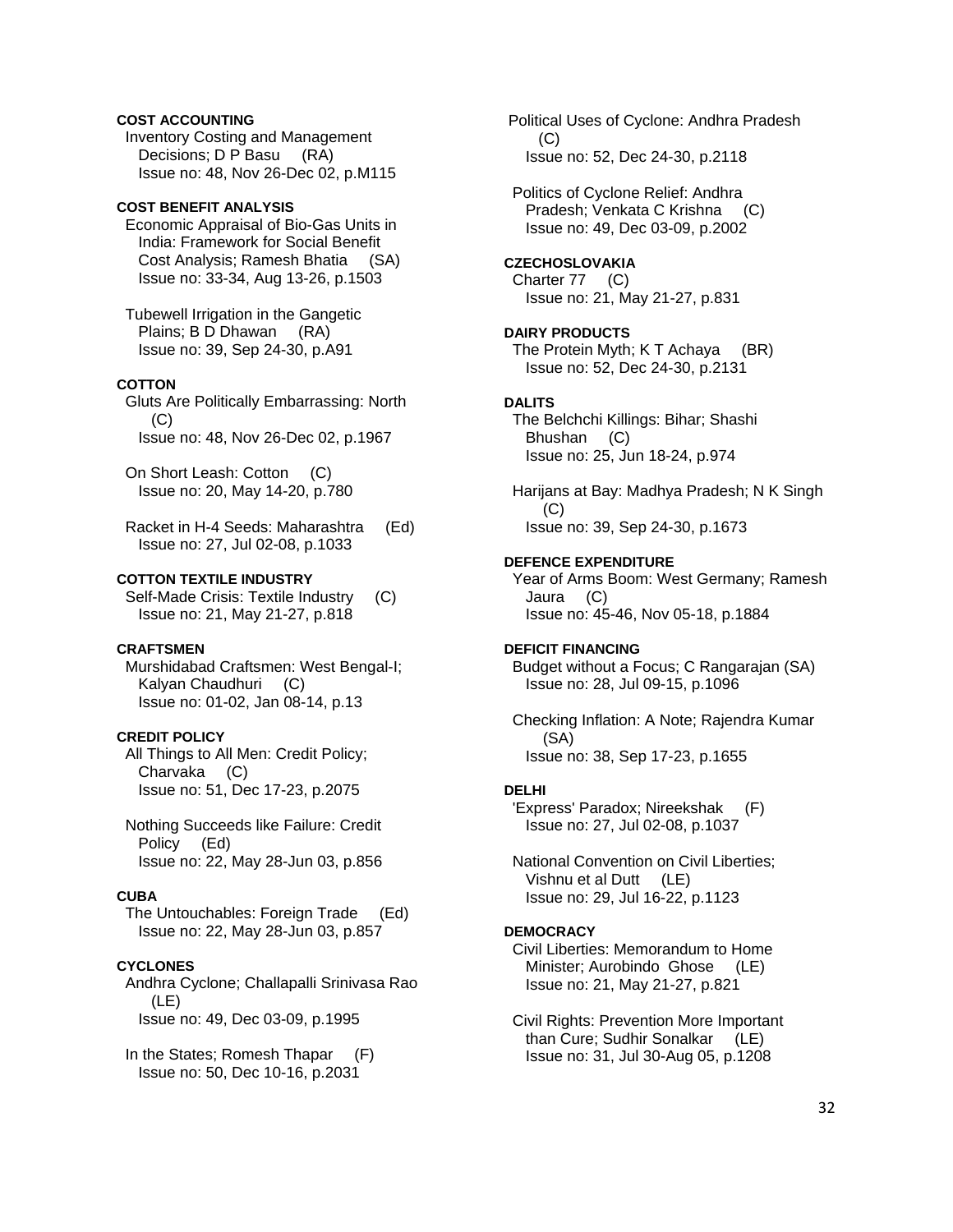# **DEMOCRACY**

- Demand for Restoration of Democratic Norms; Nihar et al Munsi (LE) Issue no: 09, Feb 26-Mar 04, p.382
- A Fine Gesture: Nepal (C) Issue no: 26, Jun 25-Jul 01, p.1019
- Homecoming for Exiles?; Brahmanand Mishra (C) Issue no: 01-02, Jan 08-14, p.12
- In Season and Out; Mahapurusa (LE) Issue no: 20, May 14-20, p.782
- Labour and Democracy; Bagaram Tulpule (SA) Issue no: 22, May 28-Jun 03, p.883
- The Left of the Subcontinent-II; Sumanta Banerjee (C) Issue no: 31, Jul 30-Aug 05, p.1216
- Not Revolution, but Restoration; A K Dasgupta (BR) Issue no: 36, Sep 03-09, p.1572
- Restoring Democracy; S V Kogekar (SA) Issue no: 18, Apr 30-May 06, p.723
- Satyagraha and Democracy; Arun Shourie (P) Issue no: 06-08, Feb 05-25, p.161
- Tears for Democracy: Pakistan (Ed) Issue no: 19, May 07-13, p.744
- The Trilateral Commission and the Carter Administration; Jay Peterzell (SA) Issue no: 51, Dec 17-23, p.2097

#### **DEMOGRAPHY**

 Prospectives for the 1981 Census: Population; Vasant P Pethe (C) Issue no: 32, Aug 06-12, p.1257

### **DESERTS**

 Not for Want of Technology: Development of Arid Zones (Ed) Issue no: 44, Oct 29-Nov 04, p.1833

# **DEVALUATION**  Death Pangs of Bandaranaike Government: Sri Lanka (Ed) Issue no: 16, Apr 16-22, p.621

## **DEVELOPING COUNTRIES**

 How West Germany Sees It: North-South Dialogue; Ramesh Jaura (C) Issue no: 26, Jun 25-Jul 01, p.1018

- Industrial Labour in Developing Economies: A Critique of the Labour Commitment Theory; Surendra Munshi (RA) Issue no: 35, Aug 27-Sep 02, p.M74
- Interim Measures in International Finance and Development; I S Gulati (SA) Issue no: 19, May 07-13, p.768
- Making National Accounts Useful (BR) Issue no: 28, Jul 09-15, p.1093
- The Trilateral Commission and the Carter Administration; Jay Peterzell (SA) Issue no: 51, Dec 17-23, p.2097
- Use of Computer Technology in Developing Countries; Svein Erik Nilsen (RA) Issue no: 48, Nov 26-Dec 02, p.M110

# **DEVELOPMENT AID**

 Aid Diplomacy in Action: New Delhi; B M (C) Issue no: 17, Apr 23-29, p.676

 Aid, Aider, Aided (Ed) Issue no: 18, Apr 30-May 06, p.703

- Economic Performance since the Third Plan and Its Implications for Policy; T N Srinivasan and N S S Narayana (SA) Issue no: 06-08, Feb 05-25, p.225
- Problems of Reconstruction: Laos; S S Bhattacharya (C) Issue no: 09, Feb 26-Mar 04, p.397
- Substitute for Rupee Resources: Aid (Ed) Issue no: 51, Dec 17-23, p.2072

## **DIRECT TAXES**

- Budget without a Focus; C Rangarajan (SA) Issue no: 28, Jul 09-15, p.1096
- Some Proposals for the Union Budget for 1977-78; K A Menon and M R Nair (SA) Issue no: 19, May 07-13, p.763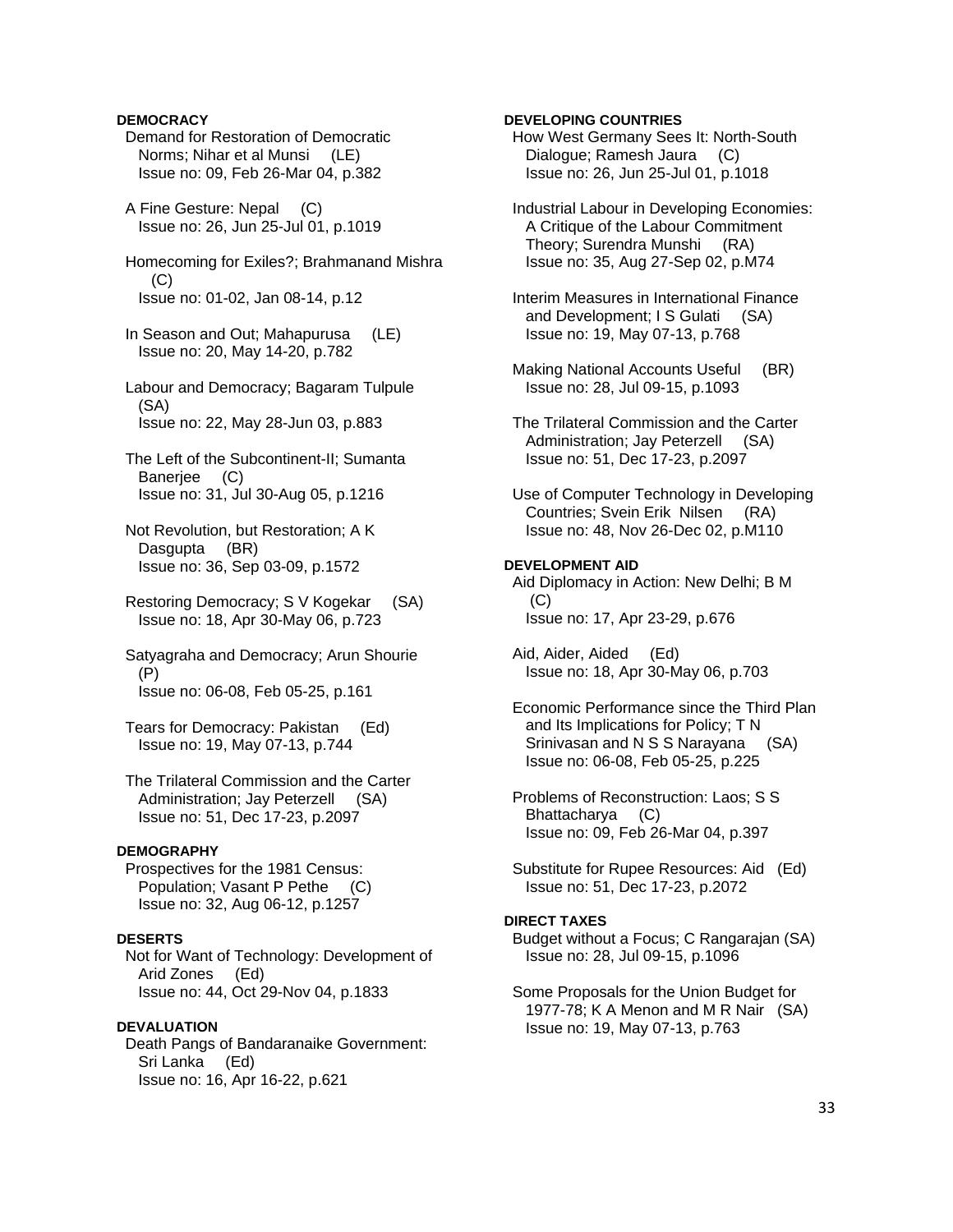# **DIRECT TAXES**

 Take a Little, Give a Little: Direct Tax Proposals in 1977-78 Budget; Mohinder Pal Puri (SA) Issue no: 28, Jul 09-15, p.1099

#### **DISARMAMENT**

Western View of Arms Race (BR) Issue no: 40, Oct 01-07, p.1704

# **DISASTERS, NATURAL**

 Act of God?: Railways (Ed) Issue no: 25, Jun 18-24, p.967

 Stormy Politics: Andhra Pradesh (Ed) Issue no: 49, Dec 03-09, p.1992

# **DMK**

 Glamour Politics in Command: Tamil Nadu (C) Issue no: 26, Jun 25-Jul 01, p.1009

## **DRUG ADDICTION**

 Rehabilitation of Prostitutes and Drug Addicts: Vietnam; Genevieve Lemercinier and Francois Houtart (C) Issue no: 53, Dec 31-Jan 06, p.2157

#### **DURGAPUR**

 Managing Durgapur: Experiences of a Trade Unionist: II; Bagaram Tulpule (SA) Issue no: 01-02, Jan 08-14, p.21

 Managing Durgapur: Experiences of a Trade Unionist: III; Bagaram Tulpule (SA) Issue no: 03, Jan 15-21, p.61

 Managing Durgapur: Experiences of a Trade Unionist: IV; Bagaram Tulpule (SA) Issue no: 04, Jan 22-28, p.101

### **EAST EUROPE**

 Not Enough Babies: East Europe (C) Issue no: 15, Apr 09-15, p.599

#### **EAST GERMANY**

 Who Is Afraid of Wolf Biermann?: East Germany; Ramesh Jaura (C) Issue no: 04, Jan 22-28, p.85

# **EAST TIMOR**

 A New Spark: East Timor (C) Issue no: 17, Apr 23-29, p.682

## **EASTERN EUROPE**

 Problems of Investment Utilisation: Eastern Europe (C) Issue no: 39, Sep 24-30, p.1674

## **ECONOMIC GROWTH AND DEVELOPMENT**

 'Goods' and 'Bads' of Capitalist Growth; C T Kurien (BR) Issue no: 47, Nov 19-25, p.1937

 Abstract Generalisations; C T Kurien (BR) Issue no: 10, Mar 05-11, p.428

 Bleak Prospects: Industrial Production (C) Issue no: 44, Oct 29-Nov 04, p.1839

 Changing Conditions of Agricultural Labourers; H Laxminarayan (SA) Issue no: 43, Oct 22-28, p.1817

 Constraints on Growth and Policy Options: A Comment; T N Srinivasan (SA) Issue no: 48, Nov 26-Dec 02, p.1987

- Constraints on Growth and Policy Options: Reply; A Vaidyanathan (SA) Issue no: 51, Dec 17-23, p.2105
- Creation of World Capitalist Economy (BR) Issue no: 22, May 28-Jun 03, p.875
- Economic Performance since the Third Plan and Its Implications for Policy; T N Srinivasan and N S S Narayana (SA) Issue no: 06-08, Feb 05-25, p.225

 Evaluation of India's Trade Policies; Vijay Laxman Kelkar (SA) Issue no: 25, Jun 18-24, p.993

 Exports and the Indian Economy; Nirmala Baneriee (SA) Issue no: 16, Apr 16-22, p.637

 Growth at Any Cost; Bhabatosh Datta (BR) Issue no: 15, Apr 09-15, p.603

 Growth Possibilities in the Indian Economy; Vijay Laxman Kelkar (SA) Issue no: 52, Dec 24-30, p.2133

 Home Market, Capitalism in Agriculture, and Drain of Agricultural Surplus; Sudipto Mundle (RA) Issue no: 26, Jun 25-Jul 01, p.A49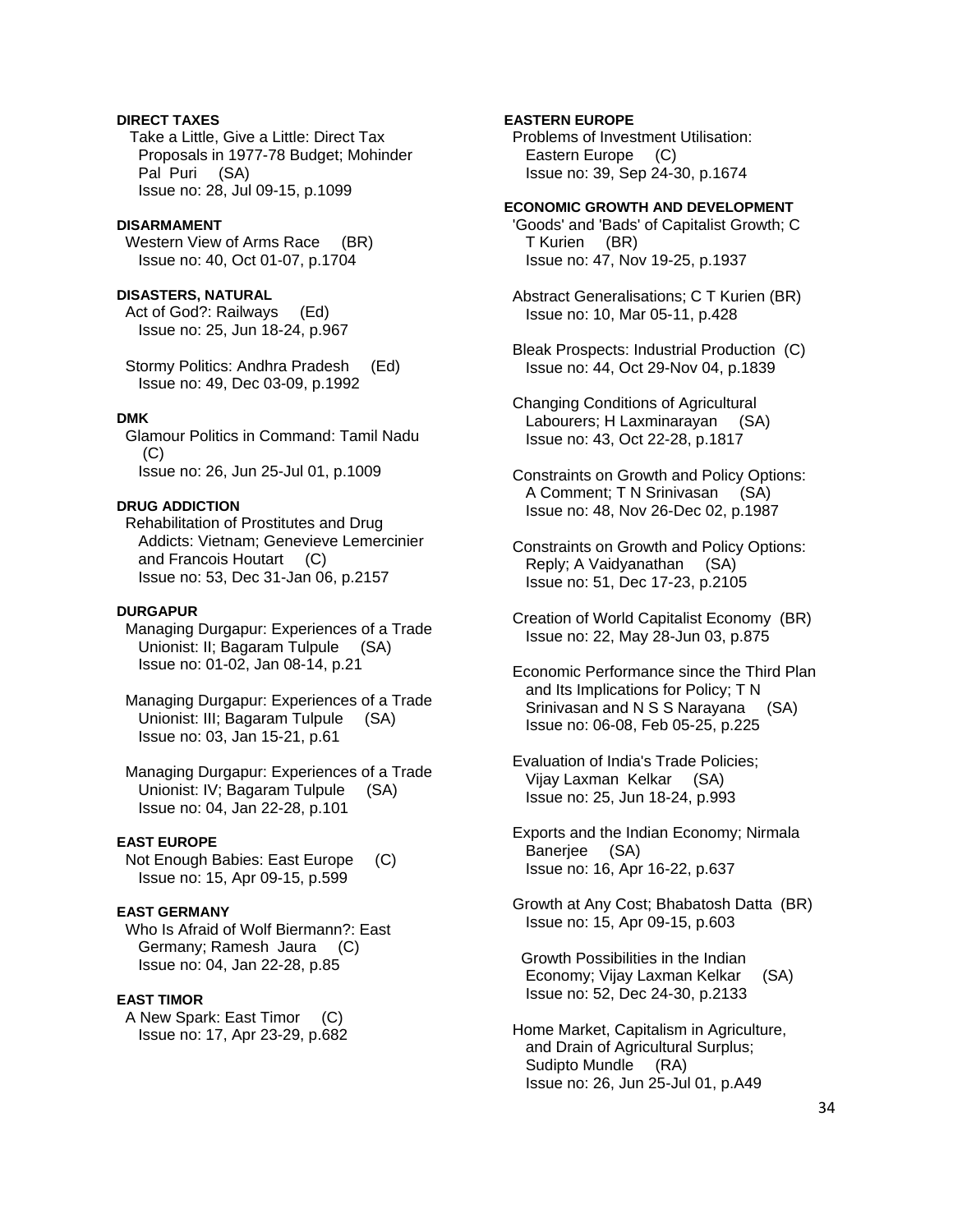## **ECONOMIC GROWTH AND DEVELOPMENT**

 Inanities on the Economy ; Reserve Bank of India (OP) Issue no: 38, Sep 17-23, p.1626

 Judging Economic Development: The Case of China; Carl Riskin (SA) Issue no: 41, Oct 08-14, p.1741

 Low Priority for Development: New Delhi; B  $M$  (C) Issue no: 11, Mar 12-18, p.454

 The Necessary Shake-Up: The Economy; Charvaka (C) Issue no: 45-46, Nov 05-18, p.1879

 Neo-Classical Growth Theory; A Sanyal (BR) Issue no: 45-46, Nov 05-18, p.1895

 Poverty, Politics and Development: A Comment; Arun Majumder (SA) Issue no: 19, May 07-13, p.773

 Towards an Explanation of Crisis in a Mixed Underdeveloped Economy; Prabhat Patnaik and S K Rao (SA) Issue no: 06-08, Feb 05-25, p.205

 Unilinear Evolution or Multisectoral Co-Existence?; Amiya Kumar Bagchi (BR) Issue no: 43, Oct 22-28, p.1812

 Waiting for the Private Godots (Ed) Issue no: 06-08, Feb 05-25, p.155

 Worsening Crisis: United Kingdom (C) Issue no: 20, May 14-20, p.792

# **ECONOMIC HISTORY**

 Poverty, Politics and Development: Western Europe in First Half of 19th Century and South Asia in Second Half of the 20th; K N Raj (SA) Issue no: 06-08, Feb 05-25, p.185

#### **ECONOMIC INDICATORS**

 Unfulfilled Promise: West Bengal (C) Issue no: 20, May 14-20, p.787

#### **ECONOMIC POLICY**

 Adivasi Sub-Plan: A Mid-Term Appraisal: Maharashtra; S D Kulkarni (C) Issue no: 03, Jan 15-21, p.43

 All a Matter of Trust: Janata's Economic Policy (Ed) Issue no: 47, Nov 19-25, p.1916

 Arrival of the Farmer; Romesh Thapar (F) Issue no: 53, Dec 31-Jan 06, p.2149

 Bureaucracy's Games: New Delhi; B M (C) Issue no: 39, Sep 24-30, p.1666

 Changing Labels: Economic Policy (Ed) Issue no: 48, Nov 26-Dec 02, p.1956

 Changing Politics of Consensus; Romesh Thapar (F) Issue no: 26, Jun 25-Jul 01, p.1005

 Constraints on Growth and Policy Options: A Comment; T N Srinivasan (SA) Issue no: 48, Nov 26-Dec 02, p.1987

 Economic Policy Debate: New Delhi; B M (C) Issue no: 41, Oct 08-14, p.1727

 Economic Policy Differences in Janata: New Delhi; B M (C) Issue no: 35, Aug 27-Sep 02, p.1526

 Economic Policy Pressures: New Delhi; B M (C) Issue no: 15, Apr 09-15, p.592

 Framework of Policy: Industry (C) Issue no: 44, Oct 29-Nov 04, p.1843

 Free-for-All Economic Policy: New Delhi; B  $M$  (C) Issue no: 48, Nov 26-Dec 02, p.1964

 The Issues; V M et al Dandekaf (LE) Issue no: 11, Mar 12-18, p.449

 Legitimised Violence and Economic Policy in Argentina; Michel Chossudovsky (C) Issue no: 16, Apr 16-22, p.631

 Low Priority for Development: New Delhi; B  $M$  (C) Issue no: 11, Mar 12-18, p.454

 More Unilateral Wooing? (Ed) Issue no: 20, May 14-20, p.775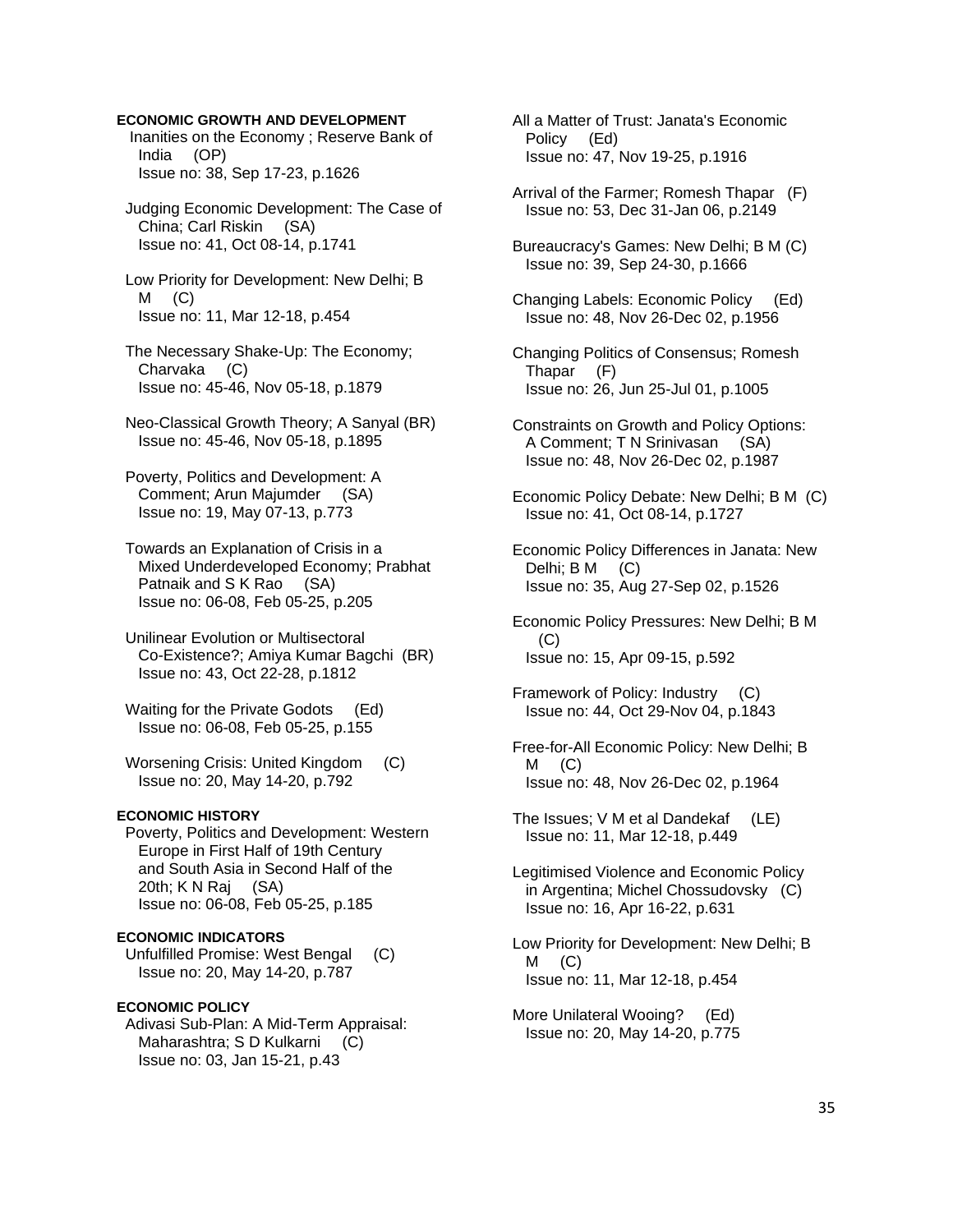# **ECONOMIC POLICY**

 Nationalisation of Oil Companies in India; Saumitra Chaudhury (SA) Issue no: 10, Mar 05-11, p.437

 Nature of Class Struggle in Bangladesh; B K Jahangir (SA) Issue no: 50, Dec 10-16, p.2063

 New Economic Policy: Shibboleth or Programme of Action? (SA) Issue no: 31, Jul 30-Aug 05, p.1236

 On Rolling Plans; A Vaidyanathan and I S Gulati (SA) Issue no: 41, Oct 08-14, p.1739

 On the Side of the Angels: The Economy (Ed) Issue no: 41, Oct 08-14, p.1720

 Planning Process, Planning Commission and Rollover Planning: Some Basic Issues; Suresh D Tendulkar (SA) Issue no: 42, Oct 15-21, p.1777

 Poverty and Power in Peking Politics; Leo Goodstadt (C) Issue no: 49, Dec 03-09, p.2005

 Poverty, Politics and Development: Western Europe in First Half of 19th Century and South Asia in Second Half of the 20th; K N Raj (SA) Issue no: 06-08, Feb 05-25, p.185

 Soviet Union: Socialist, Revisionist or Capitalist?; Navanit Sharma (RA) Issue no: 03, Jan 15-21, p.51

 Ugly Side of the Miracle: Japan (C) Issue no: 52, Dec 24-30, p.2128

 What Cost Export Promotion? (Ed) Issue no: 19, May 07-13, p.743

 With Two Voices (OP) Issue no: 30, Jul 23-29, p.1177

# **ECONOMIC REFORMS**

 Debate on Economic Reforms: Soviet Union (Ed) Issue no: 52, Dec 24-30, p.2114

 1977-78 (SA) Issue no: 26, Jun 25-Jul 01, p.1021 **ECONOMIC RESEARCH**  'Factual Politics' and 'Terror Economics': Nobel Prize (C) Issue no: 01-02, Jan 08-14, p.11 Which Marga in Sri Lanka?: Development (Ed) Issue no: 41, Oct 08-14, p.1723 **ECONOMIC SURVEYS**  Growth and Stagnation (RA) Issue no: 26, Jun 25-Jul 01, p.A33 Inanities on the Economy ; Reserve Bank of India (OP) Issue no: 38, Sep 17-23, p.1626 Questionable Claim: National Income (Ed) Issue no: 17, Apr 23-29, p.660 With Two Voices (OP) Issue no: 30, Jul 23-29, p.1177 **ECONOMIC THEORY**  Michal Kalecki; Krishna Bharadwaj (BR) Issue no: 25, Jun 18-24, p.983 **ECONOMICS**  'Factual Politics' and 'Terror Economics': Nobel Prize (C) Issue no: 01-02, Jan 08-14, p.11 'Goods' and 'Bads' of Capitalist Growth; C T Kurien (BR) Issue no: 47, Nov 19-25, p.1937 Economics, Dismal as Ever; Romesh Thapar (F) Issue no: 31, Jul 30-Aug 05, p.1209 For Expatriate Economists; C T Kurien (BR) Issue no: 14, Apr 02-08, p.576 Neo-Classical Growth Theory; A Sanyal (BR) Issue no: 45-46, Nov 05-18, p.1895

Squaring the Circle: Union Budget for

# **ECONOMISTS**

D P Mukherji; A K Banerjee (C) Issue no: 39, Sep 24-30, p.1672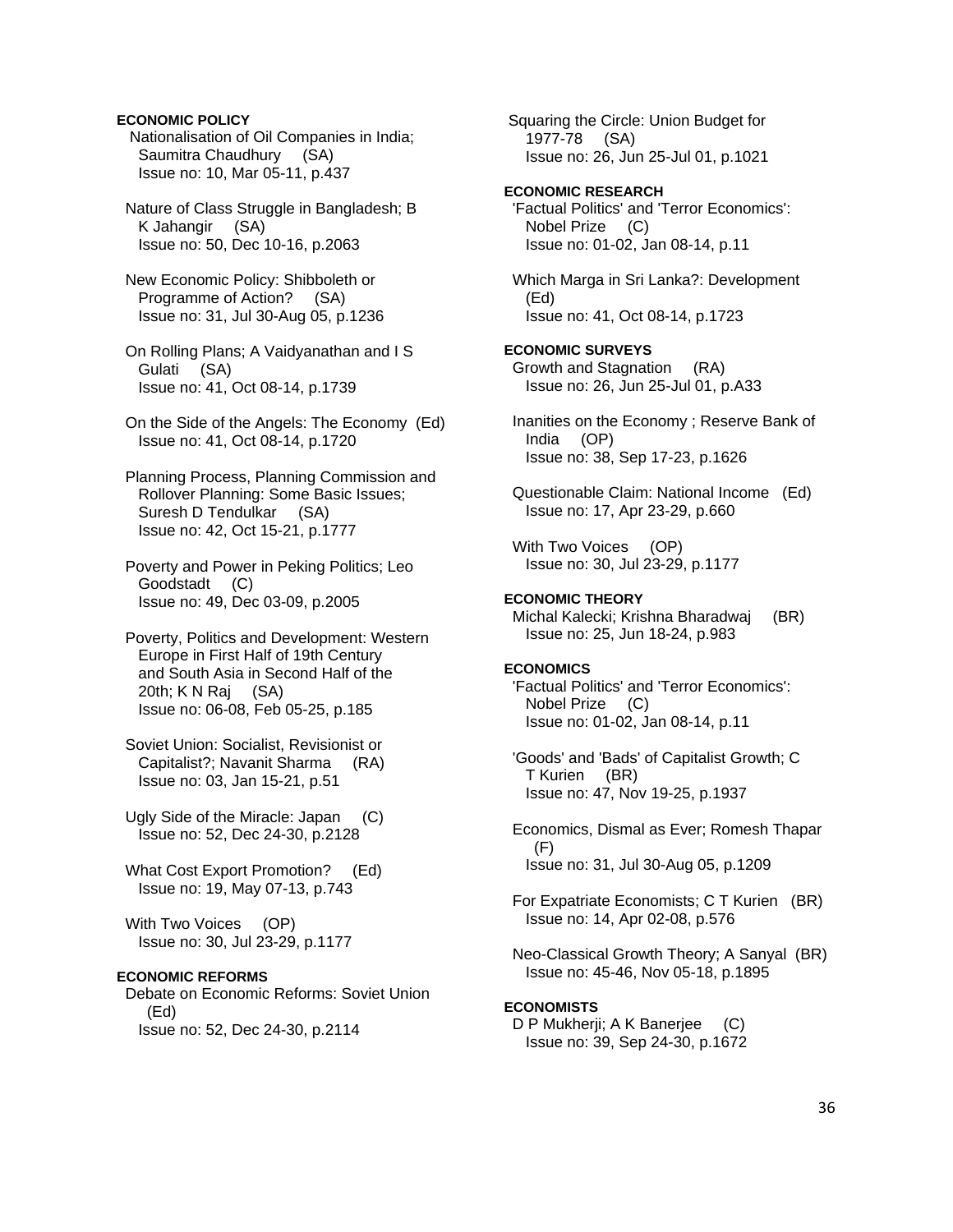## **ECONOMISTS**

- Daniel Thorner; W H Patwardhan (LE) Issue no: 29, Jul 16-22, p.1123
- For Expatriate Economists; C T Kurien (BR) Issue no: 14, Apr 02-08, p.576
- Michael D'Souza (Ed) Issue no: 35, Aug 27-Sep 02, p.1521
- Michal Kalecki; Krishna Bharadwaj (BR) Issue no: 25, Jun 18-24, p.983
- Perfect Competition and All That; Ashok Rudra (LE) Issue no: 21, May 21-27, p.821

#### **EDIBLE OIL**

 Availability Is Not Enough: Edible Oil (Ed) Issue no: 50, Dec 10-16, p.2028

#### **EDUCATION**

 Campus Musings: Hamburg; GPD (C) Issue no: 52, Dec 24-30, p.2125

- College Teachers in Maharashtra: Barking up the Wrong Tree: Education (C) Issue no: 35, Aug 27-Sep 02, p.1531
- Development, Education and the Poor: Context of South Asia; Romesh Diwan (SA) Issue no: 09, Feb 26-Mar 04, p.401
- First Fall-Out of New Pattern: Education (C) Issue no: 09, Feb 26-Mar 04, p.387
- Hair-Splitting by the Privileged: New Education Pattern-II; Rais Ahmed (SA) Issue no: 49, Dec 03-09, p.2022
- History Lessons; Mrityubodh (C) Issue no: 50, Dec 10-16, p.2036
- Opportunity to Face Basic Issues; Malcolm S Adiseshiah (SA) Issue no: 49, Dec 03-09, p.2021
- Setback for Teachers' Struggle: Maharashtra (C) Issue no: 18, Apr 30-May 06, p.717
- Shades of McCarthyism: Education; Anamika (C) Issue no: 38, Sep 17-23, p.1637

 Unfashionable Views on Education; D D Karve (BR) Issue no: 10, Mar 05-11, p.430

 Universities as Government Departments: Education (Ed) Issue no: 31, Jul 30-Aug 05, p.1204

#### **EDUCATIONAL POLICY AND REFORMS**

 Calcutta's Primary Schools: Education; Kalyan Chaudhuri (C) Issue no: 03, Jan 15-21, p.46

- Campus Musings: Hamburg; GPD (C) Issue no: 52, Dec 24-30, p.2125
- First Fall-Out of New Pattern: Education (C) Issue no: 09, Feb 26-Mar 04, p.387
- Hair-Splitting by the Privileged: New Education Pattern-II; Rais Ahmed (SA) Issue no: 49, Dec 03-09, p.2022
- Opportunity to Face Basic Issues; Malcolm S Adiseshiah (SA) Issue no: 49, Dec 03-09, p.2021
- Primary Education Made 'Attractive': Bihar; Arun Sinha (C) Issue no: 01-02, Jan 08-14, p.9
- Universities as Government Departments: Education (Ed) Issue no: 31, Jul 30-Aug 05, p.1204
- Who Makes Policy?: Medical Education (C) Issue no: 28, Jul 09-15, p.1090

#### **EGYPT**

 Diversionary Attack: Egypt (Ed) Issue no: 38, Sep 17-23, p.1625

 Price of Food: Egypt (Ed) Issue no: 05, Jan 29-Feb 04, p.112

#### **ELECTIONS**

- 1972: More than a Memory: West Bengal; Kalyan Chaudhuri (C) Issue no: 09, Feb 26-Mar 04, p.395
- After the Referendum: Bangladesh (C) Issue no: 25, Jun 18-24, p.978
- Army's Intervention: Pakistan (Ed) Issue no: 28, Jul 09-15, p.1080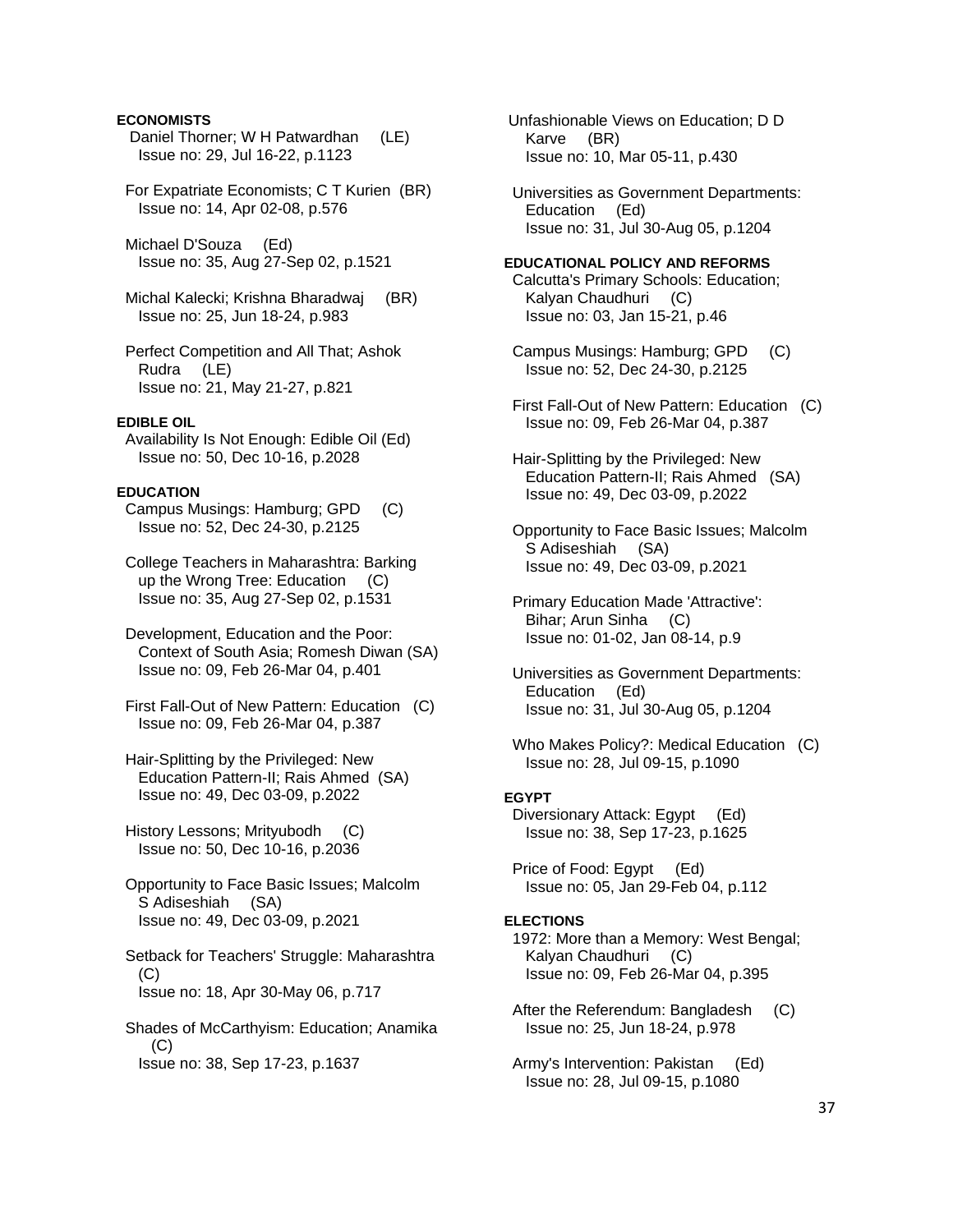# **ELECTIONS**

- At Any Cost (Ed) Issue no: 10, Mar 05-11, p.409
- Bengal Shows the Way?: Elections-II (Ed) Issue no: 12, Mar 19-25, p.488
- Bosses to the Fore: Congress Party (Ed) Issue no: 20, May 14-20, p.777
- Business and Politics (RA) Issue no: 48, Nov 26-Dec 02, p.M109
- Changed Situation: North (P) Issue no: 06-08, Feb 05-25, p.183
- Clean Sweep in Sri Lanka; Ananda Gajanayake (C) Issue no: 31, Jul 30-Aug 05, p.1212
- Congress and Muslims: Elections (Ed) Issue no: 10, Mar 05-11, p.411
- Congress's Shaken Confidence: Uttar Pradesh; Shashi Bhushan (C) Issue no: 09, Feb 26-Mar 04, p.393
- Cracks in a Stronghold: Madhya Pradesh; N K Singh (C) Issue no: 11, Mar 12-18, p.457
- Different Alignment for Assembly Election?: Tamil Nadu (C) Issue no: 14, Apr 02-08, p.568
- Do Muslims Vote as a Block?: Elections; Asghar Ali Engineer (C) Issue no: 11, Mar 12-18, p.458
- Election Parole: Tamil Nadu (P) Issue no: 06-08, Feb 05-25, p.179
- Election Prospects: Indonesia; S S Bhattacharya (C) Issue no: 05, Jan 29-Feb 04, p.125
- Election Results: Fiji (Ed) Issue no: 43, Oct 22-28, p.1795
- Election Studies in India; Imtiaz Ahmad (SA) Issue no: 39, Sep 24-30, p.1677
- Election-Eve Munificence: New Delhi; B M (C) Issue no: 09, Feb 26-Mar 04, p.386

 Elections (Ed) Issue no: 04, Jan 22-28, p.69

- Elections under Emergency; S V Kogekar (P) Issue no: 06-08, Feb 05-25, p.173
- Emergency and the Poor: The Election (Ed) Issue no: 09, Feb 26-Mar 04, p.378
- Enquiries, Elections and Economics; Romesh Thapar (F) Issue no: 23, Jun 04-10, p.901
- Evading the Crucial Questions; T V Sathyamurthy (BR) Issue no: 31, Jul 30-Aug 05, p.1220
- Family Planning and Election Manifestos: Elections; Vasant P Pethe (C) Issue no: 10, Mar 05-11, p.421
- Feudal Politics: Pakistan (Ed) Issue no: 13, Mar 26-Apr 01, p.523
- Fewer Parties, but Greater Rivalries: North (Ed) Issue no: 23, Jun 04-10, p.896
- The Five-Year Emergency: West Bengal (P) Issue no: 06-08, Feb 05-25, p.177
- From Authoritarianism to Populism: New Delhi; B M (C) Issue no: 12, Mar 19-25, p.493
- From Saigon to Ho Chi Minh City; Madhu Bhaduri (C) Issue no: 40, Oct 01-07, p.1696
- Gaming Rules: Elections-I (Ed) Issue no: 12, Mar 19-25, p.488
- Glamour Politics in Command: Tamil Nadu  $(C)$ Issue no: 26, Jun 25-Jul 01, p.1009
- In Season and Out; Mahapurusa (LE) Issue no: 20, May 14-20, p.782
- Indefinite Postponement of Elections?: Pakistan (Ed) Issue no: 39, Sep 24-30, p.1661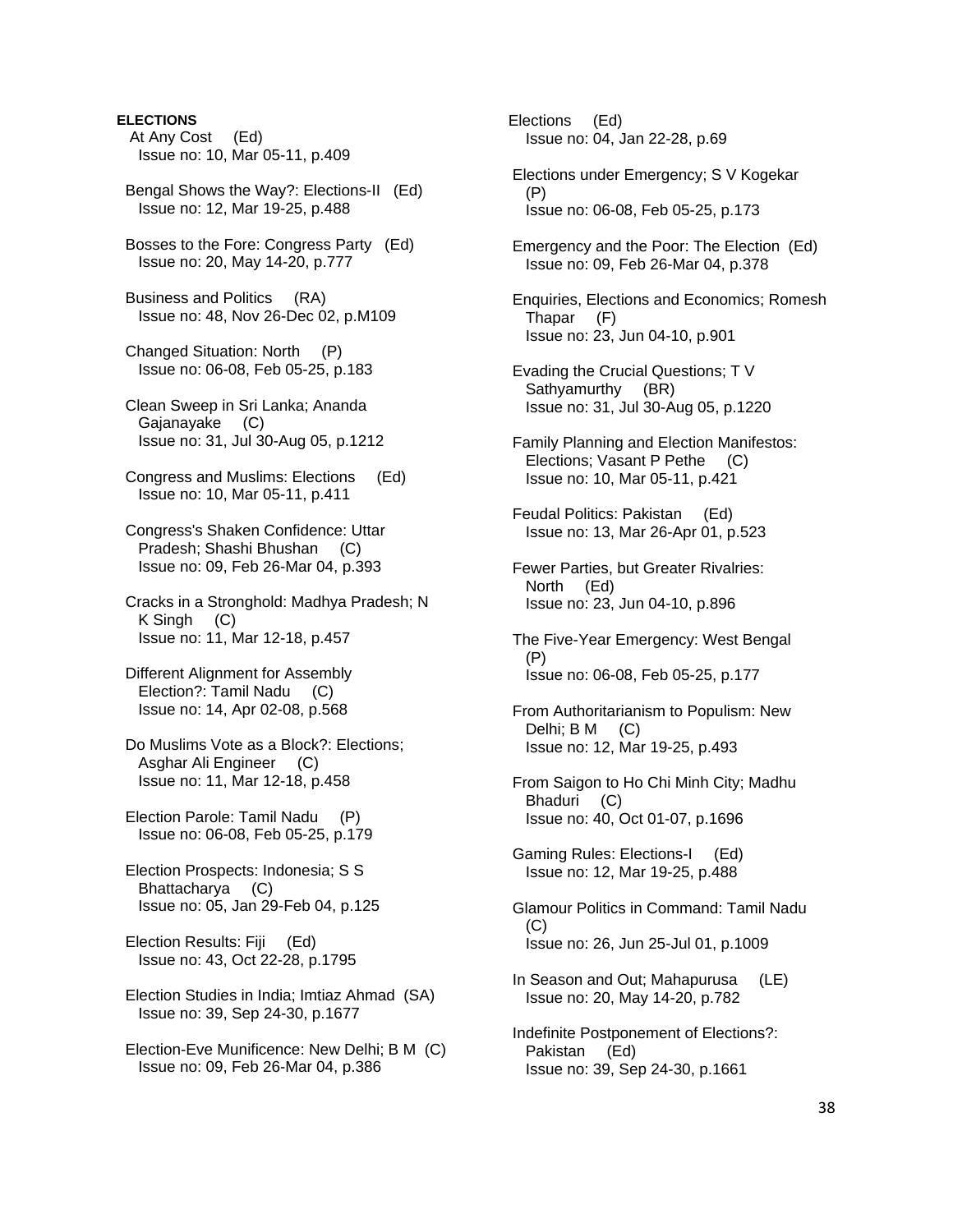# **ELECTIONS**

- An Indian Summer? (Ed) Issue no: 06-08, Feb 05-25, p.153
- The Issues; V M et al Dandekaf (LE) Issue no: 11, Mar 12-18, p.449
- Janata Elects a Leader: Bihar (Ed) Issue no: 26, Jun 25-Jul 01, p.1001
- Janata Party Tangles; Romesh Thapar (F) Issue no: 18, Apr 30-May 06, p.711
- The Key Issue; Mohan Ram (P) Issue no: 06-08, Feb 05-25, p.175
- Last Gambit: Southern Africa (Ed) Issue no: 36, Sep 03-09, p.1554
- A Little Disorder: Elections (Ed) Issue no: 25, Jun 18-24, p.967
- Lost Congress Strongholds: North (Ed) Issue no: 26, Jun 25-Jul 01, p.1000
- Many Old Scores to Settle: Maharashtra (C) Issue no: 16, Apr 16-22, p.630
- Moving to the Next Contest; Romesh Thapar  $(F)$ Issue no: 25, Jun 18-24, p.968
- New Configurations: West Bengal (Ed) Issue no: 21, May 21-27, p.816
- No Exceptions: State Assemblies (Ed) Issue no: 18, Apr 30-May 06, p.704
- No Left Turn: Assam (C) Issue no: 27, Jul 02-08, p.1043
- No Walk-Over: Assam (P) Issue no: 06-08, Feb 05-25, p.181
- Not a Negative Vote: West Bengal; Ajit Roy (C) Issue no: 27, Jul 02-08, p.1040
- Not Revolution, but Restoration; A K Dasgupta (BR) Issue no: 36, Sep 03-09, p.1572
- An Open Situation; Romesh Thapar (F) Issue no: 22, May 28-Jun 03, p.862
- Police, Politicians and Hoodlums: Bihar; Arun Sinha (C) Issue no: 40, Oct 01-07, p.1695
- The Political Parade; Romesh Thapar (F) Issue no: 20, May 14-20, p.783
- Preparing for Elections (Ed) Issue no: 05, Jan 29-Feb 04, p.109
- Re-Emergence of the Left: Greece; Ramesh Jaura (C) Issue no: 52, Dec 24-30, p.2124
- Redefining Poverty: New Delhi; B M (P) Issue no: 06-08, Feb 05-25, p.165
- Request to 'All the Members of Community': Congress (Ed) Issue no: 12, Mar 19-25, p.490
- Return of Rajamata: Madhya Pradesh (Ed) Issue no: 26, Jun 25-Jul 01, p.1001
- Setback for Congress: The Northeast (Ed) Issue no: 13, Mar 26-Apr 01, p.520
- Shifty Shadow behind Sunny Jim: United Kingdom; Farrukh Dhondy (C) Issue no: 18, Apr 30-May 06, p.720
- Stabilities and Kichries; Romesh Thapar (F) Issue no: 12, Mar 19-25, p.492
- State Elections (Ed) Issue no: 22, May 28-Jun 03, p.855
- Struggles Resumed: Workers and the Election (C) Issue no: 10, Mar 05-11, p.420
- Summary Rejection: North (C) Issue no: 13, Mar 26-Apr 01, p.531
- Tanzanian Socialism; Satish Saberwal (BR) Issue no: 39, Sep 24-30, p.1675
- Tasks in West Bengal (Ed) Issue no: 26, Jun 25-Jul 01, p.999
- Tears for Democracy: Pakistan (Ed) Issue no: 19, May 07-13, p.744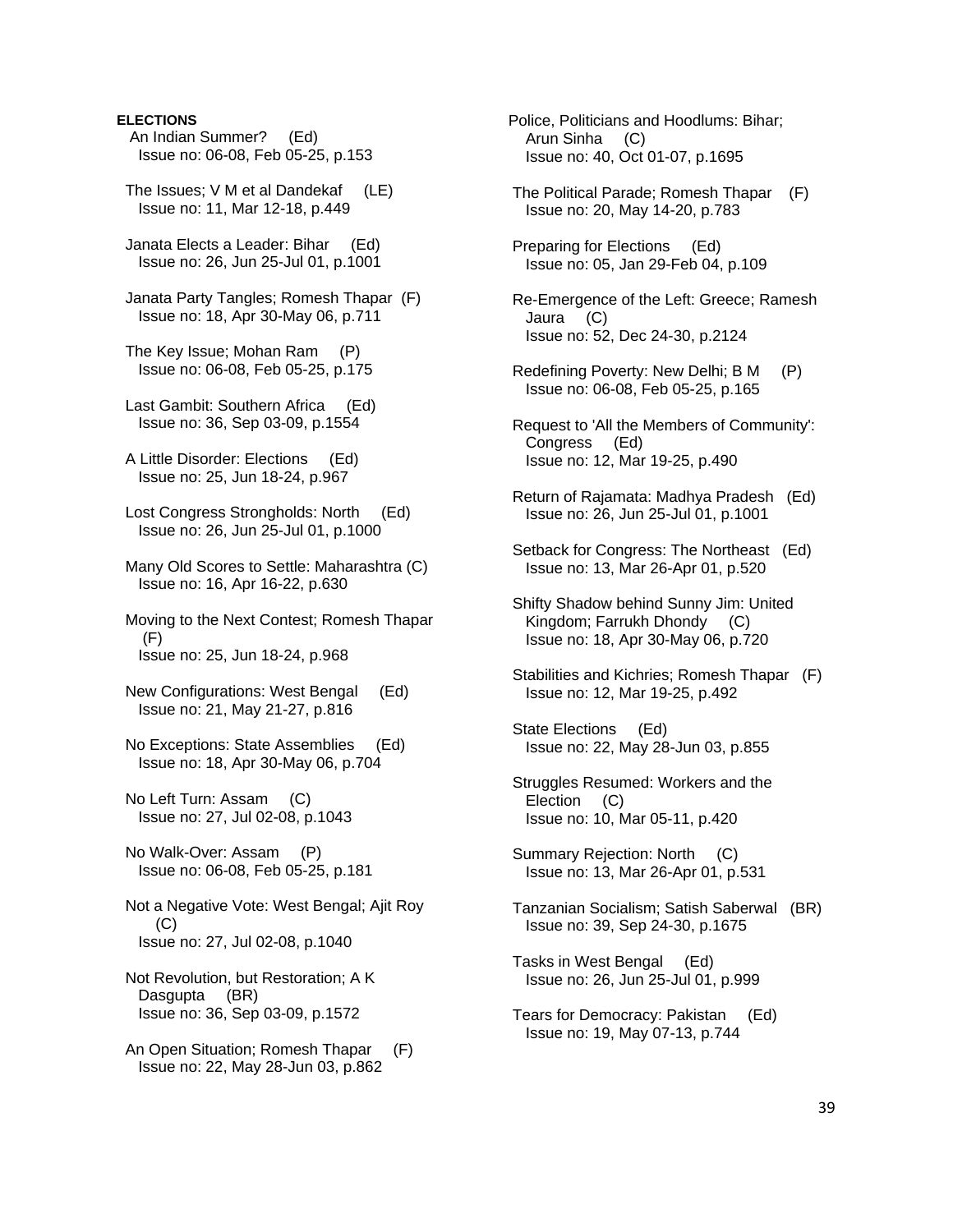# **ELECTIONS**  Third General Elections: Indonesia; S S Bhattacharya (C) Issue no: 32, Aug 06-12, p.1263 Ticking Again; Romesh Thapar (F) Issue no: 05, Jan 29-Feb 04, p.114 Time for Cleansing: Elections (Ed) Issue no: 14, Apr 02-08, p.556 To Win Votes: Maharashtra (C) Issue no: 30, Jul 23-29, p.1173 Towards a Socialist Spain?: Madrid; Peter O'Brien (C) Issue no: 27, Jul 02-08, p.1045 The Verdict (Ed) Issue no: 13, Mar 26-Apr 01, p.519 Villains and Heroes; Nireekshak (F) Issue no: 13, Mar 26-Apr 01, p.526 Vote Banks Break Down: Bihar; Arun Sinha (C) Issue no: 13, Mar 26-Apr 01, p.529 Wages of Emergency: Madhya Pradesh; N K Singh (C) Issue no: 26, Jun 25-Jul 01, p.1013 Week to Week; Romesh Thapar (F) Issue no: 06-08, Feb 05-25, p.168 West Bengal Assembly Elections; Ajit Roy and Adrak Vyapari (LE) Issue no: 41, Oct 08-14, p.1724 Whatever the Result; Romesh Thapar (F) Issue no: 11, Mar 12-18, p.453 Worsening Crisis: United Kingdom (C) Issue no: 20, May 14-20, p.792 **ELECTORAL REFORMS**  Restructuring the Political Process: Agenda for the New Government; Kautilya (SA) Issue no: 27, Jul 02-08, p.1057 **ELECTRIC POWER**  Built-in Shortage: Power (Ed) Issue no: 20, May 14-20, p.776

 Futility of Contract Labour Act: Labour; Timir Basu (C) Issue no: 27, Jul 02-08, p.1041

 Gingerly As Ever: Cement (Ed) Issue no: 28, Jul 09-15, p.1077

 Unfulfilled Promise: West Bengal (C) Issue no: 20, May 14-20, p.787

# **EMERGENCY**

 1972: More than a Memory: West Bengal; Kalyan Chaudhuri (C) Issue no: 09, Feb 26-Mar 04, p.395

 Alternative Arrangements?: Preventive Detention (Ed) Issue no: 40, Oct 01-07, p.1684

 Assaults on the Judiciary; Ashok H Desai (SA) Issue no: 18, Apr 30-May 06, p.726

 At Any Cost (Ed) Issue no: 10, Mar 05-11, p.409

 By Any Other Name... (Ed) Issue no: 53, Dec 31-Jan 06, p.2143

 The Centre Did Not Hold; Raj Chandavarkar (BR) Issue no: 25, Jun 18-24, p.985

 Conspiracy or Stupidity; Romesh Thapar (F) Issue no: 38, Sep 17-23, p.1629

 Demand for Restoration of Democratic Norms; Nihar et al Munsi (LE) Issue no: 09, Feb 26-Mar 04, p.382

 Dialogue on a Dialogue: Politics (Ed) Issue no: 04, Jan 22-28, p.70

 The Economic Mystery?; Romesh Thapar (F) Issue no: 36, Sep 03-09, p.1559

 Elections under Emergency; S V Kogekar (P) Issue no: 06-08, Feb 05-25, p.173

 Emergence of Permanent Emergency in India; Andre Gunder Frank (SA) Issue no: 11, Mar 12-18, p.463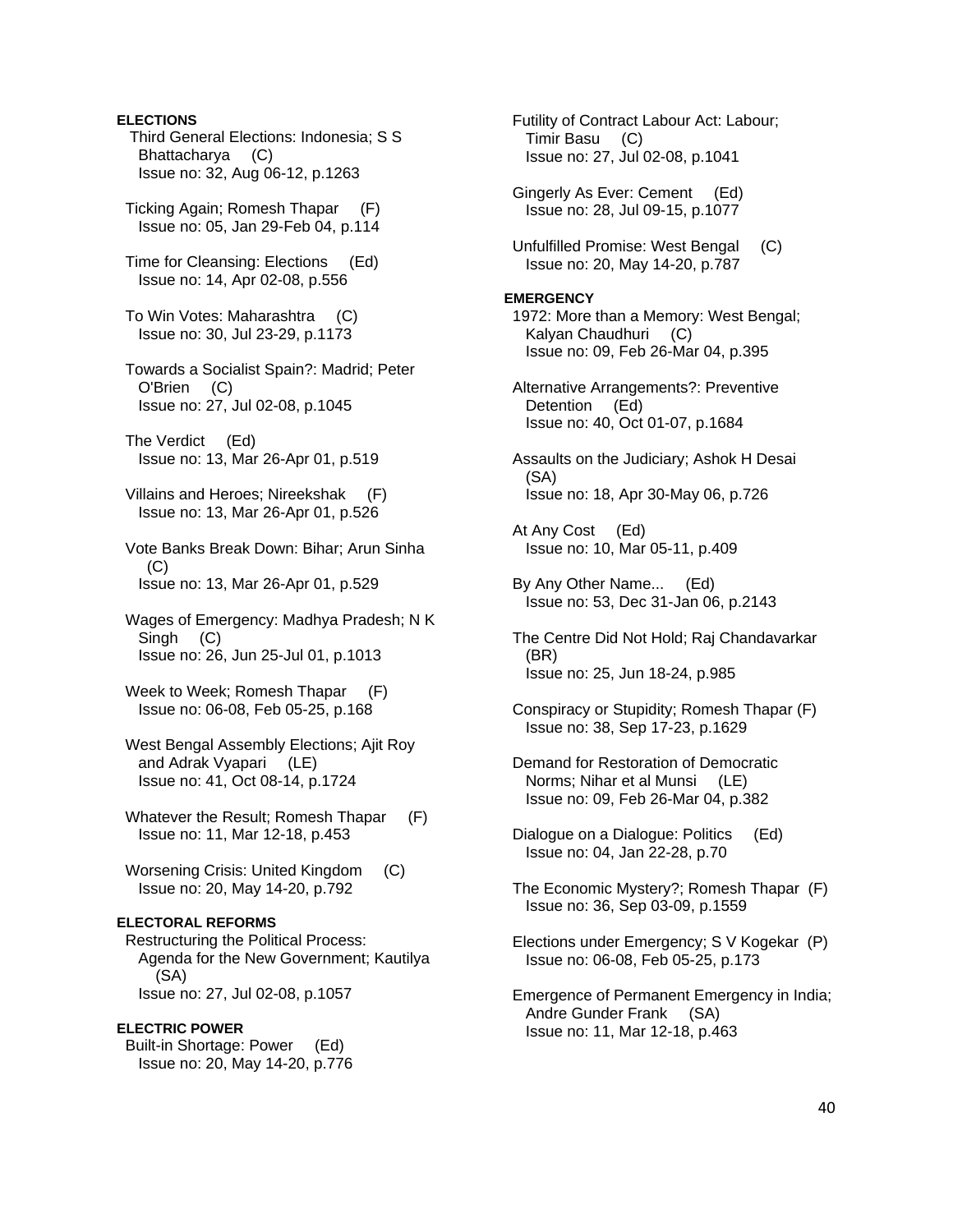**EMERGENCY** 

 Emergency and the Poor: The Election (Ed) Issue no: 09, Feb 26-Mar 04, p.378

 Emergency in an Academic Ghetto (F) Issue no: 18, Apr 30-May 06, p.706

 Enquiries, Elections and Economics; Romesh Thapar (F) Issue no: 23, Jun 04-10, p.901

 The Five-Year Emergency: West Bengal (P) Issue no: 06-08, Feb 05-25, p.177

 For Private Profit: Emergency (Ed) Issue no: 51, Dec 17-23, p.2072

 Fresh Arrests: Nagaland (Ed) Issue no: 09, Feb 26-Mar 04, p.380

 From Authoritarianism to Populism: New Delhi; B M (C) Issue no: 12, Mar 19-25, p.493

 Getting Away with Murder: Karnataka (Ed) Issue no: 38, Sep 17-23, p.1625

 The Groundswell; Romesh Thapar (F) Issue no: 09, Feb 26-Mar 04, p.385

 Intellectuals and the Interregnum; Arun Shourie (P) Issue no: 33-34, Aug 13-26, p.1289

The Issues; V M et al Dandekaf (LE) Issue no: 11, Mar 12-18, p.449

 Just Routine Torture: Maharashtra (Ed) Issue no: 45-46, Nov 05-18, p.1874

 The Key Issue; Mohan Ram (P) Issue no: 06-08, Feb 05-25, p.175

 Labour and Democracy; Bagaram Tulpule (SA) Issue no: 22, May 28-Jun 03, p.883

 The Media in a Free Society: Proposals for Restructuring; B G Verghese (SA) Issue no: 18, Apr 30-May 06, p.731

 Mini-Emergencies: Maharashtra (Ed) Issue no: 48, Nov 26-Dec 02, p.1957

 Mishra in Trouble?: Madhya Pradesh (C) Issue no: 31, Jul 30-Aug 05, p.1213

 Movement for Civil Liberties; Sudhir Chandra (LE) Issue no: 17, Apr 23-29, p.664

 Need for Democratic Unity: Assam; Hiren Gogoi (C) Issue no: 20, May 14-20, p.788

- No More Emergency?: Constitution (Ed) Issue no: 29, Jul 16-22, p.1120
- Not for Reasons of State (Ed) Issue no: 50, Dec 10-16, p.2027

 Not Quite India (Ed) Issue no: 09, Feb 26-Mar 04, p.377

 Not Revolution, but Restoration; A K Dasgupta (BR) Issue no: 36, Sep 03-09, p.1572

 Not the Whole Truth (Ed) Issue no: 32, Aug 06-12, p.1243

 Preparing for Elections (Ed) Issue no: 05, Jan 29-Feb 04, p.109

 The Real Meat of the Emergency; Romesh Thapar (F) Issue no: 15, Apr 09-15, p.587

 Redefining Poverty: New Delhi; B M (P) Issue no: 06-08, Feb 05-25, p.165

 Restoring Democracy; S V Kogekar (SA) Issue no: 18, Apr 30-May 06, p.723

 Trade Union Scene: Past and Future; E A Ramaswamy (C) Issue no: 16, Apr 16-22, p.629

 Travails of a Newspaper: The Fourth Estate; Nireekshak (F) Issue no: 53, Dec 31-Jan 06, p.2154

 Travails of an Editor; Nireekshak (F) Issue no: 25, Jun 18-24, p.982

 Violence against the Poor: Bihar; Arun Sinha (C) Issue no: 15, Apr 09-15, p.594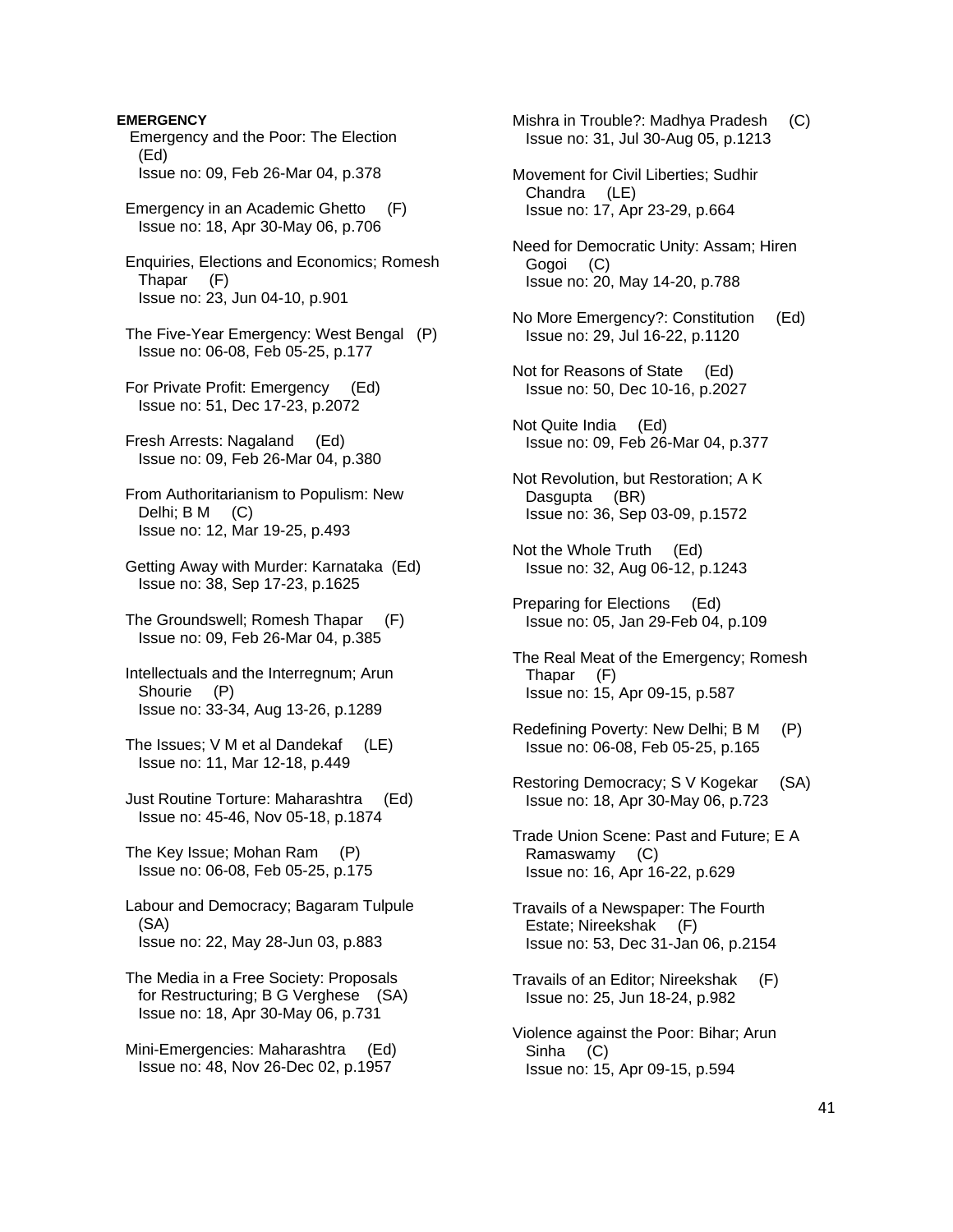# **EMERGENCY**

 Wages of Emergency: Madhya Pradesh; N K Singh (C) Issue no: 26, Jun 25-Jul 01, p.1013

White Paper on Emergency (Ed) Issue no: 23, Jun 04-10, p.895

 Willing to Wound, and Yet Afraid to Strike (Ed) Issue no: 41, Oct 08-14, p.1719

# **EMPLOYEES**

 United Front of Government Employees: Maharashtra (Ed) Issue no: 49, Dec 03-09, p.1994

#### **EMPLOYERS**

 Fresh Offensive by Employers: Industry (C) Issue no: 05, Jan 29-Feb 04, p.120

# **EMPLOYMENT**

 Budget without a Focus; C Rangarajan (SA) Issue no: 28, Jul 09-15, p.1096

 Budget-Eve Musings (RA) Issue no: 22, May 28-Jun 03, p.M33

 First Causes (Ed) Issue no: 33-34, Aug 13-26, p.1279

 Growth of Government for What?; Anand P Gupta (BR) Issue no: 09, Feb 26-Mar 04, p.400

 Illegal Activity?: Maharashtra (Ed) Issue no: 22, May 28-Jun 03, p.856

 Not Enough Babies: East Europe (C) Issue no: 15, Apr 09-15, p.599

 Objectives and Reality: Industry (Ed) Issue no: 49, Dec 03-09, p.1992

 On the Wrong Track (Ed) Issue no: 21, May 21-27, p.815

 Some Aspects of Employment and Unemployment in Agriculture; Manabendu Chattopadhyay (RA) Issue no: 39, Sep 24-30, p.A66

 Talking Points Not Policies: New Delhi; B  $M$  (C) Issue no: 28, Jul 09-15, p.1084

#### **EMPLOYMENT POLICY**

 Agricultural Growth and Rural Poverty: Some Lessons from past Experience; Hanumantha C H Rao (SA) Issue no: 33-34, Aug 13-26, p.1369

#### **EMPLOYMENT PROGRAMMES**

 Maharashtra's Employment Guarantee Scheme: A Programme to Emulate?; Norman Reynolds and Pushpa Sundar (SA) Issue no: 29, Jul 16-22, p.1149

Major Issues for the Budget; I S Gulati (C) Issue no: 24, Jun 11-17, p.939

#### **ENERGY**

 The Trilateral Commission and the Carter Administration; Jay Peterzell (SA) Issue no: 51, Dec 17-23, p.2097

# **ENERGY CONSUMPTION**

 Technological Alternatives and the Indian Energy Crisis; Amulya Kumar N Reddy and Krishna K Prasad (SA) Issue no: 33-34, Aug 13-26, p.1465

# **ENERGY CRISIS**

 Technological Alternatives and the Indian Energy Crisis; Amulya Kumar N Reddy and Krishna K Prasad (SA) Issue no: 33-34, Aug 13-26, p.1465

 Unfulfilled Promise: West Bengal (C) Issue no: 20, May 14-20, p.787

#### **ENERGY PLANNING AND POLICY**

 Economic Appraisal of Bio-Gas Units in India: Framework for Social Benefit Cost Analysis; Ramesh Bhatia (SA) Issue no: 33-34, Aug 13-26, p.1503

 Energy Policy for Rural India; Arjun Makhijani (SA) Issue no: 33-34, Aug 13-26, p.1451

 Technological Alternatives and the Indian Energy Crisis; Amulya Kumar N Reddy and Krishna K Prasad (SA) Issue no: 33-34, Aug 13-26, p.1465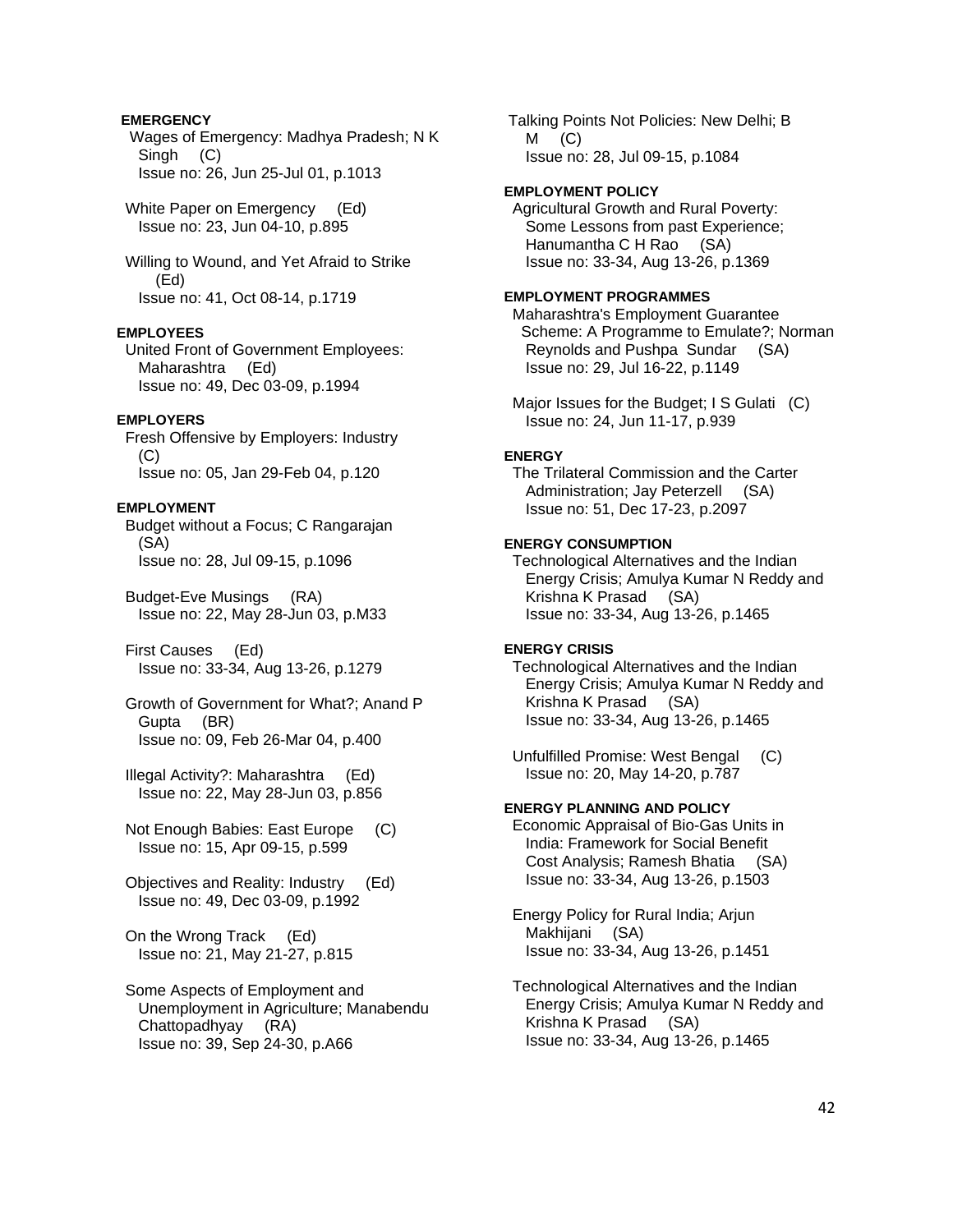# **ENGLAND**

 Poverty, Politics and Development: A Comment; Arun Majumder (SA) Issue no: 19, May 07-13, p.773

# **EQUALITY AND SOCIAL JUSTICE**

 How Small Man Oriented Are Small Saving Schemes?; M Lakshmiswaramma and M J K Thavaraj (SA) Issue no: 21, May 21-27, p.845

#### **EQUITY MARKET**

 Do Equities Act as a Hedge against Inflation?; M R Mayya (RA) Issue no: 22, May 28-Jun 03, p.M61

# **ETHIOPIA**

 Horn of Africa: Superpowers' Manoeuvres: Ethiopia; J P Anand (C) Issue no: 35, Aug 27-Sep 02, p.1537

 Soviet Union in a Fix: Ethiopia; Hari Sharan Chhabra (C) Issue no: 38, Sep 17-23, p.1639

#### **ETHNOLOGY**

 Ethnology as Science and as Art ; David G Mandelbaum (RA) Issue no: 35, Aug 27-Sep 02, p.1539

#### **EUROPE**

 Anti-Communist Offensive in Europe; GPD (F) Issue no: 45-46, Nov 05-18, p.1894

 European Notes; GPD (F) Issue no: 40, Oct 01-07, p.1702

 The Meaning of Detente; P K S Namboodiri (BR) Issue no: 44, Oct 29-Nov 04, p.1855

 On Eurocommunism: International Affairs; GPD (F) Issue no: 43, Oct 22-28, p.1807

 Problems of Investment Utilisation: Eastern Europe (C) Issue no: 39, Sep 24-30, p.1674

 Whiff of Non-Conformism: Eurocommunism  $(C)$ Issue no: 13, Mar 26-Apr 01, p.537

### **EUROPEAN UNION**

 China on Euromarket?: EEC (Ed) Issue no: 40, Oct 01-07, p.1685

# **EXCHANGE RATES**

 Emerging Possibilities in India's Bilateral Trade; R H Patil (SA) Issue no: 10, Mar 05-11, p.431

 Exchange Rate Policy under a Regime of Floating Rates: A Critique of the Indian Experience; Satyendra S Nayak (SA) Issue no: 03, Jan 15-21, p.55

 Illegal Transactions in External Trade and Payments in India: An Empirical Study; Satyendra S Nayak (SA) Issue no: 50, Dec 10-16, p.2051

 Interim Measures in International Finance and Development; I S Gulati (SA) Issue no: 19, May 07-13, p.768

 USSR and Third World: Unequal Distribution of Gains; N K Chandra (SA) Issue no: 06-08, Feb 05-25, p.349

# **EXCISE DUTIES**

 Easy Way Out: Paper (Ed) Issue no: 26, Jun 25-Jul 01, p.1002

#### **EXIM POLICY**

 Exports and Future Export Plans of Large Indian Companies, 1970-75; Charan D Wadhva and G R Kulkarni (RA) Issue no: 22, May 28-Jun 03, p.M43

 In the Same Groove: Foreign Trade; Charvaka (C) Issue no: 50, Dec 10-16, p.2035

 What Cost Export Promotion? (Ed) Issue no: 19, May 07-13, p.743

#### **EXPORT ORIENTED INDUSTRIES**

 Exports and Future Export Plans of Large Indian Companies, 1970-75; Charan D Wadhva and G R Kulkarni (RA) Issue no: 22, May 28-Jun 03, p.M43

 Strategy of Export-Oriented Growth: A Theoretical Note; Sunanda Sen (SA) Issue no: 37, Sep 10-16, p.1612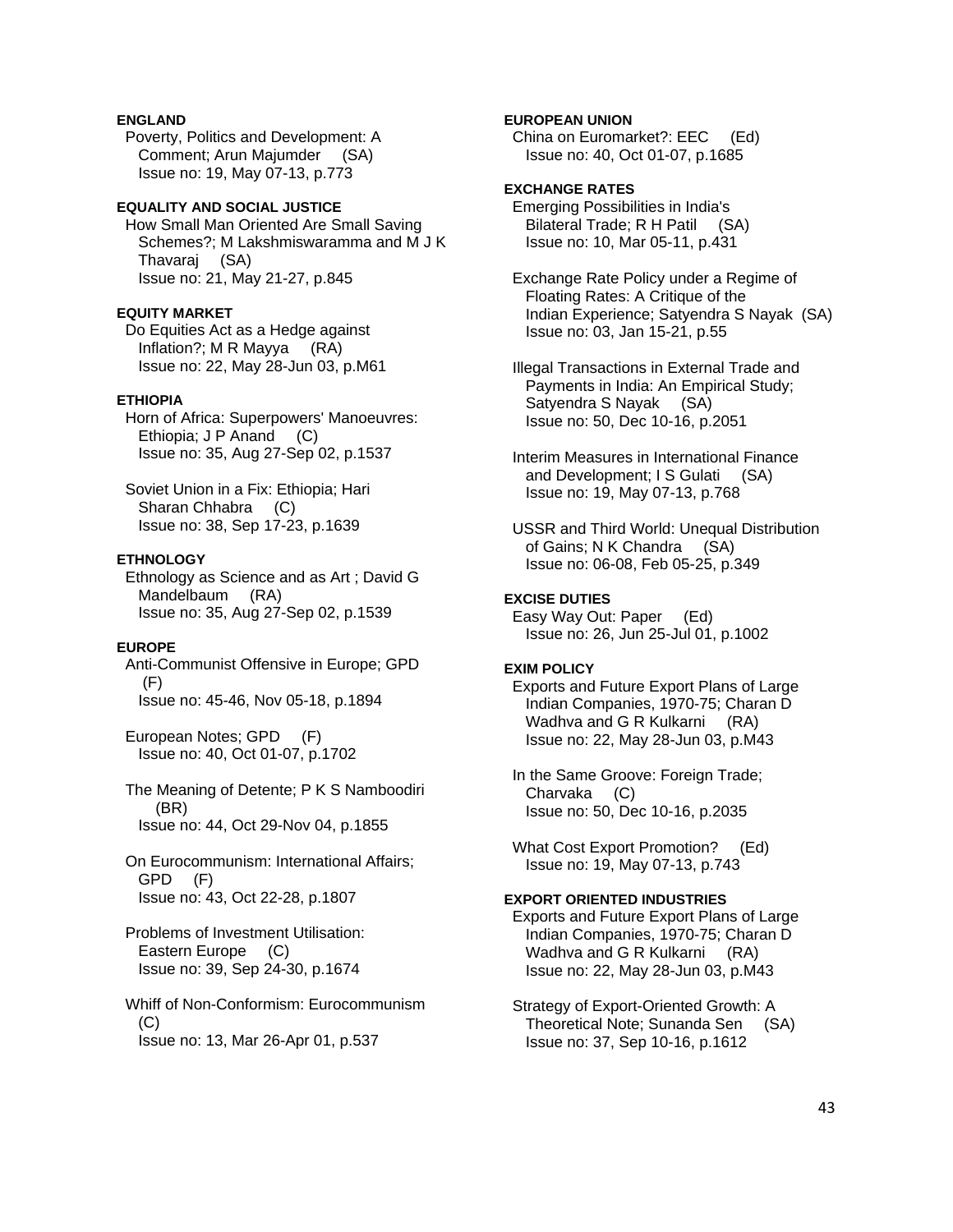# **EXPORTS**

 Change of Fortunes: Coffee (C) Issue no: 22, May 28-Jun 03, p.860

 Constraints on Growth and Policy Options: A Comment; T N Srinivasan (SA) Issue no: 48, Nov 26-Dec 02, p.1987

 Constraints on Growth and Policy Options: Reply; A Vaidyanathan (SA) Issue no: 51, Dec 17-23, p.2105

 Downward Slide: Caustic Soda (Ed) Issue no: 24, Jun 11-17, p.933

 Exports and Future Export Plans of Large Indian Companies, 1970-75; Charan D Wadhva and G R Kulkarni (RA) Issue no: 22, May 28-Jun 03, p.M43

 Exports and the Indian Economy; Nirmala Banerjee (SA) Issue no: 16, Apr 16-22, p.637

 Gingerly As Ever: Cement (Ed) Issue no: 28, Jul 09-15, p.1077

 Illegal Transactions in External Trade and Payments in India: An Empirical Study; Satyendra S Nayak (SA) Issue no: 50, Dec 10-16, p.2051

 India as Capital Exporter: New Delhi; B M  $(C)$ Issue no: 51, Dec 17-23, p.2079

 MNCs and Export Development; C K Prahalad (RA) Issue no: 09, Feb 26-Mar 04, p.M25

SAIL Sinking?: New Delhi; B M (C) Issue no: 22, May 28-Jun 03, p.865

 Short and Long of It: Aluminium (Ed) Issue no: 30, Jul 23-29, p.1163

 Strategy of Export-Oriented Growth: A Theoretical Note; Sunanda Sen (SA) Issue no: 37, Sep 10-16, p.1612

 Tapioca Exports (F) Issue no: 50, Dec 10-16, p.2062  Unbroken Grip of Monopoly: Mica Industry-II; Arun Sinha (C) Issue no: 26, Jun 25-Jul 01, p.1015

 Unity in Adversity: Sugar (Ed) Issue no: 45-46, Nov 05-18, p.1873

 What Cost Export Promotion? (Ed) Issue no: 19, May 07-13, p.743

# **EXTERNAL DEBT**

 Exchange Rate Policy under a Regime of Floating Rates: A Critique of the Indian Experience; Satyendra S Nayak (SA) Issue no: 03, Jan 15-21, p.55

#### **FAMILY PLANNING**

 Community Response to the Intensified Family Planning Programme; D Banerji (SA) Issue no: 06-08, Feb 05-25, p.261

 Criteria for Denying Medical Termination of Pregnancy; Baskara N Rao, Ramesh Kanabargi and Shantha Kanabargi (SA) Issue no: 48, Nov 26-Dec 02, p.1985

 Family Planning and Election Manifestos: Elections; Vasant P Pethe (C) Issue no: 10, Mar 05-11, p.421

 Massacre at Muzaffarnagar (C) Issue no: 26, Jun 25-Jul 01, p.1008

 No Compulsion?: Family Planning (Ed) Issue no: 12, Mar 19-25, p.489

 On Welfare and Population Control in the Second-Best World; Nigel R Crook (SA) Issue no: 01-02, Jan 08-14, p.17

 Operation Sterilisation, 1976: Haryana (C) Issue no: 19, May 07-13, p.753

 Prospectives for the 1981 Census: Population; Vasant P Pethe (C) Issue no: 32, Aug 06-12, p.1257

 Reflections on the Future of Family Planning; B D Misra, Ruth Simmons, Ali Ashraf and George Simmons (SA) Issue no: 36, Sep 03-09, p.1583

 A Report from Punjab: Family Planning; Baljit Singh (C) Issue no: 32, Aug 06-12, p.1255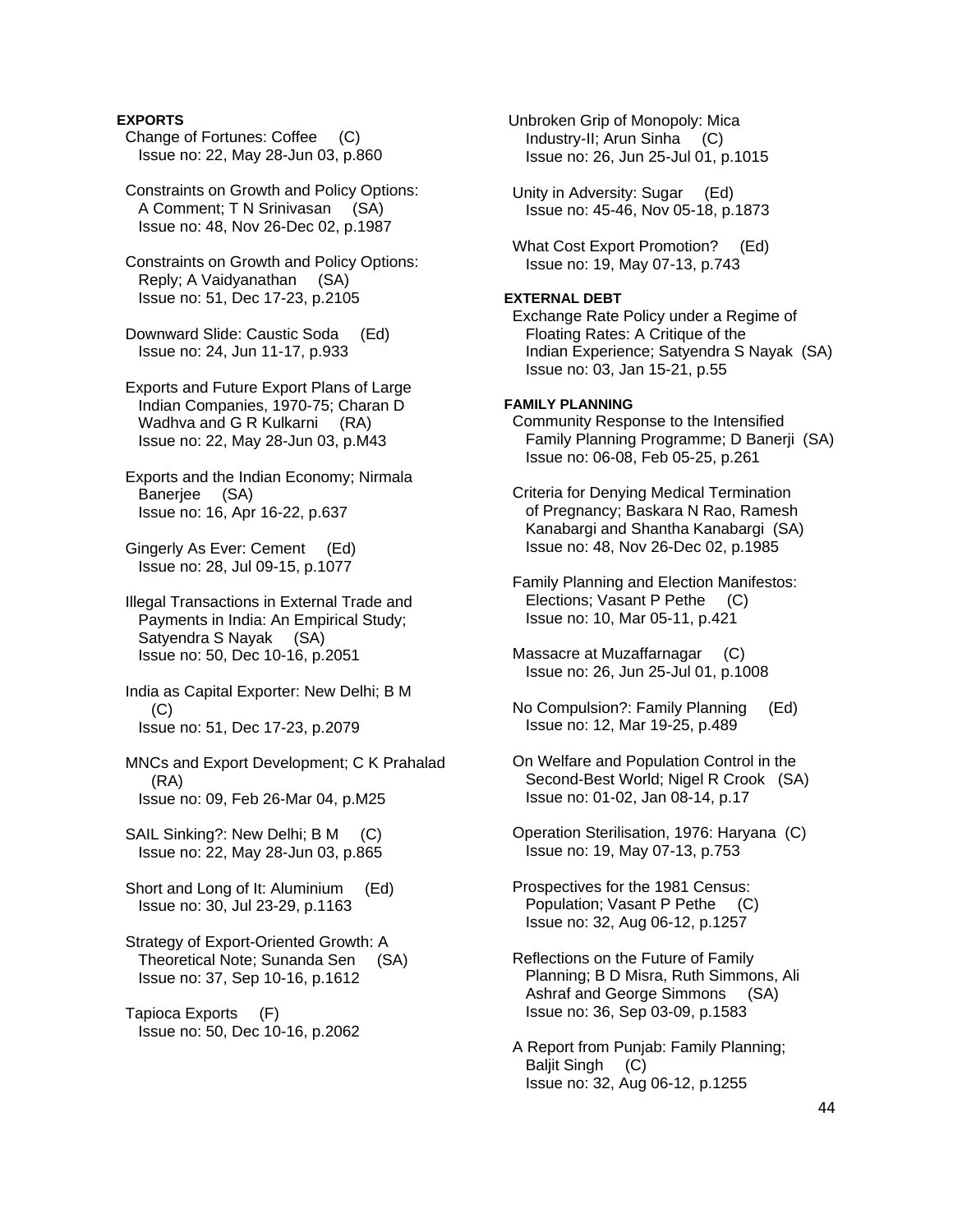# **FAMILY PLANNING**

 Restructuring Family Planning; Modhumita Mojumdar (C) Issue no: 13, Mar 26-Apr 01, p.533

 Scores and Scars: Family Planning (Ed) Issue no: 32, Aug 06-12, p.1244

# **FARAKKA BARRAGE**

 Muddied Waters: Farakka (C) Issue no: 38, Sep 17-23, p.1633

#### **FARIDABAD**

 Workers' Anger: Faridabad; Ramnath Narayanaswamy (C) Issue no: 28, Jul 09-15, p.1086

# **FASCISM**

 The Political Economy of Fascism; Dipankar Gupta (SA) Issue no: 25, Jun 18-24, p.987

# **FERTILIZER INDUSTRY**

 Business and Rural Development (RA) Issue no: 53, Dec 31-Jan 06, p.A105

 Destruction of Fertiliser Corporation: New Delhi; B M (C) Issue no: 30, Jul 23-29, p.1168

 Diagnosis to Suit Remedy?: Fertilisers (Ed) Issue no: 23, Jun 04-10, p.896

### **FERTILIZER SUBSIDY**

 Diagnosis to Suit Remedy?: Fertilisers (Ed) Issue no: 23, Jun 04-10, p.896

# **FERTILIZERS**

 Performance and Prospects of Crop Production in India; A Vaidyanathan (SA) Issue no: 33-34, Aug 13-26, p.1355

#### **FEUDALISM**

 Capitalist Domination and the Small Peasantry: Deccan Districts in the Late Nineteenth Century; Jairus Banaji (SA) Issue no: 33-34, Aug 13-26, p.1375

 Further on the Mode of Production in Agriculture; N Sen Gupta (RA) Issue no: 26, Jun 25-Jul 01, p.A55

**FICCI** 

 Businessmen in Sack-Cloth: New Delhi; B M  $(C)$ Issue no: 18, Apr 30-May 06, p.712

# **FIJI**

 Aspects of Fiji Indian History, 1879-1939: A Society in Transition: II; Ahmed Ali (SA) Issue no: 43, Oct 22-28, p.1821

 Election Results: Fiji (Ed) Issue no: 43, Oct 22-28, p.1795

#### **FINANCE COMMISSION**

 Federal Fiscal Transfers in India: A Comment; G Thimmaiah (SA) Issue no: 49, Dec 03-09, p.2024

 Sixth Finance Commission's Award: An Appraisal in Retrospect; I S Gulati (SA) Issue no: 06-08, Feb 05-25, p.287

 Specific Purpose versus Block Grants: A Comment; Govinda M Rao (SA) Issue no: 23, Jun 04-10, p.928

#### **FINANCE COMMISSION-1974-1979**

 Federal Fiscal Transfers in India: Performance of Six Finance Commissions; Govinda M Rao (SA) Issue no: 31, Jul 30-Aug 05, p.1226

#### **FINANCE COMMISSION-1979-1984**

 Tilt for Status Quo?: Finance Commission (Ed) Issue no: 27, Jul 02-08, p.1032

#### **FINANCIAL INSTITUTIONS**

 New Issue Market and Company Finance; M Y Khan (RA) Issue no: 09, Feb 26-Mar 04, p.M11

 Professionalising Management of Business in India: Problems and Prospects; L C Gupta (RA) Issue no: 09, Feb 26-Mar 04, p.M5

 Restoring Order: Financial Institutions (Ed) Issue no: 18, Apr 30-May 06, p.705

 Slow-Footed Reform: International Trade (Ed) Issue no: 18, Apr 30-May 06, p.704

 Uses of 'Sickness' (Ed) Issue no: 51, Dec 17-23, p.2071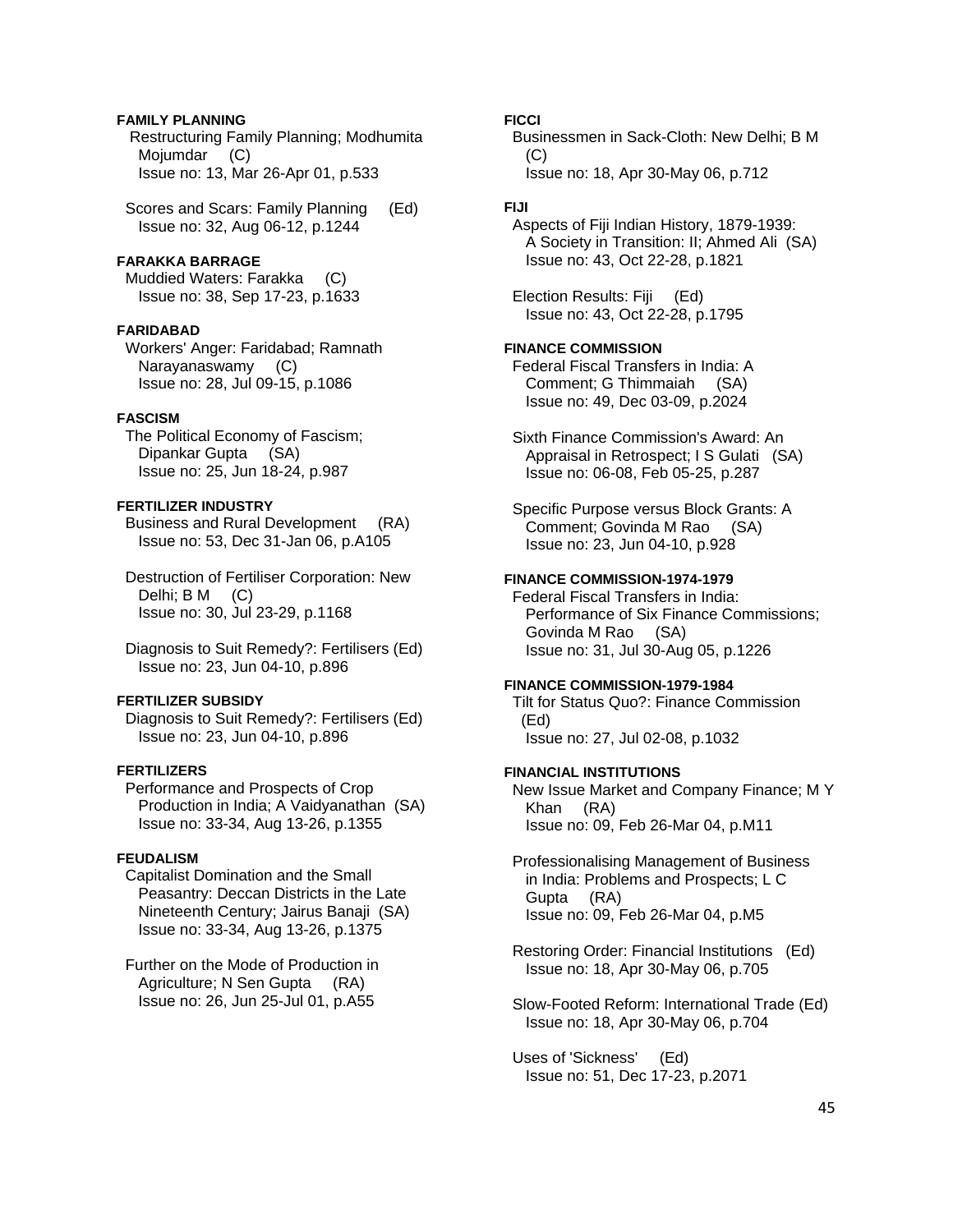# **FINANCIAL INSTITUTIONS**

 Whose Welfare? (Ed) Issue no: 45-46, Nov 05-18, p.1871

# **FINANCIAL MARKET**

 Not by Incentives (C) Issue no: 22, May 28-Jun 03, p.858

#### **FISCAL POLICY**

 How Small Man Oriented Are Small Saving Schemes?; M Lakshmiswaramma and M J K Thavaraj (SA) Issue no: 21, May 21-27, p.845

#### **FIVE YEAR PLANS**

 Economic Performance since the Third Plan and Its Implications for Policy; T N Srinivasan and N S S Narayana (SA) Issue no: 06-08, Feb 05-25, p.225

 On Rolling Plans; A Vaidyanathan and I S Gulati (SA) Issue no: 41, Oct 08-14, p.1739

 Planning Process, Planning Commission and Rollover Planning: Some Basic Issues; Suresh D Tendulkar (SA) Issue no: 42, Oct 15-21, p.1777

# **FIVE YEAR PLANS-1956-1961**

 Evaluation of India's Trade Policies; Vijay Laxman Kelkar (SA) Issue no: 25, Jun 18-24, p.993

### **FIVE YEAR PLANS-1974-1979**

 All a Matter of Trust: Janata's Economic Policy (Ed) Issue no: 47, Nov 19-25, p.1916

 Constraints on Growth and Policy Options; A Vaidyanathan (SA) Issue no: 38, Sep 17-23, p.1643

 Growth Possibilities in the Indian Economy; Vijay Laxman Kelkar (SA) Issue no: 52, Dec 24-30, p.2133

 How Much Planning?: New Delhi; B M (C) Issue no: 24, Jun 11-17, p.941

 Investment Refuses to Oblige: New Delhi; B  $M$  (C) Issue no: 04, Jan 22-28, p.79

 The Necessary Shake-Up: The Economy; Charvaka (C) Issue no: 45-46, Nov 05-18, p.1879

 Performance and Prospects of Crop Production in India; A Vaidyanathan (SA) Issue no: 33-34, Aug 13-26, p.1355

 Plan Outlay: Illusory Rise (Ed) Issue no: 11, Mar 12-18, p.445

 Planning as Leisure-Time Activity: New Delhi; B M (C) Issue no: 38, Sep 17-23, p.1632

# **FIVE YEAR PLANS-1980-1985**

 Plan-Making Exercises: New Delhi; B M  $(C)$ Issue no: 45-46, Nov 05-18, p.1878

#### **FLOOD CONTROL**

 Ad Hoc Approach Continues: Flood Control (Ed) Issue no: 35, Aug 27-Sep 02, p.1520

#### **FLOODS**

 Act of God?: Railways (Ed) Issue no: 25, Jun 18-24, p.967

# **FOOD CONSUMPTION**

 The Protein Myth; K T Achaya (BR) Issue no: 52, Dec 24-30, p.2131

# **FOOD POLICY**

 Agricultural Mechanisation in China; K P Kannan (C) Issue no: 26, Jun 25-Jul 01, p.1011

 Food Policy Contretemps: West Bengal and Centre (Ed) Issue no: 43, Oct 22-28, p.1792

 From Season to Season (Ed) Issue no: 29, Jul 16-22, p.1119

 Holding Operation (Ed) Issue no: 17, Apr 23-29, p.659

 The Protein Myth; K T Achaya (BR) Issue no: 52, Dec 24-30, p.2131

 Repetition of 1972?: Food Situation (Ed) Issue no: 04, Jan 22-28, p.70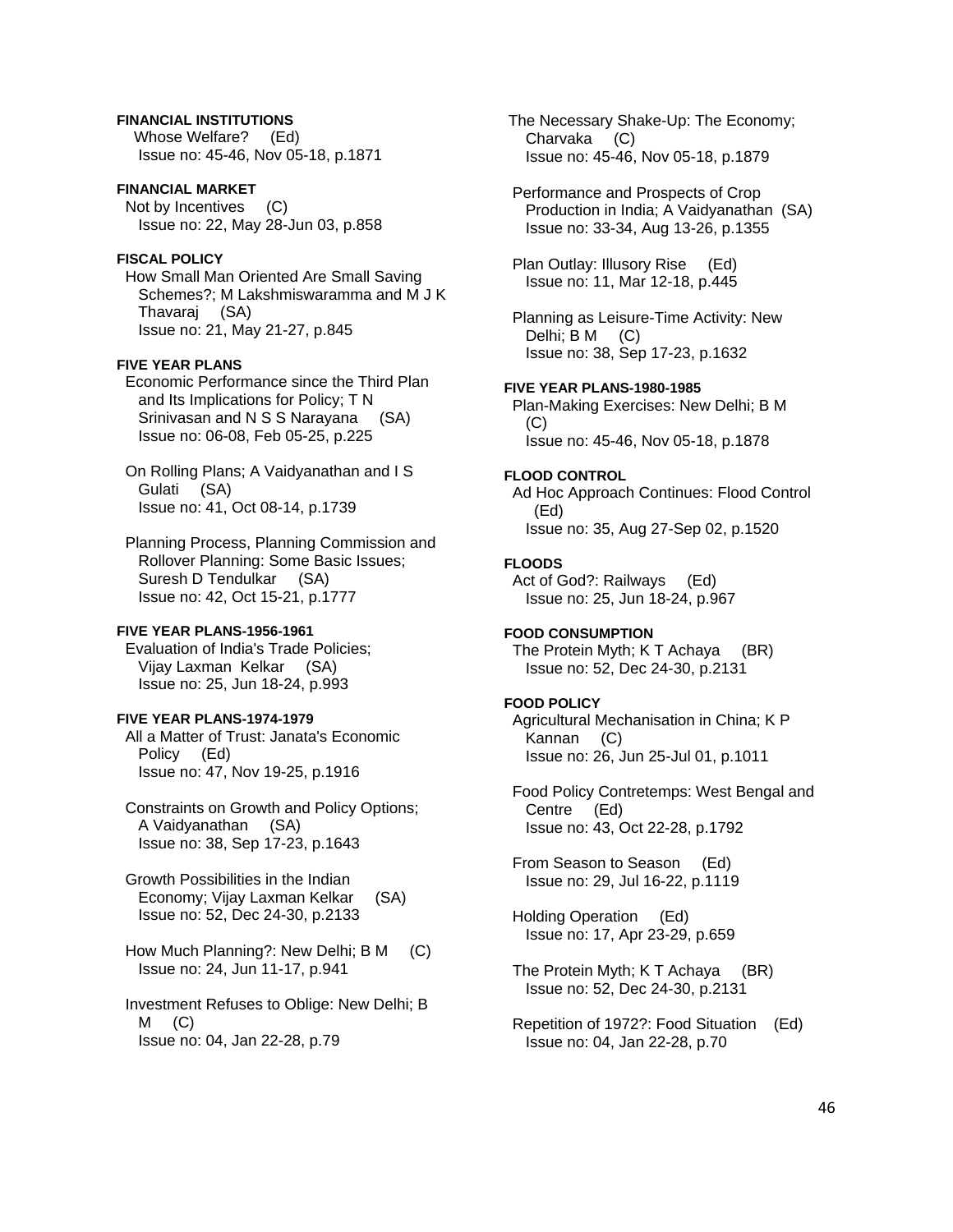# **FOOD POLICY**

 Subsidy for Whom? (RA) Issue no: 13, Mar 26-Apr 01, p.A1

 Talking Points Not Policies: New Delhi; B  $M$  (C) Issue no: 28, Jul 09-15, p.1084

 Travails of a Food Deficit State: West Bengal (C) Issue no: 45-46, Nov 05-18, p.1883

### **FOOD PRODUCTION**

 The Protein Myth; K T Achaya (BR) Issue no: 52, Dec 24-30, p.2131

# **FOOD SUBSIDIES**

 Subsidy for Whom? (RA) Issue no: 13, Mar 26-Apr 01, p.A1

# **FOOD SUPPLY**

 Holding Operation (Ed) Issue no: 17, Apr 23-29, p.659

 Poor Man's Cereal (BR) Issue no: 29, Jul 16-22, p.1143

 Price of Food: Egypt (Ed) Issue no: 05, Jan 29-Feb 04, p.112

# **FOOD-FOR-WORK PROGRAMMES**

 Budget without a Focus; C Rangarajan (SA) Issue no: 28, Jul 09-15, p.1096

#### **FOODGRAIN TRADE**

 Return to Free Market in Foodgrains?: New Delhi; B M (C) Issue no: 37, Sep 10-16, p.1597

### **FOODGRAINS PROCUREMENT**

 Agricultural Growth and Rural Poverty: Some Lessons from past Experience; Hanumantha C H Rao (SA) Issue no: 33-34, Aug 13-26, p.1369

 Economic Policy Pressures: New Delhi; B M (C) Issue no: 15, Apr 09-15, p.592

 First Causes (Ed) Issue no: 33-34, Aug 13-26, p.1279

 A Flight from Plenty (RA) Issue no: 39, Sep 24-30, p.A65  From Season to Season (Ed) Issue no: 29, Jul 16-22, p.1119

 Gluts Are Politically Embarrassing: North (C) Issue no: 48, Nov 26-Dec 02, p.1967

 Holding Operation (Ed) Issue no: 17, Apr 23-29, p.659

 Return to Free Market in Foodgrains?: New Delhi; B M (C) Issue no: 37, Sep 10-16, p.1597

 Subsidy for Whom? (RA) Issue no: 13, Mar 26-Apr 01, p.A1

#### **FOREIGN BANKS**

 Nursing Foreign Banks?: Banking (Ed) Issue no: 47, Nov 19-25, p.1918

### **FOREIGN CAPITAL**

 Framework of Policy: Industry (C) Issue no: 44, Oct 29-Nov 04, p.1843

 More Unilateral Wooing? (Ed) Issue no: 20, May 14-20, p.775

# **FOREIGN COLLABORATIONS**

 Bokaro without Soviet Help: New Delhi; B M (C) Issue no: 21, May 21-27, p.824

 Foreign Investment in India: Danish View; Subhendu Dasgupta (BR) Issue no: 16, Apr 16-22, p.634

 Structure of 'Interdependence' in Indian Industry: Electrical Equipment Industry: A Case Study; Subhendu Dasgupta (SA) Issue no: 44, Oct 29-Nov 04, p.1857

# **FOREIGN DIRECT INVESTMENT**

 Foreign Investment in India: Danish View; Subhendu Dasgupta (BR) Issue no: 16, Apr 16-22, p.634

 Private Foreign Investment: A Comment; K Jayaraman (SA) Issue no: 05, Jan 29-Feb 04, p.149

 United States: Foreign Investments (F) Issue no: 47, Nov 19-25, p.1953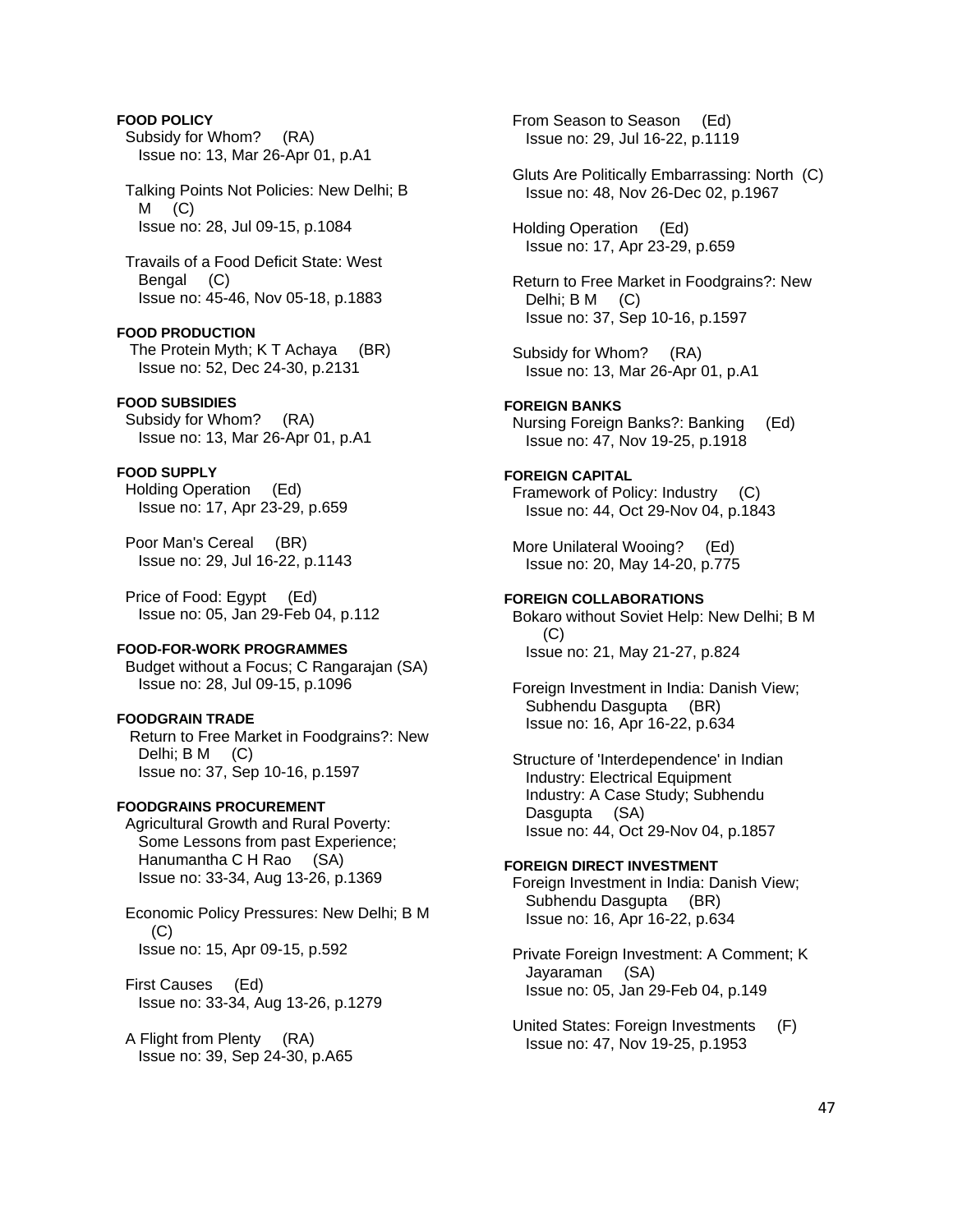#### **FOREIGN DIRECT INVESTMENT**

 US Investment Abroad (F) Issue no: 48, Nov 26-Dec 02, p.1990

# **FOREIGN EXCHANGE**

 Death Pangs of Bandaranaike Government: Sri Lanka (Ed) Issue no: 16, Apr 16-22, p.621

 Illegal Transactions in External Trade and Payments in India: An Empirical Study; Satyendra S Nayak (SA) Issue no: 50, Dec 10-16, p.2051

 Import Substitution, Domestic Resource Cost, and Key Sectors in the Indian Economy; R G Nambiar (SA) Issue no: 24, Jun 11-17, p.954

 New Economic Policy: Shibboleth or Programme of Action? (SA) Issue no: 31, Jul 30-Aug 05, p.1236

# **FOREIGN EXCHANGE REGULATIONS**

 Dark Side of 'Indianisation': Tea Companies (C) Issue no: 48, Nov 26-Dec 02, p.1968

 Disappointment for Indian Big Business: Fera (Ed) Issue no: 30, Jul 23-29, p.1160

 Easy Pickings: Foreign Companies (Ed) Issue no: 38, Sep 17-23, p.1624

 Expansion through FERA (Ed) Issue no: 49, Dec 03-09, p.1992

 India as Capital Exporter: New Delhi; B M (C) Issue no: 51, Dec 17-23, p.2079

# **FOREIGN EXCHANGE RESERVES**

 Aid Diplomacy in Action: New Delhi; B M (C) Issue no: 17, Apr 23-29, p.676

 Budget without a Focus; C Rangarajan (SA) Issue no: 28, Jul 09-15, p.1096

 Further Distortions (RA) Issue no: 35, Aug 27-Sep 02, p.M73  Going Abegging: Foreign Exchange Reserves-III (Ed) Issue no: 36, Sep 03-09, p.1553

 How Much in the Kitty?: Foreign Exchange Reserves-I (Ed) Issue no: 36, Sep 03-09, p.1552

 India as Capital Exporter: New Delhi; B M  $(C)$ Issue no: 51, Dec 17-23, p.2079

 Painless Prescriptions (Ed) Issue no: 38, Sep 17-23, p.1623

 Substitute for Rupee Resources: Aid (Ed) Issue no: 51, Dec 17-23, p.2072

 Waiting for the Private Godots (Ed) Issue no: 06-08, Feb 05-25, p.155

 What Has Helped: Foreign Exchange Reserves-I (Ed) Issue no: 36, Sep 03-09, p.1552

#### **FOREIGN POLICY**

 Accent on Continuity: International Affairs; GPD (F) Issue no: 17, Apr 23-29, p.672

 China on Euromarket?: EEC (Ed) Issue no: 40, Oct 01-07, p.1685

 India and the Super Powers: Deviation or Continuity in Foreign Policy?; Baldev Raj Nayar (SA) Issue no: 30, Jul 23-29, p.1185

 More Continuity than Change: Foreign Policy (Ed) Issue no: 41, Oct 08-14, p.1721

 Moscow-Delhi-Peking: Foreign Policy (Ed) Issue no: 45-46, Nov 05-18, p.1873

 New Face of Non-Alignment: Foreign Policy; S D Muni (C) Issue no: 44, Oct 29-Nov 04, p.1846

 No Room for Illusions: Israel (Ed) Issue no: 22, May 28-Jun 03, p.857

 Self-Righteousness Abounding: Foreign Policy (Ed) Issue no: 25, Jun 18-24, p.966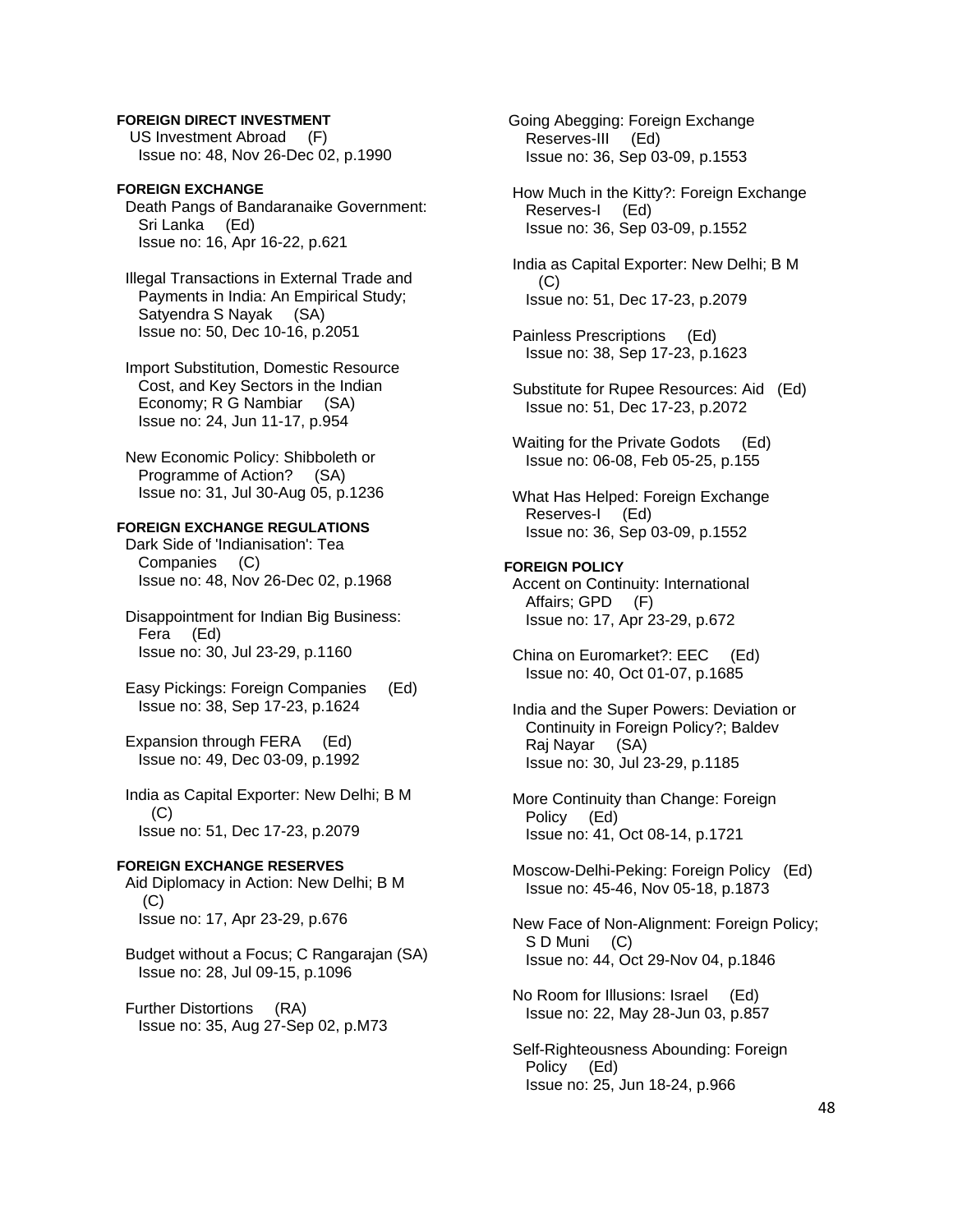#### **FOREIGN POLICY**

- Sino-Indian Relations: Foreign Policy (Ed) Issue no: 52, Dec 24-30, p.2112
- Truly Non-Aligned: Foreign Policy (Ed) Issue no: 42, Oct 15-21, p.1756
- United States and India: New Directions and Their Context; Baldev Raj Nayar (SA) Issue no: 45-46, Nov 05-18, p.1905

#### **FOREIGN RELATIONS**

 Business as Usual: Indo-Soviet Relations (Ed) Issue no: 43, Oct 22-28, p.1792

 Indo-Soviet Relations (Ed) Issue no: 44, Oct 29-Nov 04, p.1831

 United States and India: New Directions and Their Context; Baldev Raj Nayar (SA) Issue no: 45-46, Nov 05-18, p.1905

Wary of Big Brother: Bhutan (C) Issue no: 50, Dec 10-16, p.2046

#### **FOREIGN TRADE**

 China on Euromarket?: EEC (Ed) Issue no: 40, Oct 01-07, p.1685

- Classic Division of Labour: Indo-East European Trade (Ed) Issue no: 53, Dec 31-Jan 06, p.2144
- Emerging Possibilities in India's Bilateral Trade; R H Patil (SA) Issue no: 10, Mar 05-11, p.431
- Evaluation of India's Trade Policies; Vijay Laxman Kelkar (SA) Issue no: 25, Jun 18-24, p.993
- Export-Led Growth and Import-Substituting Industrialisation; Amiya Kumar Bagchi (SA) Issue no: 06-08, Feb 05-25, p.219
- Exports and the Indian Economy; Nirmala Banerjee (SA) Issue no: 16, Apr 16-22, p.637
- Illegal Transactions in External Trade and Payments in India: An Empirical Study; Satyendra S Nayak (SA) Issue no: 50, Dec 10-16, p.2051
- In the Same Groove: Foreign Trade; Charvaka (C) Issue no: 50, Dec 10-16, p.2035
- Poverty and Power in Peking Politics; Leo Goodstadt (C) Issue no: 49, Dec 03-09, p.2005
- Strategy of Export-Oriented Growth: A Theoretical Note; Sunanda Sen (SA) Issue no: 37, Sep 10-16, p.1612
- Towards a Marxian Theory of International Trade and Capital Flow; Ranjit Sau (SA) Issue no: 33-34, Aug 13-26, p.1437
- The Untouchables: Foreign Trade (Ed) Issue no: 22, May 28-Jun 03, p.857
- What Cost Export Promotion? (Ed) Issue no: 19, May 07-13, p.743

# **FOREST CONSERVATION**

 Making the Most of Forests; K P Sagreiya (BR) Issue no: 05, Jan 29-Feb 04, p.129

# **FOREST RESOURCES**

 Making the Most of Forests; K P Sagreiya (BR) Issue no: 05, Jan 29-Feb 04, p.129

#### **FOX COMMITTEE**

 Uses of Uranium: Australia; Rajaram Panda (C) Issue no: 53, Dec 31-Jan 06, p.2158

#### **FRANCE**

 Communist Party: A Year after the 22nd Congress: France (C) Issue no: 18, Apr 30-May 06, p.718

 Poverty, Politics and Development: A Comment; Arun Majumder (SA) Issue no: 19, May 07-13, p.773

# **FREEDOM OF SPEECH**

 The Media in a Free Society: Proposals for Restructuring; B G Verghese (SA) Issue no: 18, Apr 30-May 06, p.731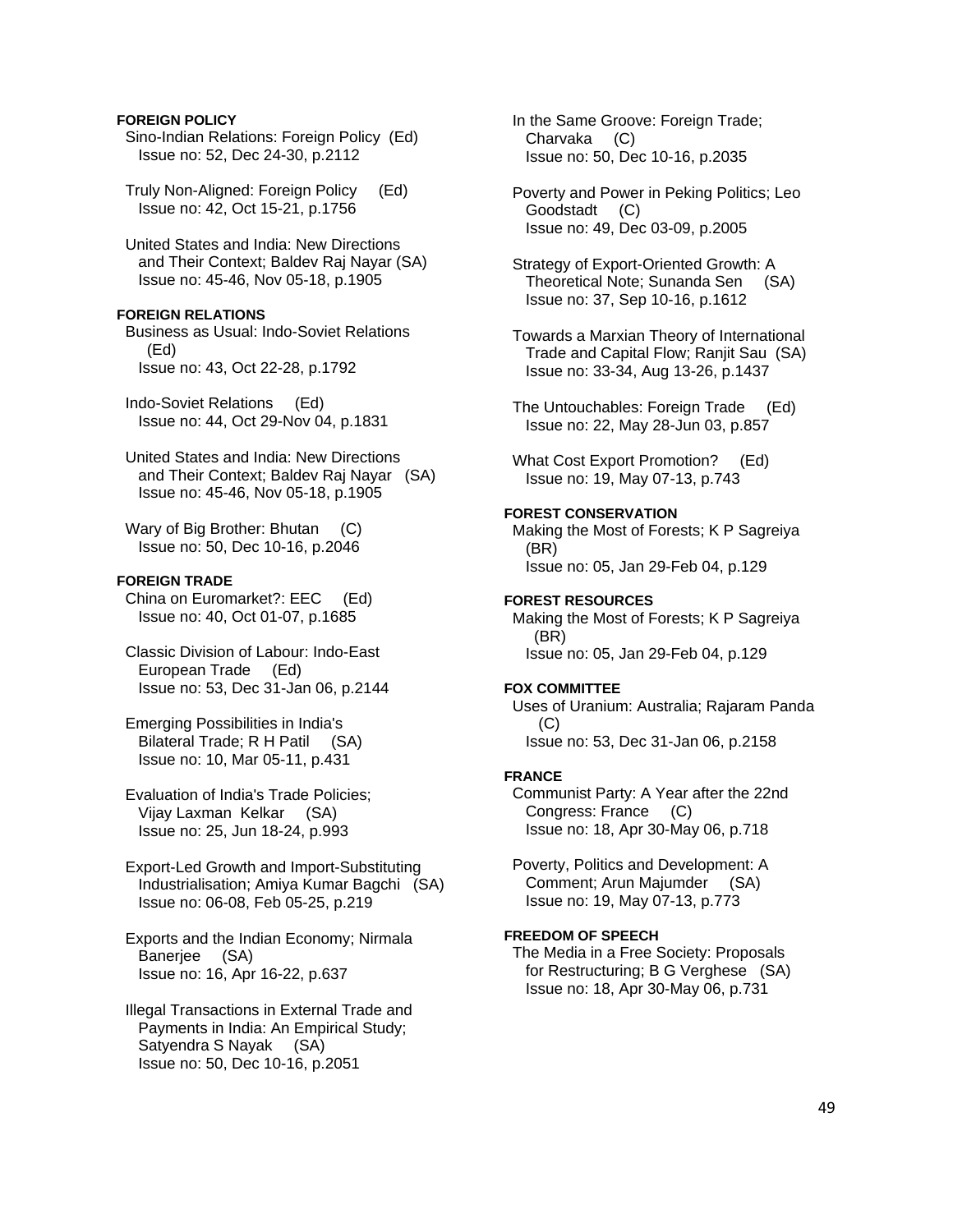### **FUNDAMENTAL RIGHTS**

 'Encounters' Are Murders: Interim Report of Civil Rights Committee: Political Prisoners-I (C) Issue no: 21, May 21-27, p.827

 Civil Rights: Prevention More Important than Cure; Sudhir Sonalkar (LE) Issue no: 31, Jul 30-Aug 05, p.1208

 Fanciful? (Ed) Issue no: 30, Jul 23-29, p.1159

 The Forgotten Ones?: Civil Rights; Mohan Ram (Ed) Issue no: 13, Mar 26-Apr 01, p.520

 Harassment by Injunctions: Labour (Ed) Issue no: 37, Sep 10-16, p.1593

 Killings in Guntur: Second Interim Report of Civil Rights Committee (C) Issue no: 25, Jun 18-24, p.971

- Ominous Silence on Killings: Andhra Pradesh (C) Issue no: 24, Jun 11-17, p.943
- Tarkunde Committee; Arun Shourie (LE) Issue no: 36, Sep 03-09, p.1555
- Thoughts of Chairman Dange: CPI (Ed) Issue no: 51, Dec 17-23, p.2073

# **GAJENDRAGADKAR COMMISSION**

 Putting Labour on Leash: New Delhi; B M (C) Issue no: 47, Nov 19-25, p.1923

#### **GHANA**

 Rehabilitating Kwame Nkrumah: Africa; Hari Sharan Chhabra (C) Issue no: 15, Apr 09-15, p.598

### **GHAZIABAD**

 Capitalist Terror in Ghaziabad: Labour; S K Rao (C) Issue no: 38, Sep 17-23, p.1635

#### **GOVERNMENT POLICY**

 Deep Discontent: Nagaland (Ed) Issue no: 24, Jun 11-17, p.933

### **GOVERNORS**

 All Things to All Men: Credit Policy; Charvaka (C) Issue no: 51, Dec 17-23, p.2075

 Are Governors Agents of the Centre?; S V Kogekar (BR) Issue no: 23, Jun 04-10, p.918

#### **GREECE**

 Re-Emergence of the Left: Greece; Ramesh Jaura (C) Issue no: 52, Dec 24-30, p.2124

### **GREEN REVOLUTION**

 Agricultural Growth: Role of Institutional and Infrastructural Factors; Sheila Bhalla (SA) Issue no: 45-46, Nov 05-18, p.1898

 Causes of Sharp Increase in Agricultural Labourers, 1961-71: A Case Study of Social-Existence Forms of Labour in North Bengal; Nripendra Bandyopadhyaya (RA) Issue no: 53, Dec 31-Jan 06, p.A111

 Changes in Acreage and Tenure Structure of Land Holdings in Haryana, 1962-72; Sheila Bhalla (RA) Issue no: 13, Mar 26-Apr 01, p.A2

 Changing Conditions of Agricultural Labourers; H Laxminarayan (SA) Issue no: 43, Oct 22-28, p.1817

 Green Revolution Contrasts: Rice and Wheat; Amal Krishna Dey (SA) Issue no: 23, Jun 04-10, p.921

 India's Green Revolution; Biplab Dasgupta (SA) Issue no: 06-08, Feb 05-25, p.241

#### **GROUNDWATER**

 India's Groundwater Resources; B D Dhawan (RA) Issue no: 13, Mar 26-Apr 01, p.A18

#### **GUJARAT**

 College Teachers' Protest: Gujarat; A R Desai (C) Issue no: 21, May 21-27, p.825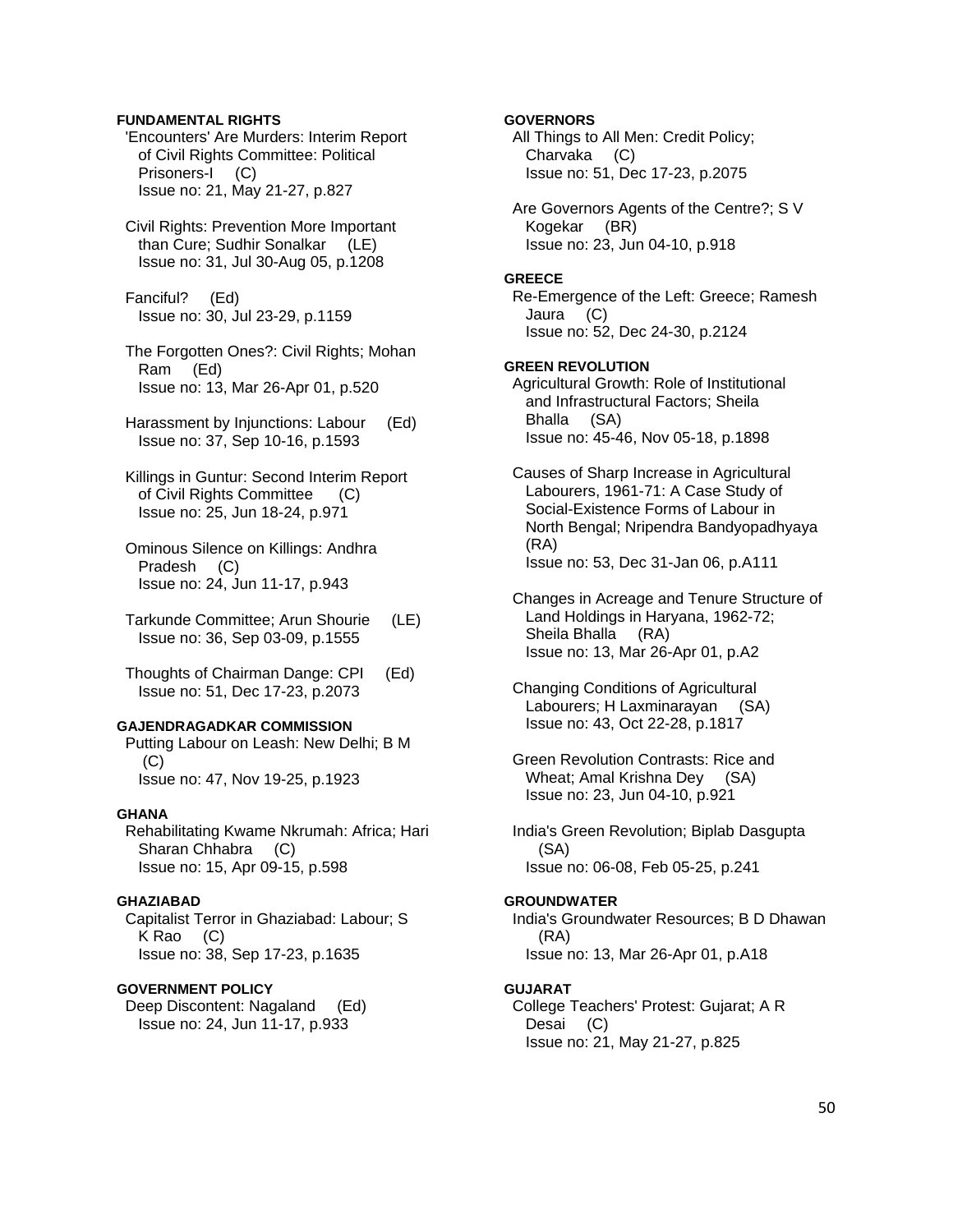# **GUJARAT**

Market for Labour; Heather Joshi (BR) Issue no: 14, Apr 02-08, p.575

### **HALDIA**

 Haldia Port; T K Datta (LE) Issue no: 03, Jan 15-21, p.38

 Many Loose Ends to Tie Up: Haldia Petrochemical Complex (C) Issue no: 40, Oct 01-07, p.1691

 Unfulfilled Promise: Haldia (C) Issue no: 09, Feb 26-Mar 04, p.390

# **HAMBURG**

 Campus Musings: Hamburg; GPD (C) Issue no: 52, Dec 24-30, p.2125

#### **HANDLOOMS**

 Decentralised Sector in Textile Industry: A Note; Mridul Eapen (SA) Issue no: 39, Sep 24-30, p.1681

# **HARYANA**

 Changes in Acreage and Tenure Structure of Land Holdings in Haryana, 1962-72; Sheila Bhalla (RA) Issue no: 13, Mar 26-Apr 01, p.A2

 Changing Conditions of Agricultural Labourers; H Laxminarayan (SA) Issue no: 43, Oct 22-28, p.1817

 Growing Dissensions: North (C) Issue no: 50, Dec 10-16, p.2040

 Last Fling: North (Ed) Issue no: 20, May 14-20, p.777

 Lost Congress Strongholds: North (Ed) Issue no: 26, Jun 25-Jul 01, p.1000

 Operation Sterilisation, 1976: Haryana (C) Issue no: 19, May 07-13, p.753

# **HEALTH POLICY**

 Reshaping Health Services: A Note on Draft Plan on Rural Health Services; Imrana Qadeer (SA) Issue no: 23, Jun 04-10, p.926

#### **HEALTHCARE SERVICES**

Alternatives for the Poor: Health (C) Issue no: 12, Mar 19-25, p.495

 Estimates of Doctors in Delhi A Note; Roger Jeffery (SA) Issue no: 05, Jan 29-Feb 04, p.132

 Misconceptions about Cancer Therapy: Medicine; Padmakar Darne (C) Issue no: 44, Oct 29-Nov 04, p.1841

 Reshaping Health Services: A Note on Draft Plan on Rural Health Services; Imrana Qadeer (SA) Issue no: 23, Jun 04-10, p.926

#### **HIGHER EDUCATION**

 Which Marga in Sri Lanka?: Development (Ed) Issue no: 41, Oct 08-14, p.1723

#### **HIMACHAL PRADESH**  Aftermath of Inaction: North (C) Issue no: 53, Dec 31-Jan 06, p.2155

 Growing Dissensions: North (C) Issue no: 50, Dec 10-16, p.2040

 Last Fling: North (Ed) Issue no: 20, May 14-20, p.777

 Lost Congress Strongholds: North (Ed) Issue no: 26, Jun 25-Jul 01, p.1000

# **HINDU-MUSLIM RELATIONS**

 Ominous Portents: Refugees from Bangladesh (Ed) Issue no: 40, Oct 01-07, p.1684

 Shades of McCarthyism: Education; Anamika (C) Issue no: 38, Sep 17-23, p.1637

#### **HINDUISM**

 Rationaliser of Contradictions; Sudhir Chandra (BR) Issue no: 13, Mar 26-Apr 01, p.540

#### **HINDUS**

 Rationaliser of Contradictions; Sudhir Chandra (BR) Issue no: 13, Mar 26-Apr 01, p.540

#### **HISTORICAL RESEARCH**

 History Lessons; Mrityubodh (C) Issue no: 50, Dec 10-16, p.2036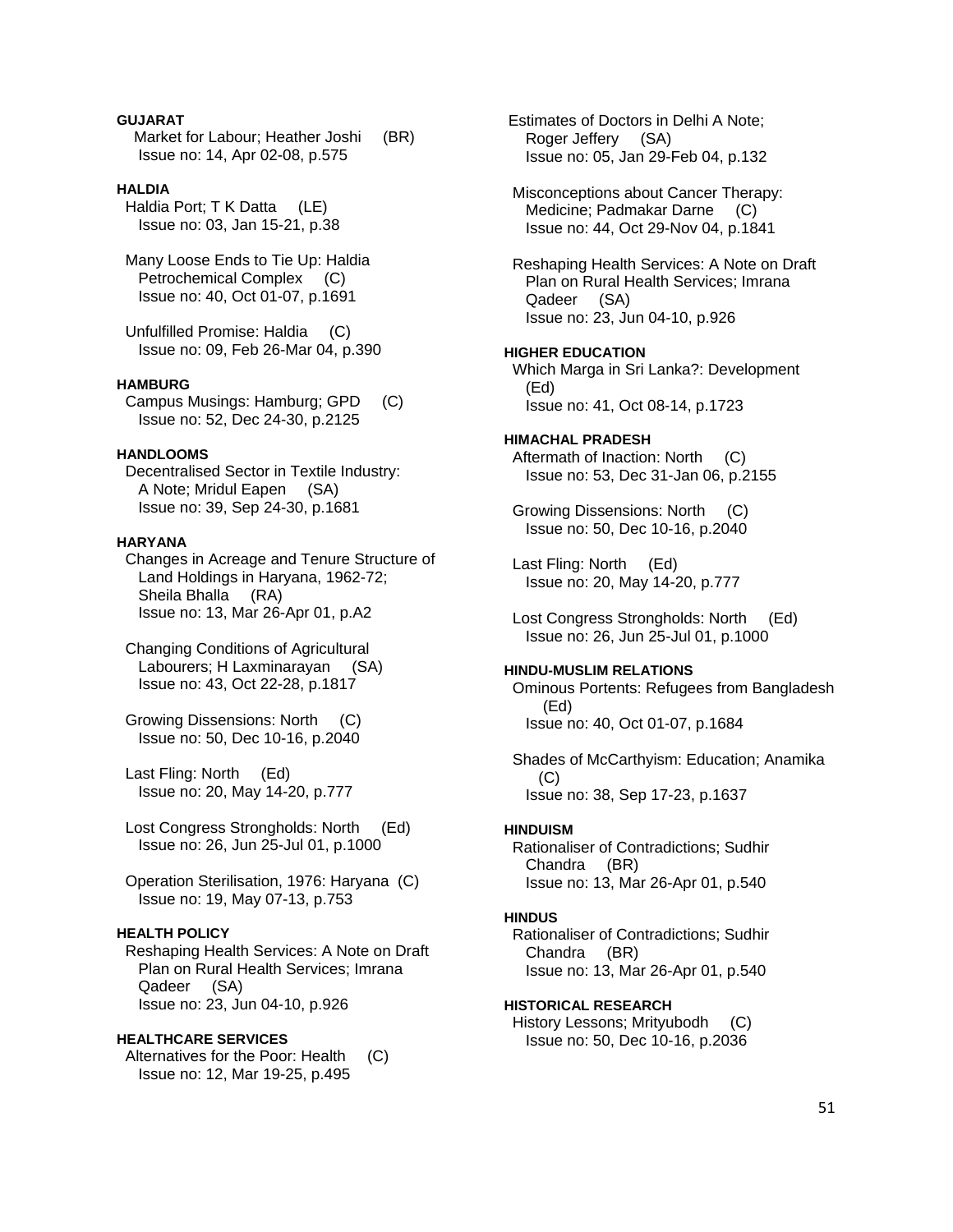# **HISTORICAL RESEARCH**

 Indian Council of Historical Research: Autonomy or Dissolution?; C S (C) Issue no: 53, Dec 31-Jan 06, p.2156

 Was Congress to Blame?; David Hardiman (BR) Issue no: 19, May 07-13, p.762

#### **HISTORY**

 History Lessons; Mrityubodh (C) Issue no: 50, Dec 10-16, p.2036

 Shades of McCarthyism: Education; Anamika (C) Issue no: 38, Sep 17-23, p.1637

#### **HISTORY EDUCATION**

 No to Obscurantism; Sara Joseph and Modhumita Majumdar (LE) Issue no: 35, Aug 27-Sep 02, p.1522

# **HOSPITALS**

 Estimates of Doctors in Delhi A Note; Roger Jeffery (SA) Issue no: 05, Jan 29-Feb 04, p.132

#### **HOUSEHOLD CONSUMPTION**

 Changes in Distribution of Household Income, Consumption and Wealth in Rural Areas; Uma Datta Roy Choudhury (SA) Issue no: 40, Oct 01-07, p.1709

#### **HOUSEHOLD INCOME**

 Changes in Distribution of Household Income, Consumption and Wealth in Rural Areas; Uma Datta Roy Choudhury (SA) Issue no: 40, Oct 01-07, p.1709

 Shifts in Pattern of Asset-Holdings of Rural Households, 1961-62 to 1971-72; R P Pathak, K R Ganapathy and Y U K Sarma (SA) Issue no: 12, Mar 19-25, p.507

#### **HOUSING**

 Janata Colony to Cheetah Camp: Redeeming the Wrong: Bombay; Shirish B Patel (C) Issue no: 28, Jul 09-15, p.1091

 No Hope for the Poor: Housing (Ed) Issue no: 28, Jul 09-15, p.1076

 A Year after Eviction: Cheeta Camp (C) Issue no: 25, Jun 18-24, p.975

#### **HUMAN RIGHTS**

 European Notes; GPD (F) Issue no: 40, Oct 01-07, p.1702

 Hypocrisy Unbound..: Human Rights (Ed) Issue no: 52, Dec 24-30, p.2114

 The Meaning of Detente; P K S Namboodiri (BR) Issue no: 44, Oct 29-Nov 04, p.1855

- A New Spark: East Timor (C) Issue no: 17, Apr 23-29, p.682
- Report on Political Prisoners: Indonesia (C) Issue no: 22, May 28-Jun 03, p.869

 Repression in Indonesia: Violation of Human Rights; A G Noorani (C) Issue no: 44, Oct 29-Nov 04, p.1847

 The Ruam Conspiracy Case: Bihar; Arun Sinha (C) Issue no: 23, Jun 04-10, p.906

 Satyagraha and Democracy; Arun Shourie (P) Issue no: 06-08, Feb 05-25, p.161

#### **IMF**

 How Much in the Kitty?: Foreign Exchange Reserves-I (Ed) Issue no: 36, Sep 03-09, p.1552

 Interim Measures in International Finance and Development; I S Gulati (SA) Issue no: 19, May 07-13, p.768

#### **IMPERIALISM**

 Africa: Waves of Liberation, Undertows of Turmoil; Gail Omvedt (C) Issue no: 42, Oct 15-21, p.1766

 Alienation; Arun Bose (BR) Issue no: 32, Aug 06-12, p.1264

 The Bourgeois State in Post-Colonial Social Formations; Bharat Patankar and Gail Omvedt (SA) Issue no: 53, Dec 31-Jan 06, p.2165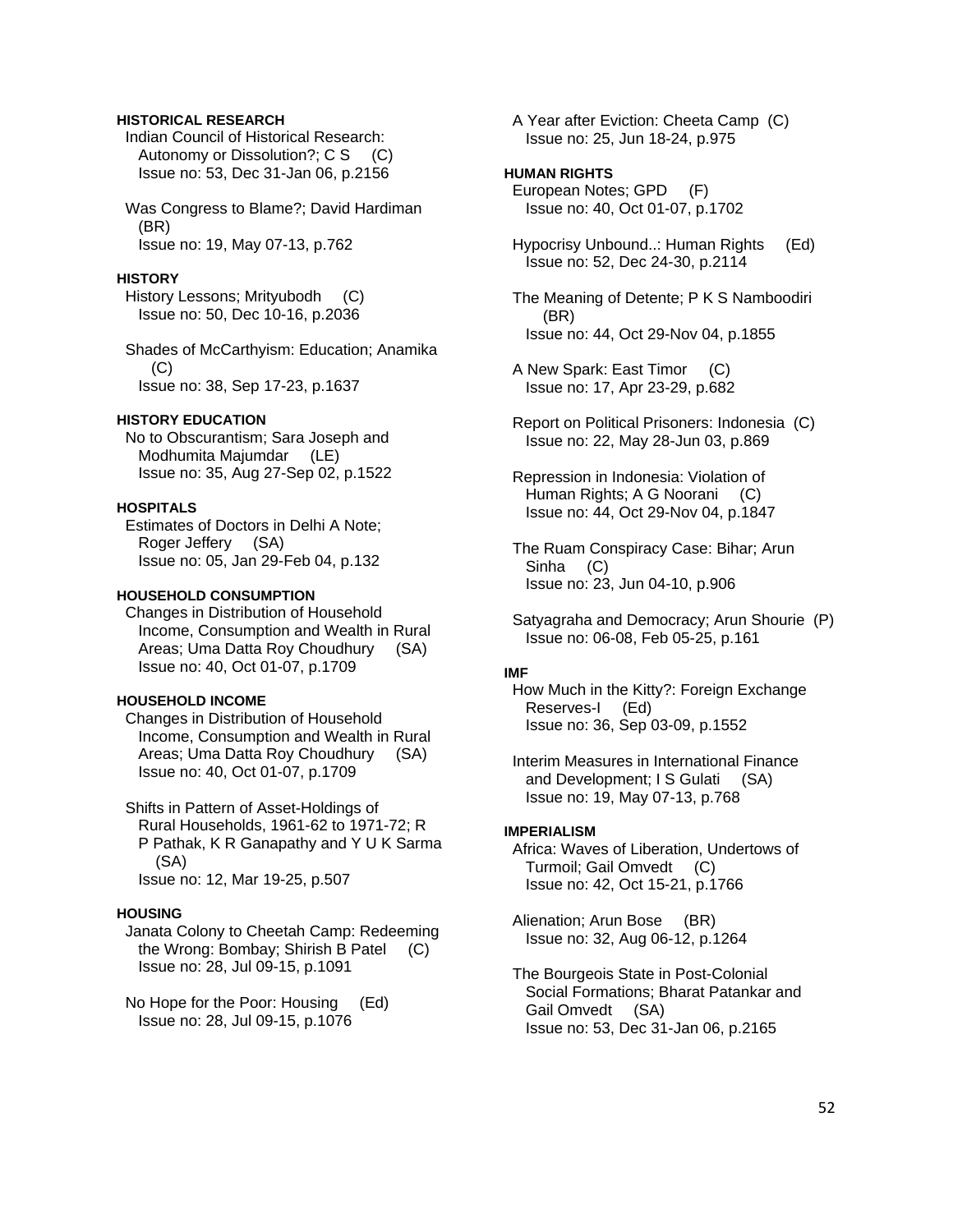### **IMPERIALISM**

- Colonial Economics in Southeast India; Kathleen Gough (SA) Issue no: 13, Mar 26-Apr 01, p.541
- The Left in the Subcontinent: I; Sumanta Banerjee (C) Issue no: 30, Jul 23-29, p.1170
- Long Live Transideological Enterprise! Socialist Economies in Capitalist International Division of Labour; Andre Gunder Frank (SA) Issue no: 06-08, Feb 05-25, p.297
- Old Ghosts Astir Again: Zaire (Ed) Issue no: 20, May 14-20, p.778
- The South African Connection: Israel; Surendra Bhutani (C) Issue no: 36, Sep 03-09, p.1567
- A World Apart: International Affairs; GPD (F) Issue no: 06-08, Feb 05-25, p.159

# **IMPORT SUBSTITUTION**

 Import Substitution, Domestic Resource Cost, and Key Sectors in the Indian Economy; R G Nambiar (SA) Issue no: 24, Jun 11-17, p.954

#### **IMPORTS**

 Controlled Cloth Fiasco: Textile Industry (Ed) Issue no: 09, Feb 26-Mar 04, p.379

 Exports and the Indian Economy; Nirmala Banerjee (SA) Issue no: 16, Apr 16-22, p.637

 Field Day for Speculators (C) Issue no: 21, May 21-27, p.817

 Hasty Imports?: Aluminium (Ed) Issue no: 04, Jan 22-28, p.71

 IBM Language: Computers (Ed) Issue no: 15, Apr 09-15, p.584

 Illegal Transactions in External Trade and Payments in India: An Empirical Study; Satyendra S Nayak (SA) Issue no: 50, Dec 10-16, p.2051

 On Short Leash: Cotton (C) Issue no: 20, May 14-20, p.780

 Spectre of Imports: Textile Machinery (Ed) Issue no: 01-02, Jan 08-14, p.2

#### **INCOME**

 Incomes Policy Trap (Ed) Issue no: 42, Oct 15-21, p.1755

#### **INCOME DISTRIBUTION**

 Agricultural Mechanisation in China; K P Kannan (C) Issue no: 26, Jun 25-Jul 01, p.1011

- Central Government Taxes: Have They Reduced Inequality?; Anand P Gupta (SA) Issue no: 04, Jan 22-28, p.88
- Changes in Distribution of Household Income, Consumption and Wealth in Rural Areas; Uma Datta Roy Choudhury (SA) Issue no: 40, Oct 01-07, p.1709
- Pattern of Asset-Holding in Rural India: A Comment; G N Rao (SA) Issue no: 03, Jan 15-21, p.67
- Shifts in Pattern of Asset-Holdings of Rural Households, 1961-62 to 1971-72; R P Pathak, K R Ganapathy and Y U K Sarma (SA) Issue no: 12, Mar 19-25, p.507
- Who Benefits from Central Government Expenditures?; Anand P Gupta (SA) Issue no: 06-08, Feb 05-25, p.267

 Who Has Gained from New Farm Technology? (BR) Issue no: 17, Apr 23-29, p.687

# **INCOME TAX**

 Dissecting Income Taxation (BR) Issue no: 40, Oct 01-07, p.1703

 Federal Fiscal Transfers in India: Performance of Six Finance Commissions; Govinda M Rao (SA) Issue no: 31, Jul 30-Aug 05, p.1226

 Fiscal Innovations: West Bengal (C) Issue no: 44, Oct 29-Nov 04, p.1845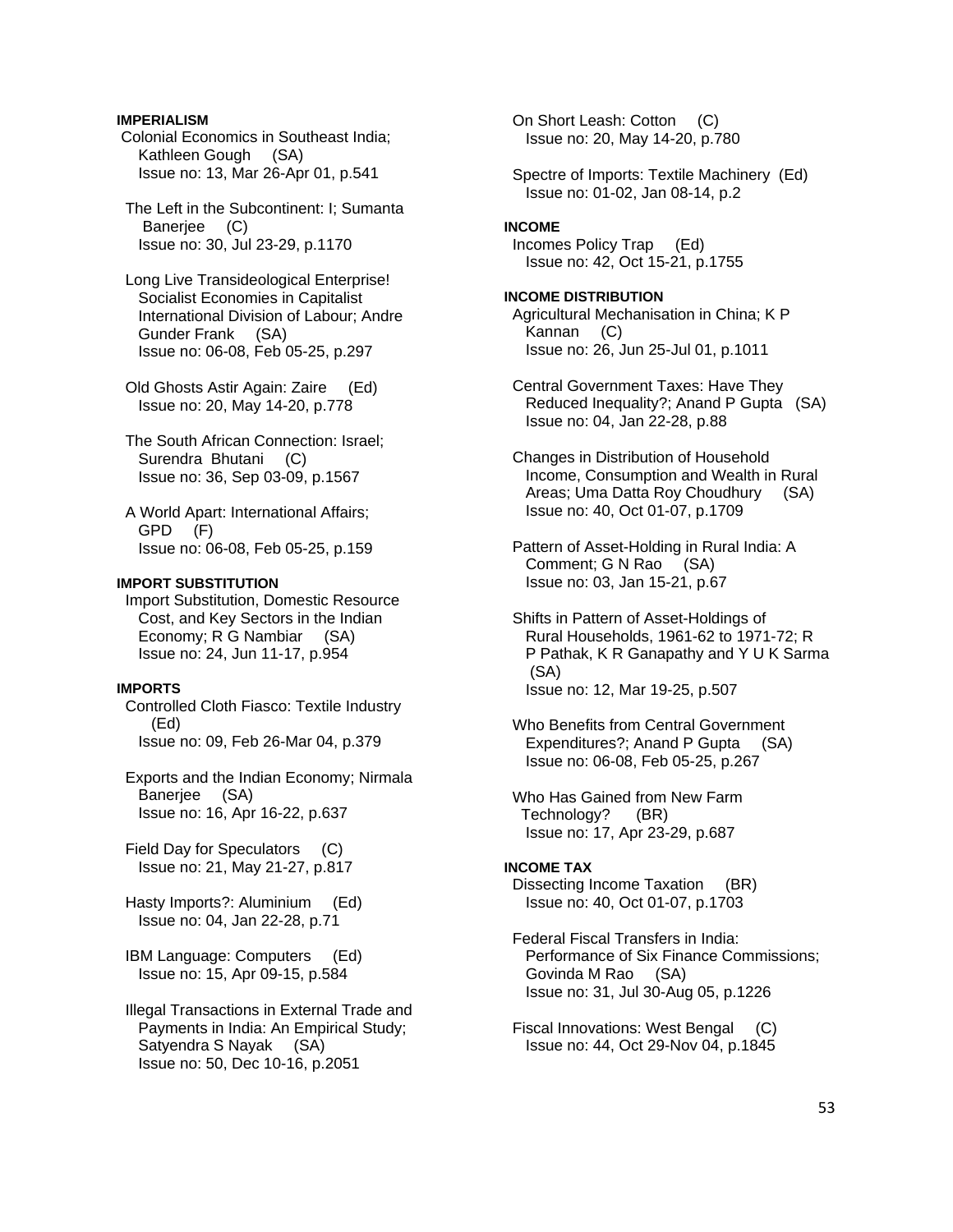# **INDEPENDENCE MOVEMENT**

 Pre-Independence Politics; Asghar Ali Engineer (BR) Issue no: 23, Jun 04-10, p.919

 Rewriting History: Punnapra-Vayalar (Ed) Issue no: 53, Dec 31-Jan 06, p.2145

 Satyagraha and Democracy; Arun Shourie (P) Issue no: 06-08, Feb 05-25, p.161

 Social System and Ideology in South India; Michelguglielmo Torri (RA) Issue no: 29, Jul 16-22, p.1144

 Vain Search for Agreement; A G Noorani (BR) Issue no: 42, Oct 15-21, p.1770

# **INDIA-BANGLADESH RELATIONS**

 Muddied Waters: Farakka (C) Issue no: 38, Sep 17-23, p.1633

 Ominous Portents: Refugees from Bangladesh (Ed) Issue no: 40, Oct 01-07, p.1684

# **INDIA-BHUTAN RELATIONS**

Wary of Big Brother: Bhutan (C) Issue no: 50, Dec 10-16, p.2046

#### **INDIA-CHINA RELATIONS**

 More Continuity than Change: Foreign Policy (Ed) Issue no: 41, Oct 08-14, p.1721

 Self-Righteousness Abounding: Foreign Policy (Ed) Issue no: 25, Jun 18-24, p.966

 Sino-Indian Relations: Foreign Policy (Ed) Issue no: 52, Dec 24-30, p.2112

# **INDIA-EAST EUROPE RELATIONS**

 Classic Division of Labour: Indo-East European Trade (Ed) Issue no: 53, Dec 31-Jan 06, p.2144

# **INDIA-FIJI RELATIONS**

 Aspects of Fiji Indian History, 1879-1939: A Society in Transition: I; Ahmed Ali (SA) Issue no: 42, Oct 15-21, p.1782

## **INDIA-GERMAN RELATIONS**

 An Interview with Willy Brandt: West Germany; Ramesh Jaura (C) Issue no: 31, Jul 30-Aug 05, p.1218

**INDIA-NEPAL RELATIONS**  Prelude to the Desai Visit: Nepal; Brahmanand Mishra (C) Issue no: 50, Dec 10-16, p.2045

# **INDIA-SOVIET UNION RELATIONS**

 Business as Usual: Indo-Soviet Relations (Ed) Issue no: 19, May 07-13, p.744

 Business as Usual: Indo-Soviet Relations (Ed) Issue no: 43, Oct 22-28, p.1792

 Can Superpowers Be Kept Out?: Indian Ocean; Mohan Ram (Ed) Issue no: 50, Dec 10-16, p.2028

 Indo-Soviet Relations (Ed) Issue no: 44, Oct 29-Nov 04, p.1831

 Moscow-Delhi-Peking: Foreign Policy (Ed) Issue no: 45-46, Nov 05-18, p.1873

 Useless Compilation; Sushil Khanna (BR) Issue no: 47, Nov 19-25, p.1938

# **INDIA-UNITED STATES RELATIONS**

 India and the Super Powers: Deviation or Continuity in Foreign Policy?; Baldev Raj Nayar (SA) Issue no: 30, Jul 23-29, p.1185

 New Face of Non-Alignment: Foreign Policy; S D Muni (C) Issue no: 44, Oct 29-Nov 04, p.1846

 Protective Discrimination in the United States: From DeFunis to Bakke; Robert L Hardgrave (SA) Issue no: 49, Dec 03-09, p.2013

 United States and India: New Directions and Their Context; Baldev Raj Nayar (SA) Issue no: 45-46, Nov 05-18, p.1905

### **INDIA-WEST GERMANY RELATIONS**

 The Brandt Visit: India and West Germany; Ramesh Jaura (Ed) Issue no: 51, Dec 17-23, p.2073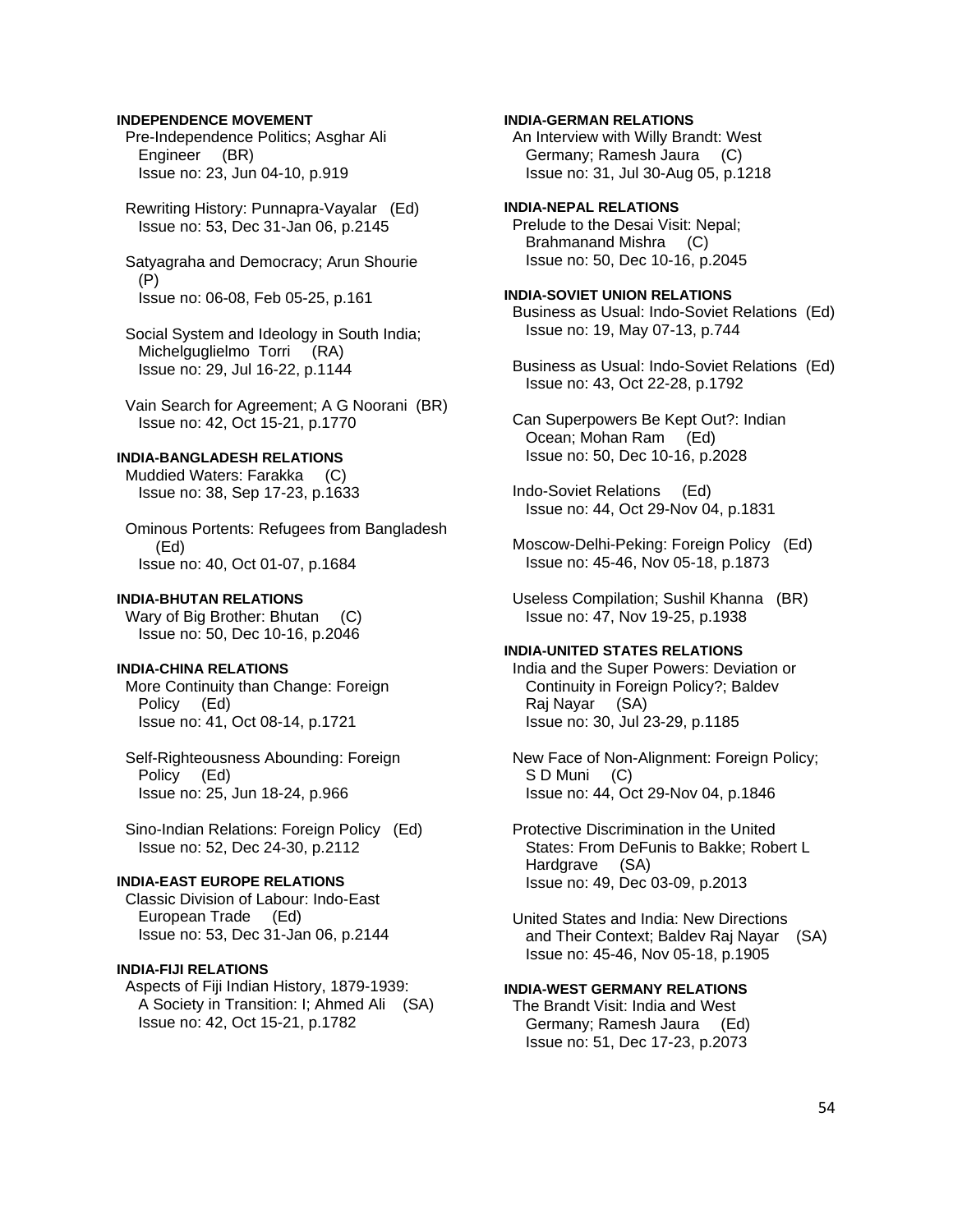## **INDO-NEPAL RELATIONS**

 Vajpayee's Visit: Nepal (Ed) Issue no: 29, Jul 16-22, p.1122

### **INDONESIA**

 Election Prospects: Indonesia; S S Bhattacharya (C) Issue no: 05, Jan 29-Feb 04, p.125

 A New Spark: East Timor (C) Issue no: 17, Apr 23-29, p.682

 Report on Political Prisoners: Indonesia (C) Issue no: 22, May 28-Jun 03, p.869

 Repression in Indonesia: Violation of Human Rights; A G Noorani (C) Issue no: 44, Oct 29-Nov 04, p.1847

 Third General Elections: Indonesia; S S Bhattacharya (C) Issue no: 32, Aug 06-12, p.1263

#### **INDUSTRIAL BANKS**

 Whose Welfare? (Ed) Issue no: 45-46, Nov 05-18, p.1871

# **INDUSTRIAL ENTERPRISES**

 Concentration of Economic Power; Padmini Shankar (BR) Issue no: 53, Dec 31-Jan 06, p.2161

 Framework of Policy: Industry (C) Issue no: 44, Oct 29-Nov 04, p.1843

 More Flexible than Ever : New Delhi; B M (C) Issue no: 53, Dec 31-Jan 06, p.2152

 Objectives and Reality: Industry (Ed) Issue no: 49, Dec 03-09, p.1992

 Useful Empirical Analysis; Bhabatosh Datta (BR) Issue no: 48, Nov 26-Dec 02, p.1979

 Uses of 'Sickness' (Ed) Issue no: 51, Dec 17-23, p.2071

#### **INDUSTRIAL FINANCE**

 Financing New Industrial Ventures: Some Inhibiting Factors; D R Pendse (SA) Issue no: 30, Jul 23-29, p.1189

# **INDUSTRIAL GROWTH AND DEVELOPMENT**

 Industrial Labour in Developing Economies: A Critique of the Labour Commitment Theory; Surendra Munshi (RA) Issue no: 35, Aug 27-Sep 02, p.M74

 Not by More Power (Ed) Issue no: 52, Dec 24-30, p.2111

 To Win Votes: Maharashtra (C) Issue no: 30, Jul 23-29, p.1173

**INDUSTRIAL INVESTMENT**  Problems of Investment Utilisation: Eastern Europe (C) Issue no: 39, Sep 24-30, p.1674

# **INDUSTRIAL LABOUR**

 Aspects of Fiji Indian History, 1879-1939: A Society in Transition: II; Ahmed Ali (SA) Issue no: 43, Oct 22-28, p.1821

 Hesitant Beginning in Industrial Relations: New Delhi; B M (C) Issue no: 20, May 14-20, p.786

 Hosiery Workers of Calcutta: Labour; Timir Basu (C) Issue no: 51, Dec 17-23, p.2089

 Indian Working Class in Perspective; Kristoffel Lieten (BR) Issue no: 50, Dec 10-16, p.2047

 Industrial Labour in Developing Economies: A Critique of the Labour Commitment Theory; Surendra Munshi (RA) Issue no: 35, Aug 27-Sep 02, p.M74

 New International Division of Labour?; Andre Gunder Frank (BR) Issue no: 51, Dec 17-23, p.2093

 Putting Labour on Leash: New Delhi; B M (C) Issue no: 47, Nov 19-25, p.1923

 Red vs Non-Red Money: West Bengal (C) Issue no: 51, Dec 17-23, p.2083

 Share of Wages; Ranjit Sau (BR) Issue no: 26, Jun 25-Jul 01, p.1020

 Towards Industrial Democracy; N R Sheth (RA) Issue no: 22, May 28-Jun 03, p.M36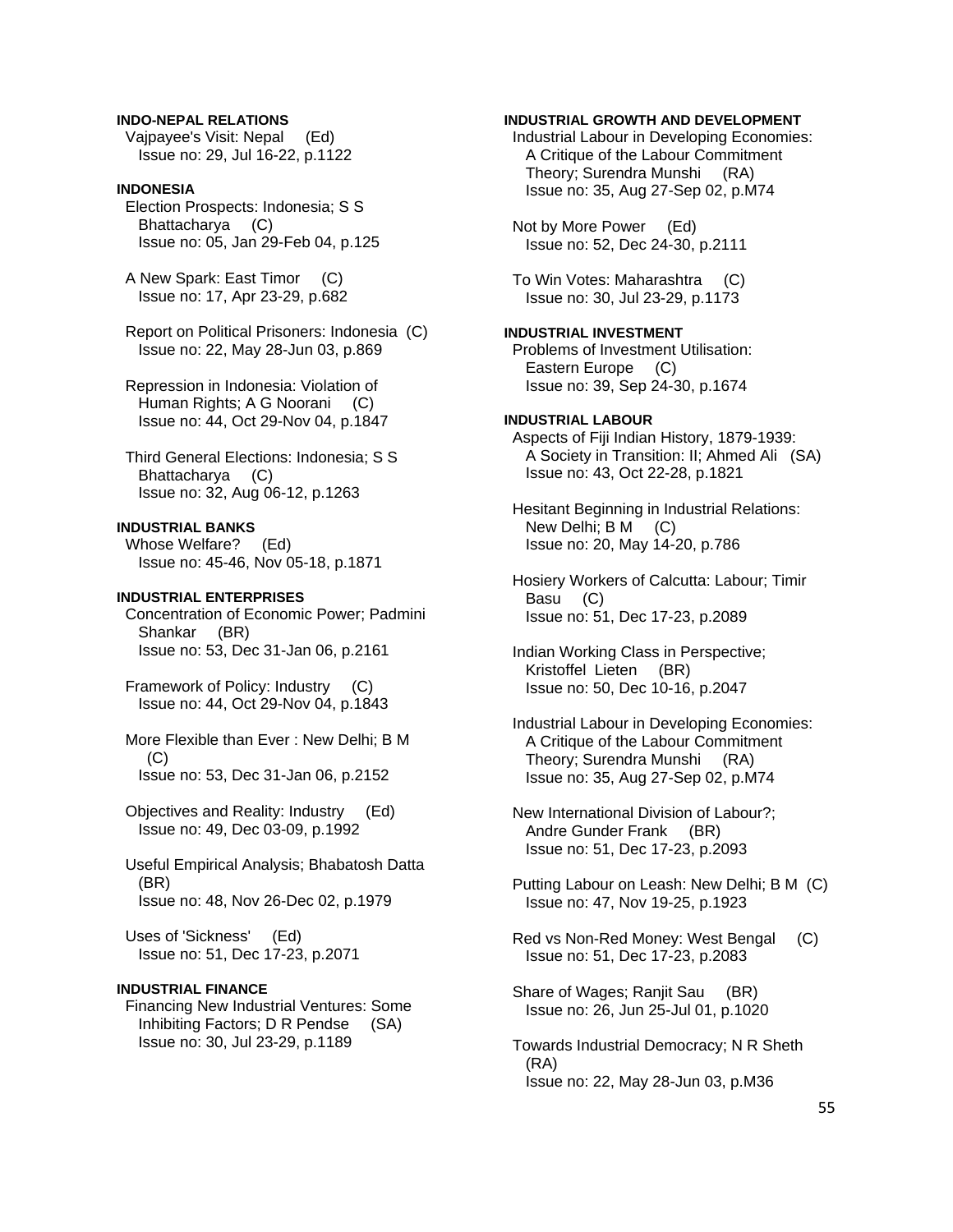# **INDUSTRIAL LABOUR**

 Varma Committee on Industrial Relations: Labour; Mahesh Desai (C) Issue no: 50, Dec 10-16, p.2041

 Workers' Anger: Faridabad; Ramnath Narayanaswamy (C) Issue no: 28, Jul 09-15, p.1086

**INDUSTRIAL LICENSING**  Where Is the Hold-Up?: Drugs (C) Issue no: 21, May 21-27, p.819

**INDUSTRIAL MANAGEMENT**  MBO: How Much Sophistication?; S R Ganesh (BR) Issue no: 09, Feb 26-Mar 04, p.M2

 Professionalising Management of Business in India: Problems and Prospects; L C Gupta (RA) Issue no: 09, Feb 26-Mar 04, p.M5

 Useful Empirical Analysis; Bhabatosh Datta (BR) Issue no: 48, Nov 26-Dec 02, p.1979

#### **INDUSTRIAL POLICY**

 Concentration of Economic Power; Padmini Shankar (BR) Issue no: 53, Dec 31-Jan 06, p.2161

 Constraints on Growth and Policy Options: Reply; A Vaidyanathan (SA) Issue no: 51, Dec 17-23, p.2105

 Controlled Cloth Fiasco: Textile Industry (Ed) Issue no: 09, Feb 26-Mar 04, p.379

 Decentralised Sector in Textile Industry: A Note; Mridul Eapen (SA) Issue no: 39, Sep 24-30, p.1681

 Emergence of Permanent Emergency in India; Andre Gunder Frank (SA) Issue no: 11, Mar 12-18, p.463

 Evaluation of India's Trade Policies; Vijay Laxman Kelkar (SA) Issue no: 25, Jun 18-24, p.993

 Export-Led Growth and Import-Substituting Industrialisation; Amiya Kumar Bagchi (SA) Issue no: 06-08, Feb 05-25, p.219

Farm Mechanisation; Anand P Gupta (LE) Issue no: 51, Dec 17-23, p.2074

 Financing New Industrial Ventures: Some Inhibiting Factors; D R Pendse (SA) Issue no: 30, Jul 23-29, p.1189

 First Causes (Ed) Issue no: 33-34, Aug 13-26, p.1279

 Free Hand for Speculators: Jute Industry (C) Issue no: 48, Nov 26-Dec 02, p.1971

 Import Substitution, Domestic Resource Cost, and Key Sectors in the Indian Economy; R G Nambiar (SA) Issue no: 24, Jun 11-17, p.954

 Industrial Policy Confusions: New Delhi; B  $M$  (C) Issue no: 29, Jul 16-22, p.1127

 Industrial Policy: 'Pragmatism' Abounding: New Delhi; B M (C) Issue no: 36, Sep 03-09, p.1560

 Joint Sector: Assessment of SIDCs' Role; R H Patil (C) Issue no: 05, Jan 29-Feb 04, p.117

 Joint Sector: Few Takers: West Bengal-II (C) Issue no: 01-02, Jan 08-14, p.14

 Monopoly Legislation and Policy in India; N K Chandra (SA) Issue no: 33-34, Aug 13-26, p.1405

 More Flexible than Ever : New Delhi; B M (C) Issue no: 53, Dec 31-Jan 06, p.2152

 New International Division of Labour?; Andre Gunder Frank (BR) Issue no: 51, Dec 17-23, p.2093

 Problems of Investment Utilisation: Eastern Europe (C) Issue no: 39, Sep 24-30, p.1674

 Squaring the Circle: Union Budget for 1977-78 (SA) Issue no: 26, Jun 25-Jul 01, p.1021

 Towards a More 'Practical' Approach? (Ed) Issue no: 28, Jul 09-15, p.1075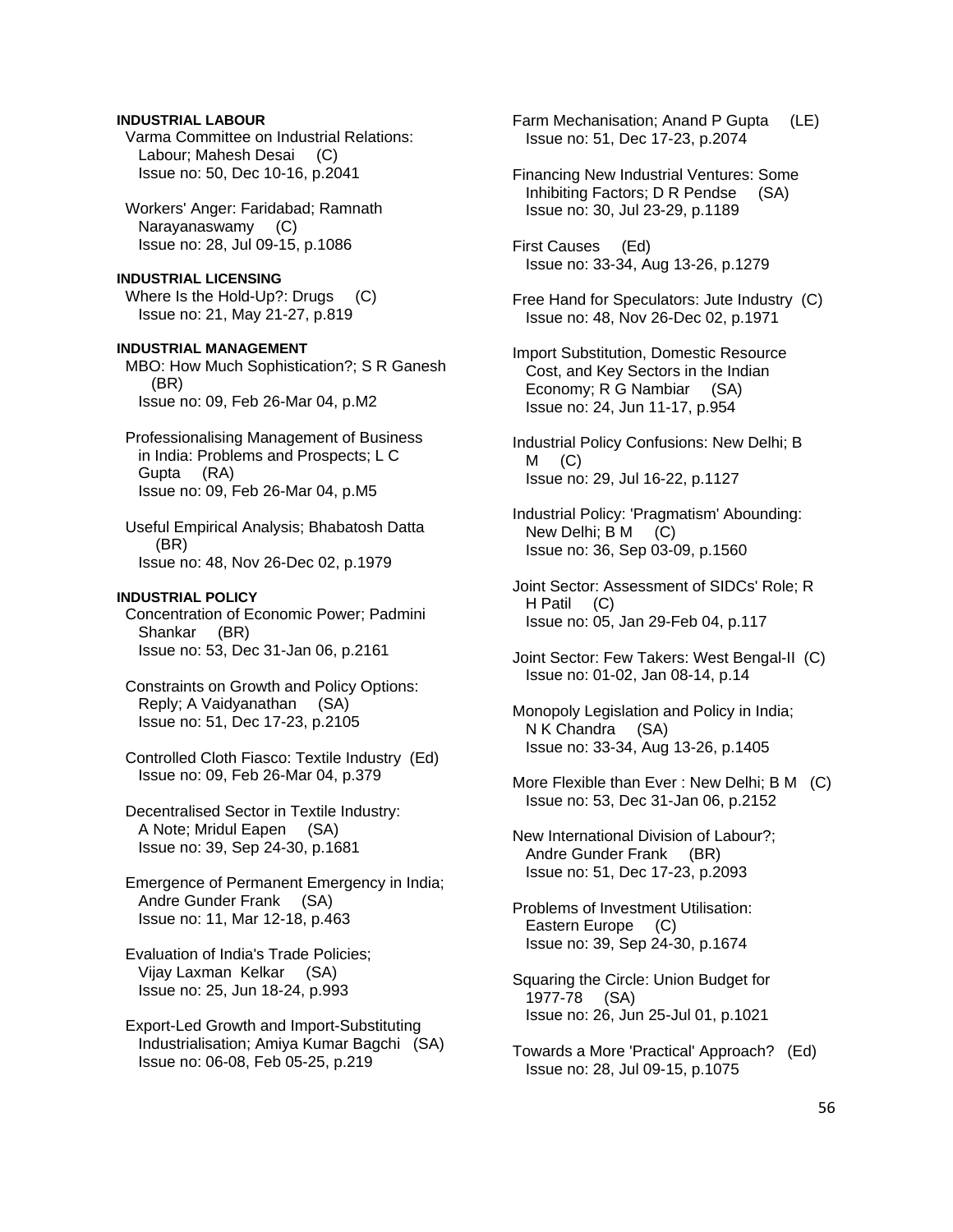#### **INDUSTRIAL PRODUCTION**

 Bleak Prospects: Industrial Production (C) Issue no: 44, Oct 29-Nov 04, p.1839

 Growth of Government for What?; Anand P Gupta (BR) Issue no: 09, Feb 26-Mar 04, p.400

 Inanities on the Economy ; Reserve Bank of India (OP) Issue no: 38, Sep 17-23, p.1626

 Not by More Power (Ed) Issue no: 52, Dec 24-30, p.2111

# **INDUSTRIAL PRODUCTS**

 Prices and Power Relations; Edmar L Bacha (BR) Issue no: 41, Oct 08-14, p.1738

# **INDUSTRIAL PROJECTS**

 Financing New Industrial Ventures: Some Inhibiting Factors; D R Pendse (SA) Issue no: 30, Jul 23-29, p.1189

 Impact of High Capital Cost on Cash Flows of Industrial Units; N J Jhaveri (RA) Issue no: 35, Aug 27-Sep 02, p.M95

 Industrial Policy: 'Pragmatism' Abounding: New Delhi; B M (C) Issue no: 36, Sep 03-09, p.1560

 Private, Joint, Any Sector: North (C) Issue no: 47, Nov 19-25, p.1932

### **INDUSTRIAL RELATIONS**

 Capitalist Terror in Ghaziabad: Labour; S K Rao (C) Issue no: 38, Sep 17-23, p.1635

 Danger Signals in Industrial Relations: New Delhi; B M (C) Issue no: 40, Oct 01-07, p.1690

 Fresh Offensive by Employers: Industry (C) Issue no: 05, Jan 29-Feb 04, p.120

 Hesitant Beginning in Industrial Relations: New Delhi; B M (C) Issue no: 20, May 14-20, p.786

 Labour and Democracy; Bagaram Tulpule (SA) Issue no: 22, May 28-Jun 03, p.883

 Managing Durgapur: Experiences of a Trade Unionist: II; Bagaram Tulpule (SA) Issue no: 01-02, Jan 08-14, p.21

 Managing Durgapur: Experiences of a Trade Unionist: III; Bagaram Tulpule (SA) Issue no: 03, Jan 15-21, p.61

 Managing Durgapur: Experiences of a Trade Unionist: IV; Bagaram Tulpule (SA) Issue no: 04, Jan 22-28, p.101

- New Industrial Relations Legislation: Labour; Bagaram Tulpule (C) Issue no: 39, Sep 24-30, p.1667
- Porters of Posta Bazar: West Bengal; Timir Basu (C) Issue no: 47, Nov 19-25, p.1929

 Putting Labour on Leash: New Delhi; B M (C) Issue no: 47, Nov 19-25, p.1923

 Quid Pro Quo? (Ed) Issue no: 36, Sep 03-09, p.1551

- Quiet Beginning: West Bengal (Ed) Issue no: 28, Jul 09-15, p.1079
- Towards Industrial Democracy; N R Sheth (RA) Issue no: 22, May 28-Jun 03, p.M36

 Trade Unions Hand-in-Hand with Industrialists: New Delhi; B M (C) Issue no: 05, Jan 29-Feb 04, p.116

 Varma Committee on Industrial Relations: Labour; Mahesh Desai (C) Issue no: 50, Dec 10-16, p.2041

 Workers' Participation in Management; S P Lavakare (RA) Issue no: 09, Feb 26-Mar 04, p.M22

**INDUSTRIAL RESEARCH**  Economic Policy Debate: New Delhi; B M (C) Issue no: 41, Oct 08-14, p.1727

#### **INFLATION**  Checking Inflation: A Note; Rajendra Kumar (SA) Issue no: 38, Sep 17-23, p.1655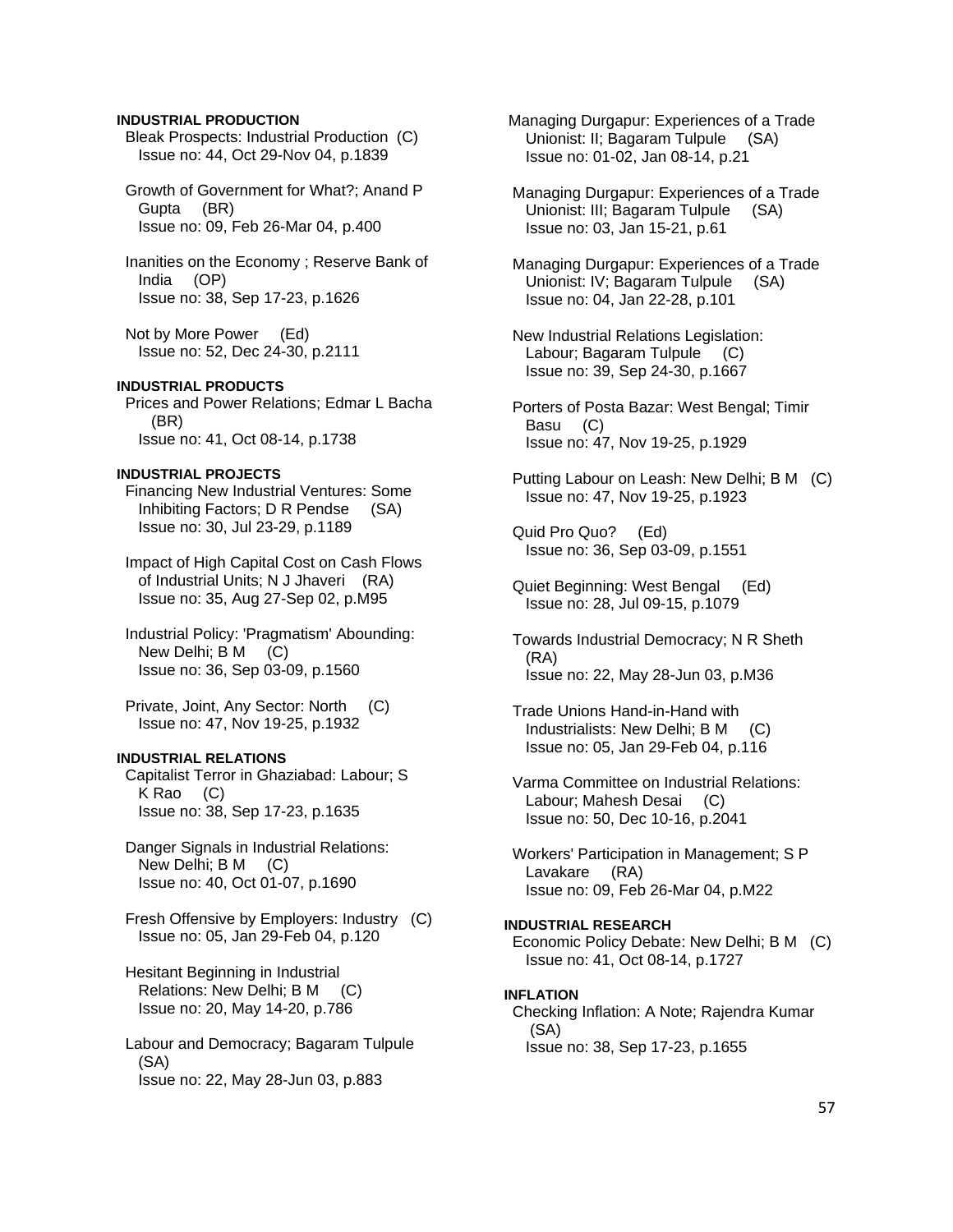# **INFLATION**

 Complacency about Prices (Ed) Issue no: 39, Sep 24-30, p.1659

 Do Equities Act as a Hedge against Inflation?; M R Mayya (RA) Issue no: 22, May 28-Jun 03, p.M61

 Not a Matter of Supply and Demand: Prices (Ed) Issue no: 30, Jul 23-29, p.1162

 Over to Private Trade: Prices (Ed) Issue no: 09, Feb 26-Mar 04, p.378

 Social, Not Monetary, Phenomenon: Inflation (Ed) Issue no: 03, Jan 15-21, p.34

 Towards an Explanation of Crisis in a Mixed Underdeveloped Economy; Prabhat Patnaik and S K Rao (SA) Issue no: 06-08, Feb 05-25, p.205

### **INFORMATION TRANSFER**

 Mentioning the Unmentionable ; Srilekha Das Gupta (BR) Issue no: 22, May 28-Jun 03, p.M34

### **INSURGENCY**

 Horn of Africa: Superpowers' Manoeuvres: Ethiopia; J P Anand (C) Issue no: 35, Aug 27-Sep 02, p.1537

#### **INTELLIGENCE SERVICE**

 Just 'Foreign Intelligence'?: Raw (Ed) Issue no: 16, Apr 16-22, p.620

**INTER-STATES RELATIONS** 

 Last Fling: North (Ed) Issue no: 20, May 14-20, p.777

### **INTEREST RATES**

 Impact of High Capital Cost on Cash Flows of Industrial Units; N J Jhaveri (RA) Issue no: 35, Aug 27-Sep 02, p.M95

### **INTERNATIONAL AFFAIRS**

 'Indian' Traders: Laos (Ed) Issue no: 04, Jan 22-28, p.72

 Accent on Continuity: International Affairs; GPD (F) Issue no: 17, Apr 23-29, p.672

 Anti-Communist Offensive in Europe; GPD (F) Issue no: 45-46, Nov 05-18, p.1894

 A City Struggling to Be Born: Vietnam; Francois Houtart (C) Issue no: 45-46, Nov 05-18, p.1885

 Creeping Authoritarianism: West Germany; Ramesh Jaura (C) Issue no: 43, Oct 22-28, p.1805

 Decline of PLO: West Asia; Ramesh Jaura  $(C)$ Issue no: 15, Apr 09-15, p.597

 Diversionary Attack: Egypt (Ed) Issue no: 38, Sep 17-23, p.1625

 Divided Arabs: West Asia (Ed) Issue no: 50, Dec 10-16, p.2030

 Divided Nationalists: Southern Africa (Ed) Issue no: 49, Dec 03-09, p.1993

 European Notes; GPD (F) Issue no: 40, Oct 01-07, p.1702

 Good Indians to the Rescue: Southern Africa (Ed) Issue no: 42, Oct 15-21, p.1755

 Horn of Africa: Superpowers' Manoeuvres: Ethiopia; J P Anand (C) Issue no: 35, Aug 27-Sep 02, p.1537

 Hypocrisy Unbound..: Human Rights (Ed) Issue no: 52, Dec 24-30, p.2114

 Look Alike World: International Affairs; GPD (F) Issue no: 03, Jan 15-21, p.40

 New Support: Third World Summit (Ed) Issue no: 03, Jan 15-21, p.35

 On Eurocommunism: International Affairs; GPD (F) Issue no: 43, Oct 22-28, p.1807

 Philosopher of Detente: International Affairs; GPD (F) Issue no: 04, Jan 22-28, p.78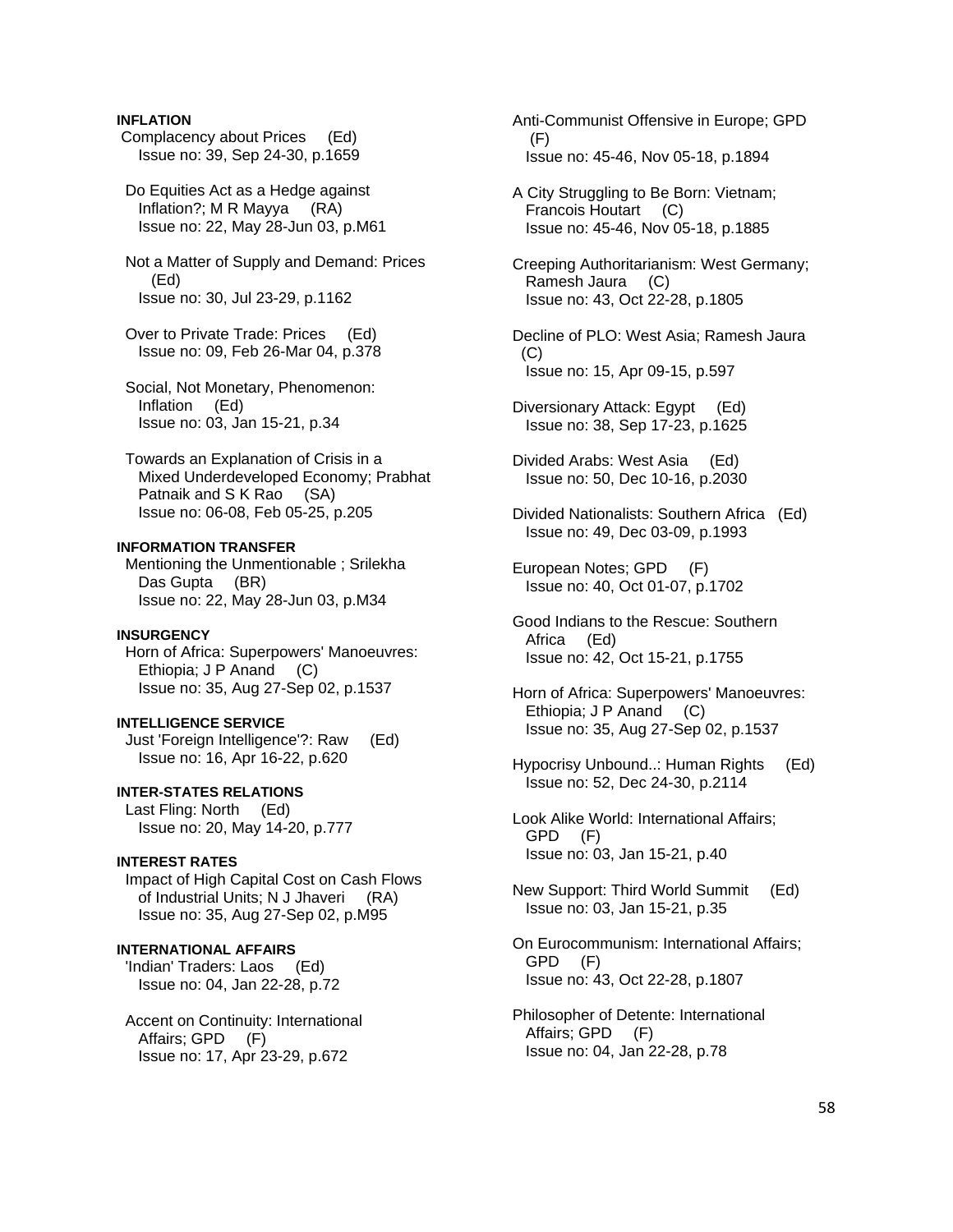#### **INTERNATIONAL AFFAIRS**

 Pink Star over Western Europe?; GPD (F) Issue no: 35, Aug 27-Sep 02, p.1538

 Power Is Not for Changing Hands: International Affairs; GPD (F) Issue no: 13, Mar 26-Apr 01, p.539

 Preaching Comes Easy: International Affairs; GPD (F) Issue no: 19, May 07-13, p.761

 Problems of Reunification: Vietnam; Francois Houtart (C) Issue no: 47, Nov 19-25, p.1933

 A Question of Appearances: International Affairs; GPD (F) Issue no: 50, Dec 10-16, p.2032

 Saigon Today: Vietnam; Harish Chandola (C) Issue no: 03, Jan 15-21, p.48

 Soviet Union in a Fix: Ethiopia; Hari Sharan Chhabra (C) Issue no: 38, Sep 17-23, p.1639

 Special Message: Indo-Soviet Relations (Ed) Issue no: 05, Jan 29-Feb 04, p.111

 Time Running Out: Southern Africa (Ed) Issue no: 14, Apr 02-08, p.558

 A Warsaw Diary: International Affairs; GPD (F) Issue no: 23, Jun 04-10, p.899

 Western Anxieties: Southern Africa; Hari Sharan Chhabra (C) Issue no: 51, Dec 17-23, p.2092

 A World Apart: International Affairs; GPD (F) Issue no: 06-08, Feb 05-25, p.159

# **INTERNATIONAL ECONOMIC RELATIONS**

 Useless Compilation; Sushil Khanna (BR) Issue no: 47, Nov 19-25, p.1938

#### **INTERNATIONAL FINANCE**

 The Trilateral Commission and the Carter Administration; Jay Peterzell (SA) Issue no: 51, Dec 17-23, p.2097

**INTERNATIONAL FINANCIAL SYSTEM** 

 Interim Measures in International Finance and Development; I S Gulati (SA) Issue no: 19, May 07-13, p.768

#### **INTERNATIONAL LAW**

 The Law of the Sea Conference: The Oceans; J P Anand (C) Issue no: 23, Jun 04-10, p.910

#### **INTERNATIONAL ORGANIZATIONS**

 Not for Want of Technology: Development of Arid Zones (Ed) Issue no: 44, Oct 29-Nov 04, p.1833

#### **INTERNATIONAL POLITICS**

 Disenchantment Returns; Ravi Chopra (C) Issue no: 43, Oct 22-28, p.1804

 Familiar Faces (Ed) Issue no: 01-02, Jan 08-14, p.1

 Feudal Politics: Pakistan (Ed) Issue no: 13, Mar 26-Apr 01, p.523

 From Confrontation to Co-operation; Satyabrata Rai Chowdhuri (BR) Issue no: 20, May 14-20, p.797

 From Geneva to Salisbury: Southern Africa; Ninan Koshy (C) Issue no: 03, Jan 15-21, p.50

# **INTERNATIONAL RELATIONS**

 Can Superpowers Be Kept Out?: Indian Ocean; Mohan Ram (Ed) Issue no: 50, Dec 10-16, p.2028

 Emerging Possibilities in India's Bilateral Trade; R H Patil (SA) Issue no: 10, Mar 05-11, p.431

 Fewer 'Special Relationships': United States (Ed) Issue no: 27, Jul 02-08, p.1035

 From Geneva to Salisbury: Southern Africa; Ninan Koshy (C) Issue no: 03, Jan 15-21, p.50

 India and the Super Powers: Deviation or Continuity in Foreign Policy?; Baldev Raj Nayar (SA) Issue no: 30, Jul 23-29, p.1185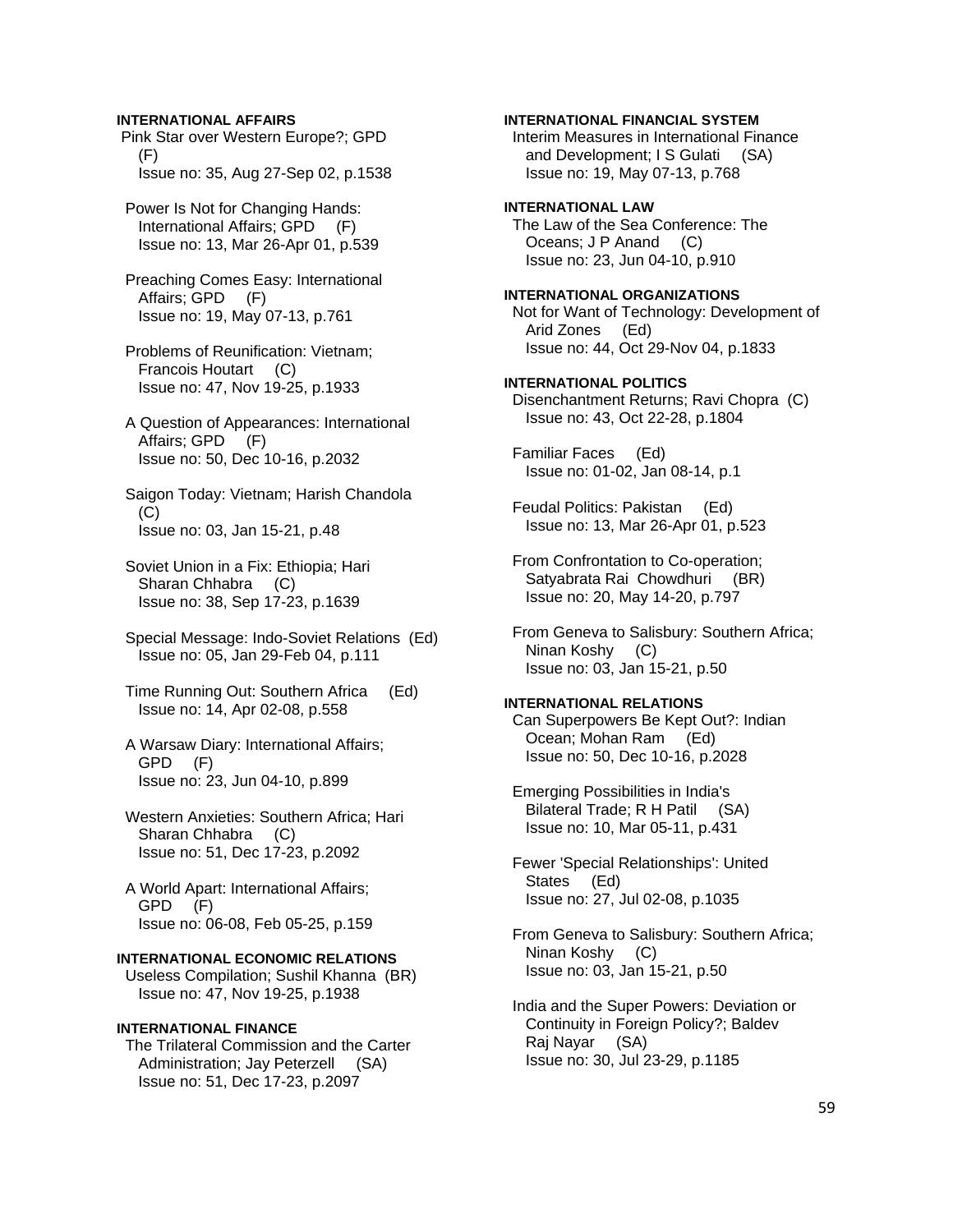## **INTERNATIONAL RELATIONS**

- Long Live Transideological Enterprise! Socialist Economies in Capitalist International Division of Labour; Andre Gunder Frank (SA) Issue no: 06-08, Feb 05-25, p.297
- The Meaning of Detente; P K S Namboodiri (BR) Issue no: 44, Oct 29-Nov 04, p.1855
- Problems of Reconstruction: Laos; S S Bhattacharya (C) Issue no: 09, Feb 26-Mar 04, p.397
- Showing the Flag: Land Reform; J P Anand  $(C)$ Issue no: 10, Mar 05-11, p.424
- Sino-Indian Relations: Foreign Policy (Ed) Issue no: 52, Dec 24-30, p.2112
- The South African Connection: Israel; Surendra Bhutani (C) Issue no: 36, Sep 03-09, p.1567
- The Struggle Continues: Palestine; Karrim Essack (C) Issue no: 20, May 14-20, p.791
- The Trilateral Commission and the Carter Administration; Jay Peterzell (SA) Issue no: 51, Dec 17-23, p.2097
- Ugly Side of the Miracle: Japan (C) Issue no: 52, Dec 24-30, p.2128
- What Goes on in the Home Ministry?; Romesh Thapar (F) Issue no: 45-46, Nov 05-18, p.1875

#### **INTERNATIONAL TRADE**

 Emerging Possibilities in India's Bilateral Trade; R H Patil (SA) Issue no: 10, Mar 05-11, p.431

 Exchange Rate Policy under a Regime of Floating Rates: A Critique of the Indian Experience; Satyendra S Nayak (SA) Issue no: 03, Jan 15-21, p.55

- Long Live Transideological Enterprise! Socialist Economies in Capitalist International Division of Labour; Andre Gunder Frank (SA) Issue no: 06-08, Feb 05-25, p.297
- Slow-Footed Reform: International Trade (Ed) Issue no: 18, Apr 30-May 06, p.704
- Towards a Marxian Theory of International Trade and Capital Flow; Ranjit Sau (SA) Issue no: 33-34, Aug 13-26, p.1437
- USSR and Third World: Unequal Distribution of Gains; N K Chandra (SA) Issue no: 06-08, Feb 05-25, p.349

#### **INVESTMENT**

- 'Tight' vs 'Dear' Credit: Monetary Policy (Ed) Issue no: 32, Aug 06-12, p.1245
- Bleak Prospects: Industrial Production (C) Issue no: 44, Oct 29-Nov 04, p.1839
- Constraints on Growth and Policy Options; A Vaidyanathan (SA) Issue no: 38, Sep 17-23, p.1643
- Do Equities Act as a Hedge against Inflation?; M R Mayya (RA) Issue no: 22, May 28-Jun 03, p.M61
- Import Substitution, Domestic Resource Cost, and Key Sectors in the Indian Economy; R G Nambiar (SA) Issue no: 24, Jun 11-17, p.954
- Investment Refuses to Oblige: New Delhi; B  $M$  (C) Issue no: 04, Jan 22-28, p.79
- Money Supply: The Paradox; S K Rao (C) Issue no: 01-02, Jan 08-14, p.8
- Plan Outlay: Illusory Rise (Ed) Issue no: 11, Mar 12-18, p.445
- Union Budget: New Lines and Old Ways; Bhabhatosh Datta (SA) Issue no: 27, Jul 02-08, p.1054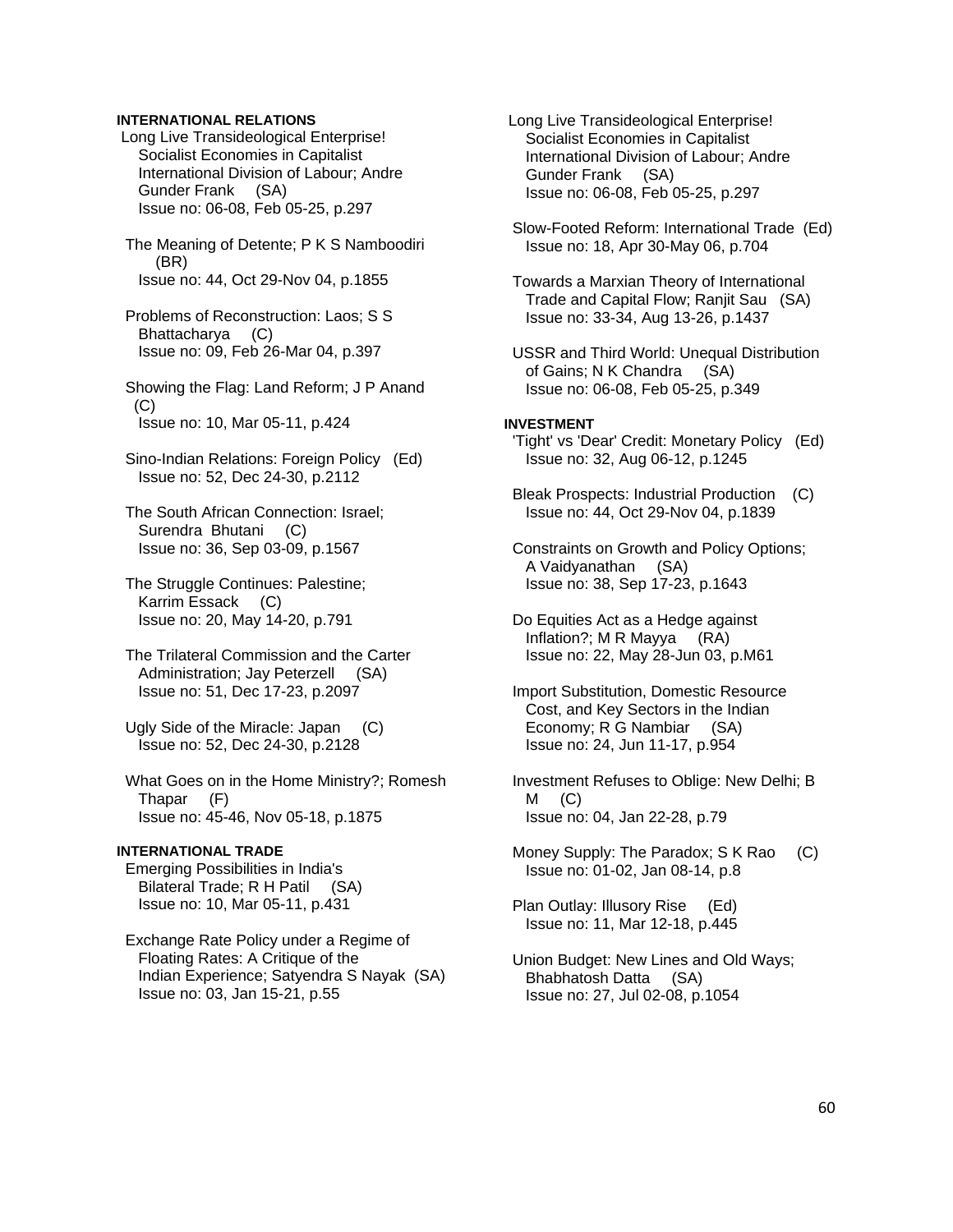# **IRAN**

 Amnesty Report: Iran (Ed) Issue no: 09, Feb 26-Mar 04, p.380

 New Support: Third World Summit (Ed) Issue no: 03, Jan 15-21, p.35

#### **IRON AND STEEL INDUSTRY**

 Bokaro without Soviet Help: New Delhi; B M (C) Issue no: 21, May 21-27, p.824

 Continuing Idle Capacity: Refractory Industry (Ed) Issue no: 15, Apr 09-15, p.585

 Growth in Consumption of Steel in India: Performance and Prospects; S D Kshirsagar (RA) Issue no: 35, Aug 27-Sep 02, p.M101

 Managing Durgapur: Experiences of a Trade Unionist: II; Bagaram Tulpule (SA) Issue no: 01-02, Jan 08-14, p.21

 Managing Durgapur: Experiences of a Trade Unionist: III; Bagaram Tulpule (SA) Issue no: 03, Jan 15-21, p.61

 Managing Durgapur: Experiences of a Trade Unionist: IV; Bagaram Tulpule (SA) Issue no: 04, Jan 22-28, p.101

SAIL Sinking?: New Delhi; B M (C) Issue no: 22, May 28-Jun 03, p.865

# **IRON ORE**

 Preparing Alibis: Kudremukh (Ed) Issue no: 52, Dec 24-30, p.2112

### **IRRIGATION**

 Economic Appraisal of Bio-Gas Units in India: Framework for Social Benefit Cost Analysis; Ramesh Bhatia (SA) Issue no: 33-34, Aug 13-26, p.1503

 An Instance of Local Irrigation Management in China; James E Nickum (SA) Issue no: 40, Oct 01-07, p.1714

 Partial View of Irrigation Problems; B D Dhawan (BR) Issue no: 49, Dec 03-09, p.2009

 Performance and Prospects of Crop Production in India; A Vaidyanathan (SA) Issue no: 33-34, Aug 13-26, p.1355

 Progress of Irrigation in Uttar Pradesh: East-West Differences; Charles Clift (RA) Issue no: 39, Sep 24-30, p.A83

 Tubewell Irrigation in the Gangetic Plains; B D Dhawan (RA) Issue no: 39, Sep 24-30, p.A91

# **IRRIGATION CANALS**

 India's Groundwater Resources; B D Dhawan (RA) Issue no: 13, Mar 26-Apr 01, p.A18

 Story of a 'Top Priority' Scheme: Kerala; M D Nalapat (C) Issue no: 51, Dec 17-23, p.2087

### **IRRIGATION DEVELOPMENT**

 Progress of Irrigation in Uttar Pradesh: East-West Differences; Charles Clift (RA) Issue no: 39, Sep 24-30, p.A83

# **ISLAM**

 Advanced Masses: Backward Leadership: Pakistan (C) Issue no: 23, Jun 04-10, p.907

#### **ISRAEL**

 No Room for Illusions: Israel (Ed) Issue no: 22, May 28-Jun 03, p.857

 The Sadat Visit (Ed) Issue no: 48, Nov 26-Dec 02, p.1955

 The Struggle Continues: Palestine; Karrim Essack (C) Issue no: 20, May 14-20, p.791

#### **ISRAEL-SOUTH AFRICA RELATIONS**

 The South African Connection: Israel; Surendra Bhutani (C) Issue no: 36, Sep 03-09, p.1567

## **JAGANMOHAN REDDY COMMISSION**

 For Private Profit: Emergency (Ed) Issue no: 51, Dec 17-23, p.2072

### **JANATA GOVERNMENT**

 'Supercop' Is Here!: Police (Ed) Issue no: 39, Sep 24-30, p.1661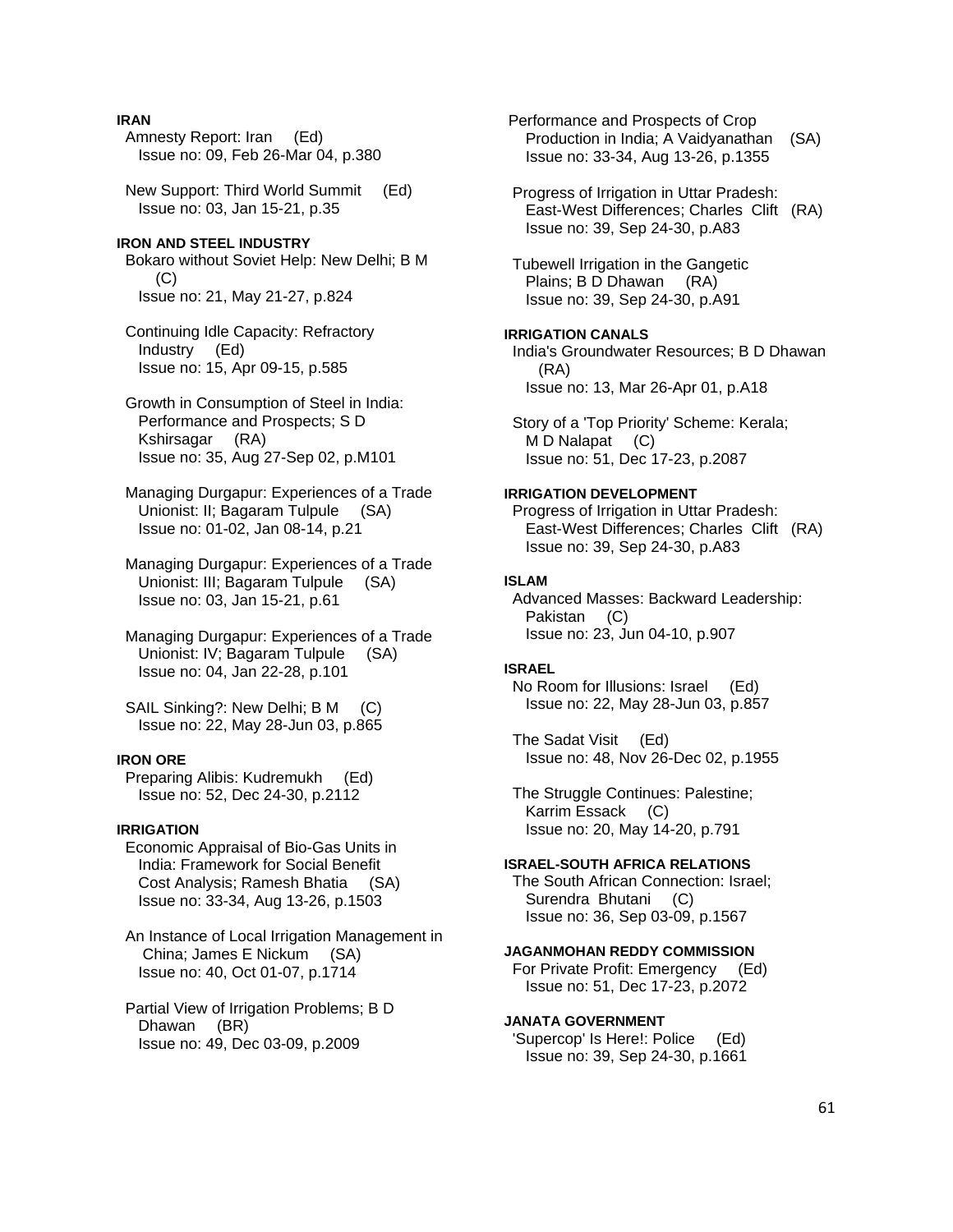#### **JANATA GOVERNMENT**

 Administrators and Politicians: Emerging Relations; V Subramaniam (RA) Issue no: 48, Nov 26-Dec 02, p.M143

 All a Matter of Trust: Janata's Economic Policy (Ed) Issue no: 47, Nov 19-25, p.1916

 Arrival of the Farmer; Romesh Thapar (F) Issue no: 53, Dec 31-Jan 06, p.2149

 Belated Echo: Railway Strike (Ed) Issue no: 30, Jul 23-29, p.1163

 Budget without a Focus; C Rangarajan (SA) Issue no: 28, Jul 09-15, p.1096

 Budget-Eve Musings (RA) Issue no: 22, May 28-Jun 03, p.M33

 Bureaucracy on Top: New Delhi; B M (C) Issue no: 33-34, Aug 13-26, p.1286

- Bureaucracy's Games: New Delhi; B M (C) Issue no: 39, Sep 24-30, p.1666
- Business as Usual: Indo-Soviet Relations (Ed) Issue no: 43, Oct 22-28, p.1792

 By Any Other Name... (Ed) Issue no: 53, Dec 31-Jan 06, p.2143

 Changing Labels: Economic Policy (Ed) Issue no: 48, Nov 26-Dec 02, p.1956

 Changing Politics of Consensus; Romesh Thapar (F) Issue no: 26, Jun 25-Jul 01, p.1005

 Complacency about Prices (Ed) Issue no: 39, Sep 24-30, p.1659

 The CSIR Decision: A Serious Threat to Indian Development; Amulya Kumar N Reddy (SA) Issue no: 38, Sep 17-23, p.1651

 Danger Signals in Industrial Relations: New Delhi; B M (C) Issue no: 40, Oct 01-07, p.1690

 Decentralised Sector in Textile Industry: A Note; Mridul Eapen (SA) Issue no: 39, Sep 24-30, p.1681

 Delhi Merry-Go-Round; Romesh Thapar (F) Issue no: 21, May 21-27, p.820 The Economic Mystery?; Romesh Thapar (F) Issue no: 36, Sep 03-09, p.1559 Economic Policy Debate: New Delhi; B M (C) Issue no: 41, Oct 08-14, p.1727 Economic Policy Differences in Janata: New Delhi; B M (C) Issue no: 35, Aug 27-Sep 02, p.1526 Economics, Dismal as Ever; Romesh Thapar (F) Issue no: 31, Jul 30-Aug 05, p.1209 Expansion through FERA (Ed) Issue no: 49, Dec 03-09, p.1992 Exterminating Angels (Ed) Issue no: 35, Aug 27-Sep 02, p.1519 First Causes (Ed) Issue no: 33-34, Aug 13-26, p.1279 Fiscal Innovations: West Bengal (C) Issue no: 44, Oct 29-Nov 04, p.1845 A Flight from Plenty (RA) Issue no: 39, Sep 24-30, p.A65 Focus on Short-Term Issues: New Delhi; B M (C) Issue no: 16, Apr 16-22, p.628 Framework of Policy: Industry (C) Issue no: 44, Oct 29-Nov 04, p.1843 Free Hand for Speculators: Jute Industry (C) Issue no: 48, Nov 26-Dec 02, p.1971 Free-for-All Economic Policy: New Delhi; B  $M$  (C) Issue no: 48, Nov 26-Dec 02, p.1964 Fresh 'Identifications': Politics (Ed) Issue no: 31, Jul 30-Aug 05, p.1206 From Season to Season (Ed) Issue no: 29, Jul 16-22, p.1119 Government Playing Industry's Game: Sugar (Ed) Issue no: 31, Jul 30-Aug 05, p.1206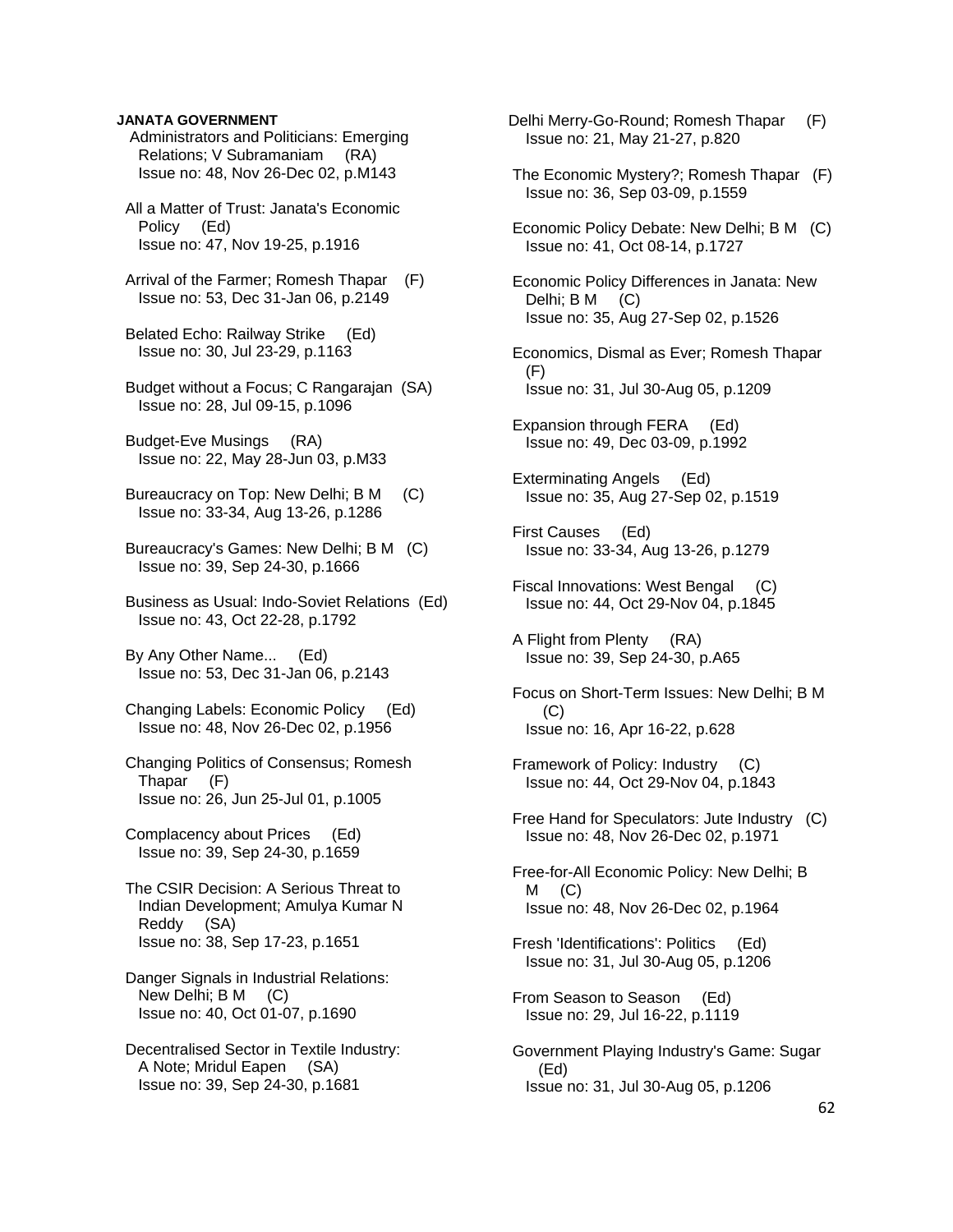#### **JANATA GOVERNMENT**

- Harijans at Bay: Madhya Pradesh; N K Singh (C) Issue no: 39, Sep 24-30, p.1673
- Holding Operation (Ed) Issue no: 17, Apr 23-29, p.659
- How Much Planning?: New Delhi; B M (C) Issue no: 24, Jun 11-17, p.941
- In the Same Mould (Ed) Issue no: 25, Jun 18-24, p.963
- India and the Super Powers: Deviation or Continuity in Foreign Policy?; Baldev Raj Nayar (SA) Issue no: 30, Jul 23-29, p.1185
- Industrial Policy Confusions: New Delhi; B  $M$   $(C)$ Issue no: 29, Jul 16-22, p.1127
- Industrial Policy: 'Pragmatism' Abounding: New Delhi; B M (C) Issue no: 36, Sep 03-09, p.1560
- Inside the Janata Party; Romesh Thapar (F) Issue no: 30, Jul 23-29, p.1165
- Irrelevancies; Romesh Thapar (F) Issue no: 28, Jul 09-15, p.1081
- Janata Colony to Cheetah Camp: Redeeming the Wrong: Bombay; Shirish B Patel (C) Issue no: 28, Jul 09-15, p.1091
- Janata Party Tangles; Romesh Thapar (F) Issue no: 18, Apr 30-May 06, p.711
- Janata Shows the Way: Madhya Pradesh (Ed) Issue no: 47, Nov 19-25, p.1919
- Legalistic Approach: Naxalite Prisoners; Mohan Ram (C) Issue no: 16, Apr 16-22, p.628
- A Little Disorder: Elections (Ed) Issue no: 25, Jun 18-24, p.967
- Looking for Political Coherence; Romesh Thapar (F) Issue no: 39, Sep 24-30, p.1663
- A Mafia Device Misfires; Romesh Thapar (F) Issue no: 19, May 07-13, p.746
- More Continuity than Change: Foreign Policy (Ed) Issue no: 41, Oct 08-14, p.1721
- More Flexible than Ever : New Delhi; B M (C) Issue no: 53, Dec 31-Jan 06, p.2152
- More Second Thoughts (Ed) Issue no: 47, Nov 19-25, p.1915
- No More Emergency?: Constitution (Ed) Issue no: 29, Jul 16-22, p.1120
- Non-Performers and Non-Starters; Romesh Thapar (F) Issue no: 48, Nov 26-Dec 02, p.1961
- Not a Matter of Supply and Demand: Prices (Ed) Issue no: 30, Jul 23-29, p.1162
- On the Side of the Angels: The Economy (Ed) Issue no: 41, Oct 08-14, p.1720
- On the Wrong Track (Ed) Issue no: 21, May 21-27, p.815
- Overdue Reforms: Government Advertising (Ed) Issue no: 48, Nov 26-Dec 02, p.1959
- Parallelisms; Romesh Thapar (F) Issue no: 49, Dec 03-09, p.1996
- Point of Criticality; Romesh Thapar (F) Issue no: 33-34, Aug 13-26, p.1284
- Political Uses of Cyclone: Andhra Pradesh (C) Issue no: 52, Dec 24-30, p.2118
- Political vs Bureaucratic Power: North (C) Issue no: 41, Oct 08-14, p.1730
- Putting Labour on Leash: New Delhi; B M (C) Issue no: 47, Nov 19-25, p.1923
- Quid Pro Quo? (Ed) Issue no: 36, Sep 03-09, p.1551
- Repairing the Arrangement (Ed) Issue no: 24, Jun 11-17, p.931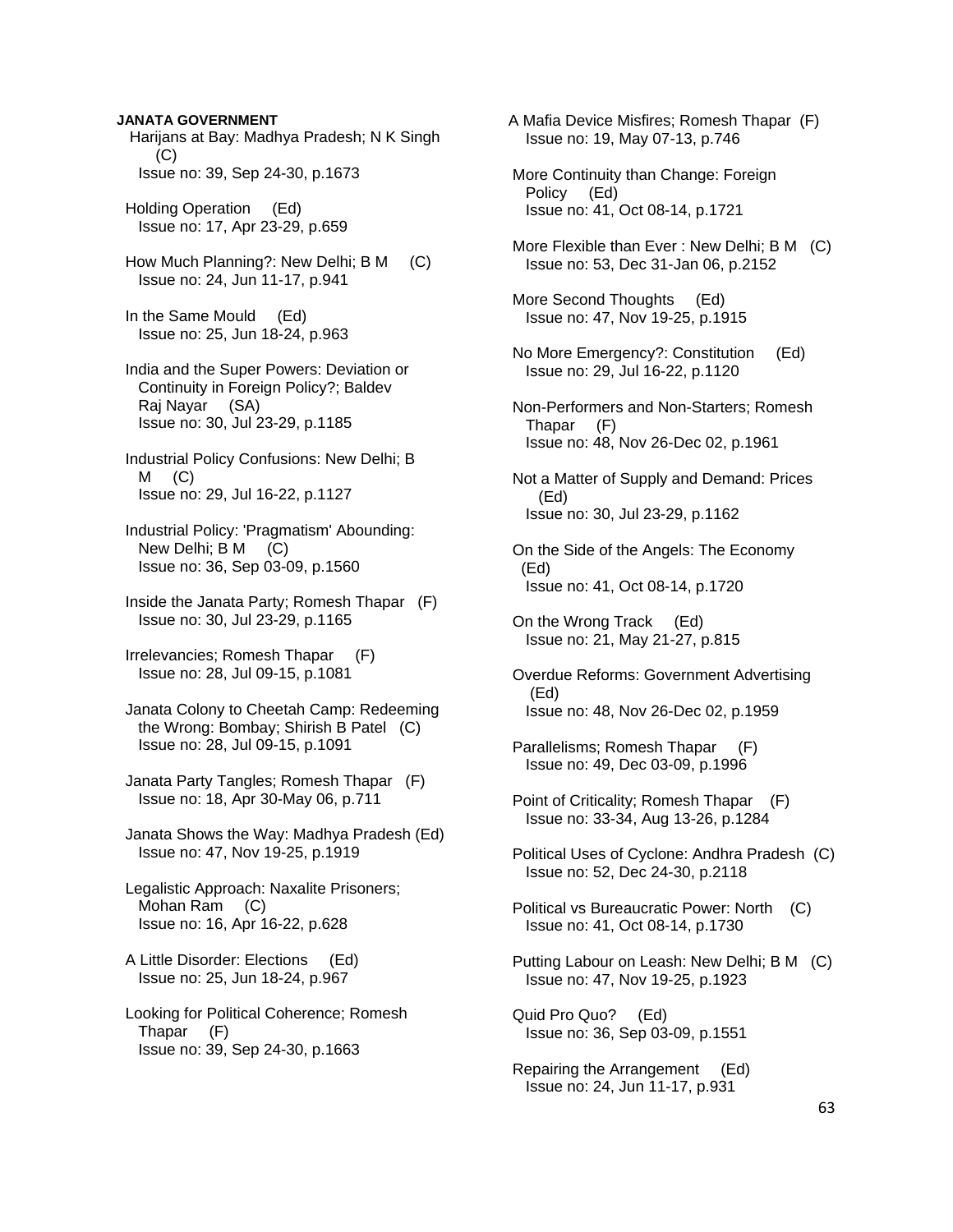### **JANATA GOVERNMENT**

- Restoring Democracy; S V Kogekar (SA) Issue no: 18, Apr 30-May 06, p.723
- Rewriting History: Politics (Ed) Issue no: 35, Aug 27-Sep 02, p.1520
- Short Reprieve (Ed) Issue no: 33-34, Aug 13-26, p.1281
- Towards a More 'Practical' Approach? (Ed) Issue no: 28, Jul 09-15, p.1075
- Truly Non-Aligned: Foreign Policy (Ed) Issue no: 42, Oct 15-21, p.1756
- Unexpected Initiative: Nagaland (Ed) Issue no: 21, May 21-27, p.816
- Willing to Wound, and Yet Afraid to Strike (Ed) Issue no: 41, Oct 08-14, p.1719
- With Two Voices (OP) Issue no: 30, Jul 23-29, p.1177

#### **JANATA PARTY**

- Alternative Arrangements?: Preventive Detention (Ed) Issue no: 40, Oct 01-07, p.1684
- Dope-Peddling; Romesh Thapar (F) Issue no: 44, Oct 29-Nov 04, p.1835
- In the States; Romesh Thapar (F) Issue no: 50, Dec 10-16, p.2031
- The Indira Ripple; Romesh Thapar (F) Issue no: 40, Oct 01-07, p.1687
- Janata Party and the Constitutional Amendments; T R Andhyarujina (C) Issue no: 45-46, Nov 05-18, p.1881
- Mini-MISA against Workers: Madhya Pradesh; N K Singh (C) Issue no: 42, Oct 15-21, p.1764
- Police, Politicians and Hoodlums: Bihar; Arun Sinha (C) Issue no: 40, Oct 01-07, p.1695
- Politicking All Round: Maharashtra (Ed) Issue no: 42, Oct 15-21, p.1757

# **JAPAN**

- Growth at Any Cost; Bhabatosh Datta (BR) Issue no: 15, Apr 09-15, p.603
- Ugly Side of the Miracle: Japan (C) Issue no: 52, Dec 24-30, p.2128

# **JOURNALISTS**

 Michael D'Souza (Ed) Issue no: 35, Aug 27-Sep 02, p.1521

#### **JP MOVEMENT**

- Revolution, Reform, or Protest? A Study of the Bihar Movement: I; Ghansham Shah (SA) Issue no: 15, Apr 09-15, p.605
- Revolution, Reform, or Protest? A Study of the Bihar Movement: III; Ghanshyam Shah (SA) Issue no: 17, Apr 23-29, p.695

#### **JUDGES**

 Assaults on the Judiciary; Ashok H Desai (SA) Issue no: 18, Apr 30-May 06, p.726

#### **JUDICIARY**

- Above Politics?: Judiciary (Ed) Issue no: 30, Jul 23-29, p.1161
- Assaults on the Judiciary; Ashok H Desai (SA) Issue no: 18, Apr 30-May 06, p.726
- Crime Does Pay: CBI (Ed) Issue no: 29, Jul 16-22, p.1121
- Harassment by Injunctions: Labour (Ed) Issue no: 37, Sep 10-16, p.1593
- Janata Party and the Constitutional Amendments; T R Andhyarujina (C) Issue no: 45-46, Nov 05-18, p.1881
- Liquidation of Personal Liberty; A G Noorani (SA) Issue no: 18, Apr 30-May 06, p.730
- Not for Reasons of State (Ed) Issue no: 50, Dec 10-16, p.2027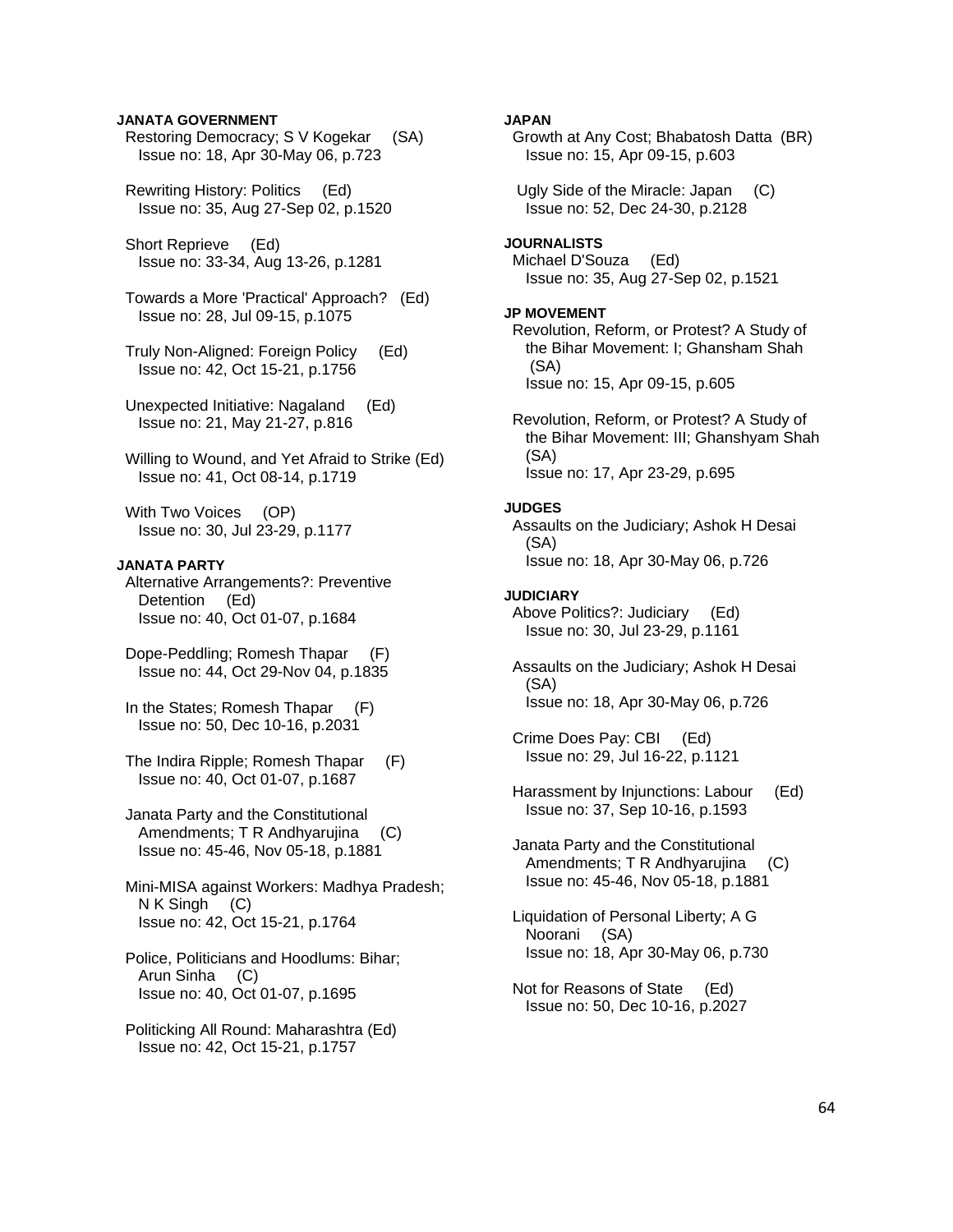# **JUDICIARY**

 Protective Discrimination in the United States: From DeFunis to Bakke; Robert L Hardgrave (SA) Issue no: 49, Dec 03-09, p.2013

 The Sadhana Case: Censorship; C R Dalvi (C) Issue no: 19, May 07-13, p.756

 Shielding the Guilty of Chasnala: Mines; K V Subrahmanyam (C) Issue no: 51, Dec 17-23, p.2081

White Paper on Emergency (Ed) Issue no: 23, Jun 04-10, p.895

# **JUTE INDUSTRY AND TEXTILES**

 'Wolf! Wolf': Jute Industry (Ed) Issue no: 27, Jul 02-08, p.1032

 Free Hand for Speculators: Jute Industry (C) Issue no: 48, Nov 26-Dec 02, p.1971

# **KANPUR**

 Mirage of Wage Policy; B N Datar (BR) Issue no: 50, Dec 10-16, p.2049

#### **KARNATAKA**

 Ethnology as Science and as Art ; David G Mandelbaum (RA) Issue no: 35, Aug 27-Sep 02, p.1539

 Getting Away with Murder: Karnataka (Ed) Issue no: 38, Sep 17-23, p.1625

 Preparing Alibis: Kudremukh (Ed) Issue no: 52, Dec 24-30, p.2112

 Shifting Factions: Congress (Ed) Issue no: 37, Sep 10-16, p.1592

 Structural Changes in Karnataka Politics; James Manor (SA) Issue no: 44, Oct 29-Nov 04, p.1865

# **KERALA**

 The Dead and the Barely Living; Mukundan C Menon (C) Issue no: 22, May 28-Jun 03, p.860

 Failure Even in Kerala: Land Reform (C) Issue no: 10, Mar 05-11, p.415

 Kerala Model: CPI (Ed) Issue no: 17, Apr 23-29, p.661

 Life and Death in Kerala's Torture Camps (F) Issue no: 19, May 07-13, p.747

 The Ordeals of Appanu: Kerala (Ed) Issue no: 27, Jul 02-08, p.1033

 Rationing in a Peri-Urban Community: Case Study of a Squatter Habitat; Leela Gulati (SA) Issue no: 12, Mar 19-25, p.501

 Rewriting History: Punnapra-Vayalar (Ed) Issue no: 53, Dec 31-Jan 06, p.2145

 Story of a 'Top Priority' Scheme: Kerala; M D Nalapat (C) Issue no: 51, Dec 17-23, p.2087

 The Story of Rajan (F) Issue no: 16, Apr 16-22, p.627

# **KULDIP NAYAR COMMITTEE**

 Does Samachar Need Restructuring? A Critique of Kuldip Nayar Committee's Report; C G K Reddy (SA) Issue no: 40, Oct 01-07, p.1705

 Subsidised Credibility: Press (Ed) Issue no: 35, Aug 27-Sep 02, p.1521

#### **LABOUR**

 After CITU What?: Labour; ANS (C) Issue no: 42, Oct 15-21, p.1762

 Anti-Working Class Law: Labour (C) Issue no: 23, Jun 04-10, p.904

 Aspects of Fiji Indian History, 1879-1939: A Society in Transition: I; Ahmed Ali (SA) Issue no: 42, Oct 15-21, p.1782

 Calcutta's Sandal Makers: Labour; Timir Basu (C) Issue no: 32, Aug 06-12, p.1262

 Capitalist Terror in Ghaziabad: Labour; S K Rao (C) Issue no: 38, Sep 17-23, p.1635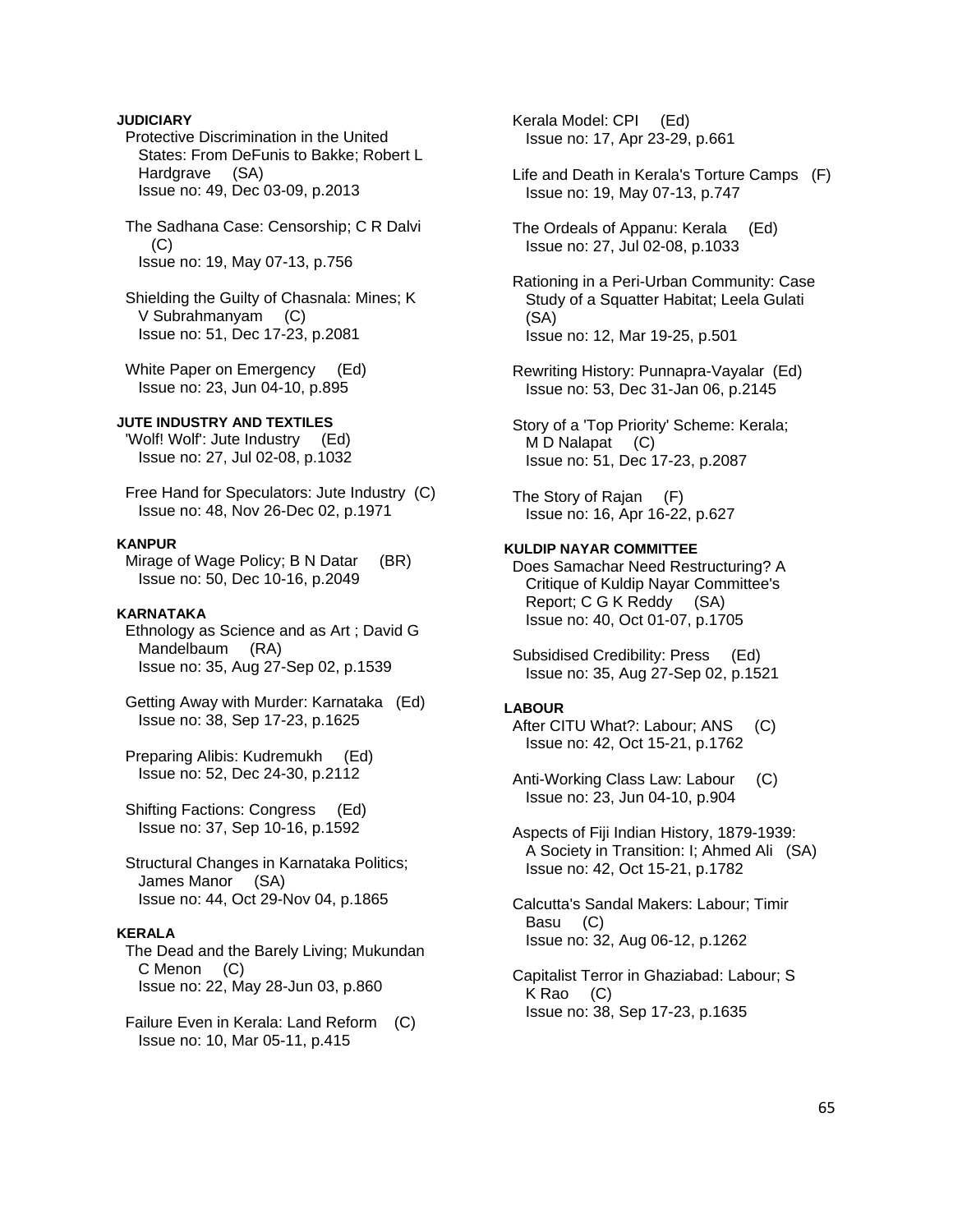# **LABOUR**

 Dalli-Rajahara Workers' Continuing Struggle: Madhya Pradesh; N K Singh (C) Issue no: 49, Dec 03-09, p.2004 Dock Workers' Strike: Labour (C) Issue no: 22, May 28-Jun 03, p.866 Harassment by Injunctions: Labour (Ed) Issue no: 37, Sep 10-16, p.1593 Labour and Democracy; Bagaram Tulpule (SA) Issue no: 22, May 28-Jun 03, p.883 Let Bygones Be?: Labour (Ed) Issue no: 26, Jun 25-Jul 01, p.1003 Market for Labour; Heather Joshi (BR) Issue no: 14, Apr 02-08, p.575 Mini-MISA against Workers: Madhya Pradesh; N K Singh (C) Issue no: 42, Oct 15-21, p.1764 Mirage of Wage Policy; B N Datar (BR) Issue no: 50, Dec 10-16, p.2049 New Industrial Relations Legislation: Labour; Bagaram Tulpule (C) Issue no: 39, Sep 24-30, p.1667 Porters of Posta Bazar: West Bengal; Timir Basu (C) Issue no: 47, Nov 19-25, p.1929 Profitable Stagnation: Mica Industry; Arun Sinha (C) Issue no: 25, Jun 18-24, p.977 Railway Workers Prepare for Struggle: Labour (C) Issue no: 52, Dec 24-30, p.2120 A Rupee a Day Keeps Politics Away: Tea Garden Labour; Timir Basu (C) Issue no: 40, Oct 01-07, p.1692 Struggles Resumed: Workers and the Election (C) Issue no: 10, Mar 05-11, p.420 Suppression of Trade Unions under Martial Law: Pakistan (C) Issue no: 51, Dec 17-23, p.2091

 Victory for Workers: Dalli-Rajahara Mines; N K Singh (C) Issue no: 28, Jul 09-15, p.1088 Wages of Dock Workers; D B Kotian (LE) Issue no: 36, Sep 03-09, p.1555 **LABOUR COURTS**  Suppression of Trade Unions under Martial Law: Pakistan (C) Issue no: 51, Dec 17-23, p.2091 **LABOUR LAWS AND LEGISLATIONS**  Anti-Working Class Law: Labour (C) Issue no: 23, Jun 04-10, p.904 **LABOUR MARKET**  Rural Employment, Wages and Labour Markets in India: A Survey of Research; Kalpana Bardhan (RA) Issue no: 26, Jun 25-Jul 01, p.A34 Rural Employment, Wages and Labour Markets in India: A Survey of Research-11; Kalpana Bardhan (SA) Issue no: 27, Jul 02-08, p.1062 Rural Employment, Wages and Labour Markets in India: A Survey of Research: III; Kalpana Bardhan (SA) Issue no: 28, Jul 09-15, p.1101 **LABOUR MOVEMENTS**  Trade Union Scene: Past and Future; E A Ramaswamy (C) Issue no: 16, Apr 16-22, p.629 **LABOUR POLICY**  Anti-Working Class Law: Labour (C) Issue no: 23, Jun 04-10, p.904 **LAND HOLDINGS AND OWNERSHIP**  Changes in Acreage and Tenure Structure of Land Holdings in Haryana, 1962-72; Sheila Bhalla (RA) Issue no: 13, Mar 26-Apr 01, p.A2 Changes in Land Relations in West Bengal; Kalyan Dutt (RA)

Issue no: 53, Dec 31-Jan 06, p.A106

 The Tinsukia Flare-Up: Assam (C) Issue no: 30, Jul 23-29, p.1176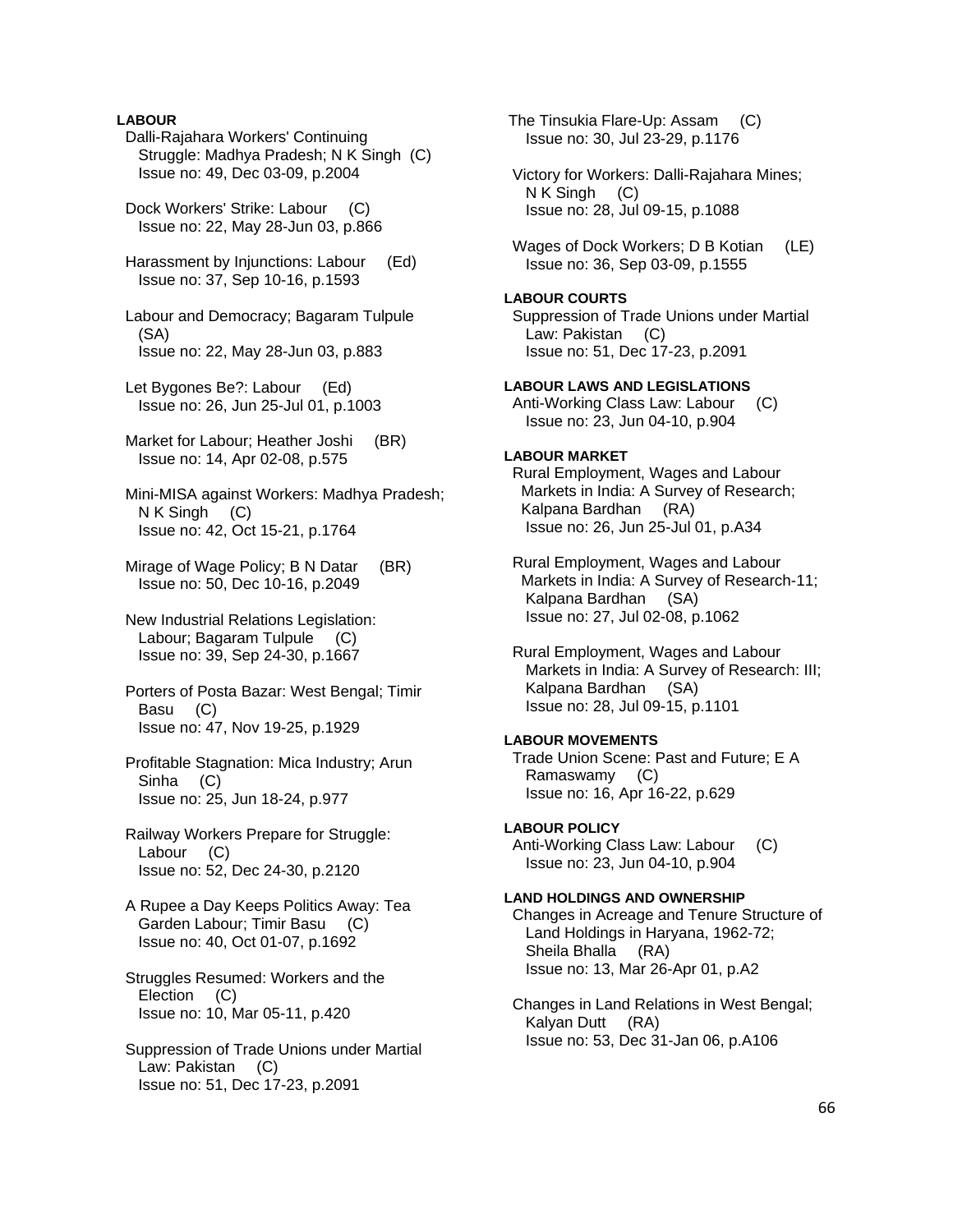## **LAND HOLDINGS AND OWNERSHIP**

 Class War, Not 'Atrocities against Harijans': Bihar; Arun Sinha (C) Issue no: 50, Dec 10-16, p.2037

 From Priesthood to Landlordism: Santal Parganas: Arun Sinha (C) Issue no: 44, Oct 29-Nov 04, p.1842

 Harijans at Bay: Madhya Pradesh; N K Singh (C) Issue no: 39, Sep 24-30, p.1673

 Implementation, the Stumbling Block: West Bengal Land Reforms Bill-II (C) Issue no: 48, Nov 26-Dec 02, p.1966

 Inter-State Variations in Types of Tenancy; H Laxminarayan and S S Tyagi (RA) Issue no: 39, Sep 24-30, p.A77

 Landlords on Rampage in Champaran: Bihar; Arun Sinha (C) Issue no: 39, Sep 24-30, p.1671

 Major Move against Semi-Feudal Tenancy: Tea Companies; N K Chandra (C) Issue no: 48, Nov 26-Dec 02, p.1965

 Major Move against Semi-Feudal Tenancy: West Bengal Land Reforms Bill-I; N K Chandra (C) Issue no: 48, Nov 26-Dec 02, p.1965

 Massacre of Sharecroppers: Bihar (Ed) Issue no: 44, Oct 29-Nov 04, p.1832

 Minimum Wages on Paper: Agricultural Labour (C) Issue no: 49, Dec 03-09, p.2001

 Not out of Bondage; Arun Sinha (C) Issue no: 37, Sep 10-16, p.1599

 Pattern of Asset-Holding in Rural India: A Comment; G N Rao (SA) Issue no: 03, Jan 15-21, p.67

 Pauperisation of the Adivasis: Santal Parganas; Arun Sinha (C) Issue no: 43, Oct 22-28, p.1802

 Peasants' Struggle for Land: Andhra Pradesh (C) Issue no: 40, Oct 01-07, p.1693

 Police to Landlords' Aid: Bihar; Arun Sinha (C) Issue no: 49, Dec 03-09, p.1999

 Size-Productivity Revisited: Addendum; Manabendu Chattopadhyay and Ashok Rudra (SA) Issue no: 11, Mar 12-18, p.476

 Tanzanian Socialism; Satish Saberwal (BR) Issue no: 39, Sep 24-30, p.1675

 Tenancy: Extent and Inter-State Variations; H Laxminarayan and S S Tyagi (SA) Issue no: 22, May 28-Jun 03, p.880

#### **LAND REFORM**

 Failure Even in Kerala: Land Reform (C) Issue no: 10, Mar 05-11, p.415

 Gold Rush?; M L Dantwala (BR) Issue no: 21, May 21-27, p.842

 Growth and Stagnation (RA) Issue no: 26, Jun 25-Jul 01, p.A33

 Implementation, the Stumbling Block: West Bengal Land Reforms Bill-II (C) Issue no: 48, Nov 26-Dec 02, p.1966

 Inter-State Variations in Types of Tenancy; H Laxminarayan and S S Tyagi (RA) Issue no: 39, Sep 24-30, p.A77

 Major Move against Semi-Feudal Tenancy: Tea Companies; N K Chandra (C) Issue no: 48, Nov 26-Dec 02, p.1965

 Major Move against Semi-Feudal Tenancy: West Bengal Land Reforms Bill-I; N K Chandra (C) Issue no: 48, Nov 26-Dec 02, p.1965

#### **LAND TENURE**

 Changes in Acreage and Tenure Structure of Land Holdings in Haryana, 1962-72; Sheila Bhalla (RA) Issue no: 13, Mar 26-Apr 01, p.A2

# **LAOS**

 'Indian' Traders: Laos (Ed) Issue no: 04, Jan 22-28, p.72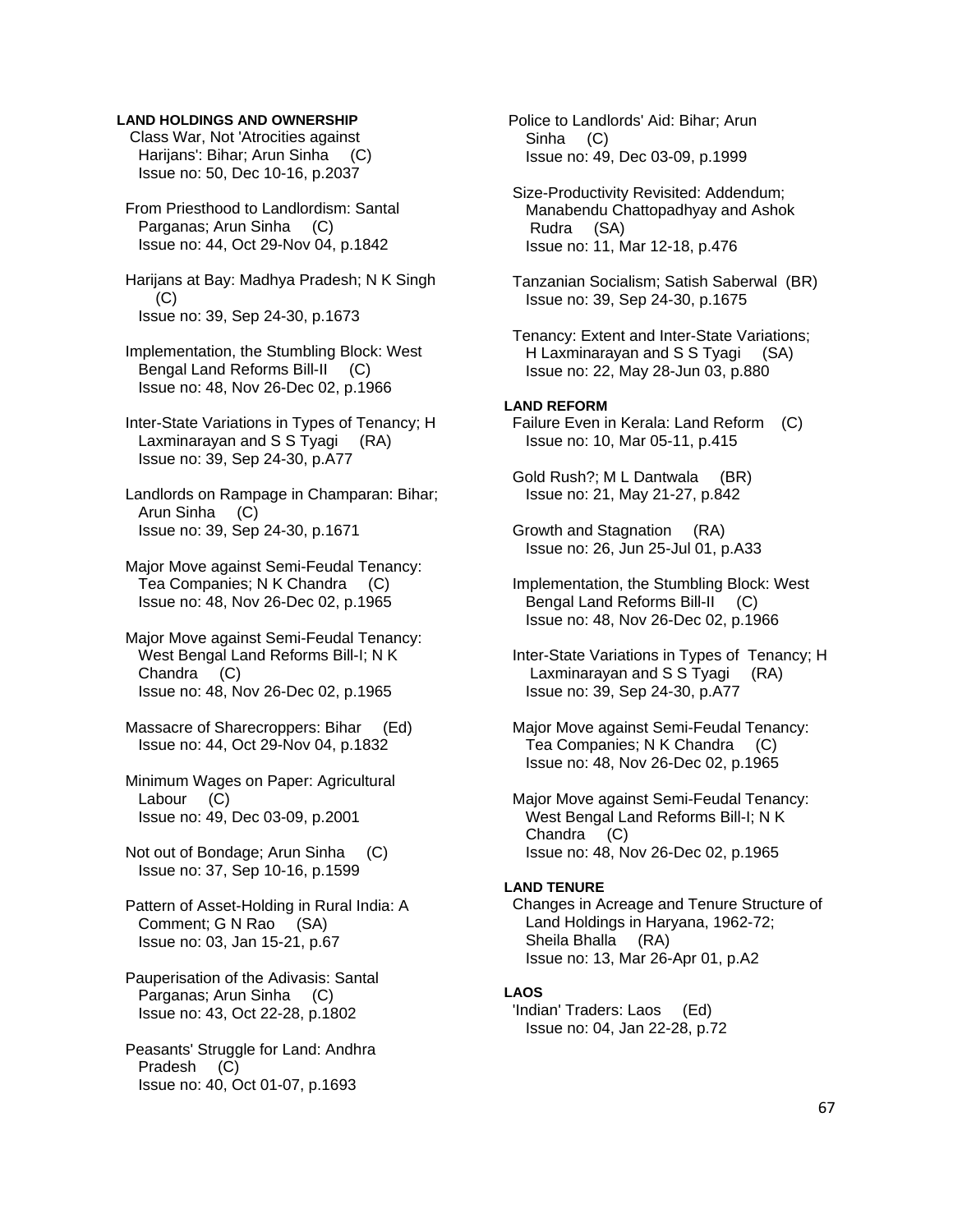# **LAOS**

 Problems of Reconstruction: Laos; S S Bhattacharya (C) Issue no: 09, Feb 26-Mar 04, p.397

### **LAW AND ORDER**

 'Law and Order' Killings: West Bengal-II; Kalyan Chaudhuri (C) Issue no: 29, Jul 16-22, p.1134

 The Belchchi Killings: Bihar; Shashi Bhushan (C) Issue no: 25, Jun 18-24, p.974

 Belchhi Revisited: Bihar (Ed) Issue no: 32, Aug 06-12, p.1244

 Crime Does Pay: CBI (Ed) Issue no: 29, Jul 16-22, p.1121

 Enquiries, Elections and Economics; Romesh Thapar (F) Issue no: 23, Jun 04-10, p.901

 Getting Away with Murder: Karnataka (Ed) Issue no: 38, Sep 17-23, p.1625

 Harijans at Bay: Madhya Pradesh; N K Singh (C) Issue no: 39, Sep 24-30, p.1673

 The Howrah Prison Killings: Story of a 'Jail Break'; Kalyan Chaudhuri (C) Issue no: 17, Apr 23-29, p.673

 Jumblatt's Murder: West Asia (Ed) Issue no: 15, Apr 09-15, p.586

 Just Routine Torture: Maharashtra (Ed) Issue no: 45-46, Nov 05-18, p.1874

 Murder at Bagha Purana (F) Issue no: 17, Apr 23-29, p.667

 Murder of a Peasant Leader: Bihar; Arun Sinha (C) Issue no: 31, Jul 30-Aug 05, p.1214

 The Ruam Conspiracy Case: Bihar; Arun Sinha (C) Issue no: 23, Jun 04-10, p.906

 Spectators to Our Own Acts; Yashodhara Dalmia (P) Issue no: 43, Oct 22-28, p.1808

 The Story of Rajan (F) Issue no: 16, Apr 16-22, p.627

 The Tinsukia Flare-Up: Assam (C) Issue no: 30, Jul 23-29, p.1176

 A Year after Eviction: Cheeta Camp (C) Issue no: 25, Jun 18-24, p.975

**LAWS AND LEGISLATIONS**  Crime Does Pay: CBI (Ed) Issue no: 29, Jul 16-22, p.1121

 White Paper on Emergency (Ed) Issue no: 23, Jun 04-10, p.895

#### **LEATHER INDUSTRY**  Calcutta's Sandal Makers: Labour; Timir

 Basu (C) Issue no: 32, Aug 06-12, p.1262

#### **LIBYA**

 Diversionary Attack: Egypt (Ed) Issue no: 38, Sep 17-23, p.1625

#### **LIFE INSURANCE**

 CLB, New Santa Claus: National Rayon (C) Issue no: 23, Jun 04-10, p.898

# **LITERATURE**

 Centre Did Not Hold; Dilip Hiro (LE) Issue no: 31, Jul 30-Aug 05, p.1208

#### **LIVESTOCK**

 The Protein Myth; K T Achaya (BR) Issue no: 52, Dec 24-30, p.2131

**LOK SABHA**  An Indian Summer? (Ed) Issue no: 06-08, Feb 05-25, p.153

#### **MACHINERY, ELECTRICAL**

 Structure of 'Interdependence' in Indian Industry: Electrical Equipment Industry: A Case Study; Subhendu Dasgupta (SA) Issue no: 44, Oct 29-Nov 04, p.1857

#### **MADHYA PRADESH**

 After the Massacre: Madhya Pradesh; N K Singh (C) Issue no: 25, Jun 18-24, p.976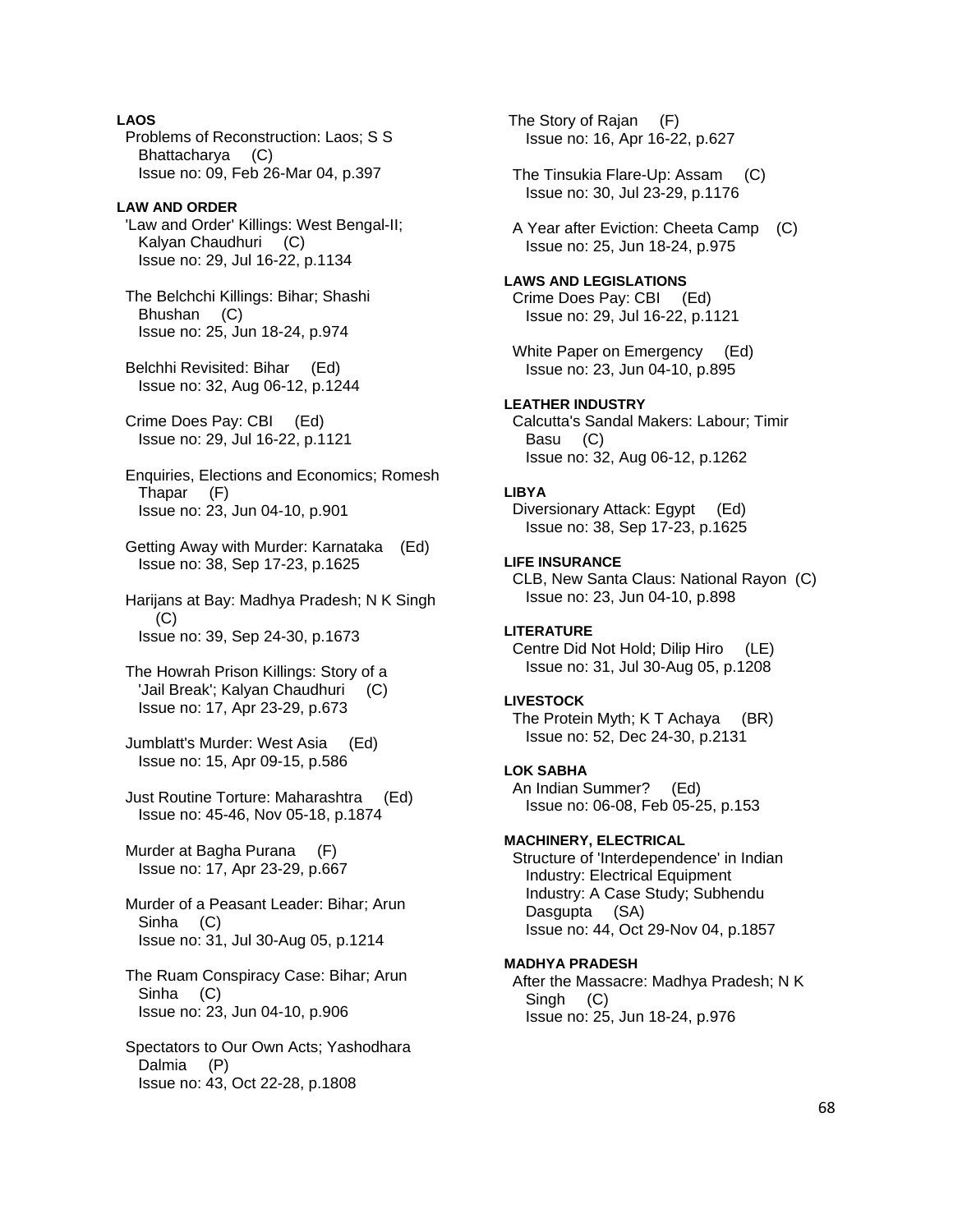# **MADHYA PRADESH**

- Alternative Arrangements?: Preventive Detention (Ed) Issue no: 40, Oct 01-07, p.1684
- Caucus Fights: Madhya Pradesh (C) Issue no: 29, Jul 16-22, p.1132
- Cracks in a Stronghold: Madhya Pradesh; N K Singh (C) Issue no: 11, Mar 12-18, p.457
- Dalli-Rajahara Workers' Continuing Struggle: Madhya Pradesh; N K Singh (C) Issue no: 49, Dec 03-09, p.2004
- End to Congress Jagirdari: Madhya Pradesh; N K Singh (C) Issue no: 14, Apr 02-08, p.572
- Harijans at Bay: Madhya Pradesh; N K Singh (C) Issue no: 39, Sep 24-30, p.1673
- Janata Shows the Way: Madhya Pradesh (Ed) Issue no: 47, Nov 19-25, p.1919
- Mini-MISA against Workers: Madhya Pradesh; N K Singh (C) Issue no: 42, Oct 15-21, p.1764
- Mishra in Trouble?: Madhya Pradesh (C) Issue no: 31, Jul 30-Aug 05, p.1213
- Oppression of Scheduled Castes: Madhya Pradesh; N K Singh (C) Issue no: 43, Oct 22-28, p.1800
- Return of Rajamata: Madhya Pradesh (Ed) Issue no: 26, Jun 25-Jul 01, p.1001
- Wages of Emergency: Madhya Pradesh; N K Singh (C) Issue no: 26, Jun 25-Jul 01, p.1013
- Why Did D P Mishra Quit Congress?: Madhya Pradesh; N K Singh (C) Issue no: 41, Oct 08-14, p.1729

# **MADRAS PRESIDENCY**

 Social System and Ideology in South India; Michelguglielmo Torri (RA) Issue no: 29, Jul 16-22, p.1144

### **MAHARASHTRA**

- Adivasi Sub-Plan: A Mid-Term Appraisal: Maharashtra; S D Kulkarni (C) Issue no: 03, Jan 15-21, p.43
- As Little and as Late as Possible: Maharashtra (C) Issue no: 41, Oct 08-14, p.1732
- Blind Man's Buff: Sugar (Ed) Issue no: 24, Jun 11-17, p.934
- Bonded Labour Continues: Maharashtra; Husain Dalwai (C) Issue no: 22, May 28-Jun 03, p.868
- College Teachers in Maharashtra: Barking up the Wrong Tree: Education (C) Issue no: 35, Aug 27-Sep 02, p.1531
- End of a Contract (LE) Issue no: 30, Jul 23-29, p.1164
- End of a Contract: Maharashtra (Ed) Issue no: 21, May 21-27, p.817
- Fight for Maratha Support: Maharashtra (C) Issue no: 28, Jul 09-15, p.1085
- Focus on Cities: Maharashtra (C) Issue no: 09, Feb 26-Mar 04, p.391
- Illegal Activity?: Maharashtra (Ed) Issue no: 22, May 28-Jun 03, p.856
- Just Routine Torture: Maharashtra (Ed) Issue no: 45-46, Nov 05-18, p.1874
- Maharashtra's Employment Guarantee Scheme: A Programme to Emulate?; Norman Reynolds and Pushpa Sundar (SA) Issue no: 29, Jul 16-22, p.1149
- Many Old Scores to Settle: Maharashtra (C) Issue no: 16, Apr 16-22, p.630
- Marathi Sahitya Sammelan: Maharashtra; Gail Omvedt (C) Issue no: 49, Dec 03-09, p.2003
- Mini-Emergencies: Maharashtra (Ed) Issue no: 48, Nov 26-Dec 02, p.1957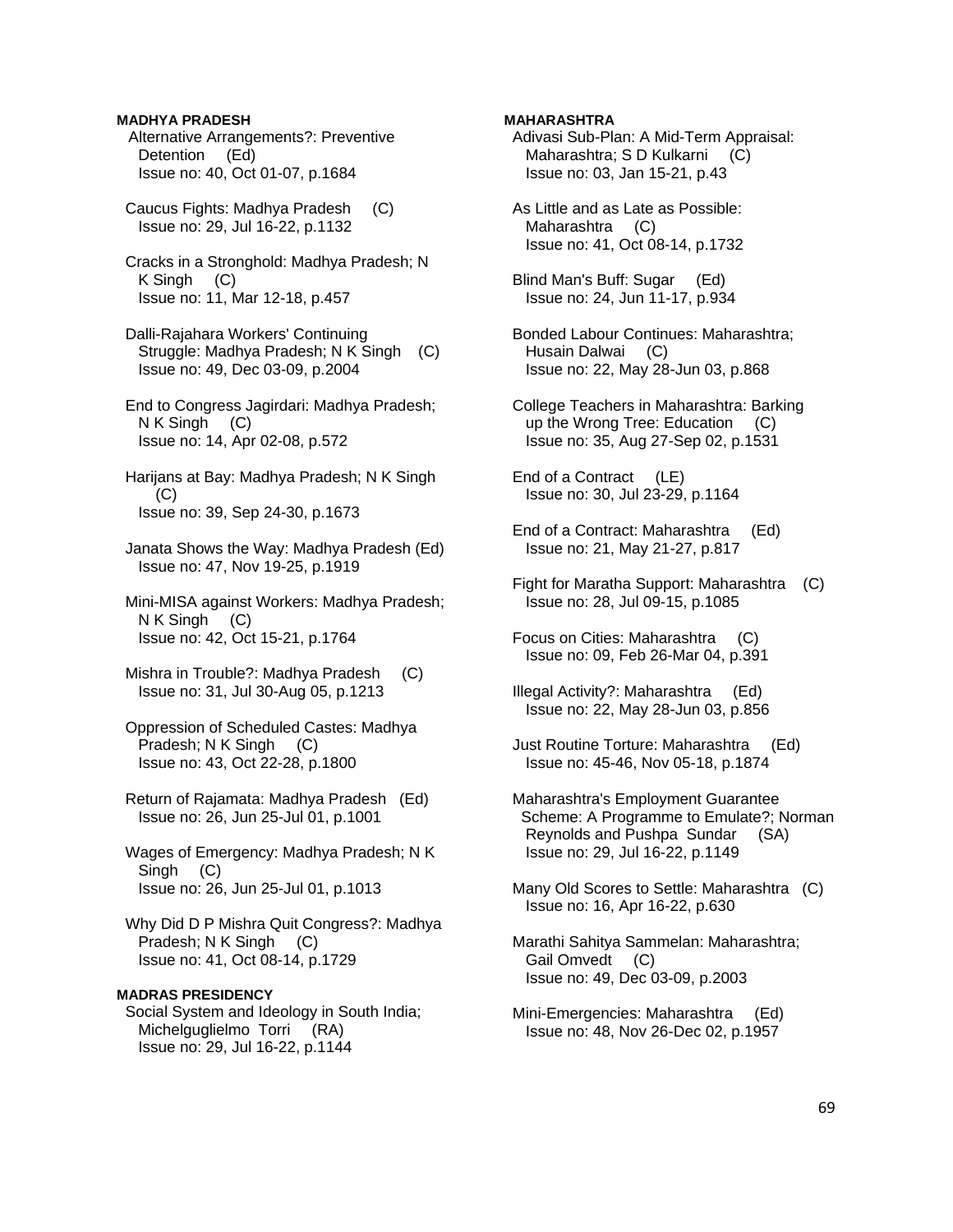# **MAHARASHTRA**

 Minimum Wages on Paper: Agricultural Labour (C) Issue no: 49, Dec 03-09, p.2001

 Monopoly Trade in Tribal Areas and Its Politics in Maharashtra; S D Kulkarni (C) Issue no: 51, Dec 17-23, p.2085

 Politicking All Round: Maharashtra (Ed) Issue no: 42, Oct 15-21, p.1757

 Racket in H-4 Seeds: Maharashtra (Ed) Issue no: 27, Jul 02-08, p.1033

 School Teachers' Plight: Maharashtra; Jean Kalgutkar and Urmila Banerjee (C) Issue no: 19, May 07-13, p.751

 Setback for Teachers' Struggle: Maharashtra (C) Issue no: 18, Apr 30-May 06, p.717

 To Win Votes: Maharashtra (C) Issue no: 30, Jul 23-29, p.1173

 United Front of Government Employees: Maharashtra (Ed) Issue no: 49, Dec 03-09, p.1994

- Vulnerable Citadel: Maharashtra (Ed) Issue no: 11, Mar 12-18, p.446
- Who Is to Blame?: Maharashtra (C) Issue no: 21, May 21-27, p.826
- Who Makes Policy?: Medical Education (C) Issue no: 28, Jul 09-15, p.1090

# **MANAGEMENT EDUCATION**

 Consulting as Tool of Management Development: Role of Business Schools; S K Bhattacharyya (RA) Issue no: 35, Aug 27-Sep 02, p.M87

 Selection of Management Graduates through Campus Recruitment: A Case of Employers' Selection Criteria; Charan D Wadhva (RA) Issue no: 48, Nov 26-Dec 02, p.M119

# **MANAGERS**

 Consulting as Tool of Management Development: Role of Business Schools; S K Bhattacharyya (RA) Issue no: 35, Aug 27-Sep 02, p.M87

 MBO: How Much Sophistication?; S R Ganesh (BR) Issue no: 09, Feb 26-Mar 04, p.M2

 Professionalising Management of Business in India: Problems and Prospects; L C Gupta (RA) Issue no: 09, Feb 26-Mar 04, p.M5

## **MANIPUR**

 Back to President's Rule: Manipur; Sanamani Yambem (C) Issue no: 24, Jun 11-17, p.945

# **MARXISM**

 Abstract Generalisations; C T Kurien (BR) Issue no: 10, Mar 05-11, p.428

- Africa: Waves of Liberation, Undertows of Turmoil; Gail Omvedt (C) Issue no: 42, Oct 15-21, p.1766
- Alienation; Arun Bose (BR) Issue no: 32, Aug 06-12, p.1264
- Always up to Date; Catherine Parsons (BR) Issue no: 28, Jul 09-15, p.1095
- Anti-Communist Offensive in Europe; GPD (F) Issue no: 45-46, Nov 05-18, p.1894
- Capitalist Domination and the Small Peasantry: Deccan Districts in the Late Nineteenth Century; Jairus Banaji (SA) Issue no: 33-34, Aug 13-26, p.1375
- Christians and Marxists; Ajit Roy (BR) Issue no: 24, Jun 11-17, p.952
- Communist Movement in Nepal: Nepal; M D Gurung (C) Issue no: 44, Oct 29-Nov 04, p.1849
- Creation of World Capitalist Economy (BR) Issue no: 22, May 28-Jun 03, p.875

 European Notes; GPD (F) Issue no: 40, Oct 01-07, p.1702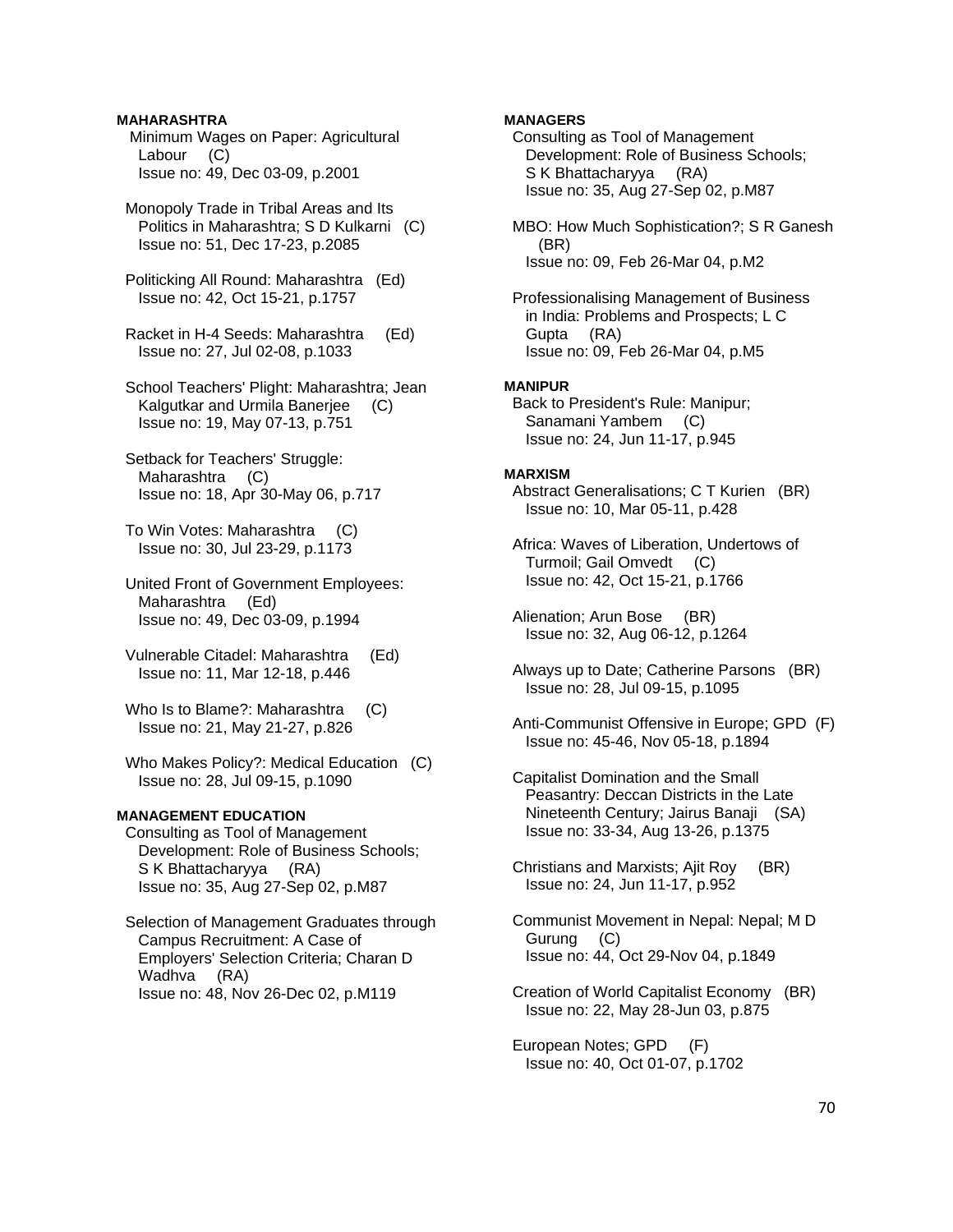# **MARXISM**

- Further on the Mode of Production in Agriculture; N Sen Gupta (RA) Issue no: 26, Jun 25-Jul 01, p.A55
- Indian Communists Look at Indian Communism; G K Lieten (BR) Issue no: 37, Sep 10-16, p.1606
- Intellectuals and the Interregnum; Arun Shourie (P) Issue no: 33-34, Aug 13-26, p.1289
- An Interesting Introduction; Ranjit Sau (BR) Issue no: 44, Oct 29-Nov 04, p.1853
- The Left of the Subcontinent-II; Sumanta Baneriee (C) Issue no: 31, Jul 30-Aug 05, p.1216
- On Eurocommunism: International Affairs; GPD (F) Issue no: 43, Oct 22-28, p.1807
- The Political Economy of Fascism; Dipankar Gupta (SA) Issue no: 25, Jun 18-24, p.987
- Portrait of a Victorian Communist; Aparna Dutt Mahanta (BR) Issue no: 53, Dec 31-Jan 06, p.2162
- Russian Studies of China (LE) Issue no: 26, Jun 25-Jul 01, p.1003
- Russian Studies of China; Ajit Roy (LE) Issue no: 29, Jul 16-22, p.1123
- Towards a Marxian Theory of International Trade and Capital Flow; Ranjit Sau (SA) Issue no: 33-34, Aug 13-26, p.1437
- Towards an Explanation of Crisis in a Mixed Underdeveloped Economy; Prabhat Patnaik and S K Rao (SA) Issue no: 06-08, Feb 05-25, p.205

# **MAURETANIA**

 Polisario Shows the Way: Western Sahara; Karrim Essack (C) Issue no: 41, Oct 08-14, p.1734

### **MEDIA AND POLITICS**

 Janata Aberrations?; Romesh Thapar (F) Issue no: 27, Jul 02-08, p.1036

### **MEDICAL EDUCATION**

 Who Makes Policy?: Medical Education (C) Issue no: 28, Jul 09-15, p.1090

# **MEDICAL RESEARCH**

 Alternatives for the Poor: Health (C) Issue no: 12, Mar 19-25, p.495

# **MERGERS AND ACQUISITIONS**

 Merger of Sick Units: Some Precautions (C) Issue no: 42, Oct 15-21, p.1761

 Stalled Take-Over (C) Issue no: 20, May 14-20, p.779

#### **MIGRATION**

- Aspects of Fiji Indian History, 1879-1939: A Society in Transition: I; Ahmed Ali (SA) Issue no: 42, Oct 15-21, p.1782
- Aspects of Fiji Indian History, 1879-1939: A Society in Transition: II; Ahmed Ali (SA) Issue no: 43, Oct 22-28, p.1821
- On Welfare and Population Control in the Second-Best World; Nigel R Crook (SA) Issue no: 01-02, Jan 08-14, p.17

 Rural Employment, Wages and Labour Markets in India: A Survey of Research; Kalpana Bardhan (RA) Issue no: 26, Jun 25-Jul 01, p.A34

# **MILITARY**

 Easier Said than Done: Pakistan; O N Mehrotra (C) Issue no: 31, Jul 30-Aug 05, p.1219

 Final Phase in Vietnam (BR) Issue no: 49, Dec 03-09, p.2011

- Indefinite Postponement of Elections?: Pakistan (Ed) Issue no: 39, Sep 24-30, p.1661
- No to Economic Sanctions: South Africa (Ed) Issue no: 47, Nov 19-25, p.1917
- Polisario Shows the Way: Western Sahara; Karrim Essack (C) Issue no: 41, Oct 08-14, p.1734
- The Sadat Visit (Ed) Issue no: 48, Nov 26-Dec 02, p.1955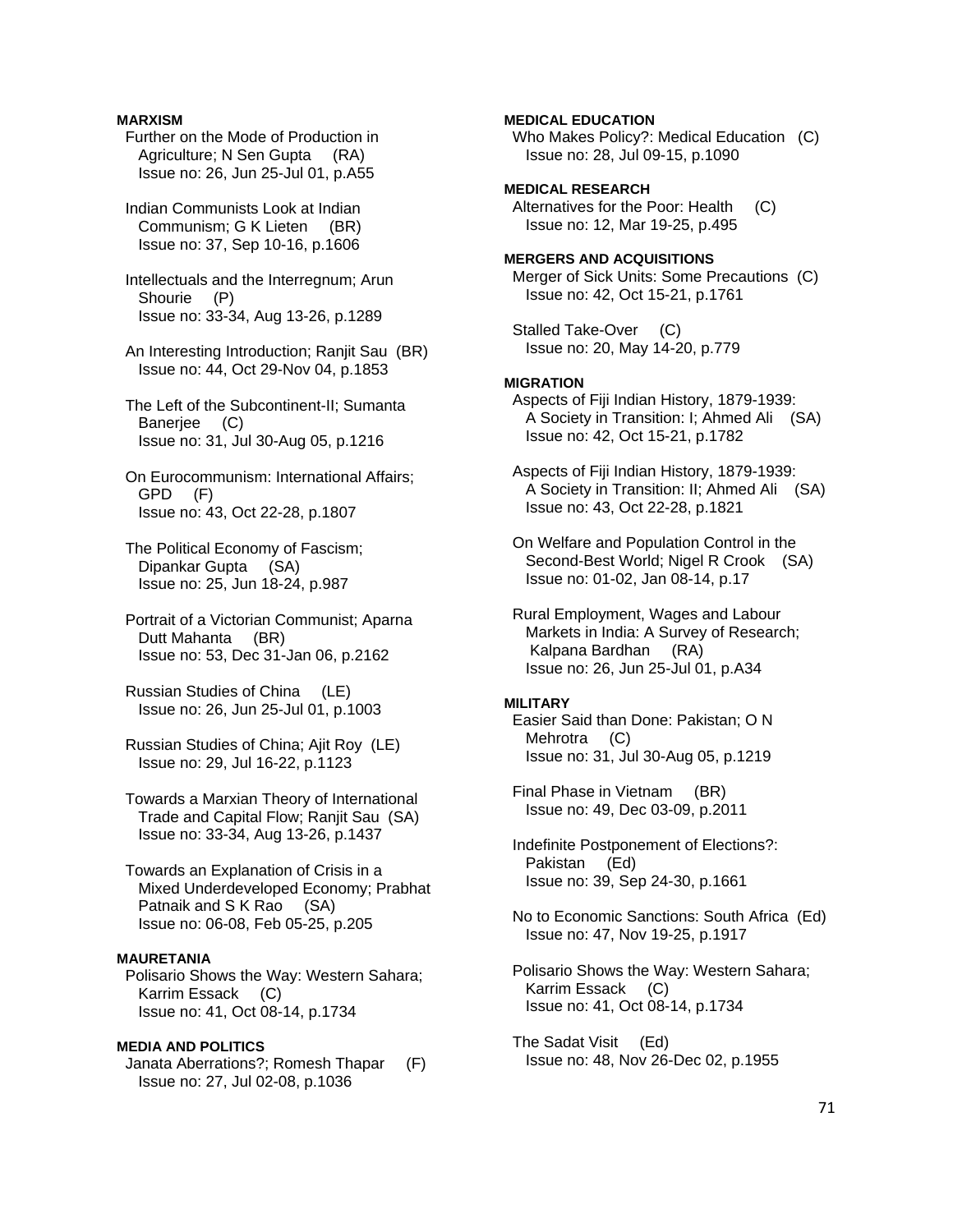### **MINING AND MINERALS**

 Dalli-Rajahara Workers' Continuing Struggle: Madhya Pradesh; N K Singh (C) Issue no: 49, Dec 03-09, p.2004

 Indian Coal Mines: Graveyard of Miners; K V Subrahmanyam (C) Issue no: 32, Aug 06-12, p.1252

 Managerial Irresponsibility: Coal Mines; Arun Sinha (C) Issue no: 29, Jul 16-22, p.1130

 Preparing Alibis: Kudremukh (Ed) Issue no: 52, Dec 24-30, p.2112

 Profitable Stagnation: Mica Industry; Arun Sinha (C) Issue no: 25, Jun 18-24, p.977

 Rajahara Massacre: Labour (Ed) Issue no: 24, Jun 11-17, p.932

 Shielding the Guilty of Chasnala: Mines; K V Subrahmanyam (C) Issue no: 51, Dec 17-23, p.2081

 The Struggle Continues: Dalli-Rajahara; N K Singh (C) Issue no: 30, Jul 23-29, p.1174

- Trade Unionism with a Difference: Dalli-Rajahara; N K Singh (C) Issue no: 29, Jul 16-22, p.1131
- Unbroken Grip of Monopoly: Mica Industry-II; Arun Sinha (C) Issue no: 26, Jun 25-Jul 01, p.1015

 Victory for Workers: Dalli-Rajahara Mines; N K Singh (C) Issue no: 28, Jul 09-15, p.1088

#### **MISA**

 Alternative Arrangements?: Preventive Detention (Ed) Issue no: 40, Oct 01-07, p.1684

 By Any Other Name... (Ed) Issue no: 53, Dec 31-Jan 06, p.2143

 Getting Away with Murder: Karnataka (Ed) Issue no: 38, Sep 17-23, p.1625

 Mini-MISA against Workers: Madhya Pradesh; N K Singh (C) Issue no: 42, Oct 15-21, p.1764

 More Second Thoughts (Ed) Issue no: 47, Nov 19-25, p.1915

**MONETARY POLICY**  'Tight' vs 'Dear' Credit: Monetary Policy (Ed) Issue no: 32, Aug 06-12, p.1245

 Checking Inflation: A Note; Rajendra Kumar (SA) Issue no: 38, Sep 17-23, p.1655

- Easy Pickings: Foreign Companies (Ed) Issue no: 38, Sep 17-23, p.1624
- Growth at Any Cost; Bhabatosh Datta (BR) Issue no: 15, Apr 09-15, p.603
- I'll Huff, and I'll Puff (Ed) Issue no: 03, Jan 15-21, p.33
- Monetary Portents (Ed) Issue no: 31, Jul 30-Aug 05, p.1203
- Money and Prices (Ed) Issue no: 37, Sep 10-16, p.1591
- Money and Prices; H T Parekh (LE) Issue no: 42, Oct 15-21, p.1758
- Money Supply Analysis; Srinivasa K Rao (SA) Issue no: 30, Jul 23-29, p.1193
- Nothing Succeeds like Failure: Credit Policy (Ed) Issue no: 22, May 28-Jun 03, p.856

 Painless Prescriptions (Ed) Issue no: 38, Sep 17-23, p.1623

#### **MONETARY THEORY**

 Social, Not Monetary, Phenomenon: Inflation (Ed) Issue no: 03, Jan 15-21, p.34

#### **MONEY LENDERS**

 Bonded Labour Continues: Maharashtra; Husain Dalwai (C) Issue no: 22, May 28-Jun 03, p.868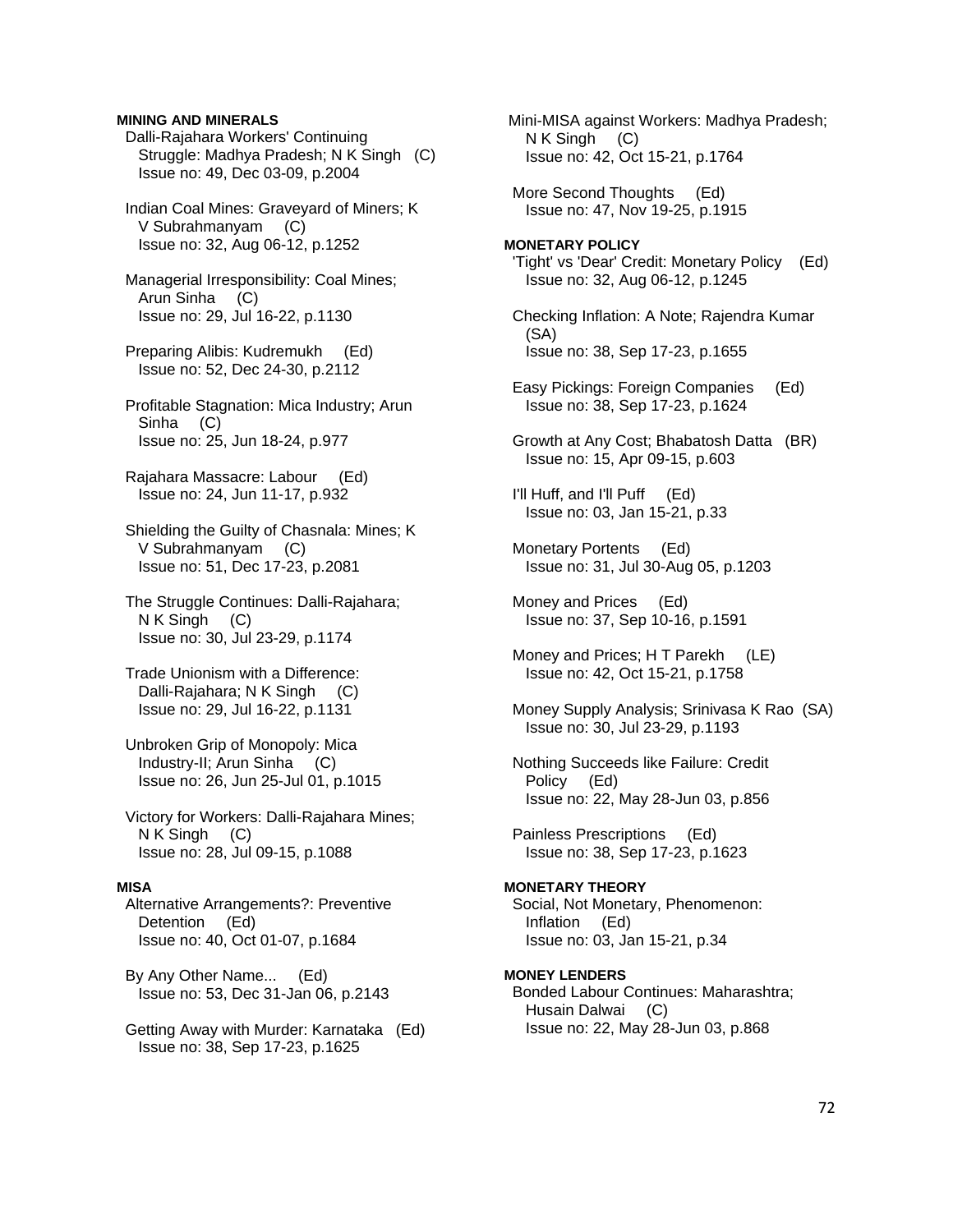**MONEY LENDERS**  Surface View of Rural Money Market; A K Pat (BR) Issue no: 21, May 21-27, p.843

# **MONEY MARKET**

 'Tight' vs 'Dear' Credit: Monetary Policy (Ed) Issue no: 32, Aug 06-12, p.1245

 Checking Inflation: A Note; Rajendra Kumar (SA) Issue no: 38, Sep 17-23, p.1655

 Monetary Portents (Ed) Issue no: 31, Jul 30-Aug 05, p.1203

 Money and Prices (Ed) Issue no: 37, Sep 10-16, p.1591

Money and Prices; H T Parekh (LE) Issue no: 42, Oct 15-21, p.1758

 Money Supply Analysis; Srinivasa K Rao (SA) Issue no: 30, Jul 23-29, p.1193

 Money Supply: The Paradox; S K Rao (C) Issue no: 01-02, Jan 08-14, p.8

 Surface View of Rural Money Market; A K Pat (BR) Issue no: 21, May 21-27, p.843

#### **MONOPOLIES**

 Concentration of Economic Power; Padmini Shankar (BR) Issue no: 53, Dec 31-Jan 06, p.2161

 Monopoly Legislation and Policy in India; N K Chandra (SA) Issue no: 33-34, Aug 13-26, p.1405

# **MOROCCO**

 Polisario Shows the Way: Western Sahara; Karrim Essack (C) Issue no: 41, Oct 08-14, p.1734

#### **MRTP ACT**

 Committee on Company Law and MRTP Act: Exercise in Futility; A N Oza (SA) Issue no: 32, Aug 06-12, p.1268

 Monopoly Legislation and Policy in India; N K Chandra (SA) Issue no: 33-34, Aug 13-26, p.1405

 Monopoly Trade in Tribal Areas and Its Politics in Maharashtra; S D Kulkarni (C) Issue no: 51, Dec 17-23, p.2085

 Towards a More 'Practical' Approach? (Ed) Issue no: 28, Jul 09-15, p.1075

#### **MULTINATIONAL CORPORATIONS**

 Conspiracy or Stupidity; Romesh Thapar (F) Issue no: 38, Sep 17-23, p.1629

 MNCs and Export Development; C K Prahalad (RA) Issue no: 09, Feb 26-Mar 04, p.M25

 New International Division of Labour?; Andre Gunder Frank (BR) Issue no: 51, Dec 17-23, p.2093

 Political Economy of Controlling Transnationals: Pharmaceutical Industry in Sri Lanka, 1972-76; Sanjaya Lall and Senaka Bibile (SA) Issue no: 33-34, Aug 13-26, p.1419

 Private Foreign Investment: A Comment; K Jayaraman (SA) Issue no: 05, Jan 29-Feb 04, p.149

#### **MURSHIDABAD**

 Murshidabad Craftsmen: West Bengal-I; Kalyan Chaudhuri (C) Issue no: 01-02, Jan 08-14, p.13

#### **MUSLIMS**

 Congress and Muslims: Elections (Ed) Issue no: 10, Mar 05-11, p.411

 Do Muslims Vote as a Block?: Elections; Asghar Ali Engineer (C) Issue no: 11, Mar 12-18, p.458

 Emergency in an Academic Ghetto (F) Issue no: 18, Apr 30-May 06, p.706

 Jumblatt's Murder: West Asia (Ed) Issue no: 15, Apr 09-15, p.586

 Massacre at Muzaffarnagar (C) Issue no: 26, Jun 25-Jul 01, p.1008

 Pre-Independence Politics; Asghar Ali Engineer (BR) Issue no: 23, Jun 04-10, p.919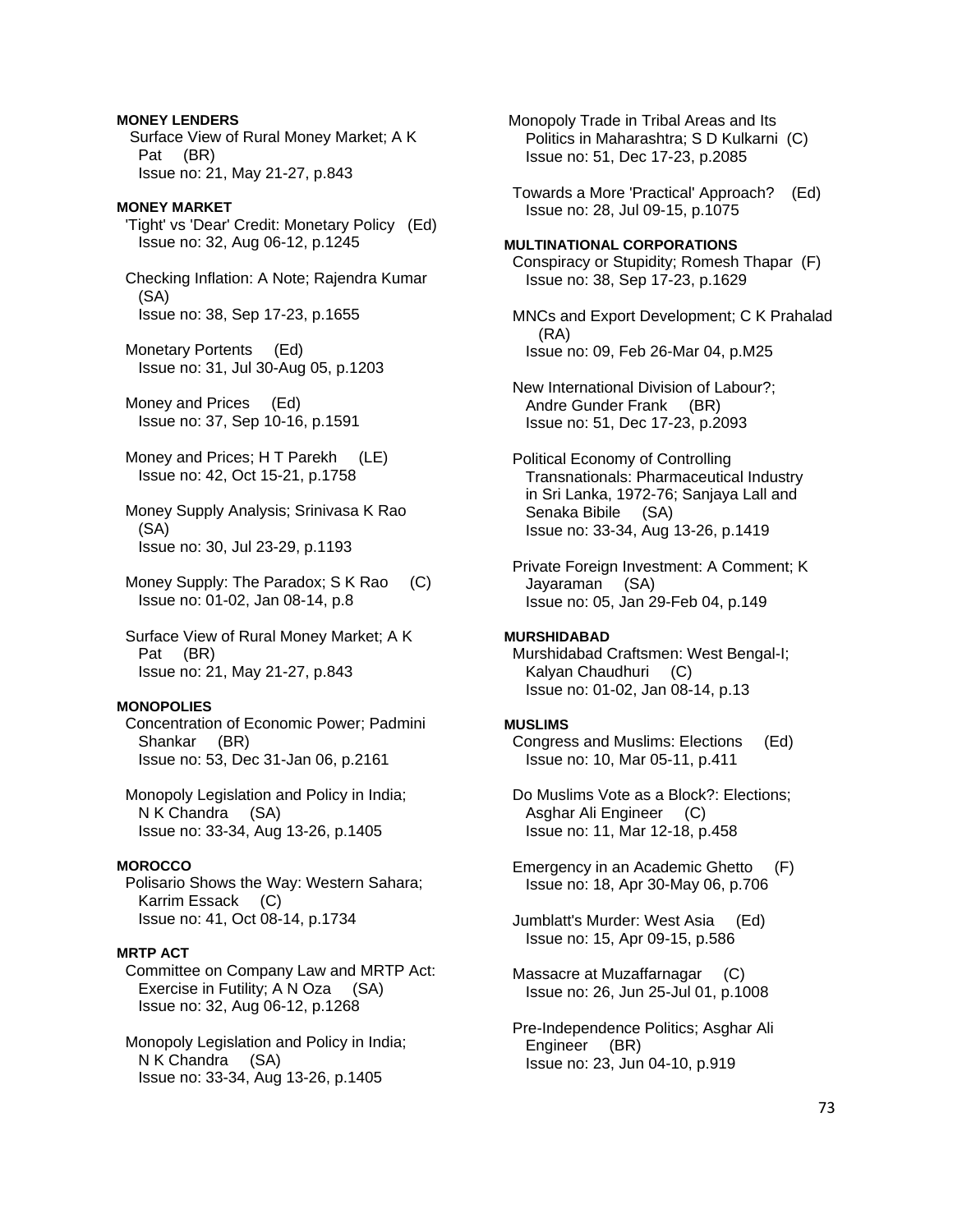# **MUSLIMS**

 Rewriting History: Politics (Ed) Issue no: 35, Aug 27-Sep 02, p.1520

 Social Structure of Indian Muslims; Azra Kidwai (BR) Issue no: 31, Jul 30-Aug 05, p.1224

## **MUZAFFARNAGAR**

 Massacre at Muzaffarnagar (C) Issue no: 26, Jun 25-Jul 01, p.1008

### **NAGALAND**

 Deep Discontent: Nagaland (Ed) Issue no: 24, Jun 11-17, p.933

 End of a Sorry Chapter: Nagaland (Ed) Issue no: 48, Nov 26-Dec 02, p.1958

 Exterminating Angels (Ed) Issue no: 35, Aug 27-Sep 02, p.1519

 Fresh Arrests: Nagaland (Ed) Issue no: 09, Feb 26-Mar 04, p.380

 Peace Prospects: Nagaland (Ed) Issue no: 50, Dec 10-16, p.2029

 Portrait of a Naga 'Hostile': Nagaland; Udayon Misra (C) Issue no: 20, May 14-20, p.788

 Self-Righteousness Abounding: Foreign Policy (Ed) Issue no: 25, Jun 18-24, p.966

 Unexpected Initiative: Nagaland (Ed) Issue no: 21, May 21-27, p.816

#### **NALANDA**

 Organising Peasants in Nalanda: Bihar; Arun Sinha (C) Issue no: 12, Mar 19-25, p.494

# **NATIONAL ACCOUNTS**

Making National Accounts Useful (BR) Issue no: 28, Jul 09-15, p.1093

 National Accounts Statistics for India; Ram N Lal (SA) Issue no: 17, Apr 23-29, p.689

#### **NATIONAL INCOME**

 Much Cry and Little Wool (RA) Issue no: 09, Feb 26-Mar 04, p.M1  National Accounts Statistics for India; Ram N Lal (SA) Issue no: 17, Apr 23-29, p.689

 Problems of Investment Utilisation: Eastern Europe (C) Issue no: 39, Sep 24-30, p.1674

 Questionable Claim: National Income (Ed) Issue no: 17, Apr 23-29, p.660

### **NATIONAL MOVEMENT**

 Indian Communists Look at Indian Communism; G K Lieten (BR) Issue no: 37, Sep 10-16, p.1606

 Rewriting History: Punnapra-Vayalar (Ed) Issue no: 53, Dec 31-Jan 06, p.2145

# **NATIONALISM**

 Political Economy of Indian Nationalism: 19th Century Roots; Amalendu Guha (BR) Issue no: 48, Nov 26-Dec 02, p.1977

 Pre-Independence Politics; Asghar Ali Engineer (BR) Issue no: 23, Jun 04-10, p.919

# **NATO**

 The Neutron Bomb: West Germany; Ramesh Jaura (C) Issue no: 36, Sep 03-09, p.1568

 Year of Arms Boom: West Germany; Ramesh Jaura (C) Issue no: 45-46, Nov 05-18, p.1884

#### **NAXALISM**

 'Encounters' Are Murders: Interim Report of Civil Rights Committee: Political Prisoners-I (C) Issue no: 21, May 21-27, p.827

 'Law and Order' Killings: West Bengal-II; Kalyan Chaudhuri (C) Issue no: 29, Jul 16-22, p.1134

 Ananta Singh Case: CPI(M) on Trial: West Bengal; Kalyan Chaudhuri (C) Issue no: 41, Oct 08-14, p.1731

 Bhargava Commission; Tarimela Ramdas Reddy and P Suryanarayana (LE) Issue no: 32, Aug 06-12, p.1247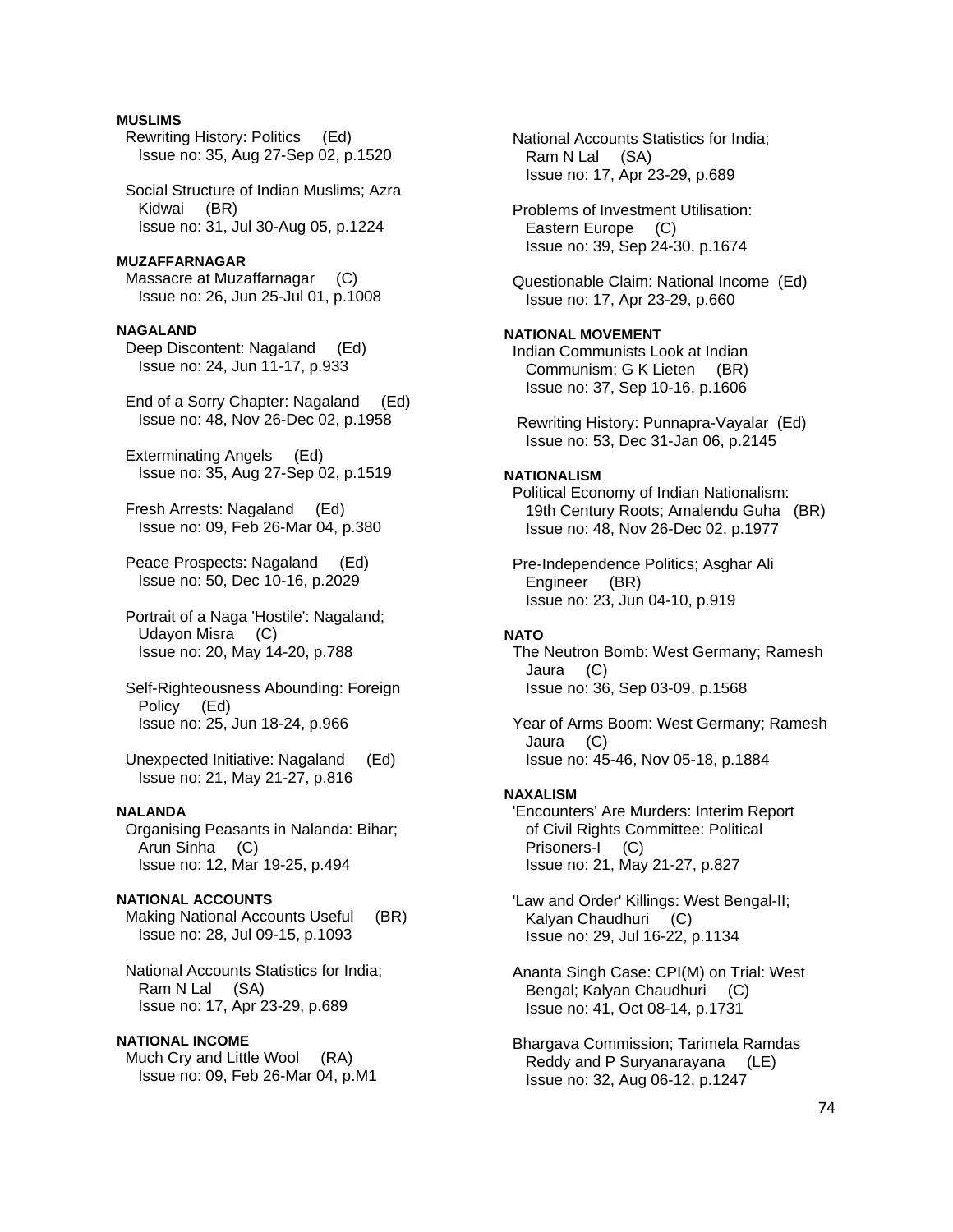**NAXALISM**  The Bhargava Commission: Andhra Pradesh (C) Issue no: 30, Jul 23-29, p.1169 Built-In Alibi for Murder: Political Prisoners-II (Ed) Issue no: 28, Jul 09-15, p.1078 The Dead and the Barely Living; Mukundan C Menon (C) Issue no: 22, May 28-Jun 03, p.860 An Enemy of the State?: Political Prisoners (C) Issue no: 19, May 07-13, p.754 The Howrah Prison Killings: Story of a 'Jail Break'; Kalyan Chaudhuri (C) Issue no: 17, Apr 23-29, p.673 Intimidation of Witnesses to Police Atrocities (C) Issue no: 37, Sep 10-16, p.1601 Landlords on Rampage in Champaran: Bihar; Arun Sinha (C) Issue no: 39, Sep 24-30, p.1671 The Left of the Subcontinent-II; Sumanta Banerjee (C) Issue no: 31, Jul 30-Aug 05, p.1216 Legalistic Approach: Naxalite Prisoners; Mohan Ram (C) Issue no: 16, Apr 16-22, p.628 Life and Death in Kerala's Torture Camps (F) Issue no: 19, May 07-13, p.747 The Murder of Seeralan: Tamil Nadu (C) Issue no: 39, Sep 24-30, p.1669 No More Executions: Political Prisoners-I (Ed) Issue no: 28, Jul 09-15, p.1077 Of Those Who Cannot Remain Unmoved (BR) Issue no: 18, Apr 30-May 06, p.721 Ominous Silence on Killings: Andhra Pradesh (C) Issue no: 24, Jun 11-17, p.943

 The Ordeals of Appanu: Kerala (Ed) Issue no: 27, Jul 02-08, p.1033

 Pledges Unredeemed, Promises Broken: Political Prisoners; Sumanta Banerjee (C) Issue no: 47, Nov 19-25, p.1925

 Police to Landlords' Aid: Bihar; Arun Sinha (C) Issue no: 49, Dec 03-09, p.1999

 Rajahara Massacre: Labour (Ed) Issue no: 24, Jun 11-17, p.932

 Release of Political Prisoners Must Be Unconditional and Total; Saibal Mitra and Pijush Dey (LE) Issue no: 24, Jun 11-17, p.936

 Spectators to Our Own Acts; Yashodhara Dalmia (P) Issue no: 43, Oct 22-28, p.1808

 Story of Shambhu Saha: Police Atrocities; Ajit Roy (Ed) Issue no: 18, Apr 30-May 06, p.705

 Trade Unionism with a Difference: Dalli-Rajahara; N K Singh (C) Issue no: 29, Jul 16-22, p.1131

 Where Is the Political Approach?: Political Prisoners-II; Mohan Ram (C) Issue no: 21, May 21-27, p.829

 Women Prisoners in Presidency Jail: West Bengal; Kalyan Chaudhuri (C) Issue no: 19, May 07-13, p.755

#### **NEPAL**

 Communist Movement in Nepal: Nepal; M D Gurung (C) Issue no: 44, Oct 29-Nov 04, p.1849

 A Fine Gesture: Nepal (C) Issue no: 26, Jun 25-Jul 01, p.1019

 Groping towards Liberalisation: Nepal; Brahmanand Mishra (C) Issue no: 47, Nov 19-25, p.1936

 Homecoming for Exiles?; Brahmanand Mishra (C) Issue no: 01-02, Jan 08-14, p.12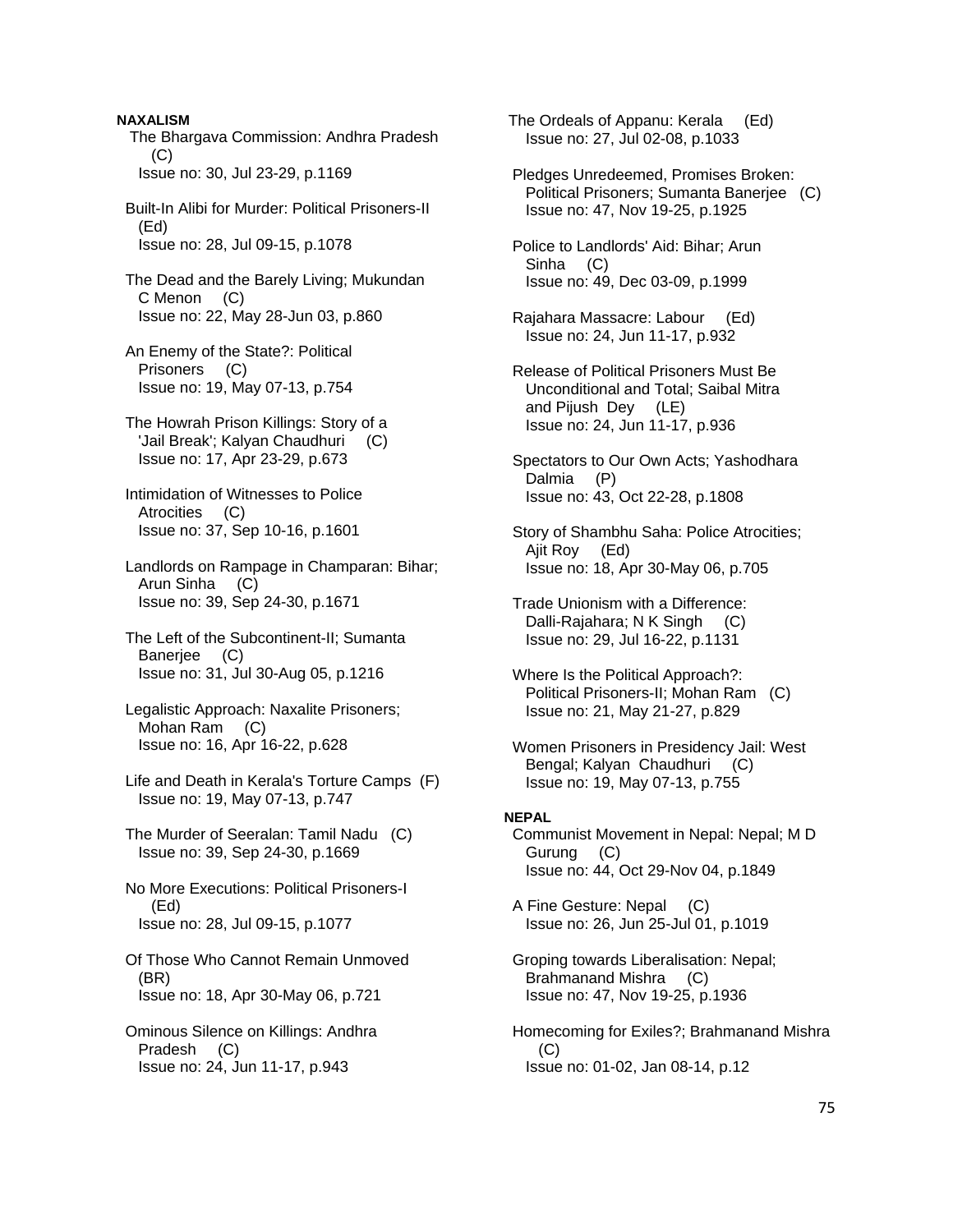# **NEPAL**

 Koirala Returns Home: Nepal; C K Arora  $(C)$ Issue no: 03, Jan 15-21, p.47

 Lull Is Broken: Nepal (Ed) Issue no: 05, Jan 29-Feb 04, p.113

- Preaching Comes Easy: International Affairs; GPD (F) Issue no: 19, May 07-13, p.761
- Prelude to the Desai Visit: Nepal; Brahmanand Mishra (C) Issue no: 50, Dec 10-16, p.2045

 Storm over Koirala: Kathmandu (Ed) Issue no: 19, May 07-13, p.745

 A Three-Way Deal?: Nepal; S D Muni (C) Issue no: 27, Jul 02-08, p.1044

 Vajpayee's Visit: Nepal (Ed) Issue no: 29, Jul 16-22, p.1122

# **NEWS AGENCIES**

 Does Samachar Need Restructuring? A Critique of Kuldip Nayar Committee's Report; C G K Reddy (SA) Issue no: 40, Oct 01-07, p.1705

 Here's Samachar; Nireekshak (F) Issue no: 20, May 14-20, p.793

 Not the Whole Truth (Ed) Issue no: 32, Aug 06-12, p.1243

 Subsidised Credibility: Press (Ed) Issue no: 35, Aug 27-Sep 02, p.1521

 Undoing Samachar; Nireekshak (F) Issue no: 48, Nov 26-Dec 02, p.1975

 White Paper on Media Misuse; Nireekshak (F) Issue no: 24, Jun 11-17, p.948

#### **NIGERIA**

 Aspects of African Socio-Economic Systems; Satish Saberwal (BR) Issue no: 45-46, Nov 05-18, p.1896

# **NOBEL LAUREATES**

 Michal Kalecki; Krishna Bharadwaj (BR) Issue no: 25, Jun 18-24, p.983

**NOBEL PRIZE** 

 'Factual Politics' and 'Terror Economics': Nobel Prize (C) Issue no: 01-02, Jan 08-14, p.11

 Anti-Communist Offensive in Europe; GPD (F) Issue no: 45-46, Nov 05-18, p.1894

# **NON-ALIGNMENT**

 Accent on Continuity: International Affairs; GPD (F) Issue no: 17, Apr 23-29, p.672

 New Face of Non-Alignment: Foreign Policy; S D Muni (C) Issue no: 44, Oct 29-Nov 04, p.1846

 Truly Non-Aligned: Foreign Policy (Ed) Issue no: 42, Oct 15-21, p.1756

# **NON-PROLIFERATION TREATY**

 Nuclear Cartelisation: Theory and Practice; S Jaishankar and C Mohan Raja (SA) Issue no: 20, May 14-20, p.798

#### **NORTH VIETNAM**

 The Untouchables: Foreign Trade (Ed) Issue no: 22, May 28-Jun 03, p.857

### **NORTH-EAST**

 Setback for Congress: The Northeast (Ed) Issue no: 13, Mar 26-Apr 01, p.520

#### **NSS**

 Inter-State Variations in Types of Tenancy; H Laxminarayan and S S Tyagi (RA) Issue no: 39, Sep 24-30, p.A77

#### **NUCLEAR ARMS**

 The Neutron Bomb: West Germany; Ramesh Jaura (C) Issue no: 36, Sep 03-09, p.1568

 Nuclear Cartelisation: Theory and Practice; S Jaishankar and C Mohan Raja (SA) Issue no: 20, May 14-20, p.798

Western View of Arms Race (BR) Issue no: 40, Oct 01-07, p.1704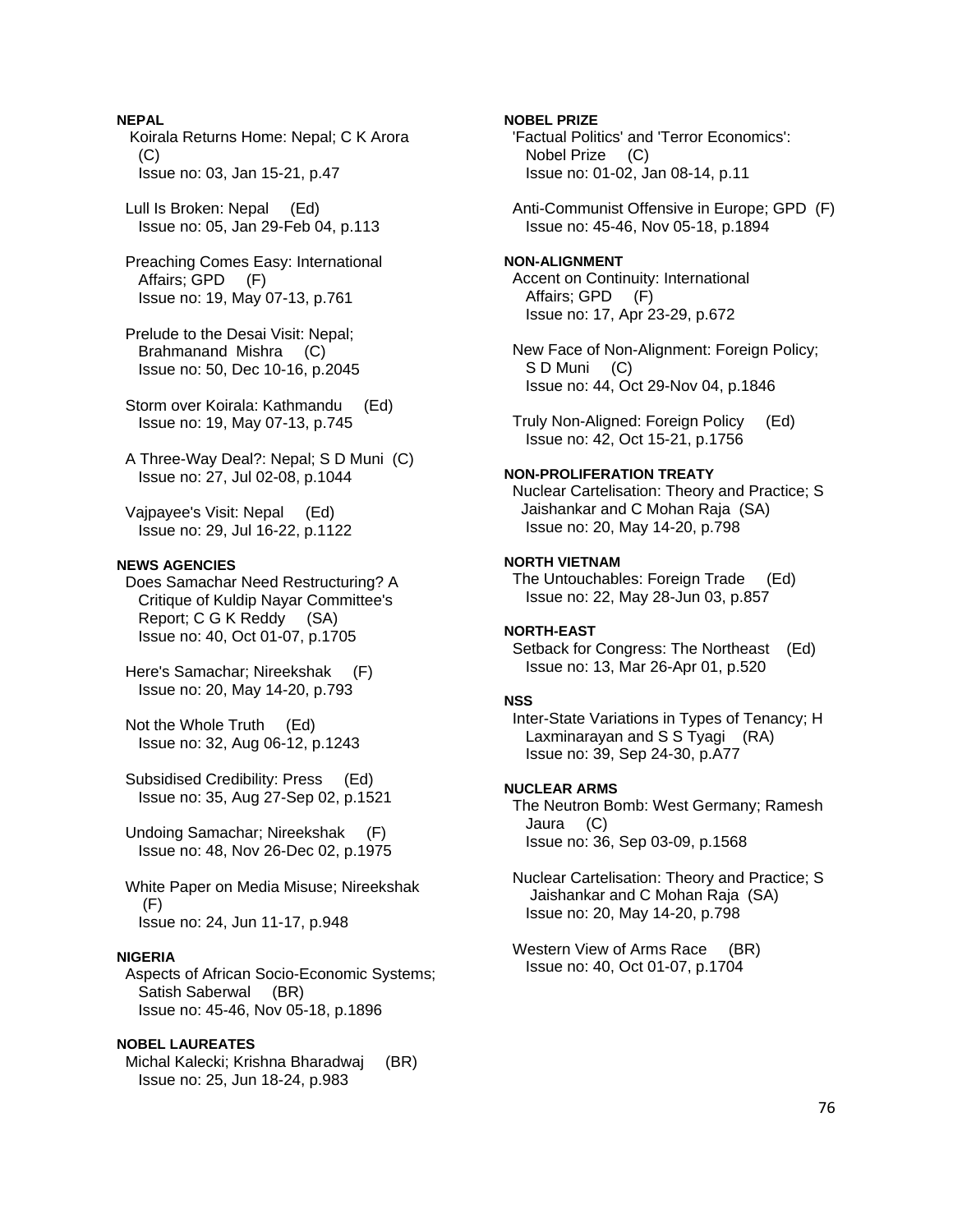# **NUCLEAR POLICY**

 Going Nuclear?: South Africa; P R Chari (C) Issue no: 05, Jan 29-Feb 04, p.126

 New Face of Non-Alignment: Foreign Policy; S D Muni (C) Issue no: 44, Oct 29-Nov 04, p.1846

 United States and India: New Directions and Their Context; Baldev Raj Nayar (SA) Issue no: 45-46, Nov 05-18, p.1905

# **NUCLEAR POWER PLANTS**

 Speeding to 1984: West Germany; Ramesh Jaura (C) Issue no: 14, Apr 02-08, p.573

#### **OBITUARIES**

 Michael D'Souza (Ed) Issue no: 35, Aug 27-Sep 02, p.1521

### **OIL**

 Field Day for Speculators (C) Issue no: 21, May 21-27, p.817

 Meaning of Saudi Deviation: Oil Prices (Ed) Issue no: 01-02, Jan 08-14, p.2

### **OIL COMPANIES**

 Nationalisation of Oil Companies in India; Saumitra Chaudhury (SA) Issue no: 10, Mar 05-11, p.437

#### **PAKISTAN**

 Advanced Masses: Backward Leadership: Pakistan (C) Issue no: 23, Jun 04-10, p.907

 Anatomy of Repression: Pakistan; A G Noorani (C) Issue no: 26, Jun 25-Jul 01, p.1016

 Army's Intervention: Pakistan (Ed) Issue no: 28, Jul 09-15, p.1080

 Easier Said than Done: Pakistan; O N Mehrotra (C) Issue no: 31, Jul 30-Aug 05, p.1219

 Feudal Politics: Pakistan (Ed) Issue no: 13, Mar 26-Apr 01, p.523  Indefinite Postponement of Elections?: Pakistan (Ed) Issue no: 39, Sep 24-30, p.1661

 The Left in the Subcontinent: I; Sumanta Banerjee (C) Issue no: 30, Jul 23-29, p.1170

 Mirror Images: Pakistan; M S Dahiya (C) Issue no: 09, Feb 26-Mar 04, p.398

 Power Is Not for Changing Hands: International Affairs; GPD (F) Issue no: 13, Mar 26-Apr 01, p.539

 Suppression of Trade Unions under Martial Law: Pakistan (C) Issue no: 51, Dec 17-23, p.2091

 Tears for Democracy: Pakistan (Ed) Issue no: 19, May 07-13, p.744

## **PALESTINE**

 Decline of PLO: West Asia; Ramesh Jaura (C) Issue no: 15, Apr 09-15, p.597

 The Struggle Continues: Palestine; Karrim Essack (C) Issue no: 20, May 14-20, p.791

#### **PANCHAYATS**

 Homecoming for Exiles?; Brahmanand Mishra (C) Issue no: 01-02, Jan 08-14, p.12

 The Rural Elite; Ghanshyam Shah (BR) Issue no: 31, Jul 30-Aug 05, p.1225

#### **PAPER**

 Easy Way Out: Paper (Ed) Issue no: 26, Jun 25-Jul 01, p.1002

 Not the Whole Truth (Ed) Issue no: 32, Aug 06-12, p.1243

# **PAPER AND PULP INDUSTRY**

 Easy Way Out: Paper (Ed) Issue no: 26, Jun 25-Jul 01, p.1002

#### **PARAMILITARY**

 Pre-Emptive Move?: Paramilitary Forces (Ed) Issue no: 52, Dec 24-30, p.2113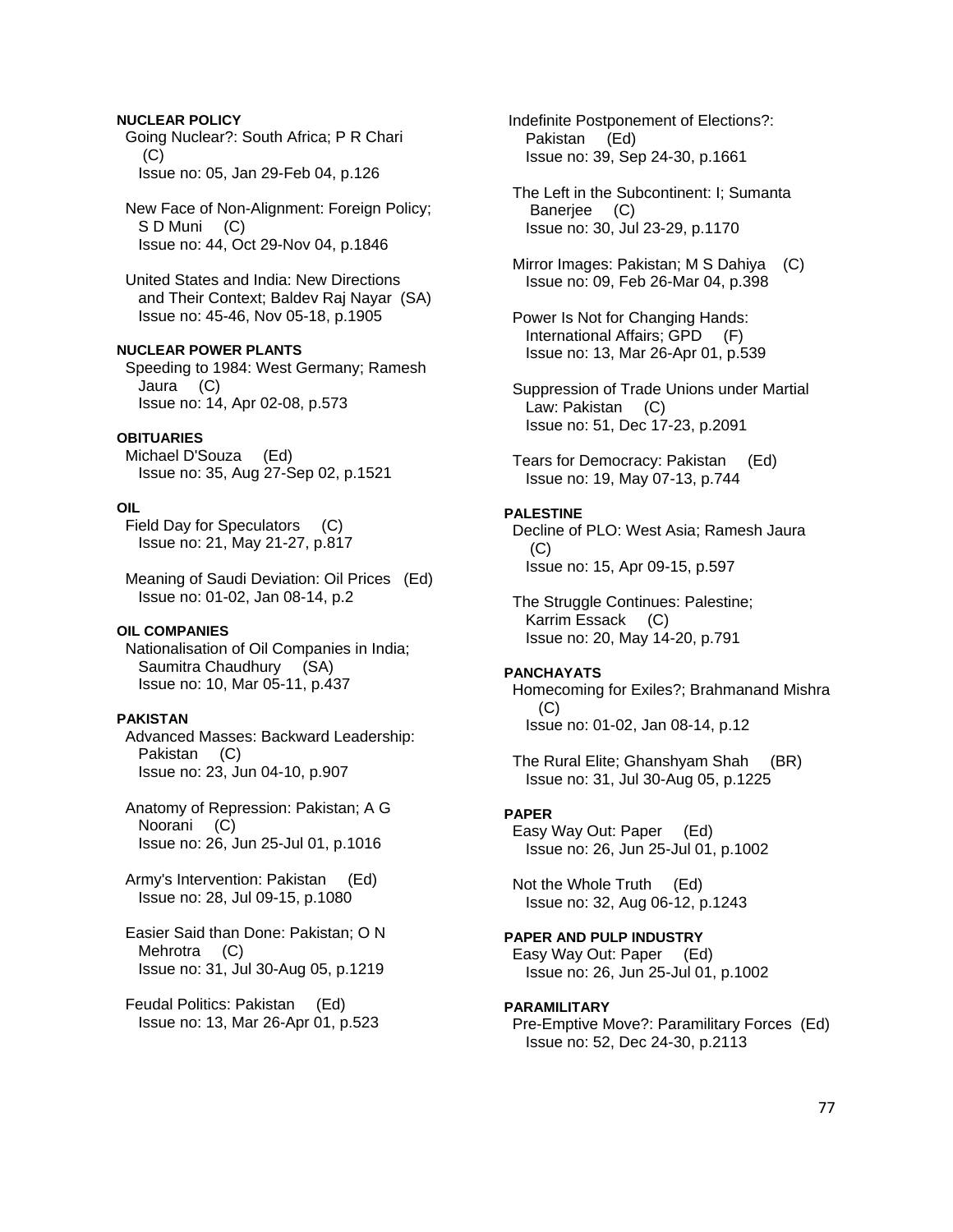# **PARLIAMENT**

 The Bourgeois State in Post-Colonial Social Formations; Bharat Patankar and Gail Omvedt (SA) Issue no: 53, Dec 31-Jan 06, p.2165

#### **PEASANTS**

 Arrival of the Farmer; Romesh Thapar (F) Issue no: 53, Dec 31-Jan 06, p.2149

 Belchhi Revisited: Bihar (Ed) Issue no: 32, Aug 06-12, p.1244

 Madhuban: Landless Labour to Poor Peasant: Bihar; Arun Sinha (C) Issue no: 04, Jan 22-28, p.80

 Major Move against Semi-Feudal Tenancy: Tea Companies; N K Chandra (C) Issue no: 48, Nov 26-Dec 02, p.1965

 Major Move against Semi-Feudal Tenancy: West Bengal Land Reforms Bill-I; N K Chandra (C) Issue no: 48, Nov 26-Dec 02, p.1965

 Measuring Peasant Capitalism: Russia's 1920s and India's 1970s; Teodor Shanin (SA) Issue no: 47, Nov 19-25, p.1939

 Murder of a Peasant Leader: Bihar; Arun Sinha (C) Issue no: 31, Jul 30-Aug 05, p.1214

 Organising Peasants in Nalanda: Bihar; Arun Sinha (C) Issue no: 12, Mar 19-25, p.494

 Peasants' Struggle for Land: Andhra Pradesh (C) Issue no: 40, Oct 01-07, p.1693

 Rich Peasantry to the Fore (C) Issue no: 24, Jun 11-17, p.942

 Violence against the Poor: Bihar; Arun Sinha (C) Issue no: 15, Apr 09-15, p.594

# **PETROCHEMICAL INDUSTRY**

 Many Loose Ends to Tie Up: Haldia Petrochemical Complex (C) Issue no: 40, Oct 01-07, p.1691

 Unfulfilled Promise: Haldia (C) Issue no: 09, Feb 26-Mar 04, p.390

#### **PHARMACEUTICAL INDUSTRY**

 Focus or Diffusion?: Pharmaceutical Industry (C) Issue no: 28, Jul 09-15, p.1087

 More Non-Essential Drugs?: Pharmaceutical Industry (Ed) Issue no: 39, Sep 24-30, p.1660

 Political Economy of Controlling Transnationals: Pharmaceutical Industry in Sri Lanka, 1972-76; Sanjaya Lall and Senaka Bibile (SA) Issue no: 33-34, Aug 13-26, p.1419

Where Is the Hold-Up?: Drugs (C) Issue no: 21, May 21-27, p.819

#### **PHARMACEUTICALS**

 More Non-Essential Drugs?: Pharmaceutical Industry (Ed) Issue no: 39, Sep 24-30, p.1660

### **PHILOSOPHERS**

 Ananda K Coomaraswamy; V Subramaniam  $(C)$ Issue no: 35, Aug 27-Sep 02, p.1533

#### **PHYSICIANS**

 Alternatives for the Poor: Health (C) Issue no: 12, Mar 19-25, p.495

 Estimates of Doctors in Delhi A Note; Roger Jeffery (SA) Issue no: 05, Jan 29-Feb 04, p.132

#### **PLANNING COMMISSION**

 Bureaucracy on Top: New Delhi; B M (C) Issue no: 33-34, Aug 13-26, p.1286

 Bureaucracy's Games: New Delhi; B M (C) Issue no: 39, Sep 24-30, p.1666

 Economics, Dismal as Ever; Romesh Thapar  $(F)$ Issue no: 31, Jul 30-Aug 05, p.1209

 Enquiries, Elections and Economics; Romesh Thapar (F) Issue no: 23, Jun 04-10, p.901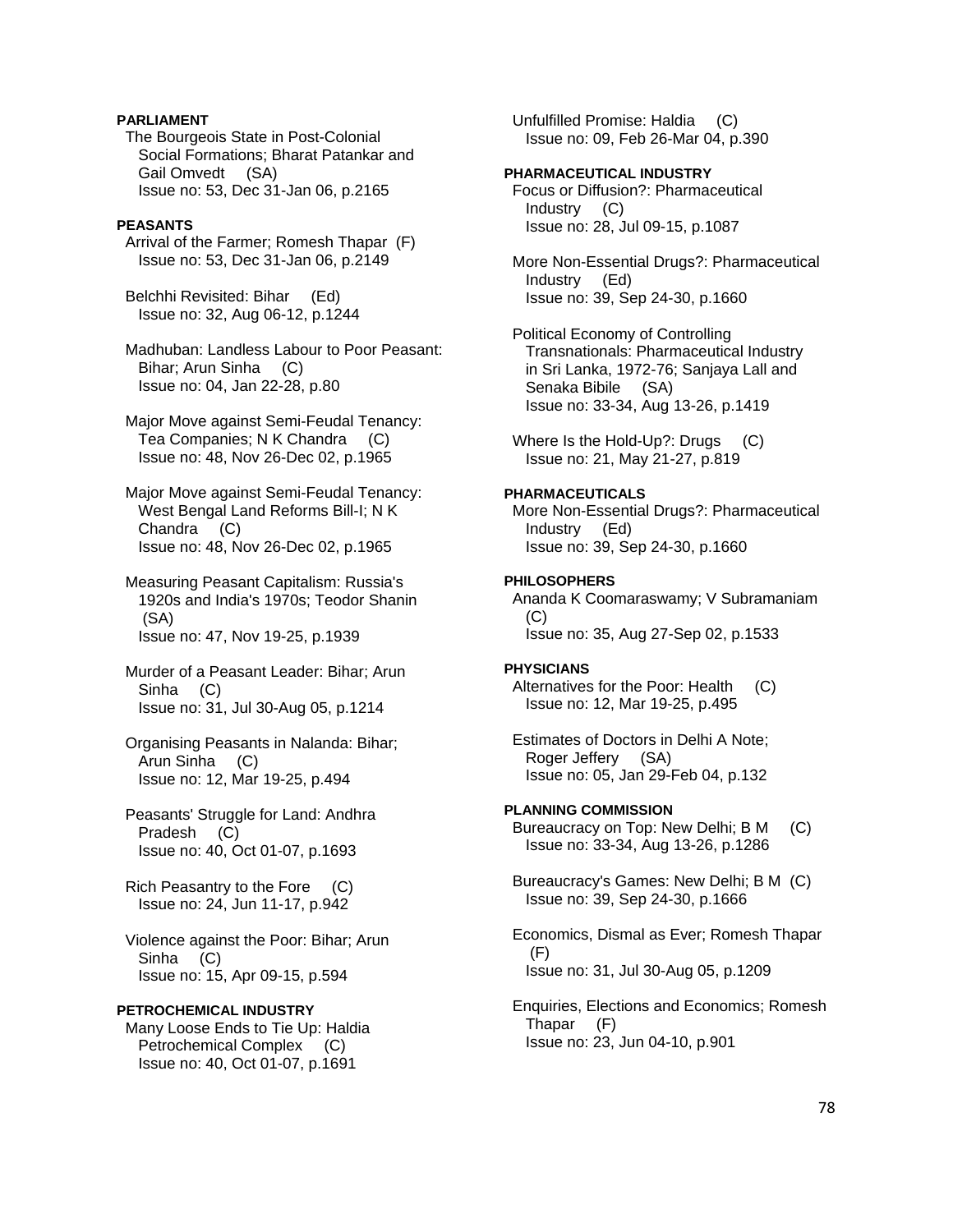# **PLANNING COMMISSION**

 Federal Fiscal Transfers in India: A Comment; G Thimmaiah (SA) Issue no: 49, Dec 03-09, p.2024

 Federal Fiscal Transfers in India: Performance of Six Finance Commissions; Govinda M Rao (SA) Issue no: 31, Jul 30-Aug 05, p.1226

 Framework of Policy: Industry (C) Issue no: 44, Oct 29-Nov 04, p.1843

 Headed Somewhere: Planning Commission (Ed) Issue no: 30, Jul 23-29, p.1161

 How Much Planning?: New Delhi; B M (C) Issue no: 24, Jun 11-17, p.941

 The Necessary Shake-Up: The Economy; Charvaka (C) Issue no: 45-46, Nov 05-18, p.1879

 On Rolling Plans; A Vaidyanathan and I S Gulati (SA) Issue no: 41, Oct 08-14, p.1739

 Plan Outlay: Illusory Rise (Ed) Issue no: 11, Mar 12-18, p.445

 Plan-Making Exercises: New Delhi; B M (C) Issue no: 45-46, Nov 05-18, p.1878

 Planning as Leisure-Time Activity: New Delhi; B M (C) Issue no: 38, Sep 17-23, p.1632

 Planning Process, Planning Commission and Rollover Planning: Some Basic Issues; Suresh D Tendulkar (SA) Issue no: 42, Oct 15-21, p.1777

 Talking Points Not Policies: New Delhi; B  $M$  (C) Issue no: 28, Jul 09-15, p.1084

 Tall Claim: Farm Mechanisation (Ed) Issue no: 42, Oct 15-21, p.1756

 Union Budget: New Lines and Old Ways; Bhabhatosh Datta (SA) Issue no: 27, Jul 02-08, p.1054

### **PLANTATIONS**

 Aspects of Fiji Indian History, 1879-1939: A Society in Transition: I; Ahmed Ali (SA) Issue no: 42, Oct 15-21, p.1782

 A Rupee a Day Keeps Politics Away: Tea Garden Labour; Timir Basu (C) Issue no: 40, Oct 01-07, p.1692

#### **POLAND**

 A Warsaw Diary: International Affairs; GPD (F) Issue no: 23, Jun 04-10, p.899

## **POLICE**

 'Supercop' Is Here!: Police (Ed) Issue no: 39, Sep 24-30, p.1661

- Poses All the Way: The Arrest (Ed) Issue no: 41, Oct 08-14, p.1721
- Pre-Emptive Move?: Paramilitary Forces (Ed) Issue no: 52, Dec 24-30, p.2113
- Unchecked Growth: Police (Ed) Issue no: 15, Apr 09-15, p.584

# **POLICE ATROCITIES**

 'Encounters' Are Murders: Interim Report of Civil Rights Committee: Political Prisoners-I (C) Issue no: 21, May 21-27, p.827

 'Law and Order' Killings: West Bengal-II; Kalyan Chaudhuri (C) Issue no: 29, Jul 16-22, p.1134

 After the Massacre: Madhya Pradesh; N K Singh (C) Issue no: 25, Jun 18-24, p.976

- Ananta Singh Case: CPI(M) on Trial: West Bengal; Kalyan Chaudhuri (C) Issue no: 41, Oct 08-14, p.1731
- Andhra's Roll of Honour: Police Atrocities (C) Issue no: 17, Apr 23-29, p.677
- Appeal for Judicial Enquiry; Surapaneni Rama Rao (LE) Issue no: 26, Jun 25-Jul 01, p.1003
- Bhargava Commission; Tarimela Ramdas Reddy and P Suryanarayana (LE) Issue no: 32, Aug 06-12, p.1247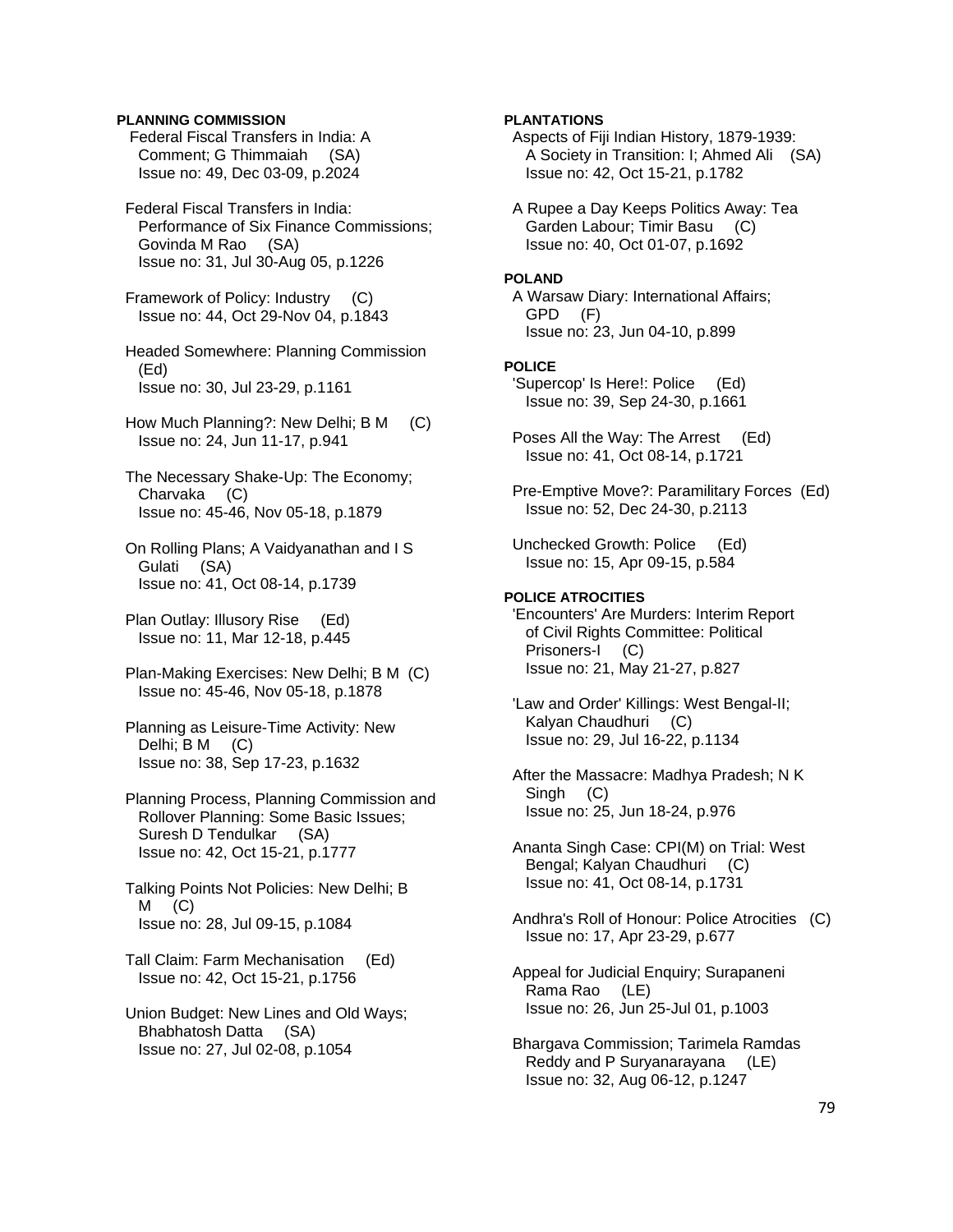# **POLICE ATROCITIES**

 Built-In Alibi for Murder: Political Prisoners-II (Ed) Issue no: 28, Jul 09-15, p.1078

 Civil Liberties: Memorandum to Home Minister; Aurobindo Ghose (LE) Issue no: 21, May 21-27, p.821

 Class War, Not 'Atrocities against Harijans': Bihar; Arun Sinha (C) Issue no: 50, Dec 10-16, p.2037

 Dalli-Rajahara Workers' Continuing Struggle: Madhya Pradesh; N K Singh (C) Issue no: 49, Dec 03-09, p.2004

 The Dead and the Barely Living; Mukundan C Menon (C) Issue no: 22, May 28-Jun 03, p.860

 Deep Discontent: Nagaland (Ed) Issue no: 24, Jun 11-17, p.933

 Intimidation of Witnesses to Police Atrocities (C) Issue no: 37, Sep 10-16, p.1601

 Just Routine Torture: Maharashtra (Ed) Issue no: 45-46, Nov 05-18, p.1874

 Killings in Guntur: Second Interim Report of Civil Rights Committee (C) Issue no: 25, Jun 18-24, p.971

 Landlords on Rampage in Champaran: Bihar; Arun Sinha (C) Issue no: 39, Sep 24-30, p.1671

 Life and Death in Kerala's Torture Camps (F) Issue no: 19, May 07-13, p.747

 Massacre at Muzaffarnagar (C) Issue no: 26, Jun 25-Jul 01, p.1008

 Murder at Bagha Purana (F) Issue no: 17, Apr 23-29, p.667

 The Murder of Seeralan: Tamil Nadu (C) Issue no: 39, Sep 24-30, p.1669

 Ominous Silence on Killings: Andhra Pradesh (C) Issue no: 24, Jun 11-17, p.943

 Oppression of Scheduled Castes: Madhya Pradesh; N K Singh (C) Issue no: 43, Oct 22-28, p.1800

 The Ordeals of Appanu: Kerala (Ed) Issue no: 27, Jul 02-08, p.1033

 Police on Rampage: Tamil Nadu (C) Issue no: 49, Dec 03-09, p.2000

 Police to Landlords' Aid: Bihar; Arun Sinha (C) Issue no: 49, Dec 03-09, p.1999

 Police, Politicians and Hoodlums: Bihar; Arun Sinha (C) Issue no: 40, Oct 01-07, p.1695

 The Story of Rajan (F) Issue no: 16, Apr 16-22, p.627

 Story of Shambhu Saha: Police Atrocities; Ajit Roy (Ed) Issue no: 18, Apr 30-May 06, p.705

 The Struggle Continues: Dalli-Rajahara; N K Singh (C) Issue no: 30, Jul 23-29, p.1174

 Workers' Anger: Faridabad; Ramnath Narayanaswamy (C) Issue no: 28, Jul 09-15, p.1086

 A Year after Eviction: Cheeta Camp (C) Issue no: 25, Jun 18-24, p.975

### **POLITICAL BEHAVIOUR**

 Election Studies in India; Imtiaz Ahmad (SA) Issue no: 39, Sep 24-30, p.1677

 Was Congress to Blame?; David Hardiman (BR) Issue no: 19, May 07-13, p.762

### **POLITICAL ECONOMY**

 Emergence of Permanent Emergency in India; Andre Gunder Frank (SA) Issue no: 11, Mar 12-18, p.463

 Indian Political Economy, 1967-77: Marriage of Wheat and Whisky; Ranjit Sau (SA) Issue no: 15, Apr 09-15, p.615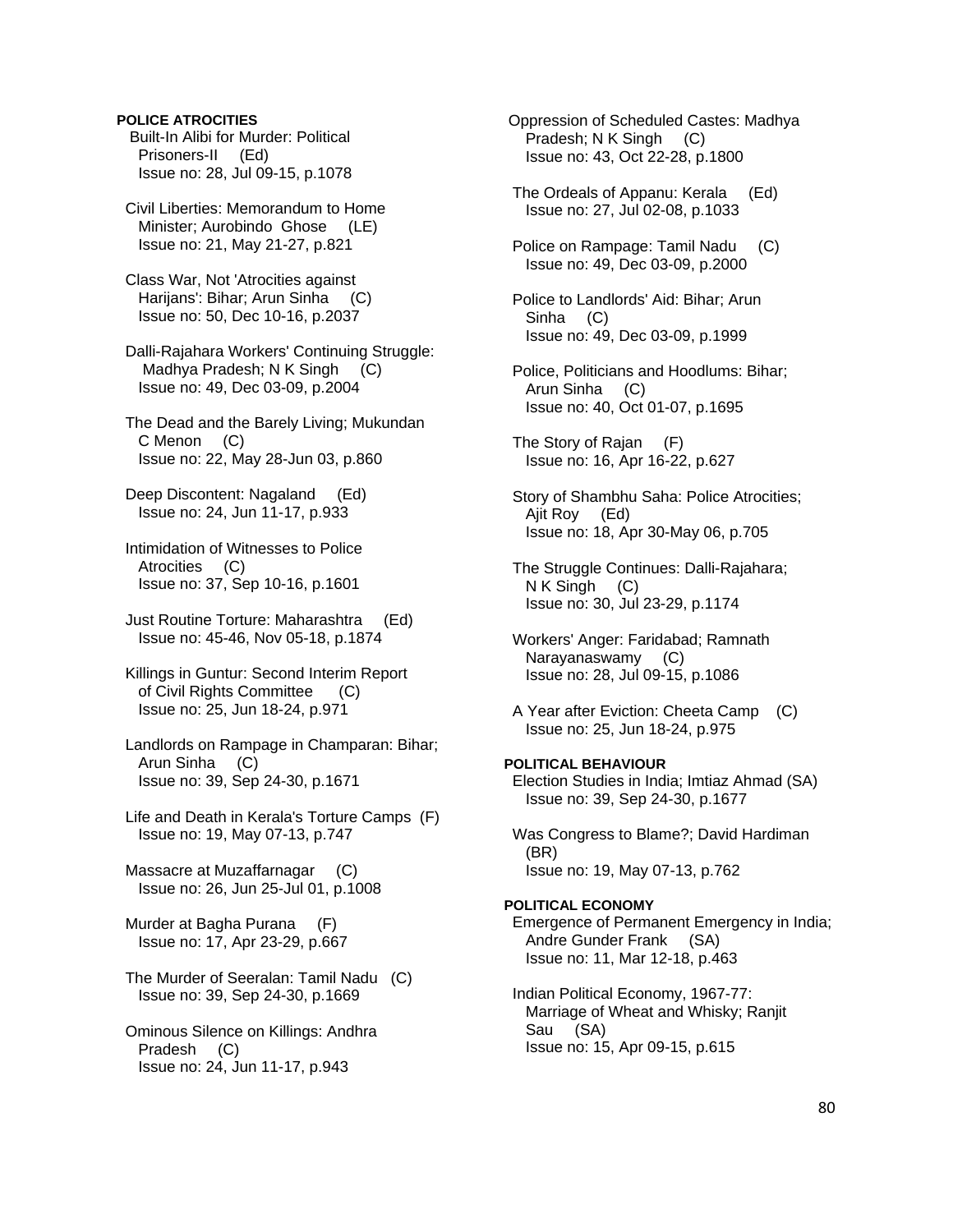# **POLITICAL ECONOMY**

 Political Economy of Controlling Transnationals: Pharmaceutical Industry in Sri Lanka, 1972-76; Sanjaya Lall and Senaka Bibile (SA) Issue no: 33-34, Aug 13-26, p.1419

 Political Economy of Indian Nationalism: 19th Century Roots; Amalendu Guha (BR) Issue no: 48, Nov 26-Dec 02, p.1977

# **POLITICAL HISTORY**

 Abu Taher's Last Testament: Bangladesh: The Unfinished Revolution; Lawrence Lifschultz (SA) Issue no: 33-34, Aug 13-26, p.1303

 Russian Studies of China (LE) Issue no: 26, Jun 25-Jul 01, p.1003

 Social System and Ideology in South India; Michelguglielmo Torri (RA) Issue no: 29, Jul 16-22, p.1144

# **POLITICAL MOVEMENTS**

 Case for Enquiry: JP's Health (Ed) Issue no: 09, Feb 26-Mar 04, p.379

 Revolution, Reform, or Protest? A Study of the Bihar Movement: I; Ghansham Shah (SA) Issue no: 15, Apr 09-15, p.605

 Revolution, Reform, or Protest? A Study of the Bihar Movement: II; Ghanshyam Shah (SA) Issue no: 16, Apr 16-22, p.642

 Revolution, Reform, or Protest? A Study of the Bihar Movement: III; Ghanshyam Shah (SA) Issue no: 17, Apr 23-29, p.695

#### **POLITICAL PARTIES**

 Administrators and Politicians: Emerging Relations; V Subramaniam (RA) Issue no: 48, Nov 26-Dec 02, p.M143

 Advanced Masses: Backward Leadership: Pakistan (C) Issue no: 23, Jun 04-10, p.907

 And Then There Were None: Sri Lanka (Ed) Issue no: 31, Jul 30-Aug 05, p.1204

 Bad Habits Persist; Romesh Thapar (F) Issue no: 14, Apr 02-08, p.562

 By Any Other Name... (Ed) Issue no: 53, Dec 31-Jan 06, p.2143

 Caucus Fights: Madhya Pradesh (C) Issue no: 29, Jul 16-22, p.1132

 Changed Situation: North (P) Issue no: 06-08, Feb 05-25, p.183

 Changing Politics of Consensus; Romesh Thapar (F) Issue no: 26, Jun 25-Jul 01, p.1005

 Different Alignment for Assembly Election?: Tamil Nadu (C) Issue no: 14, Apr 02-08, p.568

 Eclipse of Congress: Bihar; Arun Sinha (C) Issue no: 11, Mar 12-18, p.455

 Election Parole: Tamil Nadu (P) Issue no: 06-08, Feb 05-25, p.179

 Election Prospects: Indonesia; S S Bhattacharya (C) Issue no: 05, Jan 29-Feb 04, p.125

 Election-Eve Munificence: New Delhi; B M (C) Issue no: 09, Feb 26-Mar 04, p.386

 Elections (Ed) Issue no: 04, Jan 22-28, p.69

 Evading the Crucial Questions; T V Sathyamurthy (BR) Issue no: 31, Jul 30-Aug 05, p.1220

 Even Rigging Fails: West Bengal-II; Kalyan Chaudhuri (C) Issue no: 14, Apr 02-08, p.565

 Fewer Parties, but Greater Rivalries: North (Ed) Issue no: 23, Jun 04-10, p.896

 Fight for Maratha Support: Maharashtra (C) Issue no: 28, Jul 09-15, p.1085

 First Causes: Politics (Ed) Issue no: 30, Jul 23-29, p.1160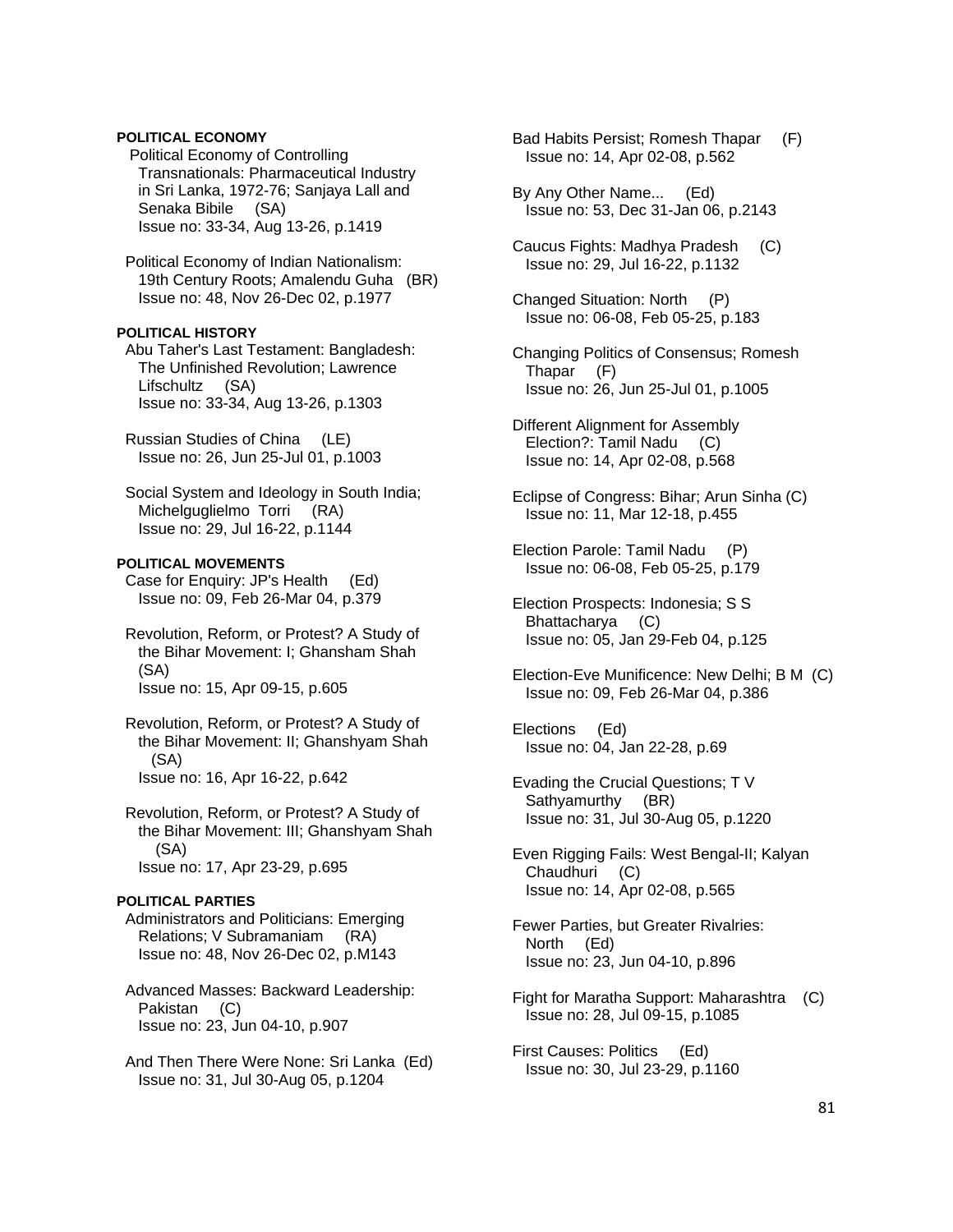## **POLITICAL PARTIES**

- Focus on Cities: Maharashtra (C) Issue no: 09, Feb 26-Mar 04, p.391
- Fresh Arrests: Nagaland (Ed) Issue no: 09, Feb 26-Mar 04, p.380
- From Authoritarianism to Populism: New Delhi; B M (C) Issue no: 12, Mar 19-25, p.493
- Gaming Rules: Elections-I (Ed) Issue no: 12, Mar 19-25, p.488
- The Groundswell; Romesh Thapar (F) Issue no: 09, Feb 26-Mar 04, p.385
- An Indian Summer? (Ed) Issue no: 06-08, Feb 05-25, p.153
- The Indira Ripple; Romesh Thapar (F) Issue no: 40, Oct 01-07, p.1687
- Inside the Janata Party; Romesh Thapar (F) Issue no: 30, Jul 23-29, p.1165
- An Interview with Willy Brandt: West Germany; Ramesh Jaura (C) Issue no: 31, Jul 30-Aug 05, p.1218
- Janata Aberrations?; Romesh Thapar (F) Issue no: 27, Jul 02-08, p.1036
- Janata Party Portents: Politics (Ed) Issue no: 05, Jan 29-Feb 04, p.110
- Janata Tries Short-Cuts (C) Issue no: 35, Aug 27-Sep 02, p.1535
- The Key Issue; Mohan Ram (P) Issue no: 06-08, Feb 05-25, p.175
- A Little Disorder: Elections (Ed) Issue no: 25, Jun 18-24, p.967
- Marathi Sahitya Sammelan: Maharashtra; Gail Omvedt (C) Issue no: 49, Dec 03-09, p.2003
- Nature of Class Struggle in Bangladesh; B K Jahangir (SA) Issue no: 50, Dec 10-16, p.2063
- No Walk-Over: Assam (P) Issue no: 06-08, Feb 05-25, p.181

 Not Fit to Print: The Press (Ed) Issue no: 10, Mar 05-11, p.410

- Not Quite India (Ed) Issue no: 09, Feb 26-Mar 04, p.377
- An Open Situation; Romesh Thapar (F) Issue no: 22, May 28-Jun 03, p.862
- Peace Prospects: Nagaland (Ed) Issue no: 50, Dec 10-16, p.2029
- The Peasants Show Their Muscle; Romesh Thapar (F) Issue no: 13, Mar 26-Apr 01, p.524
- Political Frame Is Lacking; Romesh Thapar (F) Issue no: 24, Jun 11-17, p.935
- The Political Parade; Romesh Thapar (F) Issue no: 20, May 14-20, p.783
- Political Uses of Cyclone: Andhra Pradesh (C) Issue no: 52, Dec 24-30, p.2118
- Politicians and Bureaucrats in Confusion; Romesh Thapar (F) Issue no: 35, Aug 27-Sep 02, p.1523
- Politics, and the Direction; Romesh Thapar (F) Issue no: 29, Jul 16-22, p.1124
- A Programme for Civil Liberties (C) Issue no: 14, Apr 02-08, p.570
- Release of Political Prisoners Must Be Unconditional and Total; Saibal Mitra and Pijush Dey (LE) Issue no: 24, Jun 11-17, p.936
- Revolution, Reform, or Protest? A Study of the Bihar Movement: II; Ghanshyam Shah (SA) Issue no: 16, Apr 16-22, p.642
- Rich Peasantry to the Fore (C) Issue no: 24, Jun 11-17, p.942
- Rumblings; Romesh Thapar (F) Issue no: 16, Apr 16-22, p.626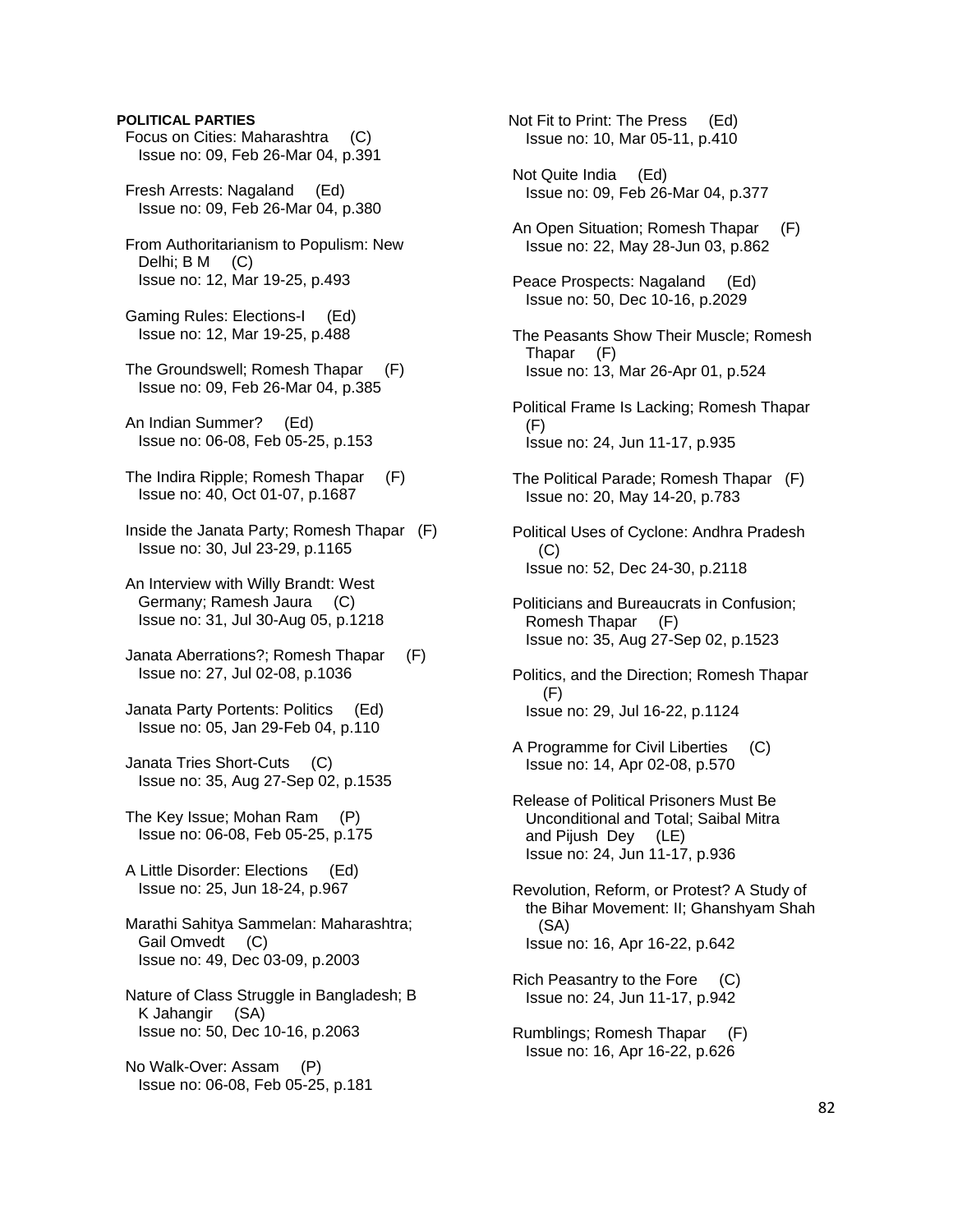# **POLITICAL PARTIES**

 Shifting Alliances: Politics; Mohan Ram (Ed) Issue no: 14, Apr 02-08, p.557

 The Southern Backlash: Politics (Ed) Issue no: 45-46, Nov 05-18, p.1872

 A Southern Waterloo: Tamil Nadu (C) Issue no: 48, Nov 26-Dec 02, p.1970

 Soviet Union, Janata and CPI: Politics (Ed) Issue no: 20, May 14-20, p.776

 Stabilities and Kichries; Romesh Thapar (F) Issue no: 12, Mar 19-25, p.492

 State Elections (Ed) Issue no: 22, May 28-Jun 03, p.855

 Stormy Politics: Andhra Pradesh (Ed) Issue no: 49, Dec 03-09, p.1992

 Summary Rejection: North (C) Issue no: 13, Mar 26-Apr 01, p.531

 Third General Elections: Indonesia; S S Bhattacharya (C) Issue no: 32, Aug 06-12, p.1263

 Time for Cleansing: Elections (Ed) Issue no: 14, Apr 02-08, p.556

 Unity in Action?: CPI(M) and CPI (Ed) Issue no: 43, Oct 22-28, p.1793

 Villains and Heroes; Nireekshak (F) Issue no: 13, Mar 26-Apr 01, p.526

 Was Congress to Blame?; David Hardiman (BR) Issue no: 19, May 07-13, p.762

 Weakening Commitment (Ed) Issue no: 27, Jul 02-08, p.1031

Week to Week; Romesh Thapar (F) Issue no: 06-08, Feb 05-25, p.168

 Who Is Afraid of Wolf Biermann?: East Germany; Ramesh Jaura (C) Issue no: 04, Jan 22-28, p.85

# **POLITICAL PERSONALITIES**

 Administrators and Politicians: Emerging Relations; V Subramaniam (RA) Issue no: 48, Nov 26-Dec 02, p.M143

 By Any Other Name... (Ed) Issue no: 53, Dec 31-Jan 06, p.2143

 Case for Enquiry: JP's Health (Ed) Issue no: 09, Feb 26-Mar 04, p.379

 Communist Movement in Nepal: Nepal; M D Gurung (C) Issue no: 44, Oct 29-Nov 04, p.1849

 Cracks in a Stronghold: Madhya Pradesh; N K Singh (C) Issue no: 11, Mar 12-18, p.457

 The Crisis of Congressmen; Romesh Thapar (F) Issue no: 17, Apr 23-29, p.665

 Crisis of Rulership; Romesh Thapar (F) Issue no: 47, Nov 19-25, p.1920

 Dead Issue (Ed) Issue no: 16, Apr 16-22, p.619

 The Developing Splits; Romesh Thapar (F) Issue no: 52, Dec 24-30, p.2115

 A Different Scenario (Ed) Issue no: 43, Oct 22-28, p.1791

 Dope-Peddling; Romesh Thapar (F) Issue no: 44, Oct 29-Nov 04, p.1835

 Easier Said than Done: Pakistan; O N Mehrotra (C) Issue no: 31, Jul 30-Aug 05, p.1219

 Eclipse of Congress: Bihar; Arun Sinha (C) Issue no: 11, Mar 12-18, p.455

 End of a Contract (LE) Issue no: 30, Jul 23-29, p.1164

 End of a Contract: Maharashtra (Ed) Issue no: 21, May 21-27, p.817

 End of a Sorry Chapter: Nagaland (Ed) Issue no: 48, Nov 26-Dec 02, p.1958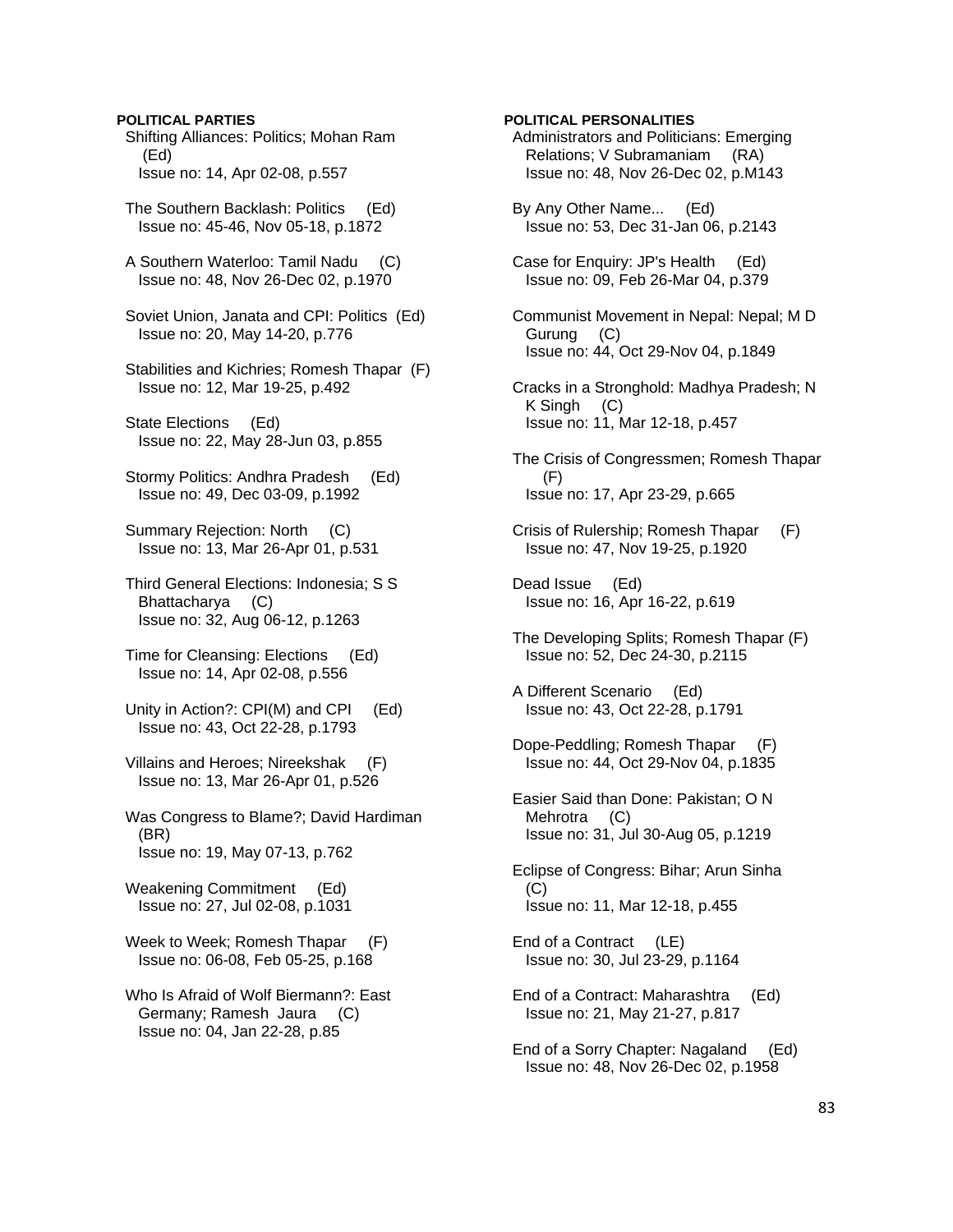### **POLITICAL PERSONALITIES**

 Enquiries, Elections and Economics; Romesh Thapar (F) Issue no: 23, Jun 04-10, p.901

 A Fine Gesture: Nepal (C) Issue no: 26, Jun 25-Jul 01, p.1019

 Focus on Cities: Maharashtra (C) Issue no: 09, Feb 26-Mar 04, p.391

 Fresh 'Identifications': Politics (Ed) Issue no: 31, Jul 30-Aug 05, p.1206

 Groping towards Liberalisation: Nepal; Brahmanand Mishra (C) Issue no: 47, Nov 19-25, p.1936

 Growing Dissensions: North (C) Issue no: 50, Dec 10-16, p.2040

 In Search of a 'Leftist' Platform: Politics (Ed) Issue no: 38, Sep 17-23, p.1624

 The Indira Ripple; Romesh Thapar (F) Issue no: 40, Oct 01-07, p.1687

 An Interview with Willy Brandt: West Germany; Ramesh Jaura (C) Issue no: 31, Jul 30-Aug 05, p.1218

 Irrelevancies; Romesh Thapar (F) Issue no: 28, Jul 09-15, p.1081

 Janata Party Portents: Politics (Ed) Issue no: 05, Jan 29-Feb 04, p.110

 Janata Party Tangles; Romesh Thapar (F) Issue no: 18, Apr 30-May 06, p.711

 Koirala Returns Home: Nepal; C K Arora (C) Issue no: 03, Jan 15-21, p.47

 Looking for Political Coherence; Romesh Thapar (F) Issue no: 39, Sep 24-30, p.1663

 Lull Is Broken: Nepal (Ed) Issue no: 05, Jan 29-Feb 04, p.113

 Man for All Seasons: Sikkim (C) Issue no: 24, Jun 11-17, p.944

 Many Old Scores to Settle: Maharashtra (C) Issue no: 16, Apr 16-22, p.630

 Mini-Emergencies: Maharashtra (Ed) Issue no: 48, Nov 26-Dec 02, p.1957

 Mirror Images: Pakistan; M S Dahiya (C) Issue no: 09, Feb 26-Mar 04, p.398

 No End to Crisis: Congress Party (Ed) Issue no: 48, Nov 26-Dec 02, p.1956

 Non-Performers and Non-Starters; Romesh Thapar (F) Issue no: 48, Nov 26-Dec 02, p.1961

 Not Cricket: West Bengal; Ajit Roy (Ed) Issue no: 31, Jul 30-Aug 05, p.1207

 Not Fit to Print: The Press (Ed) Issue no: 10, Mar 05-11, p.410

 Not for Reasons of State (Ed) Issue no: 50, Dec 10-16, p.2027

- An Open Situation; Romesh Thapar (F) Issue no: 22, May 28-Jun 03, p.862
- Philosopher of Detente: International Affairs; GPD (F) Issue no: 04, Jan 22-28, p.78
- The Plot Line...; Romesh Thapar (F) Issue no: 51, Dec 17-23, p.2077
- Police, Politicians and Hoodlums: Bihar; Arun Sinha (C) Issue no: 40, Oct 01-07, p.1695
- The Political Parade; Romesh Thapar (F) Issue no: 20, May 14-20, p.783
- Politicians and Bureaucrats in Confusion; Romesh Thapar (F) Issue no: 35, Aug 27-Sep 02, p.1523

 Politics, and the Direction; Romesh Thapar (F) Issue no: 29, Jul 16-22, p.1124

 Poses All the Way: The Arrest (Ed) Issue no: 41, Oct 08-14, p.1721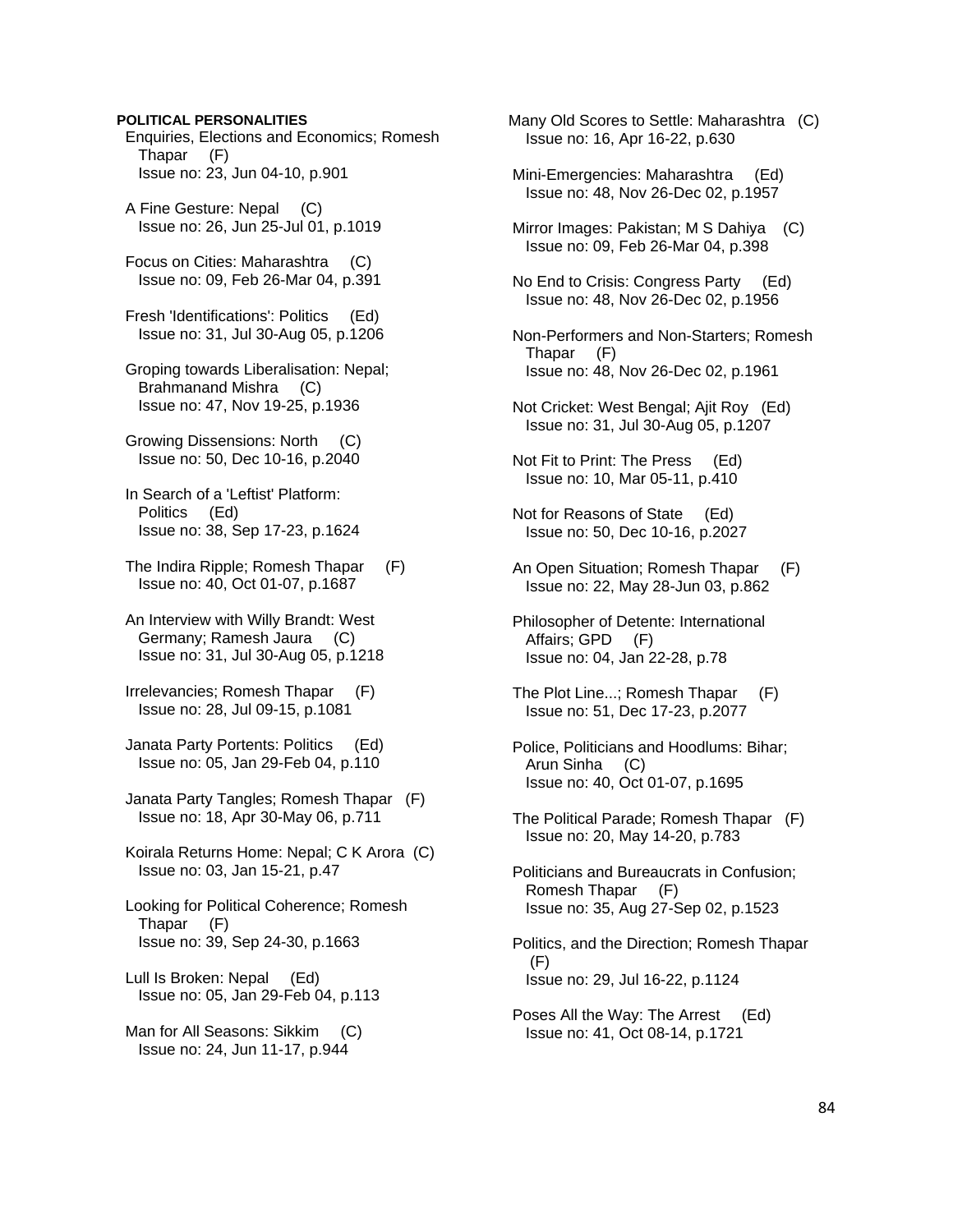## **POLITICAL PERSONALITIES**

 Power Is Not for Changing Hands: International Affairs; GPD (F) Issue no: 13, Mar 26-Apr 01, p.539

 Problem of Pent-Up Aspirations: New Delhi;  $BM$  (C) Issue no: 14, Apr 02-08, p.563

 Return of Rajamata: Madhya Pradesh (Ed) Issue no: 26, Jun 25-Jul 01, p.1001

 Russian Studies of China; Ajit Roy (LE) Issue no: 29, Jul 16-22, p.1123

 Significant Change: CPI(M) (Ed) Issue no: 28, Jul 09-15, p.1076

 The Silent Ones: Congress Party (Ed) Issue no: 10, Mar 05-11, p.411

 The Southern Backlash: Politics (Ed) Issue no: 45-46, Nov 05-18, p.1872

 A Southern Waterloo: Tamil Nadu (C) Issue no: 48, Nov 26-Dec 02, p.1970

 The Three Congresses: Politics (Ed) Issue no: 13, Mar 26-Apr 01, p.521

 A Three-Way Deal?: Nepal; S D Muni (C) Issue no: 27, Jul 02-08, p.1044

 Vajpayee's Visit: Nepal (Ed) Issue no: 29, Jul 16-22, p.1122

Week to Week; Romesh Thapar (F) Issue no: 06-08, Feb 05-25, p.168

 What Goes on in the Home Ministry?; Romesh Thapar (F) Issue no: 45-46, Nov 05-18, p.1875

 Who Is Afraid of Wolf Biermann?: East Germany; Ramesh Jaura (C) Issue no: 04, Jan 22-28, p.85

 Why Did D P Mishra Quit Congress?: Madhya Pradesh; N K Singh (C) Issue no: 41, Oct 08-14, p.1729

 Willing to Wound, and Yet Afraid to Strike (Ed) Issue no: 41, Oct 08-14, p.1719

**POLITICAL POWER**  Nature of Class Struggle in Bangladesh; B K Jahangir (SA) Issue no: 50, Dec 10-16, p.2063

 Political Uses of Cyclone: Andhra Pradesh (C) Issue no: 52, Dec 24-30, p.2118

**POLITICAL PRISONERS**  'Encounters' Are Murders: Interim Report of Civil Rights Committee: Political Prisoners-I (C) Issue no: 21, May 21-27, p.827

 'Law and Order' Killings: West Bengal-II; Kalyan Chaudhuri (C) Issue no: 29, Jul 16-22, p.1134

 'Supercop' Is Here!: Police (Ed) Issue no: 39, Sep 24-30, p.1661

 Amnesty Report: Iran (Ed) Issue no: 09, Feb 26-Mar 04, p.380

 Ananta Singh Case: CPI(M) on Trial: West Bengal; Kalyan Chaudhuri (C) Issue no: 41, Oct 08-14, p.1731

 Anatomy of Repression: Pakistan; A G Noorani (C) Issue no: 26, Jun 25-Jul 01, p.1016

 Army's Intervention: Pakistan (Ed) Issue no: 28, Jul 09-15, p.1080

 Bhargava Commission; Tarimela Ramdas Reddy and P Suryanarayana (LE) Issue no: 32, Aug 06-12, p.1247

 The Bhargava Commission: Andhra Pradesh (C) Issue no: 30, Jul 23-29, p.1169

 Built-In Alibi for Murder: Political Prisoners-II (Ed) Issue no: 28, Jul 09-15, p.1078

 Civil Liberties: Memorandum to Home Minister; Aurobindo Ghose (LE) Issue no: 21, May 21-27, p.821

 Demand for Restoration of Democratic Norms; Nihar et al Munsi (LE) Issue no: 09, Feb 26-Mar 04, p.382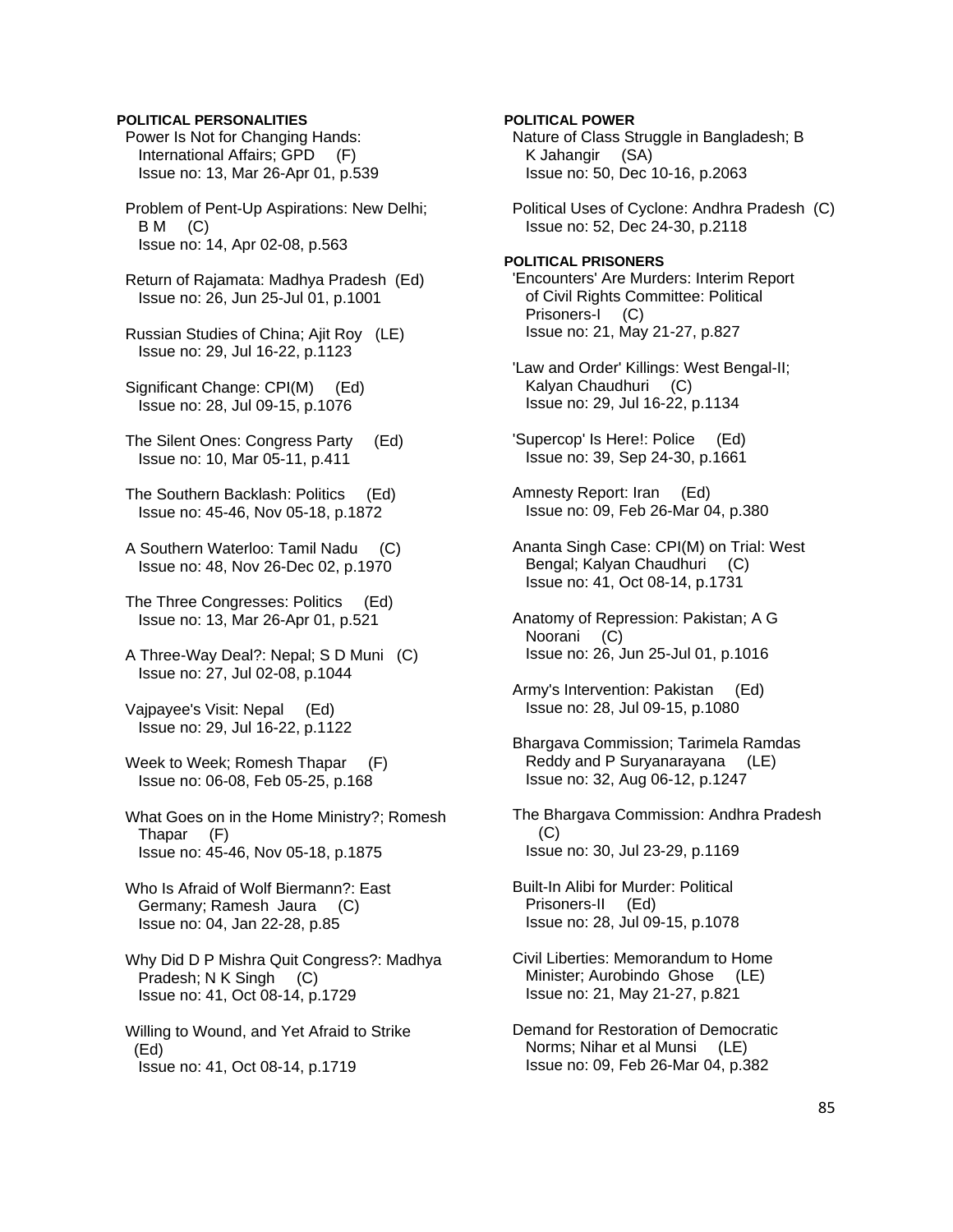## **POLITICAL PRISONERS**

 An Enemy of the State?: Political Prisoners (C) Issue no: 19, May 07-13, p.754

 Killed in Encounters: Political Prisoners (Ed) Issue no: 16, Apr 16-22, p.620

 Killings in Guntur: Second Interim Report of Civil Rights Committee (C) Issue no: 25, Jun 18-24, p.971

 Legalistic Approach: Naxalite Prisoners; Mohan Ram (C) Issue no: 16, Apr 16-22, p.628

 National Convention on Civil Liberties; Vishnu et al Dutt (LE) Issue no: 29, Jul 16-22, p.1123

 No More Executions: Political Prisoners-I (Ed) Issue no: 28, Jul 09-15, p.1077

 The Ordeals of Appanu: Kerala (Ed) Issue no: 27, Jul 02-08, p.1033

 Pledges Unredeemed, Promises Broken: Political Prisoners; Sumanta Banerjee (C) Issue no: 47, Nov 19-25, p.1925

- Political Prisoners; M Somasekhar (LE) Issue no: 09, Feb 26-Mar 04, p.382
- Political Prisoners; Navroz Modi (LE) Issue no: 16, Apr 16-22, p.622
- Portrait of a Naga 'Hostile': Nagaland; Udayon Misra (C) Issue no: 20, May 14-20, p.788
- A Programme for Civil Liberties (C) Issue no: 14, Apr 02-08, p.570
- Release of Political Prisoners Must Be Unconditional and Total; Saibal Mitra and Pijush Dey (LE) Issue no: 24, Jun 11-17, p.936
- Report on Political Prisoners: Indonesia (C) Issue no: 22, May 28-Jun 03, p.869

 Repression in Indonesia: Violation of Human Rights; A G Noorani (C) Issue no: 44, Oct 29-Nov 04, p.1847 Spectators to Our Own Acts; Yashodhara Dalmia (P) Issue no: 43, Oct 22-28, p.1808 Where Is the Political Approach?: Political Prisoners-II; Mohan Ram (C) Issue no: 21, May 21-27, p.829 Women Prisoners in Presidency Jail: West Bengal; Kalyan Chaudhuri (C) Issue no: 19, May 07-13, p.755 **POLITICAL SCIENTISTS**  Election Studies in India; Imtiaz Ahmad (SA) Issue no: 39, Sep 24-30, p.1677 **POLITICAL SITUATION**  The 'Hawa' Is Continental; Romesh Thapar (F) Issue no: 10, Mar 05-11, p.414 'Status Quoism': Pre-Emergency Style; Romesh Thapar (F) Issue no: 32, Aug 06-12, p.1251 Advanced Masses: Backward Leadership: Pakistan (C) Issue no: 23, Jun 04-10, p.907 After the Referendum: Bangladesh (C) Issue no: 25, Jun 18-24, p.978 Aftermath of Inaction: North (C) Issue no: 53, Dec 31-Jan 06, p.2155 Anatomy of Repression: Pakistan; A G Noorani (C) Issue no: 26, Jun 25-Jul 01, p.1016 And Then There Were None: Sri Lanka (Ed) Issue no: 31, Jul 30-Aug 05, p.1204 Army's Intervention: Pakistan (Ed) Issue no: 28, Jul 09-15, p.1080 Art in These Dark Times; Geeta Kapur (P) Issue no: 11, Mar 12-18, p.450 Back to President's Rule: Manipur;

 Sanamani Yambem (C) Issue no: 24, Jun 11-17, p.945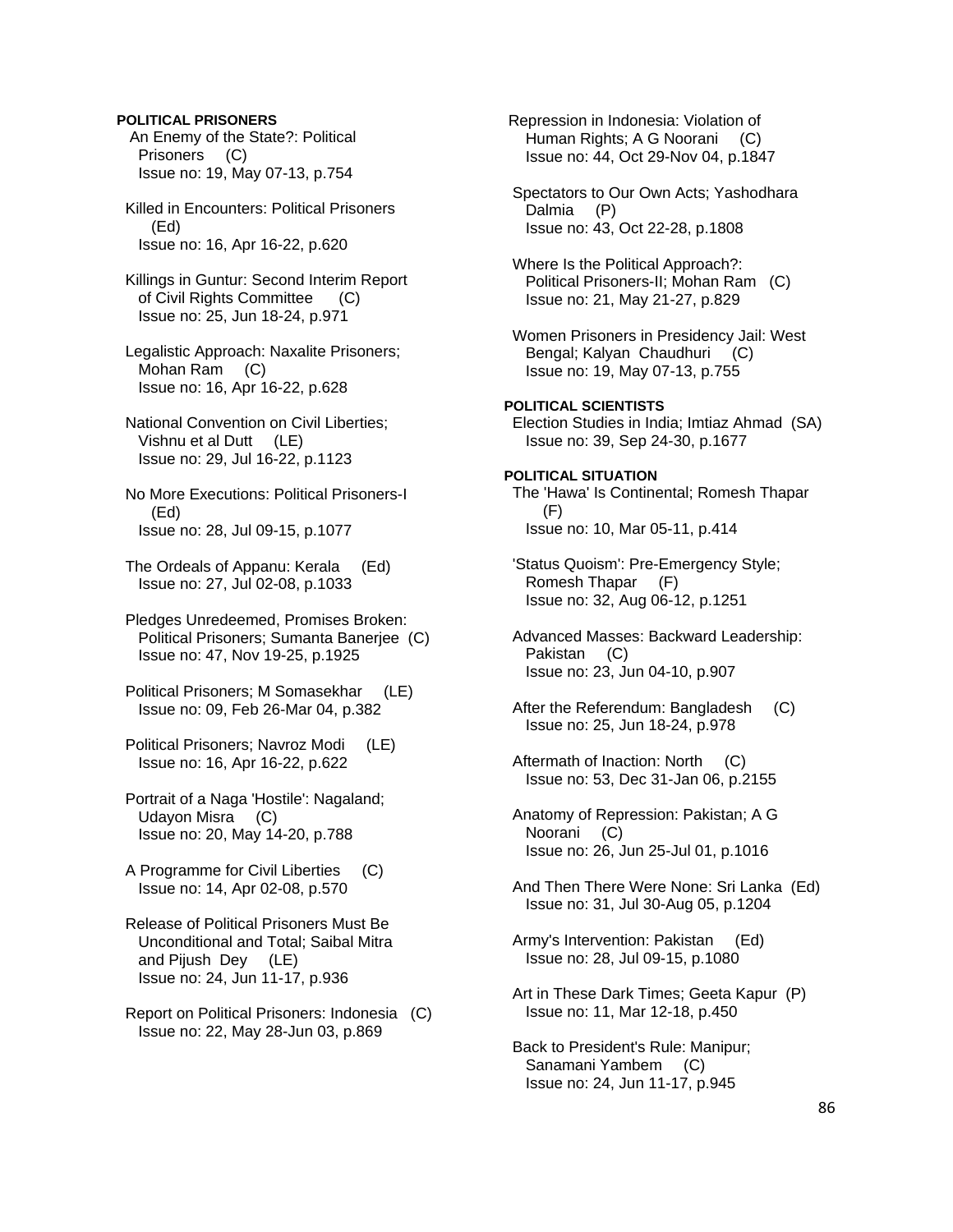#### **POLITICAL SITUATION**

- Bad Habits Persist; Romesh Thapar (F) Issue no: 14, Apr 02-08, p.562
- Caucus Fights: Madhya Pradesh (C) Issue no: 29, Jul 16-22, p.1132
- The Centre Did Not Hold; Raj Chandavarkar (BR) Issue no: 25, Jun 18-24, p.985
- Clean Sweep in Sri Lanka; Ananda Gajanayake (C) Issue no: 31, Jul 30-Aug 05, p.1212
- Communist Movement in Nepal: Nepal; M D Gurung (C) Issue no: 44, Oct 29-Nov 04, p.1849
- Crisis of Rulership; Romesh Thapar (F) Issue no: 47, Nov 19-25, p.1920
- Dead Issue (Ed) Issue no: 16, Apr 16-22, p.619
- Death Pangs of Bandaranaike Government: Sri Lanka (Ed) Issue no: 16, Apr 16-22, p.621
- Delhi Merry-Go-Round; Romesh Thapar (F) Issue no: 21, May 21-27, p.820
- The Developing Splits; Romesh Thapar (F) Issue no: 52, Dec 24-30, p.2115
- Dialogue on a Dialogue: Politics (Ed) Issue no: 04, Jan 22-28, p.70
- A Different Scenario (Ed) Issue no: 43, Oct 22-28, p.1791
- Diversionary Attack: Egypt (Ed) Issue no: 38, Sep 17-23, p.1625
- Dope-Peddling; Romesh Thapar (F) Issue no: 44, Oct 29-Nov 04, p.1835
- Easier Said than Done: Pakistan; O N Mehrotra (C) Issue no: 31, Jul 30-Aug 05, p.1219
- The Economic Mystery?; Romesh Thapar (F) Issue no: 36, Sep 03-09, p.1559
- Election Studies in India; Imtiaz Ahmad (SA) Issue no: 39, Sep 24-30, p.1677
- End of a Contract: Maharashtra (Ed) Issue no: 21, May 21-27, p.817
- End of the Super-Cabinet: Government (Ed) Issue no: 14, Apr 02-08, p.556
- End to Congress Jagirdari: Madhya Pradesh; N K Singh (C) Issue no: 14, Apr 02-08, p.572
- End to News Management?; Nireekshak (F) Issue no: 15, Apr 09-15, p.602
- Enemy Within: Congress Party (Ed) Issue no: 36, Sep 03-09, p.1554
- Evading the Crucial Questions; T V Sathyamurthy (BR) Issue no: 31, Jul 30-Aug 05, p.1220
- Exterminating Angels (Ed) Issue no: 35, Aug 27-Sep 02, p.1519
- Fight for Maratha Support: Maharashtra (C) Issue no: 28, Jul 09-15, p.1085
- A Fine Gesture: Nepal (C) Issue no: 26, Jun 25-Jul 01, p.1019
- First Causes: Politics (Ed) Issue no: 30, Jul 23-29, p.1160
- The Forgotten Ones?: Civil Rights; Mohan Ram (Ed) Issue no: 13, Mar 26-Apr 01, p.520
- Fresh 'Identifications': Politics (Ed) Issue no: 31, Jul 30-Aug 05, p.1206
- Gains for the Left: West Bengal-I; Ajit Roy (C) Issue no: 14, Apr 02-08, p.564
- Groping towards Liberalisation: Nepal; Brahmanand Mishra (C) Issue no: 47, Nov 19-25, p.1936
- The Groundswell; Romesh Thapar (F) Issue no: 09, Feb 26-Mar 04, p.385
- Growing Dissensions: North (C) Issue no: 50, Dec 10-16, p.2040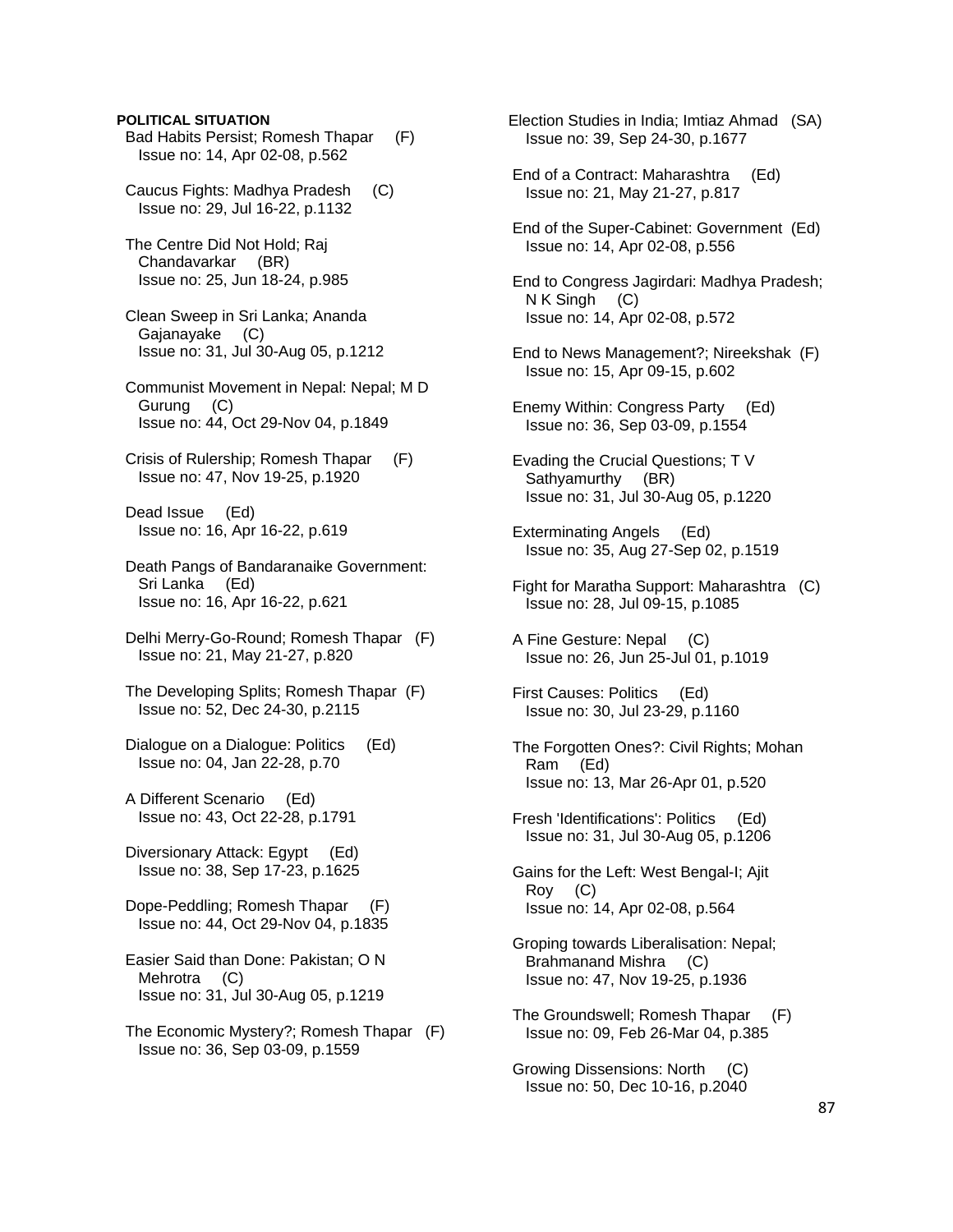# **POLITICAL SITUATION**

 Horn of Africa: Superpowers' Manoeuvres: Ethiopia; J P Anand (C) Issue no: 35, Aug 27-Sep 02, p.1537

- The Indira Ripple; Romesh Thapar (F) Issue no: 40, Oct 01-07, p.1687
- Inside the Janata Party; Romesh Thapar (F) Issue no: 30, Jul 23-29, p.1165
- Intellectuals and the Interregnum; Arun Shourie (P) Issue no: 33-34, Aug 13-26, p.1289
- Irrelevancies; Romesh Thapar (F) Issue no: 28, Jul 09-15, p.1081
- Koirala Returns Home: Nepal; C K Arora (C) Issue no: 03, Jan 15-21, p.47
- Last Fling: North (Ed) Issue no: 20, May 14-20, p.777
- Legalistic Approach: Naxalite Prisoners; Mohan Ram (C) Issue no: 16, Apr 16-22, p.628
- Look Alike World: International Affairs; GPD (F) Issue no: 03, Jan 15-21, p.40
- Looking for Political Coherence; Romesh Thapar (F) Issue no: 39, Sep 24-30, p.1663
- Lost Congress Strongholds: North (Ed) Issue no: 26, Jun 25-Jul 01, p.1000
- Man for All Seasons: Sikkim (C) Issue no: 24, Jun 11-17, p.944
- Marathi Sahitya Sammelan: Maharashtra; Gail Omvedt (C) Issue no: 49, Dec 03-09, p.2003
- Mirror Images: Pakistan; M S Dahiya (C) Issue no: 09, Feb 26-Mar 04, p.398
- Parallelisms; Romesh Thapar (F) Issue no: 49, Dec 03-09, p.1996
- Patterns of Decline: Politics (Ed) Issue no: 26, Jun 25-Jul 01, p.1000

 The Peasants Show Their Muscle; Romesh Thapar (F) Issue no: 13, Mar 26-Apr 01, p.524

- Planning Process, Planning Commission and Rollover Planning: Some Basic Issues; Suresh D Tendulkar (SA) Issue no: 42, Oct 15-21, p.1777
- The Plot Line...; Romesh Thapar (F) Issue no: 51, Dec 17-23, p.2077
- Point of Criticality; Romesh Thapar (F) Issue no: 33-34, Aug 13-26, p.1284
- Political Frame Is Lacking; Romesh Thapar (F) Issue no: 24, Jun 11-17, p.935
- Politicking All Round: Maharashtra (Ed) Issue no: 42, Oct 15-21, p.1757
- Politics of Cyclone Relief: Andhra Pradesh; Venkata C Krishna (C) Issue no: 49, Dec 03-09, p.2002
- Politics, and the Direction; Romesh Thapar  $(F)$ Issue no: 29, Jul 16-22, p.1124
- Poverty, Politics and Development: A Comment; Arun Majumder (SA) Issue no: 19, May 07-13, p.773
- Poverty, Politics and Development: Western Europe in First Half of 19th Century and South Asia in Second Half of the 20th; K N Raj (SA) Issue no: 06-08, Feb 05-25, p.185
- The Poya Epoch: Sri Lanka; Nastik (C) Issue no: 10, Mar 05-11, p.423
- Preaching Comes Easy: International Affairs; GPD (F) Issue no: 19, May 07-13, p.761
- Preliminary Manoeuvres: Congress (Ed) Issue no: 17, Apr 23-29, p.660
- Problem of Pent-Up Aspirations: New Delhi; B M (C) Issue no: 14, Apr 02-08, p.563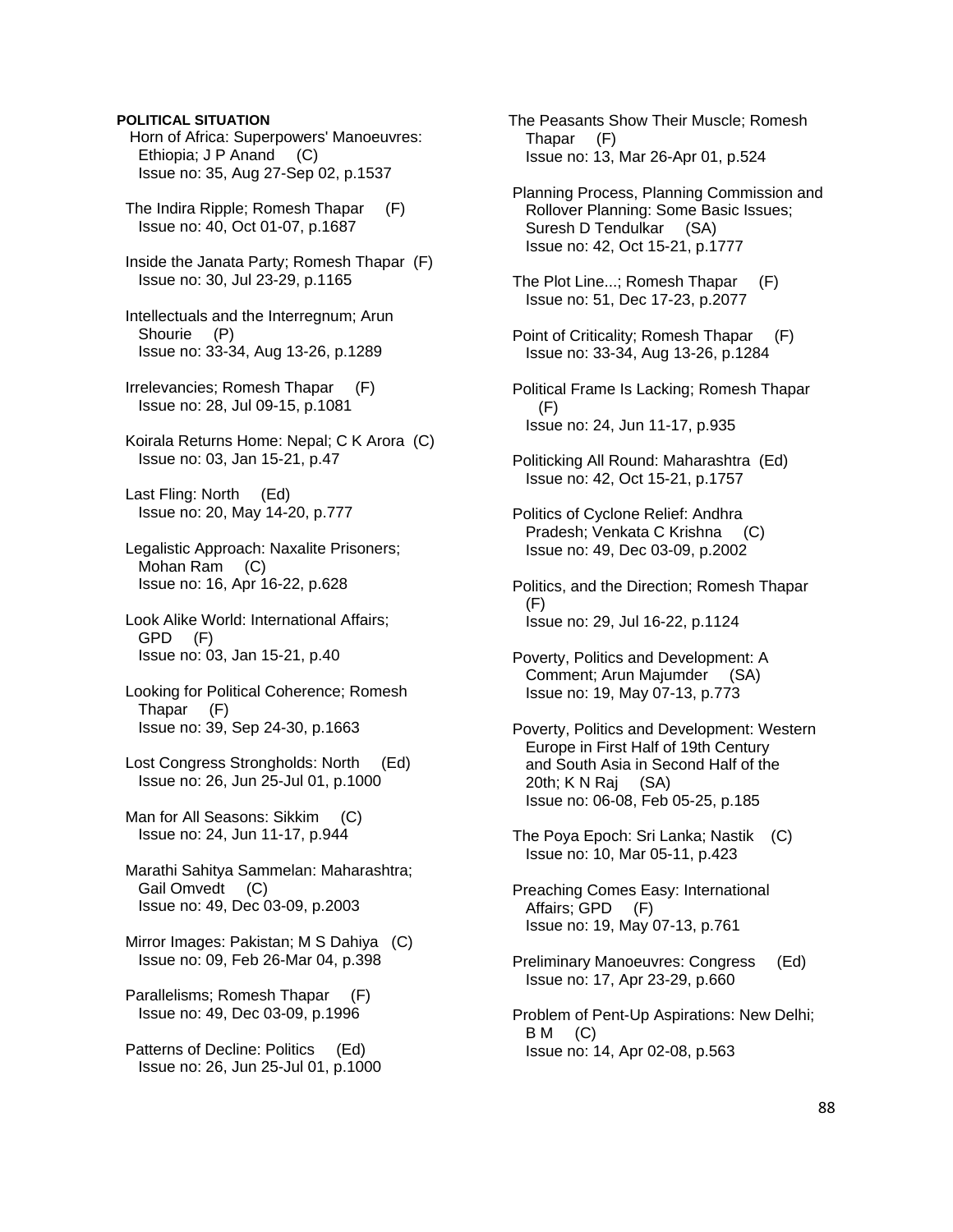# **POLITICAL SITUATION**

 The Real Meat of the Emergency; Romesh Thapar (F) Issue no: 15, Apr 09-15, p.587

 Restructuring of PCCs: Congress Party (Ed) Issue no: 03, Jan 15-21, p.35

 Restructuring the Political Process: Agenda for the New Government; Kautilya (SA) Issue no: 27, Jul 02-08, p.1057

 Rich Peasantry to the Fore (C) Issue no: 24, Jun 11-17, p.942

 Rumblings; Romesh Thapar (F) Issue no: 16, Apr 16-22, p.626

 Shifting Alliances: Politics; Mohan Ram (Ed) Issue no: 14, Apr 02-08, p.557

 Shifting Factions: Congress (Ed) Issue no: 37, Sep 10-16, p.1592

 Shifty Shadow behind Sunny Jim: United Kingdom; Farrukh Dhondy (C) Issue no: 18, Apr 30-May 06, p.720

 Short Reprieve (Ed) Issue no: 33-34, Aug 13-26, p.1281

 Significant Change: CPI(M) (Ed) Issue no: 28, Jul 09-15, p.1076

 A Southern Waterloo: Tamil Nadu (C) Issue no: 48, Nov 26-Dec 02, p.1970

 Storm over Koirala: Kathmandu (Ed) Issue no: 19, May 07-13, p.745

 Stormy Politics: Andhra Pradesh (Ed) Issue no: 49, Dec 03-09, p.1992

 Structural Changes in Karnataka Politics; James Manor (SA) Issue no: 44, Oct 29-Nov 04, p.1865

 Theism of High Order: CPI (Ed) Issue no: 04, Jan 22-28, p.70

 A Three-Way Deal?: Nepal; S D Muni (C) Issue no: 27, Jul 02-08, p.1044

 Ticking Again; Romesh Thapar (F) Issue no: 05, Jan 29-Feb 04, p.114  Time for Cleansing: Elections (Ed) Issue no: 14, Apr 02-08, p.556

 Vajpayee's Visit: Nepal (Ed) Issue no: 29, Jul 16-22, p.1122

 The Verdict (Ed) Issue no: 13, Mar 26-Apr 01, p.519

 Vote Banks Break Down: Bihar; Arun Sinha  $(C)$ Issue no: 13, Mar 26-Apr 01, p.529

- Weakening Commitment (Ed) Issue no: 27, Jul 02-08, p.1031
- Week to Week; Romesh Thapar (F) Issue no: 06-08, Feb 05-25, p.168
- What Goes on in the Home Ministry?; Romesh Thapar (F) Issue no: 45-46, Nov 05-18, p.1875
- Whatever the Result; Romesh Thapar (F) Issue no: 11, Mar 12-18, p.453
- Why Did D P Mishra Quit Congress?: Madhya Pradesh; N K Singh (C) Issue no: 41, Oct 08-14, p.1729

#### **POLITICAL VIOLENCE**

 Abu Taher's Last Testament: Bangladesh: The Unfinished Revolution; Lawrence Lifschultz (SA) Issue no: 33-34, Aug 13-26, p.1303

 The Bhargava Commission: Andhra Pradesh  $(C)$ Issue no: 30, Jul 23-29, p.1169

 Congress Terror: West Bengal; Ajit Roy (C) Issue no: 11, Mar 12-18, p.459

 Deep Discontent: Nagaland (Ed) Issue no: 24, Jun 11-17, p.933

 Getting Away with Murder: Karnataka (Ed) Issue no: 38, Sep 17-23, p.1625

 Killings in Guntur: Second Interim Report of Civil Rights Committee (C) Issue no: 25, Jun 18-24, p.971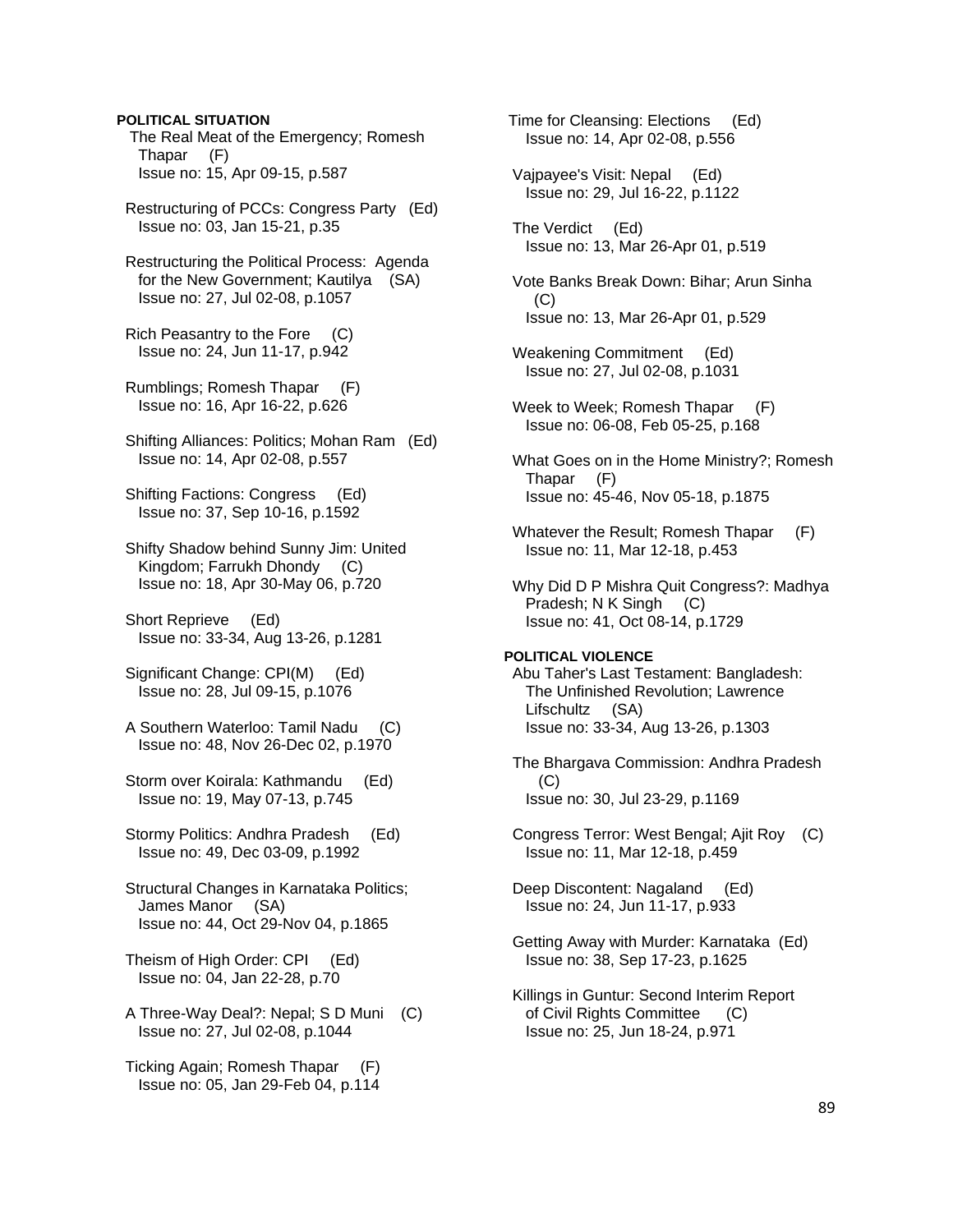### **POLITICAL VIOLENCE**

 Legitimised Violence and Economic Policy in Argentina; Michel Chossudovsky (C) Issue no: 16, Apr 16-22, p.631

 Murder at Bagha Purana (F) Issue no: 17, Apr 23-29, p.667

 Murder of a Peasant Leader: Bihar; Arun Sinha (C) Issue no: 31, Jul 30-Aug 05, p.1214

 Need for Democratic Unity: Assam; Hiren Gogoi (C) Issue no: 20, May 14-20, p.788

 Ominous Silence on Killings: Andhra Pradesh (C) Issue no: 24, Jun 11-17, p.943

 Police, Politicians and Hoodlums: Bihar; Arun Sinha (C) Issue no: 40, Oct 01-07, p.1695

 Release of Political Prisoners Must Be Unconditional and Total; Saibal Mitra and Pijush Dey (LE) Issue no: 24, Jun 11-17, p.936

 The Ruam Conspiracy Case: Bihar; Arun Sinha (C) Issue no: 23, Jun 04-10, p.906

 The Southern Backlash: Politics (Ed) Issue no: 45-46, Nov 05-18, p.1872

 Violence against the Poor: Bihar; Arun Sinha (C) Issue no: 15, Apr 09-15, p.594

 Violent Centre, Docile Periphery: Third World (C) Issue no: 11, Mar 12-18, p.460

 Where Is the Political Approach?: Political Prisoners-II; Mohan Ram (C) Issue no: 21, May 21-27, p.829

# **POLITICS AND CASTE**

 Marathi Sahitya Sammelan: Maharashtra; Gail Omvedt (C) Issue no: 49, Dec 03-09, p.2003

 Police on Rampage: Tamil Nadu (C) Issue no: 49, Dec 03-09, p.2000

**POLITICS AND RELIGION** 

 The Catholics: Vietnam; Francois Houtart (C) Issue no: 50, Dec 10-16, p.2043

 Christians and Marxists; Ajit Roy (BR) Issue no: 24, Jun 11-17, p.952

 Do Muslims Vote as a Block?: Elections; Asghar Ali Engineer (C) Issue no: 11, Mar 12-18, p.458

 From Priesthood to Landlordism: Santal Parganas; Arun Sinha (C) Issue no: 44, Oct 29-Nov 04, p.1842

 Politics of Proselytisation; T N Madan (BR) Issue no: 36, Sep 03-09, p.1578

 Structural Changes in Karnataka Politics; James Manor (SA) Issue no: 44, Oct 29-Nov 04, p.1865

### **POONA**

 Working Class Organisation in Poona: Labour; J N Pathan (C) Issue no: 35, Aug 27-Sep 02, p.1527

# **POOR**

 Development, Education and the Poor: Context of South Asia; Romesh Diwan (SA) Issue no: 09, Feb 26-Mar 04, p.401

 No Hope for the Poor: Housing (Ed) Issue no: 28, Jul 09-15, p.1076

 Poor Man's Cereal (BR) Issue no: 29, Jul 16-22, p.1143

 Violence against the Poor: Bihar; Arun Sinha (C) Issue no: 15, Apr 09-15, p.594

### **POPULATION POLICY**

 'Overpopulation' and the Rural Poor: A Comment; Michael Vlassoff and Carol Vlassoff (SA) Issue no: 52, Dec 24-30, p.2140

 Community Response to the Intensified Family Planning Programme; D Banerji (SA) Issue no: 06-08, Feb 05-25, p.261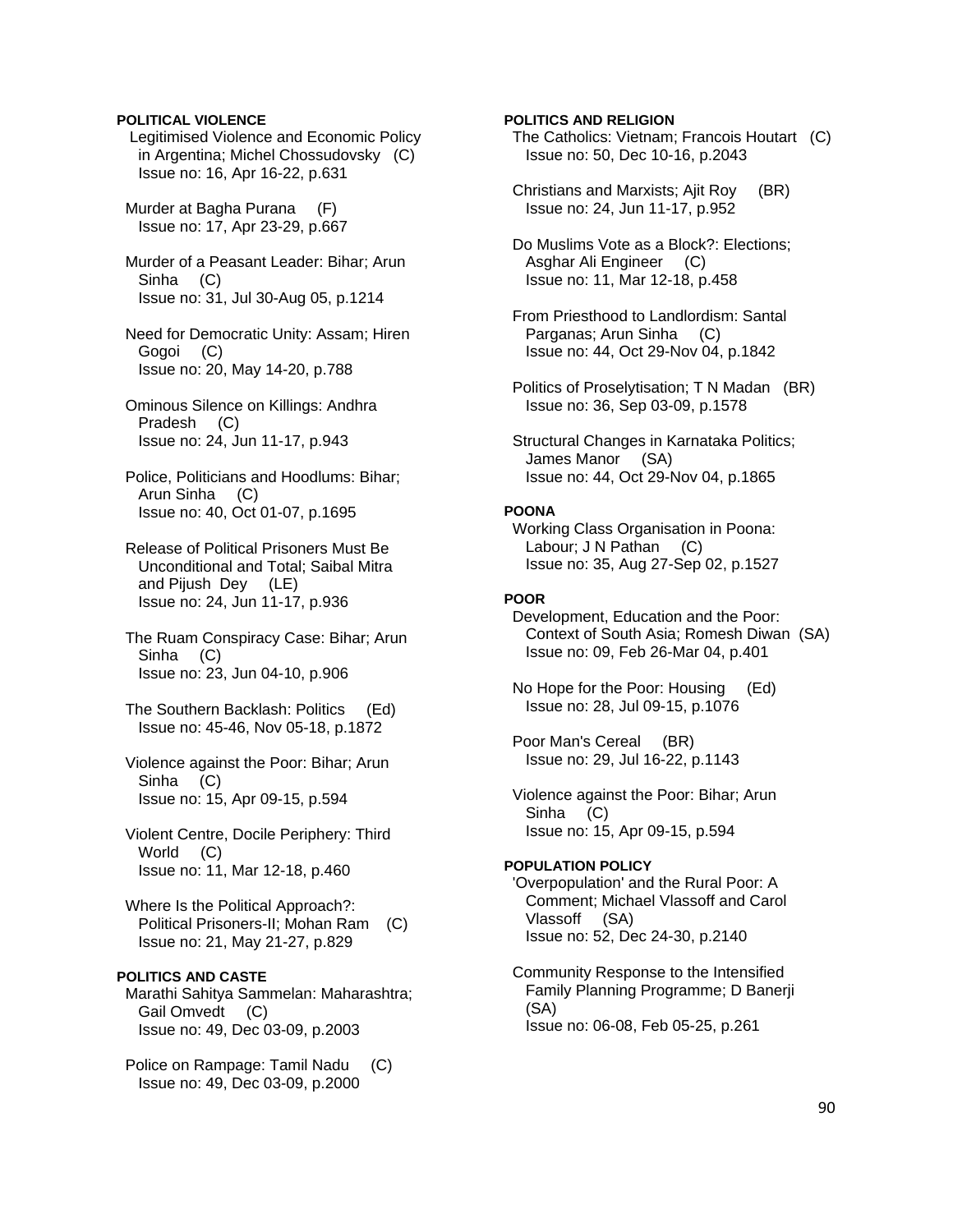# **POPULATION POLICY**

 Family Planning and Election Manifestos: Elections; Vasant P Pethe (C) Issue no: 10, Mar 05-11, p.421

 Not Enough Babies: East Europe (C) Issue no: 15, Apr 09-15, p.599

 On Welfare and Population Control in the Second-Best World; Nigel R Crook (SA) Issue no: 01-02, Jan 08-14, p.17

 Prospectives for the 1981 Census: Population; Vasant P Pethe (C) Issue no: 32, Aug 06-12, p.1257

 Reflections on the Future of Family Planning; B D Misra, Ruth Simmons, Ali Ashraf and George Simmons (SA) Issue no: 36, Sep 03-09, p.1583

 A Report from Punjab: Family Planning; Baljit Singh (C) Issue no: 32, Aug 06-12, p.1255

 Restructuring Family Planning; Modhumita Mojumdar (C) Issue no: 13, Mar 26-Apr 01, p.533

 Scores and Scars: Family Planning (Ed) Issue no: 32, Aug 06-12, p.1244

#### **PORTS**

 Dock Workers' Strike: Labour (C) Issue no: 22, May 28-Jun 03, p.866

Haldia Port; T K Datta (LE) Issue no: 03, Jan 15-21, p.38

 Porters of Posta Bazar: West Bengal; Timir Basu (C) Issue no: 47, Nov 19-25, p.1929

 Wages of Dock Workers; D B Kotian (LE) Issue no: 36, Sep 03-09, p.1555

#### **POVERTY**

 'Overpopulation' and the Rural Poor: A Comment; Michael Vlassoff and Carol Vlassoff (SA) Issue no: 52, Dec 24-30, p.2140

Development, Education and the Poor: Context of South Asia; Romesh Diwan (SA) Issue no: 09, Feb 26-Mar 04, p.401

 Poverty and Power in Peking Politics; Leo Goodstadt (C) Issue no: 49, Dec 03-09, p.2005

 Poverty, Politics and Development: A Comment; Arun Majumder (SA) Issue no: 19, May 07-13, p.773

 Poverty, Politics and Development: Western Europe in First Half of 19th Century and South Asia in Second Half of the 20th; K N Raj (SA) Issue no: 06-08, Feb 05-25, p.185

 Redefining Poverty: New Delhi; B M (P) Issue no: 06-08, Feb 05-25, p.165

 Transforming Traditional Agriculture: A Delayed Critique of Theodore Schultz; S H Deshpande (RA) Issue no: 53, Dec 31-Jan 06, p.A127

 Who Benefits from Central Government Expenditures?; Anand P Gupta (SA) Issue no: 06-08, Feb 05-25, p.267

#### **POWER INDUSTRY**

 Built-in Shortage: Power (Ed) Issue no: 20, May 14-20, p.776

 Power Programme Heading for a Crash: New Delhi; B M (C) Issue no: 43, Oct 22-28, p.1798

 Problems of Reconstruction: Laos; S S Bhattacharya (C) Issue no: 09, Feb 26-Mar 04, p.397

#### **PRESIDENT OF INDIA**

 A Mafia Device Misfires; Romesh Thapar (F) Issue no: 19, May 07-13, p.746

#### **PRESS**

 'Express' Paradox; Nireekshak (F) Issue no: 27, Jul 02-08, p.1037

 'Status Quoism': Pre-Emergency Style; Romesh Thapar (F) Issue no: 32, Aug 06-12, p.1251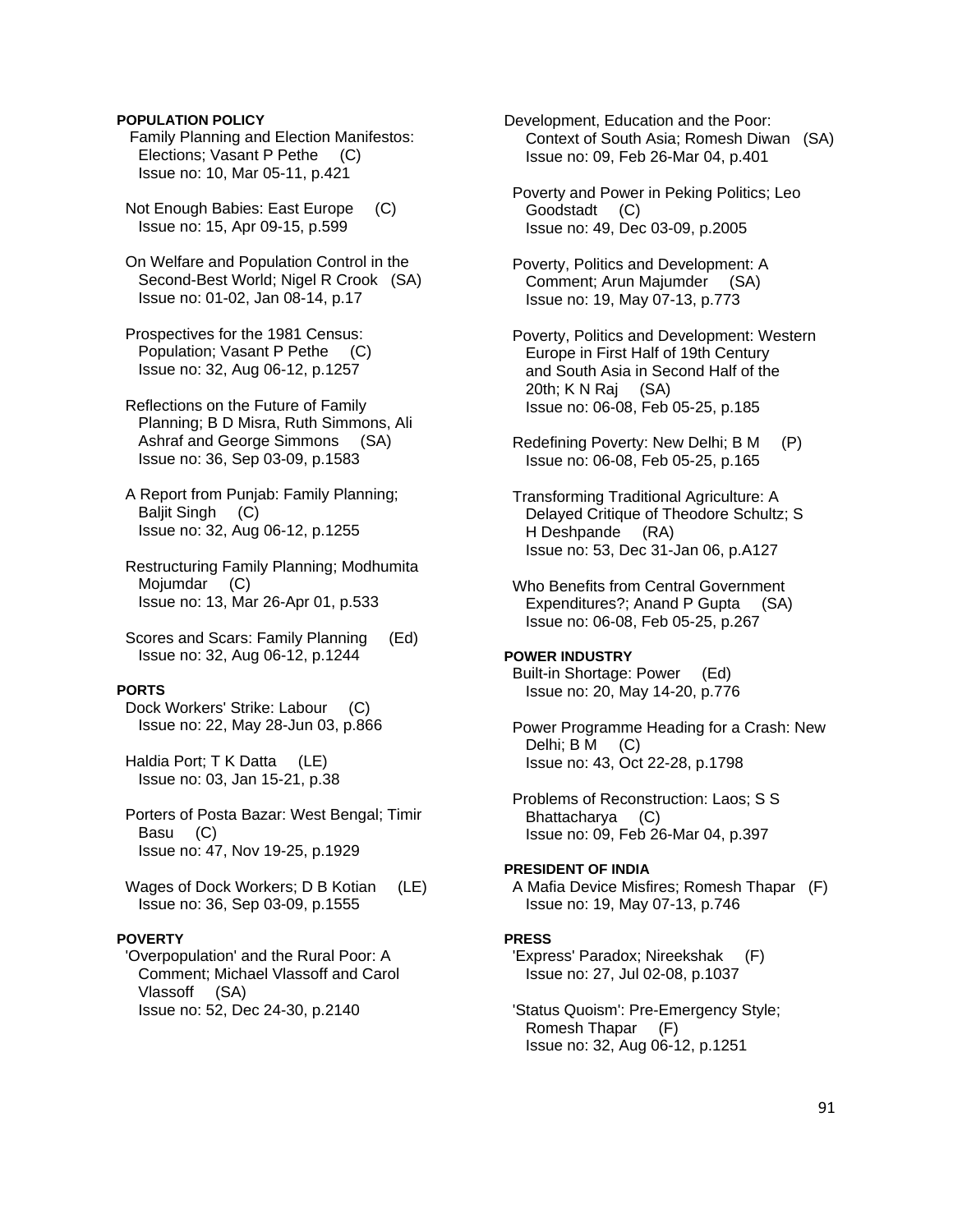# **PRESS**

- Charter 77 (C) Issue no: 21, May 21-27, p.831
- CPI's Woes: Samachar (Ed) Issue no: 05, Jan 29-Feb 04, p.110
- Does Samachar Need Restructuring? A Critique of Kuldip Nayar Committee's Report; C G K Reddy (SA) Issue no: 40, Oct 01-07, p.1705
- End to News Management?; Nireekshak (F) Issue no: 15, Apr 09-15, p.602
- Here's Samachar; Nireekshak (F) Issue no: 20, May 14-20, p.793
- Janata Aberrations?; Romesh Thapar (F) Issue no: 27, Jul 02-08, p.1036
- Not Fit to Print: The Press (Ed) Issue no: 10, Mar 05-11, p.410
- Overdue Reforms: Government Advertising (Ed) Issue no: 48, Nov 26-Dec 02, p.1959
- Prelude to the Desai Visit: Nepal; Brahmanand Mishra (C) Issue no: 50, Dec 10-16, p.2045
- Printing Workers of Calcutta: Labour-I; Timir Basu (C) Issue no: 15, Apr 09-15, p.595
- The Sadhana Case: Censorship; C R Dalvi  $(C)$ Issue no: 19, May 07-13, p.756
- Samachar and Government: The Press (Ed) Issue no: 12, Mar 19-25, p.488
- Samachar's Discoveries: Communists (Ed) Issue no: 05, Jan 29-Feb 04, p.111
- Subsidised Credibility: Press (Ed) Issue no: 35, Aug 27-Sep 02, p.1521
- Travails of a Newspaper: The Fourth Estate; Nireekshak (F) Issue no: 53, Dec 31-Jan 06, p.2154

# **PRESS FREEDOM**

- Does Samachar Need Restructuring? A Critique of Kuldip Nayar Committee's Report; C G K Reddy (SA) Issue no: 40, Oct 01-07, p.1705
- Liquidation of Personal Liberty; A G Noorani (SA) Issue no: 18, Apr 30-May 06, p.730
- The Media in a Free Society: Proposals for Restructuring; B G Verghese (SA) Issue no: 18, Apr 30-May 06, p.731
- Not the Whole Truth (Ed) Issue no: 32, Aug 06-12, p.1243
- Prelude to the Desai Visit: Nepal; Brahmanand Mishra (C) Issue no: 50, Dec 10-16, p.2045
- Travails of an Editor; Nireekshak (F) Issue no: 25, Jun 18-24, p.982
- Willing to Be Corrupted; Nireekshak (F) Issue no: 17, Apr 23-29, p.684

# **PREVENTIVE DETENTION**

 Alternative Arrangements?: Preventive Detention (Ed) Issue no: 40, Oct 01-07, p.1684

- By Any Other Name... (Ed) Issue no: 53, Dec 31-Jan 06, p.2143
- Mini-MISA against Workers: Madhya Pradesh; N K Singh (C) Issue no: 42, Oct 15-21, p.1764
- More Second Thoughts (Ed) Issue no: 47, Nov 19-25, p.1915

# **PRICE CONTROL**

- Checking Inflation: A Note; Rajendra Kumar (SA) Issue no: 38, Sep 17-23, p.1655
- Predictable Tactics: Cement (C) Issue no: 22, May 28-Jun 03, p.859
- Price Control with Some Help: Sugar (Ed) Issue no: 49, Dec 03-09, p.1993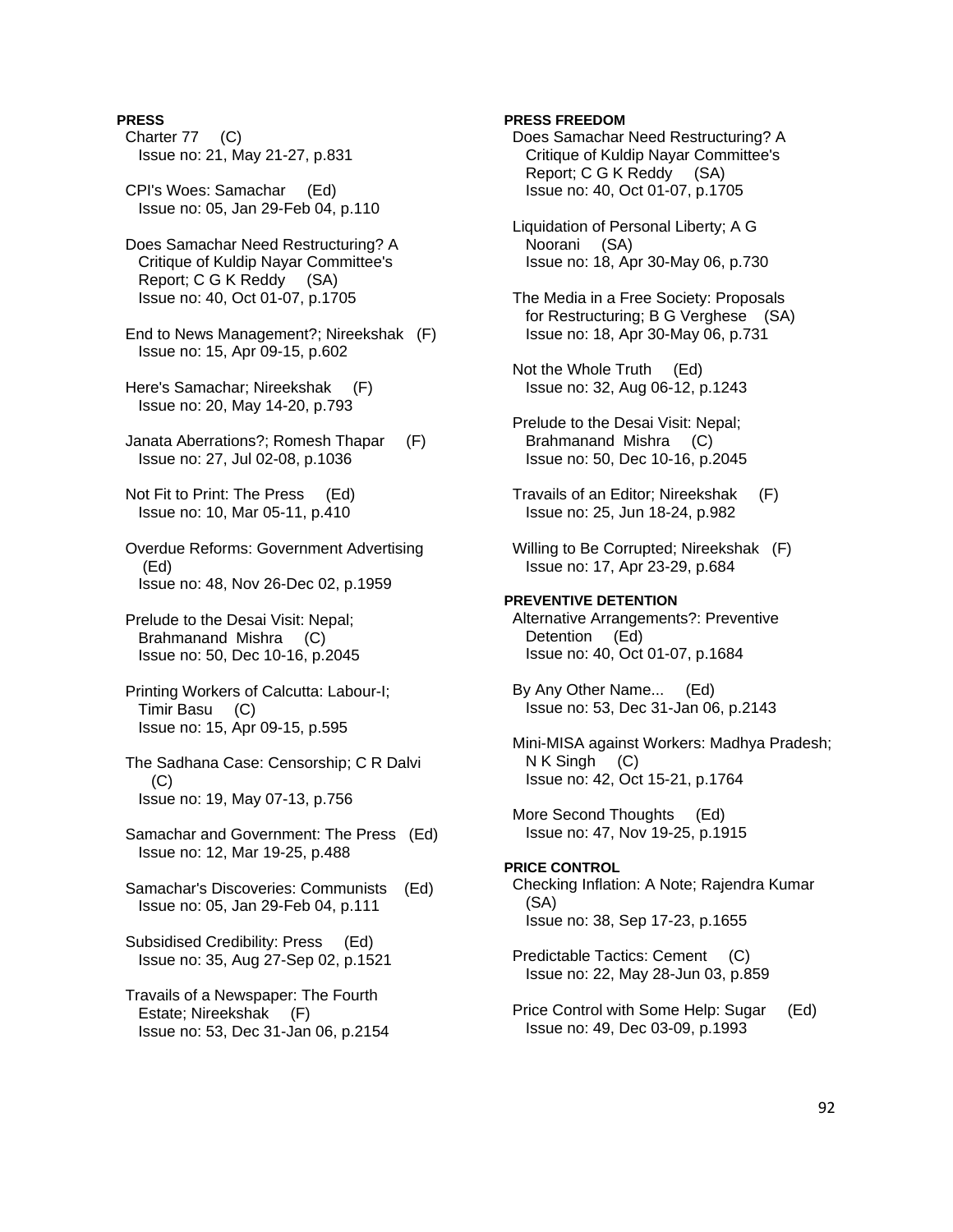**PRICES**  'Status Quoism': Pre-Emergency Style; Romesh Thapar (F) Issue no: 32, Aug 06-12, p.1251 Blind Man's Buff: Sugar (Ed) Issue no: 24, Jun 11-17, p.934 Calcutta's Sandal Makers: Labour; Timir Basu (C) Issue no: 32, Aug 06-12, p.1262 Change of Fortunes: Coffee (C) Issue no: 22, May 28-Jun 03, p.860 Curious Goings On: Tea (C) Issue no: 12, Mar 19-25, p.494 Economic Policy Pressures: New Delhi; B M (C) Issue no: 15, Apr 09-15, p.592 Field Day for Speculators (C) Issue no: 21, May 21-27, p.817 Focus on Short-Term Issues: New Delhi; B M  $(C)$  Issue no: 16, Apr 16-22, p.628 Fruits of Collusion: Sugar (Ed) Issue no: 53, Dec 31-Jan 06, p.2146 Gluts Are Politically Embarrassing: North (C) Issue no: 48, Nov 26-Dec 02, p.1967 Good Beginning: Sugar (Ed) Issue no: 39, Sep 24-30, p.1662 Government Playing Industry's Game: Sugar (Ed) Issue no: 31, Jul 30-Aug 05, p.1206 Holding the Price Line! (LE) Issue no: 30, Jul 23-29, p.1164 Incomes Policy Trap (Ed) Issue no: 42, Oct 15-21, p.1755 Low Priority for Development: New Delhi; B  $M$   $(C)$  Issue no: 11, Mar 12-18, p.454 Meaning of Saudi Deviation: Oil Prices (Ed) Issue no: 01-02, Jan 08-14, p.2

 Issue no: 42, Oct 15-21, p.1758 Over to Private Trade: Prices (Ed) Issue no: 09, Feb 26-Mar 04, p.378 Price of Food: Egypt (Ed) Issue no: 05, Jan 29-Feb 04, p.112 Price Rigging by Cartels: Government Purchases (Ed) Issue no: 25, Jun 18-24, p.965 Prices and Power Relations; Edmar L Bacha (BR) Issue no: 41, Oct 08-14, p.1738 Propper up Price: Sugar (C) Issue no: 20, May 14-20, p.780 Quick Help for Industry: Sugar (Ed) Issue no: 03, Jan 15-21, p.36 Racket in H-4 Seeds: Maharashtra (Ed) Issue no: 27, Jul 02-08, p.1033 Repetition of 1972?: Food Situation (Ed) Issue no: 04, Jan 22-28, p.70 Subsidy for Private Sector: Coal Prices (Ed) Issue no: 53, Dec 31-Jan 06, p.2145 Tea Industry's Tricks (C) Issue no: 23, Jun 04-10, p.897 Unity in Adversity: Sugar (Ed) Issue no: 45-46, Nov 05-18, p.1873 Unwarranted Price Rise: Tea (Ed) Issue no: 19, May 07-13, p.745 Uses of Uranium: Australia; Rajaram Panda (C) Issue no: 53, Dec 31-Jan 06, p.2158 Why so High?: Tea (Ed) Issue no: 50, Dec 10-16, p.2030 Will Government Oblige?: Sugar (Ed) Issue no: 01-02, Jan 08-14, p.3

Money and Prices; H T Parekh (LE)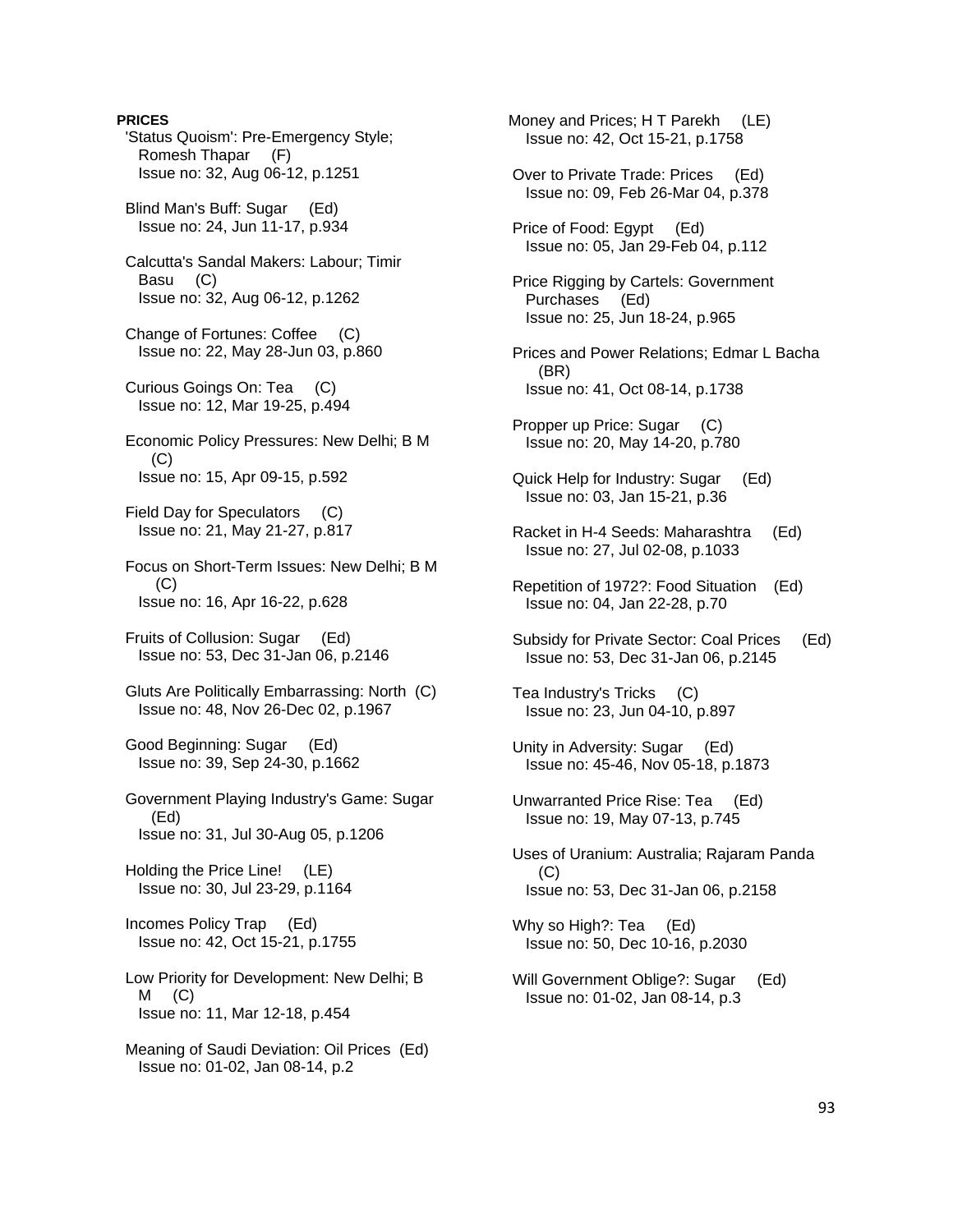## **PRIMARY EDUCATION**

 Breathing Life into Primary Education: Education; Vasantha Surya (C) Issue no: 18, Apr 30-May 06, p.715

 Calcutta's Primary Schools: Education; Kalyan Chaudhuri (C) Issue no: 03, Jan 15-21, p.46

 Primary Education Made 'Attractive': Bihar; Arun Sinha (C) Issue no: 01-02, Jan 08-14, p.9

# **PRISONERS**

 The Howrah Prison Killings: Story of a 'Jail Break'; Kalyan Chaudhuri (C) Issue no: 17, Apr 23-29, p.673

- Of Those Who Cannot Remain Unmoved (BR) Issue no: 18, Apr 30-May 06, p.721
- Poets and Conspirators: The Law (Ed) Issue no: 32, Aug 06-12, p.1246
- The Ruam Conspiracy Case: Bihar; Arun Sinha (C) Issue no: 23, Jun 04-10, p.906
- Story of Shambhu Saha: Police Atrocities; Ajit Roy (Ed) Issue no: 18, Apr 30-May 06, p.705

#### **PRIVATE INVESTMENT**

 More Unilateral Wooing? (Ed) Issue no: 20, May 14-20, p.775

 Waiting for the Private Godots (Ed) Issue no: 06-08, Feb 05-25, p.155

# **PRIVATE SECTOR**

 Bleak Prospects: Industrial Production (C) Issue no: 44, Oct 29-Nov 04, p.1839

 Incomes Policy Trap (Ed) Issue no: 42, Oct 15-21, p.1755

 Private, Joint, Any Sector: North (C) Issue no: 47, Nov 19-25, p.1932

 Structure of 'Interdependence' in Indian Industry: Electrical Equipment Industry: A Case Study; Subhendu Dasgupta (SA) Issue no: 44, Oct 29-Nov 04, p.1857

 Subsidy for Private Sector: Coal Prices (Ed) Issue no: 53, Dec 31-Jan 06, p.2145

 Useful Empirical Analysis; Bhabatosh Datta (BR) Issue no: 48, Nov 26-Dec 02, p.1979

# **PRIVATIZATION**

 Joint Sector: Assessment of SIDCs' Role; R H Patil (C) Issue no: 05, Jan 29-Feb 04, p.117

#### **PROSTITUTION**

 Rehabilitation of Prostitutes and Drug Addicts: Vietnam; Genevieve Lemercinier and Francois Houtart (C) Issue no: 53, Dec 31-Jan 06, p.2157

# **PUBLIC ADMINISTRATION**

 Breach of Norms: Civil Service (Ed) Issue no: 13, Mar 26-Apr 01, p.522

 Kerala Model: CPI (Ed) Issue no: 17, Apr 23-29, p.661

#### **PUBLIC DISTRIBUTION SYSTEM**

 Burying Public Distribution (Ed) Issue no: 40, Oct 01-07, p.1683

 From Season to Season (Ed) Issue no: 29, Jul 16-22, p.1119

 Holding Operation (Ed) Issue no: 17, Apr 23-29, p.659

 Rationing in a Peri-Urban Community: Case Study of a Squatter Habitat; Leela Gulati (SA) Issue no: 12, Mar 19-25, p.501

 Talking Points Not Policies: New Delhi; B  $M$  (C) Issue no: 28, Jul 09-15, p.1084

### **PUBLIC EXPENDITURE**

 Growth of Government for What?; Anand P Gupta (BR) Issue no: 09, Feb 26-Mar 04, p.400

 In the Same Mould (Ed) Issue no: 25, Jun 18-24, p.963

 Major Issues for the Budget; I S Gulati (C) Issue no: 24, Jun 11-17, p.939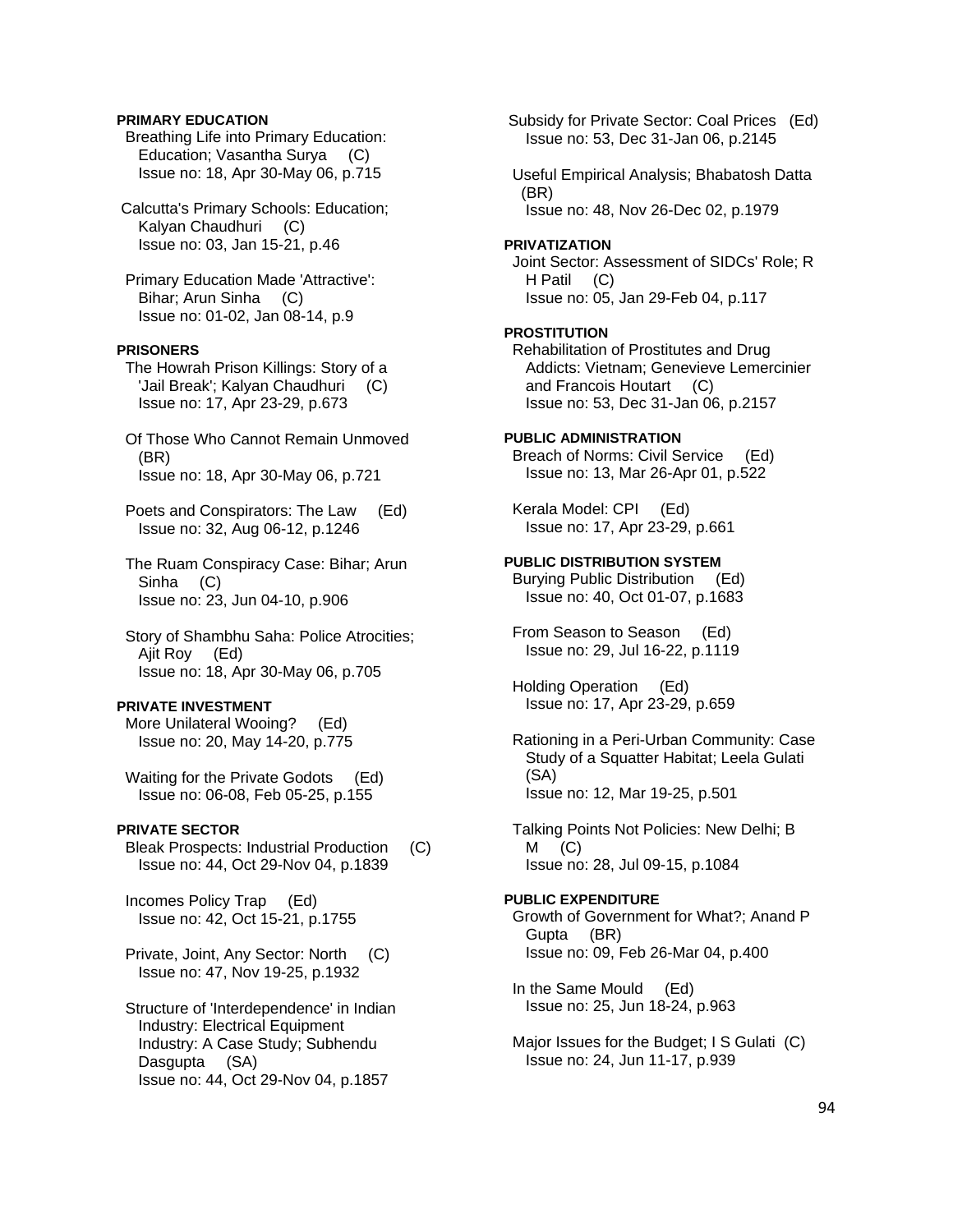# **PUBLIC EXPENDITURE**

 Squaring the Circle: Union Budget for 1977-78 (SA) Issue no: 26, Jun 25-Jul 01, p.1021

 Unchecked Growth: Police (Ed) Issue no: 15, Apr 09-15, p.584

 Who Benefits from Central Government Expenditures?; Anand P Gupta (SA) Issue no: 06-08, Feb 05-25, p.267

# **PUBLIC FINANCE**

 Sixth Finance Commission's Award: An Appraisal in Retrospect; I S Gulati (SA) Issue no: 06-08, Feb 05-25, p.287

 Squaring the Circle: Union Budget for 1977-78 (SA) Issue no: 26, Jun 25-Jul 01, p.1021

#### **PUBLIC INVESTMENT**

 Agricultural Growth and Rural Poverty: Some Lessons from past Experience; Hanumantha C H Rao (SA) Issue no: 33-34, Aug 13-26, p.1369

### **PUBLIC SECTOR ENTERPRISES**

 Bleak Prospects: Industrial Production (C) Issue no: 44, Oct 29-Nov 04, p.1839

 Budget-Eve Musings (RA) Issue no: 22, May 28-Jun 03, p.M33

 CLB, New Santa Claus: National Rayon (C) Issue no: 23, Jun 04-10, p.898

 Economic Performance since the Third Plan and Its Implications for Policy; T N Srinivasan and N S S Narayana (SA) Issue no: 06-08, Feb 05-25, p.225

 Growth of Government for What?; Anand P Gupta (BR) Issue no: 09, Feb 26-Mar 04, p.400

 Incomes Policy Trap (Ed) Issue no: 42, Oct 15-21, p.1755

 Price Rigging by Cartels: Government Purchases (Ed) Issue no: 25, Jun 18-24, p.965

 Role of Preference Shares in the Indian Corporate Sector; Y Subrahmanyam (RA) Issue no: 48, Nov 26-Dec 02, p.M125

 Spreading Tentacles: The Bureaucracy (Ed) Issue no: 41, Oct 08-14, p.1722

 Useful Empirical Analysis; Bhabatosh Datta (BR) Issue no: 48, Nov 26-Dec 02, p.1979

# **PUBLIC SERVANTS**

 The Plot Line...; Romesh Thapar (F) Issue no: 51, Dec 17-23, p.2077

# **PUBLIC SERVICES**

 Administrators and Politicians: Emerging Relations; V Subramaniam (RA) Issue no: 48, Nov 26-Dec 02, p.M143

 Breach of Norms: Civil Service (Ed) Issue no: 13, Mar 26-Apr 01, p.522

 Economic Realities and the Future of Indian Business; Daniel Thorner (P) Issue no: 53, Dec 31-Jan 06, p.2147

## **PUBLISHING INDUSTRY**

 'Express' Paradox; Nireekshak (F) Issue no: 27, Jul 02-08, p.1037

 No to Obscurantism; Sara Joseph and Modhumita Majumdar (LE) Issue no: 35, Aug 27-Sep 02, p.1522

 Poets and Conspirators: The Law (Ed) Issue no: 32, Aug 06-12, p.1246

 Rewriting History: Politics (Ed) Issue no: 35, Aug 27-Sep 02, p.1520

 Shades of McCarthyism: Education; Anamika  $(C)$ Issue no: 38, Sep 17-23, p.1637

#### **PUNJAB**

 Changed Situation: North (P) Issue no: 06-08, Feb 05-25, p.183

 Changing Conditions of Agricultural Labourers; H Laxminarayan (SA) Issue no: 43, Oct 22-28, p.1817

 Last Fling: North (Ed) Issue no: 20, May 14-20, p.777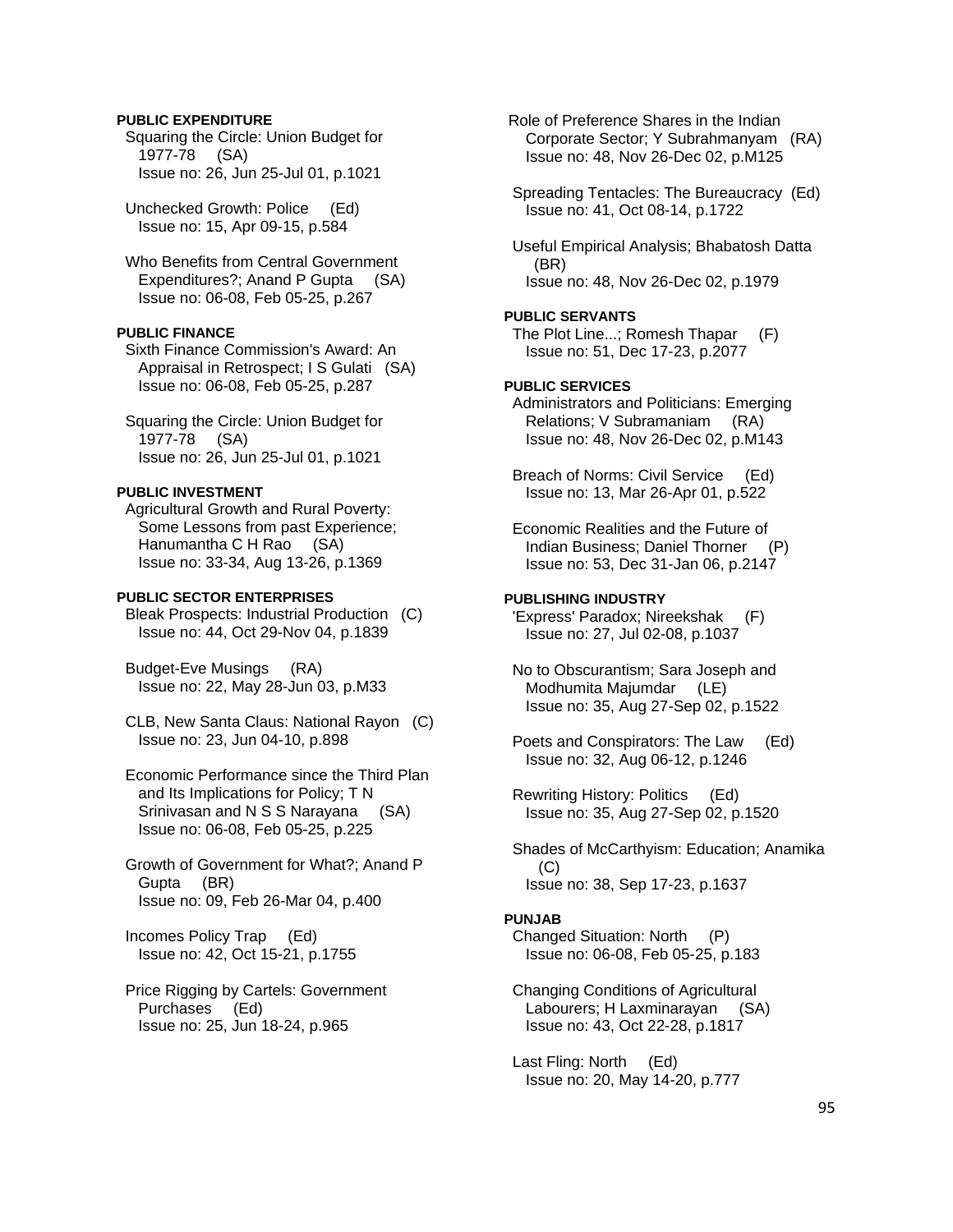### **PUNJAB**

- Lost Congress Strongholds: North (Ed) Issue no: 26, Jun 25-Jul 01, p.1000
- Murder at Bagha Purana (F) Issue no: 17, Apr 23-29, p.667
- Political vs Bureaucratic Power: North (C) Issue no: 41, Oct 08-14, p.1730
- Private, Joint, Any Sector: North (C) Issue no: 47, Nov 19-25, p.1932
- A Report from Punjab: Family Planning; Baljit Singh (C) Issue no: 32, Aug 06-12, p.1255
- Social Change in Urban Punjab; Veena Dua (BR) Issue no: 30, Jul 23-29, p.1183
- Tall Claim: Farm Mechanisation (Ed) Issue no: 42, Oct 15-21, p.1756

# **RACIAL CONFLICTS**

 Uses of Racism: Sri Lanka; A Sivanandan (C) Issue no: 41, Oct 08-14, p.1736

#### **RACIAL DISCRIMINATION**

 Dividing the Non-Whites: South Africa (Ed) Issue no: 39, Sep 24-30, p.1662

- No to Economic Sanctions: South Africa (Ed) Issue no: 47, Nov 19-25, p.1917
- Protective Discrimination in the United States: From DeFunis to Bakke; Robert L Hardgrave (SA) Issue no: 49, Dec 03-09, p.2013
- The South African Connection: Israel; Surendra Bhutani (C) Issue no: 36, Sep 03-09, p.1567

# **RAILWAYS**

 Act of God?: Railways (Ed) Issue no: 25, Jun 18-24, p.967

- Belated Echo: Railway Strike (Ed) Issue no: 30, Jul 23-29, p.1163
- Middle-Class 'Janata' Look: Railway Budget (Ed) Issue no: 25, Jun 18-24, p.965

 Railway Workers Prepare for Struggle: Labour (C) Issue no: 52, Dec 24-30, p.2120

#### **RAJASTHAN**

 Portrait of a Village: Rajasthan; Govind S Kelkar (C) Issue no: 42, Oct 15-21, p.1765

 Rich Peasantry to the Fore (C) Issue no: 24, Jun 11-17, p.942

 The Rural Elite; Ghanshyam Shah (BR) Issue no: 31, Jul 30-Aug 05, p.1225

#### **RATIONING**

 Rationing in a Peri-Urban Community: Case Study of a Squatter Habitat; Leela Gulati (SA) Issue no: 12, Mar 19-25, p.501

# **RAW MATERIALS**

 Easy Way Out: Paper (Ed) Issue no: 26, Jun 25-Jul 01, p.1002

#### **RBI**

 'Tight' vs 'Dear' Credit: Monetary Policy (Ed) Issue no: 32, Aug 06-12, p.1245

 All Things to All Men: Credit Policy; Charvaka (C) Issue no: 51, Dec 17-23, p.2075

 How Much in the Kitty?: Foreign Exchange Reserves-I (Ed) Issue no: 36, Sep 03-09, p.1552

 Inanities on the Economy ; Reserve Bank of India (OP) Issue no: 38, Sep 17-23, p.1626

 Monetary Portents (Ed) Issue no: 31, Jul 30-Aug 05, p.1203

 Money and Prices (Ed) Issue no: 37, Sep 10-16, p.1591

 Money Supply Analysis; Srinivasa K Rao (SA) Issue no: 30, Jul 23-29, p.1193

 Nothing Succeeds like Failure: Credit Policy (Ed) Issue no: 22, May 28-Jun 03, p.856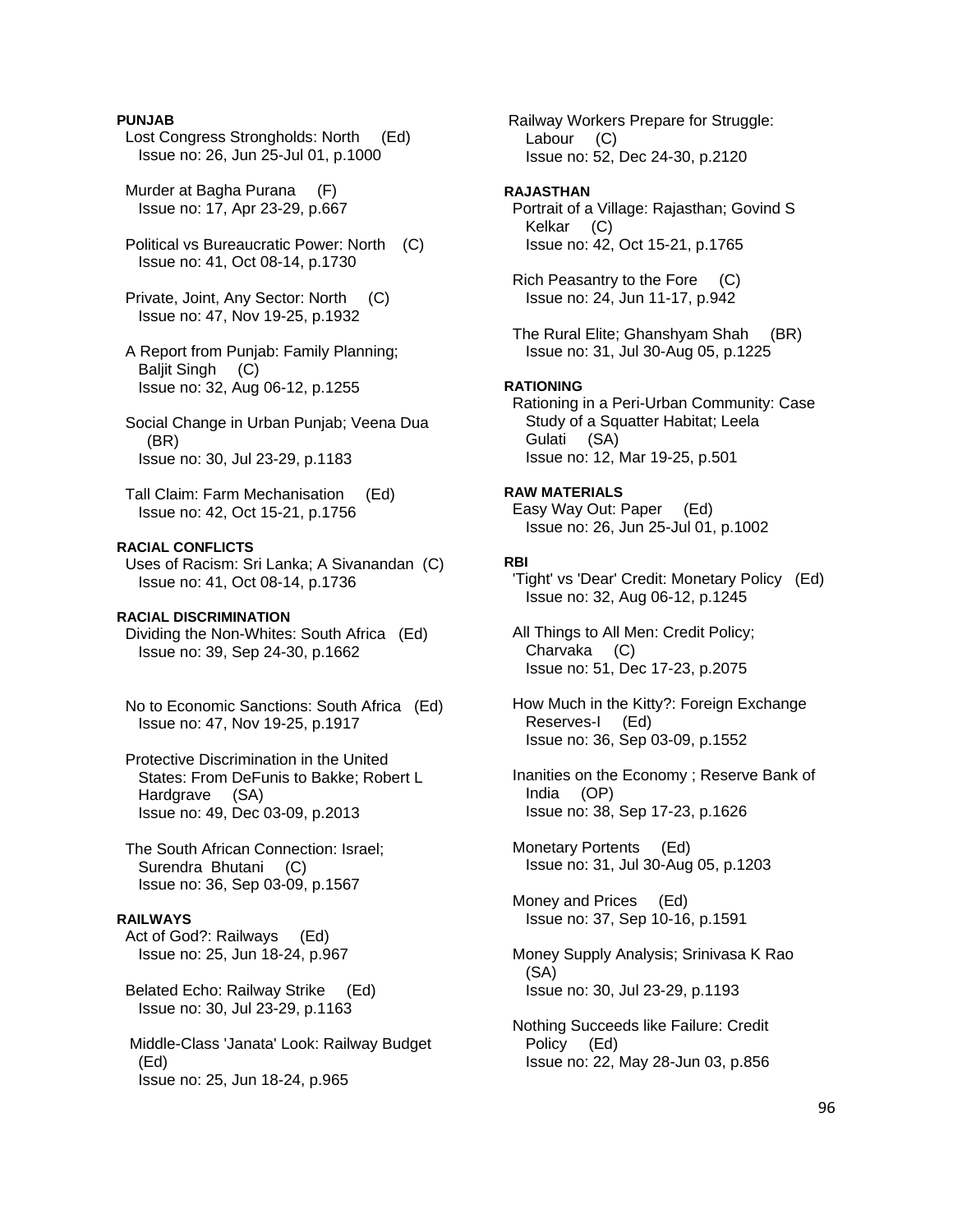# **RBI**

 Painless Prescriptions (Ed) Issue no: 38, Sep 17-23, p.1623

## **REFUGEES**

 Ominous Portents: Refugees from Bangladesh (Ed) Issue no: 40, Oct 01-07, p.1684

# **REGIONAL PLANNING AND DEVELOPMENT**

 Princes vs Burghers; David Hardiman (BR) Issue no: 24, Jun 11-17, p.951

## **RELIEF AND REHABILITATION**

 Rehabilitating Kwame Nkrumah: Africa; Hari Sharan Chhabra (C) Issue no: 15, Apr 09-15, p.598

 Rehabilitation of Prostitutes and Drug Addicts: Vietnam; Genevieve Lemercinier and Francois Houtart (C) Issue no: 53, Dec 31-Jan 06, p.2157

#### **RELIGION**

 Massacre of Sharecroppers: Bihar (Ed) Issue no: 44, Oct 29-Nov 04, p.1832

 Politics of Proselytisation; T N Madan (BR) Issue no: 36, Sep 03-09, p.1578

 The Poya Epoch: Sri Lanka; Nastik (C) Issue no: 10, Mar 05-11, p.423

 Uses of Racism: Sri Lanka; A Sivanandan (C) Issue no: 41, Oct 08-14, p.1736

# **RELIGIOUS CONVERSIONS**

 Politics of Proselytisation; T N Madan (BR) Issue no: 36, Sep 03-09, p.1578

### **REVOLUTION**

 Abu Taher's Last Testament: Bangladesh: The Unfinished Revolution; Lawrence Lifschultz (SA) Issue no: 33-34, Aug 13-26, p.1303

 Always up to Date; Catherine Parsons (BR) Issue no: 28, Jul 09-15, p.1095

 A New Spark: East Timor (C) Issue no: 17, Apr 23-29, p.682  Revolution, Reform, or Protest? A Study of the Bihar Movement: II; Ghanshyam Shah (SA) Issue no: 16, Apr 16-22, p.642

#### **RICE**

 Gluts Are Politically Embarrassing: North (C) Issue no: 48, Nov 26-Dec 02, p.1967

 Green Revolution Contrasts: Rice and Wheat; Amal Krishna Dey (SA) Issue no: 23, Jun 04-10, p.921

 Repetition of 1972?: Food Situation (Ed) Issue no: 04, Jan 22-28, p.70

#### **RURAL BANKS**

 Planning for Rural Banks; Bhabatosh Datta (SA) Issue no: 35, Aug 27-Sep 02, p.1545

#### **RURAL DEVELOPMENT**

 Agricultural Growth and Rural Real Wages: A Reply; Deepak Lal (SA) Issue no: 20, May 14-20, p.802

 Aspects of African Socio-Economic Systems; Satish Saberwal (BR) Issue no: 45-46, Nov 05-18, p.1896

 Business and Rural Development (RA) Issue no: 53, Dec 31-Jan 06, p.A105

 Energy Policy for Rural India; Arjun Makhijani (SA) Issue no: 33-34, Aug 13-26, p.1451

 Maharashtra's Employment Guarantee Scheme: A Programme to Emulate?; Norman Reynolds and Pushpa Sundar (SA) Issue no: 29, Jul 16-22, p.1149

 More for the Rural Sector? (Ed) Issue no: 14, Apr 02-08, p.555

 New Economic Policy: Shibboleth or Programme of Action? (SA) Issue no: 31, Jul 30-Aug 05, p.1236

 Pattern of Asset-Holding in Rural India: A Comment; G N Rao (SA) Issue no: 03, Jan 15-21, p.67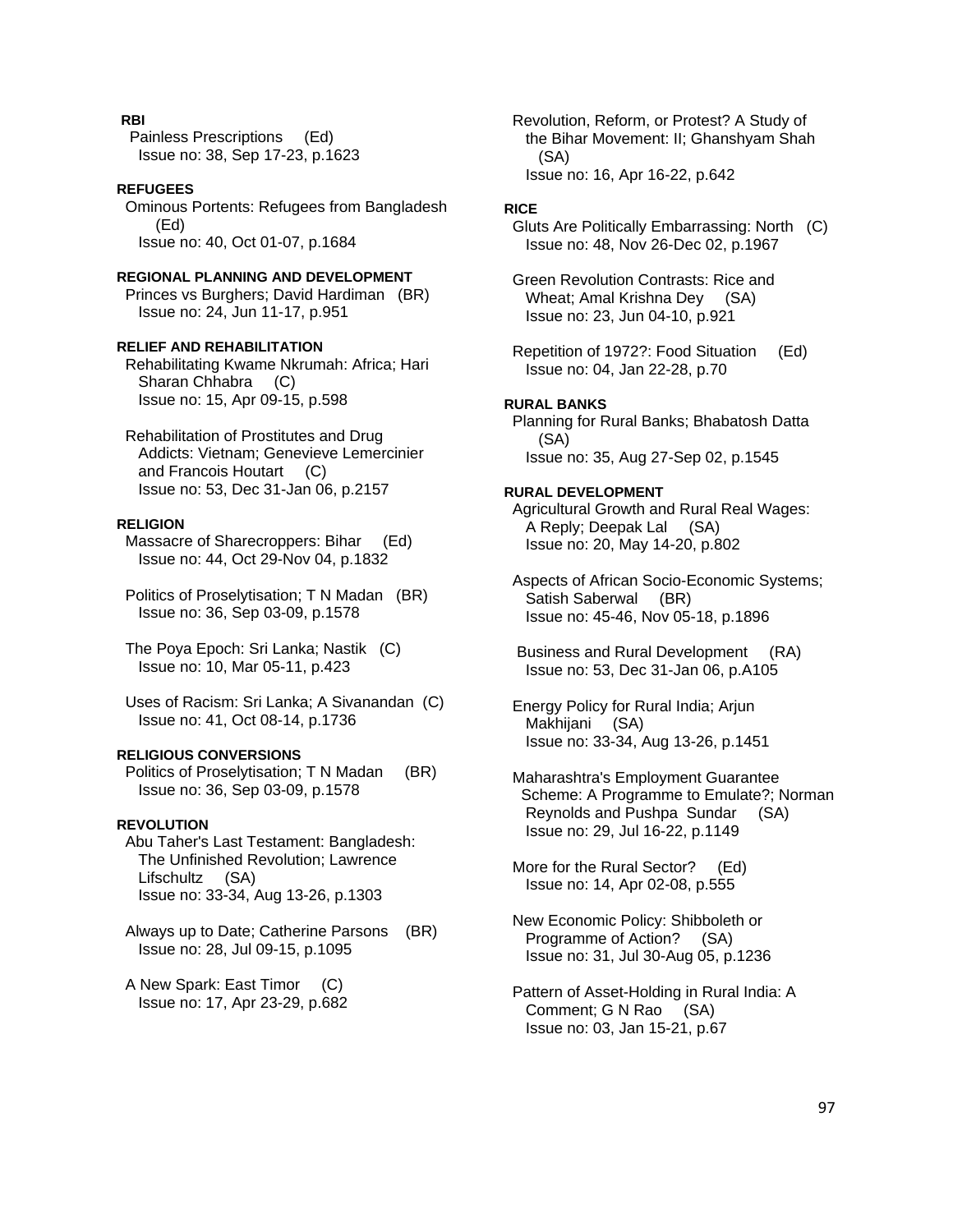# **RURAL DEVELOPMENT**

 Union Budget: New Lines and Old Ways; Bhabhatosh Datta (SA) Issue no: 27, Jul 02-08, p.1054

# **RURAL ELECTRIFICATION**

 Energy Policy for Rural India; Arjun Makhijani (SA) Issue no: 33-34, Aug 13-26, p.1451

# **RURAL HEALTH**

 Reshaping Health Services: A Note on Draft Plan on Rural Health Services; Imrana Qadeer (SA) Issue no: 23, Jun 04-10, p.926

# **RURAL LABOUR AND EMPLOYMENT**

 Rural Employment, Wages and Labour Markets in India: A Survey of Research; Kalpana Bardhan (RA) Issue no: 26, Jun 25-Jul 01, p.A34

 Rural Employment, Wages and Labour Markets in India: A Survey of Research-11; Kalpana Bardhan (SA) Issue no: 27, Jul 02-08, p.1062

 Rural Employment, Wages and Labour Markets in India: A Survey of Research: III; Kalpana Bardhan (SA) Issue no: 28, Jul 09-15, p.1101

 To Win Votes: Maharashtra (C) Issue no: 30, Jul 23-29, p.1173

 Trends in Rural Unemployment in India: Two Comments; Pravin Visaria and S K Sanyal (SA) Issue no: 05, Jan 29-Feb 04, p.139

### **RURAL POVERTY**

 'Overpopulation' and the Rural Poor: A Comment; Michael Vlassoff and Carol Vlassoff (SA) Issue no: 52, Dec 24-30, p.2140

 Agricultural Growth and Rural Poverty: Some Lessons from past Experience; Hanumantha C H Rao (SA) Issue no: 33-34, Aug 13-26, p.1369

# **SANTAL PARGANAS**

 From Priesthood to Landlordism: Santal Parganas; Arun Sinha (C) Issue no: 44, Oct 29-Nov 04, p.1842

# **SAUDI ARABIA**

 Meaning of Saudi Deviation: Oil Prices (Ed) Issue no: 01-02, Jan 08-14, p.2

# **SAURASHTRA**

 Princes vs Burghers; David Hardiman (BR) Issue no: 24, Jun 11-17, p.951

# **SCHEDULED CASTES AND TRIBES**

 Class War, Not 'Atrocities against Harijans': Bihar; Arun Sinha (C) Issue no: 50, Dec 10-16, p.2037

 Farm Co-operative Credit to Scheduled Castes and Scheduled Tribes; C L Dadhich (RA) Issue no: 13, Mar 26-Apr 01, p.A23

 Harijans at Bay: Madhya Pradesh; N K Singh (C) Issue no: 39, Sep 24-30, p.1673

 Oppression of Scheduled Castes: Madhya Pradesh; N K Singh (C) Issue no: 43, Oct 22-28, p.1800

#### **SCHOOL EDUCATION**

 School Teachers' Plight: Maharashtra; Jean Kalgutkar and Urmila Banerjee (C) Issue no: 19, May 07-13, p.751

# **SCIENCE AND SOCIETY**

 On Propagating Scientific Temper; V Siddhartha (P) Issue no: 24, Jun 11-17, p.949

# **SCIENCE AND TECHNOLOGY**

 The CSIR Decision: A Serious Threat to Indian Development; Amulya Kumar N Reddy (SA) Issue no: 38, Sep 17-23, p.1651

 On Propagating Scientific Temper; V Siddhartha (P) Issue no: 24, Jun 11-17, p.949

 Restructuring the CSIR; Padma Prakash (LE) Issue no: 41, Oct 08-14, p.1724

# **SCIENCE POLICY**

 The CSIR Decision: A Serious Threat to Indian Development; Amulya Kumar N Reddy (SA) Issue no: 38, Sep 17-23, p.1651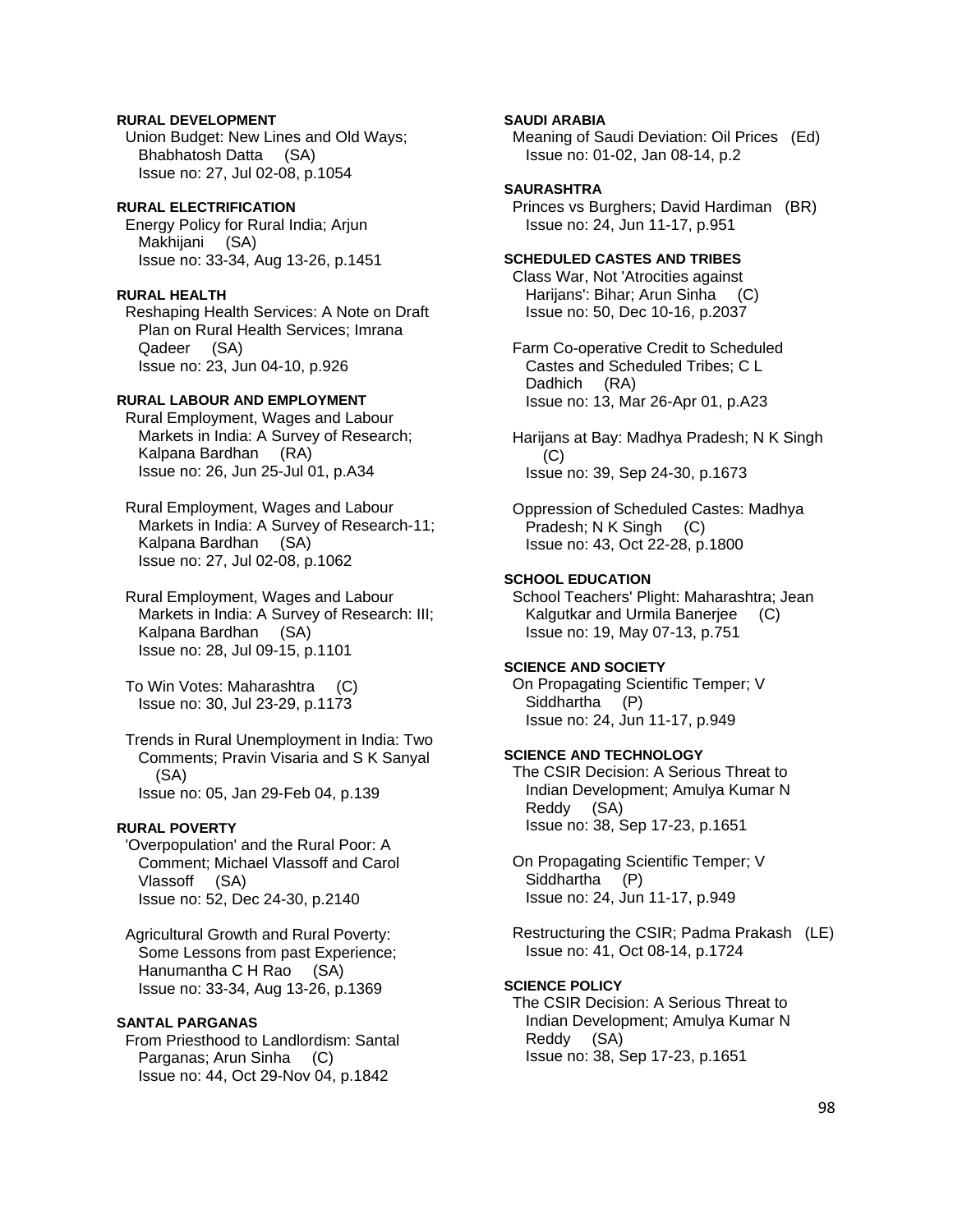### **SCIENTIFIC RESEARCH**

 The CSIR Decision: A Serious Threat to Indian Development; Amulya Kumar N Reddy (SA) Issue no: 38, Sep 17-23, p.1651

 Indian Science Policy; A Rahman (BR) Issue no: 38, Sep 17-23, p.1641

 On Propagating Scientific Temper; V Siddhartha (P) Issue no: 24, Jun 11-17, p.949

 Restructuring the CSIR; Padma Prakash (LE) Issue no: 41, Oct 08-14, p.1724

# **SCIENTISTS**

 The CSIR Decision: A Serious Threat to Indian Development; Amulya Kumar N Reddy (SA) Issue no: 38, Sep 17-23, p.1651

 Indian Science Policy; A Rahman (BR) Issue no: 38, Sep 17-23, p.1641

 On Propagating Scientific Temper; V Siddhartha (P) Issue no: 24, Jun 11-17, p.949

### **SECRET SERVICE**

 Just 'Foreign Intelligence'?: Raw (Ed) Issue no: 16, Apr 16-22, p.620

# **SEEDS POLICY**

 India's Green Revolution; Biplab Dasgupta (SA) Issue no: 06-08, Feb 05-25, p.241

#### **SEYCHELLES**

 Trouble in Paradise: Seychelles (Ed) Issue no: 24, Jun 11-17, p.934

#### **SHAH COMMISSION**

 Closing Scenes?: Congress Party (Ed) Issue no: 50, Dec 10-16, p.2028

 For Private Profit: Emergency (Ed) Issue no: 51, Dec 17-23, p.2072

 No End to Crisis: Congress Party (Ed) Issue no: 48, Nov 26-Dec 02, p.1956

 Non-Performers and Non-Starters; Romesh Thapar (F) Issue no: 48, Nov 26-Dec 02, p.1961

 Not for Reasons of State (Ed) Issue no: 50, Dec 10-16, p.2027

 Poses All the Way: The Arrest (Ed) Issue no: 41, Oct 08-14, p.1721

#### **SIKHS**

 An Error Acknowledged; Satish Saberwal (LE) Issue no: 43, Oct 22-28, p.1795

#### **SIKKIM**

 Competitive Communalism: Sikkim (Ed) Issue no: 43, Oct 22-28, p.1793

Man for All Seasons: Sikkim (C) Issue no: 24, Jun 11-17, p.944

 Self-Righteousness Abounding: Foreign Policy (Ed) Issue no: 25, Jun 18-24, p.966

#### **SILK INDUSTRY**

 Murshidabad Craftsmen: West Bengal-I; Kalyan Chaudhuri (C) Issue no: 01-02, Jan 08-14, p.13

# **SMALL-SCALE INDUSTRIES**

 Budget-Eve Musings (RA) Issue no: 22, May 28-Jun 03, p.M33

 Decentralised Sector in Textile Industry: A Note; Mridul Eapen (SA) Issue no: 39, Sep 24-30, p.1681

 Working Class in the Small Sector: Labour (C) Issue no: 12, Mar 19-25, p.496

# **SOAP INDUSTRY**

 Holding the Price Line! (LE) Issue no: 30, Jul 23-29, p.1164

#### **SOCIAL CHANGE**

 Social Change in Urban Punjab; Veena Dua (BR) Issue no: 30, Jul 23-29, p.1183

#### **SOCIAL CLASSES**

 Class War, Not 'Atrocities against Harijans': Bihar; Arun Sinha (C) Issue no: 50, Dec 10-16, p.2037

 Measuring Peasant Capitalism: Russia's 1920s and India's 1970s; Teodor Shanin (SA) Issue no: 47, Nov 19-25, p.1939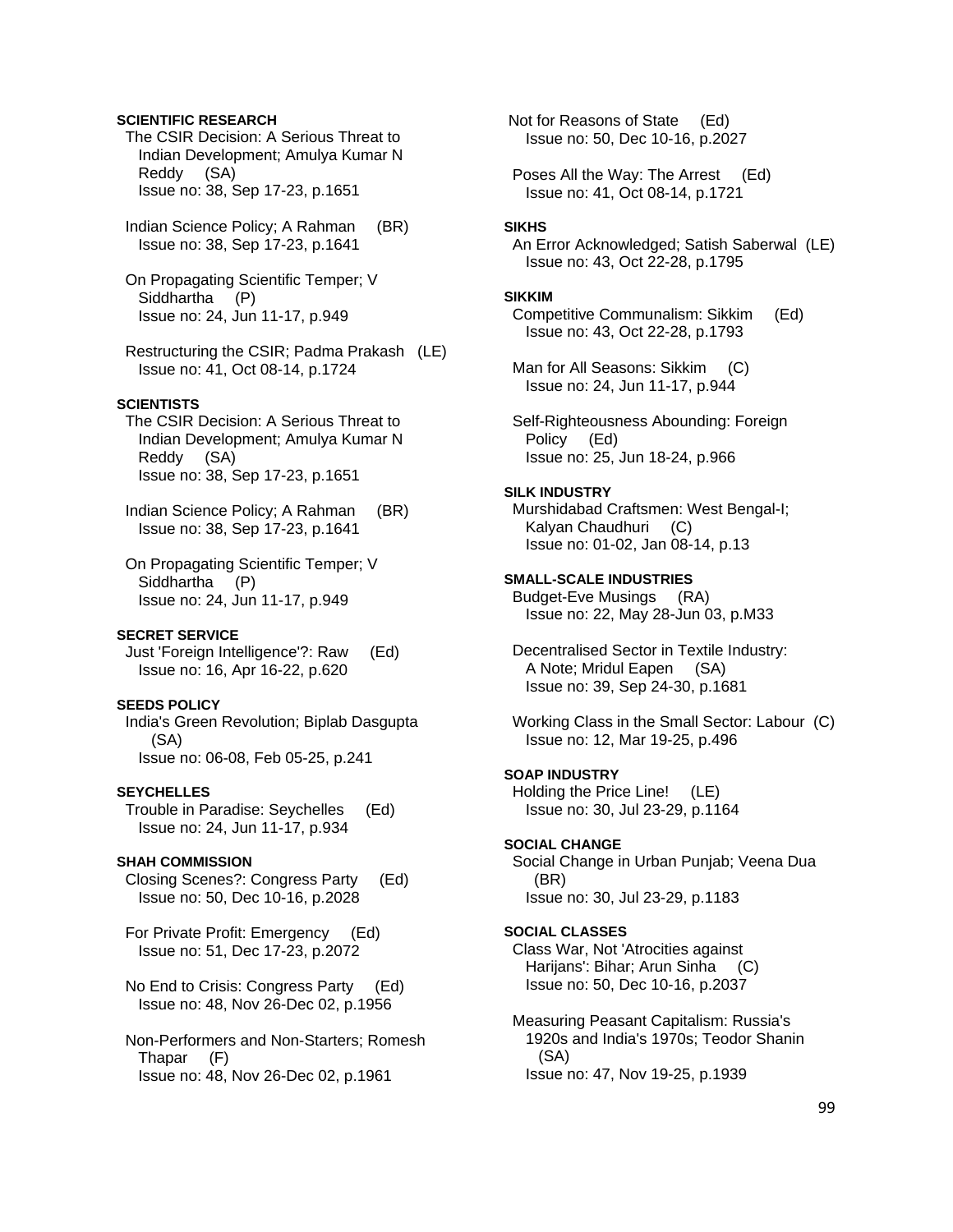# **SOCIAL CLASSES**

 Nature of Class Struggle in Bangladesh; B K Jahangir (SA) Issue no: 50, Dec 10-16, p.2063

 Structural Changes in Karnataka Politics; James Manor (SA) Issue no: 44, Oct 29-Nov 04, p.1865

#### **SOCIAL MOVEMENTS**

 Revolution, Reform, or Protest? A Study of the Bihar Movement: I; Ghansham Shah (SA) Issue no: 15, Apr 09-15, p.605

 Revolution, Reform, or Protest? A Study of the Bihar Movement: III; Ghanshyam Shah (SA) Issue no: 17, Apr 23-29, p.695

# **SOCIAL SCIENCE RESEARCH**

 Alternatives for the Poor: Health (C) Issue no: 12, Mar 19-25, p.495

 Election Studies in India; Imtiaz Ahmad (SA) Issue no: 39, Sep 24-30, p.1677

#### **SOCIAL SCIENCES**

 Aspects of Development (BR) Issue no: 11, Mar 12-18, p.461

 Dependence and Transfer of Intellectual Technology: The Case of Social Sciences; Michel Chossudovsky (SA) Issue no: 36, Sep 03-09, p.1579

#### **SOCIAL SYSTEM**

 Aspects of African Socio-Economic Systems; Satish Saberwal (BR) Issue no: 45-46, Nov 05-18, p.1896

 Social Structure of Indian Muslims; Azra Kidwai (BR) Issue no: 31, Jul 30-Aug 05, p.1224

 Social System and Ideology in South India; Michelguglielmo Torri (RA) Issue no: 29, Jul 16-22, p.1144

#### **SOCIALISM**

 Alienation; Arun Bose (BR) Issue no: 32, Aug 06-12, p.1264  Indian Communists Look at Indian Communism; G K Lieten (BR) Issue no: 37, Sep 10-16, p.1606

 An Interesting Introduction; Ranjit Sau (BR) Issue no: 44, Oct 29-Nov 04, p.1853

 The Left in the Subcontinent: I; Sumanta Banerjee (C) Issue no: 30, Jul 23-29, p.1170

 Long Live Transideological Enterprise! Socialist Economies in Capitalist International Division of Labour; Andre Gunder Frank (SA) Issue no: 06-08, Feb 05-25, p.297

 Soviet Union: Socialist, Revisionist or Capitalist?; Navanit Sharma (RA) Issue no: 03, Jan 15-21, p.51

 Tanzanian Socialism; Satish Saberwal (BR) Issue no: 39, Sep 24-30, p.1675

 Towards a Socialist Spain?: Madrid; Peter O'Brien (C) Issue no: 27, Jul 02-08, p.1045

#### **SOCIOLOGISTS**

D P Mukherji; A K Banerjee (C) Issue no: 39, Sep 24-30, p.1672

#### **SOLAR ENERGY**

 Technological Alternatives and the Indian Energy Crisis; Amulya Kumar N Reddy and Krishna K Prasad (SA) Issue no: 33-34, Aug 13-26, p.1465

#### **SOUTH AFRICA**

 Divided Nationalists: Southern Africa (Ed) Issue no: 49, Dec 03-09, p.1993

 Dividing the Non-Whites: South Africa (Ed) Issue no: 39, Sep 24-30, p.1662

 From Geneva to Salisbury: Southern Africa; Ninan Koshy (C) Issue no: 03, Jan 15-21, p.50

 Going Nuclear?: South Africa; P R Chari (C) Issue no: 05, Jan 29-Feb 04, p.126

 Good Indians to the Rescue: Southern Africa (Ed) Issue no: 42, Oct 15-21, p.1755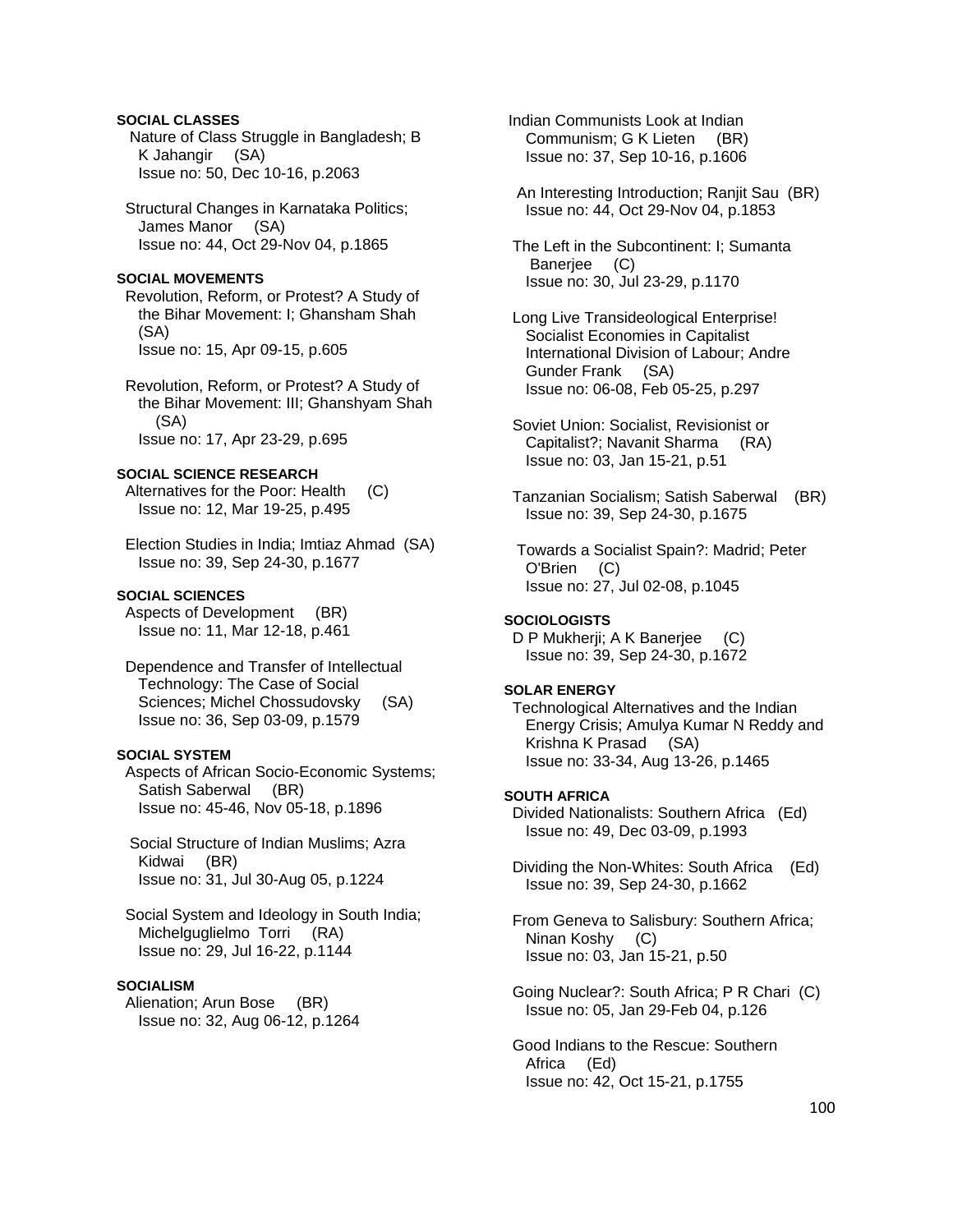# **SOUTH AFRICA**

- Last Gambit: Southern Africa (Ed) Issue no: 36, Sep 03-09, p.1554
- No to Economic Sanctions: South Africa (Ed) Issue no: 47, Nov 19-25, p.1917
- Old Ghosts Astir Again: Zaire (Ed) Issue no: 20, May 14-20, p.778
- Time Running Out: Southern Africa (Ed) Issue no: 14, Apr 02-08, p.558
- Western Anxieties: Southern Africa; Hari Sharan Chhabra (C) Issue no: 51, Dec 17-23, p.2092
- Western View of Arms Race (BR) Issue no: 40, Oct 01-07, p.1704

#### **SOUTH ASIA**

- Development, Education and the Poor: Context of South Asia; Romesh Diwan (SA) Issue no: 09, Feb 26-Mar 04, p.401
- From Confrontation to Co-operation; Satyabrata Rai Chowdhuri (BR) Issue no: 20, May 14-20, p.797
- Politics of Proselytisation; T N Madan (BR) Issue no: 36, Sep 03-09, p.1578
- Poverty, Politics and Development: Western Europe in First Half of 19th Century and South Asia in Second Half of the 20th; K N Raj (SA) Issue no: 06-08, Feb 05-25, p.185

#### **SOVIET UNION**

 Bokaro without Soviet Help: New Delhi; B M (C) Issue no: 21, May 21-27, p.824

 The Brezhnev Constitution; R G Gidadhubli (SA) Issue no: 48, Nov 26-Dec 02, p.1981

 Debate on Economic Reforms: Soviet Union (Ed) Issue no: 52, Dec 24-30, p.2114

 India and the Super Powers: Deviation or Continuity in Foreign Policy?; Baldev Raj Nayar (SA) Issue no: 30, Jul 23-29, p.1185

- Measuring Peasant Capitalism: Russia's 1920s and India's 1970s; Teodor Shanin (SA) Issue no: 47, Nov 19-25, p.1939
- Russian Studies of China (LE) Issue no: 26, Jun 25-Jul 01, p.1003
- Russian Studies of China; Ajit Roy (LE) Issue no: 29, Jul 16-22, p.1123
- Soviet Union in a Fix: Ethiopia; Hari Sharan Chhabra (C) Issue no: 38, Sep 17-23, p.1639
- Soviet Union, Janata and CPI: Politics (Ed) Issue no: 20, May 14-20, p.776
- Soviet Union: Socialist, Revisionist or Capitalist?; Navanit Sharma (RA) Issue no: 03, Jan 15-21, p.51
- Special Message: Indo-Soviet Relations (Ed) Issue no: 05, Jan 29-Feb 04, p.111
- USSR and Third World: Unequal Distribution of Gains; N K Chandra (SA) Issue no: 06-08, Feb 05-25, p.349
- What Goes on in the Home Ministry?; Romesh Thapar (F) Issue no: 45-46, Nov 05-18, p.1875

#### **SPAIN**

 Towards a Socialist Spain?: Madrid; Peter O'Brien (C) Issue no: 27, Jul 02-08, p.1045

# **SRI LANKA**

 And Then There Were None: Sri Lanka (Ed) Issue no: 31, Jul 30-Aug 05, p.1204

 Clean Sweep in Sri Lanka; Ananda Gajanayake (C) Issue no: 31, Jul 30-Aug 05, p.1212

- Communal Violence: Sri Lanka (C) Issue no: 37, Sep 10-16, p.1603
- Death Pangs of Bandaranaike Government: Sri Lanka (Ed) Issue no: 16, Apr 16-22, p.621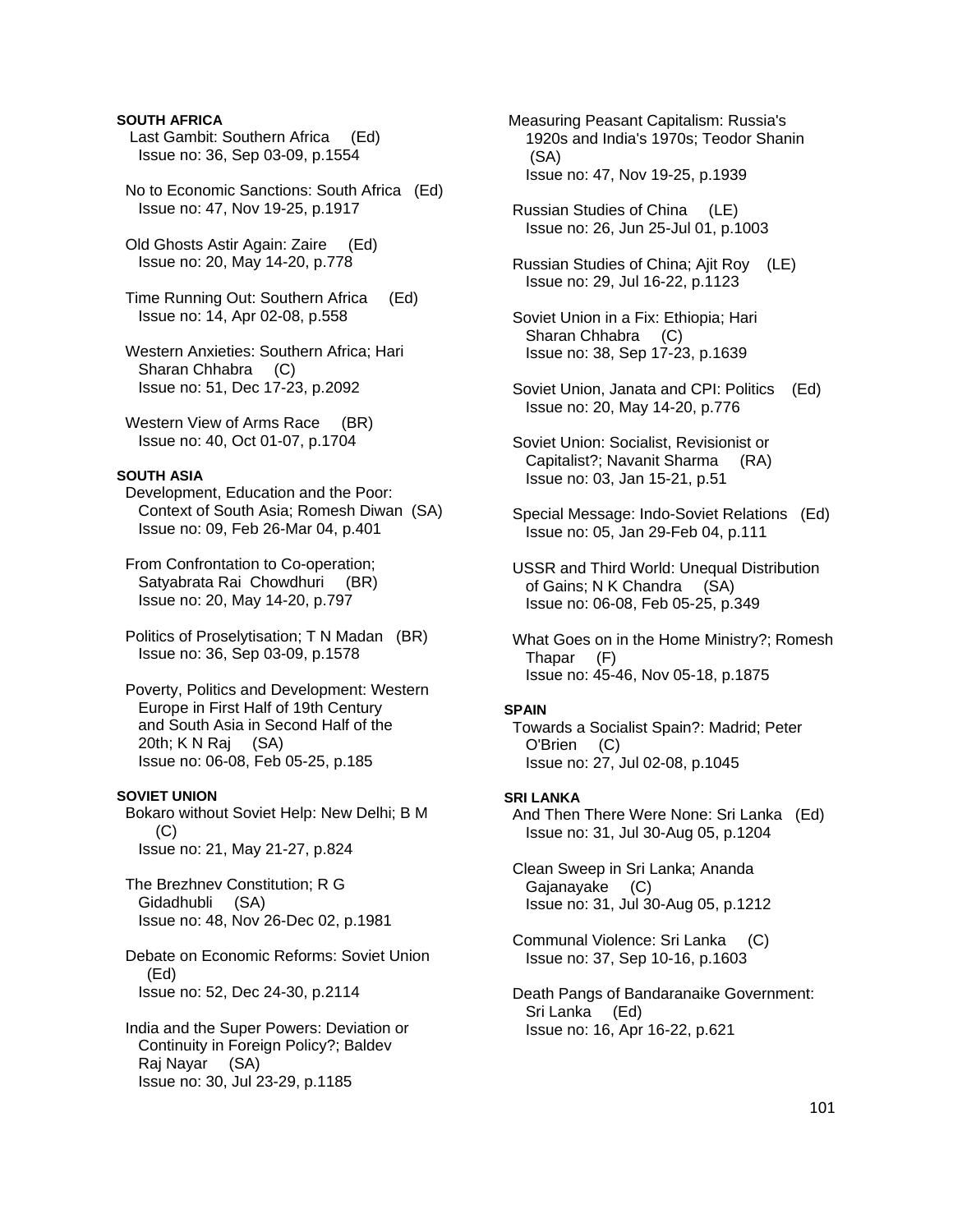**SRI LANKA**  The Left in the Subcontinent: I; Sumanta Banerjee (C) Issue no: 30, Jul 23-29, p.1170

 Now for the Left: Sri Lanka (Ed) Issue no: 03, Jan 15-21, p.36

 Political Economy of Controlling Transnationals: Pharmaceutical Industry in Sri Lanka, 1972-76; Sanjaya Lall and Senaka Bibile (SA) Issue no: 33-34, Aug 13-26, p.1419

 The Poya Epoch: Sri Lanka; Nastik (C) Issue no: 10, Mar 05-11, p.423

 Uses of Racism: Sri Lanka; A Sivanandan  $(C)$ Issue no: 41, Oct 08-14, p.1736

 Which Marga in Sri Lanka?: Development (Ed) Issue no: 41, Oct 08-14, p.1723

**STATE ELECTRICITY BOARDS** 

 Power Programme Heading for a Crash: New Delhi; B M (C) Issue no: 43, Oct 22-28, p.1798

#### **STATISTICAL SYSTEM**

What to Look for, Where (BR) Issue no: 23, Jun 04-10, p.920

#### **STOCK MARKET REGULATIONS**

 Dark Side of 'Indianisation': Tea Companies (C) Issue no: 48, Nov 26-Dec 02, p.1968

## **STOCKS AND SHARES**

 Dark Side of 'Indianisation': Tea Companies (C) Issue no: 48, Nov 26-Dec 02, p.1968

 Do Equities Act as a Hedge against Inflation?; M R Mayya (RA) Issue no: 22, May 28-Jun 03, p.M61

 Role of Preference Shares in the Indian Corporate Sector; Y Subrahmanyam (RA) Issue no: 48, Nov 26-Dec 02, p.M125

## **STRIKES AND LOCKOUTS**

 'Express' Paradox; Nireekshak (F) Issue no: 27, Jul 02-08, p.1037

 Advanced Masses: Backward Leadership: Pakistan (C) Issue no: 23, Jun 04-10, p.907

 After CITU What?: Labour; ANS (C) Issue no: 42, Oct 15-21, p.1762

 After the Massacre: Madhya Pradesh; N K Singh (C) Issue no: 25, Jun 18-24, p.976

- Against Arbitrary Bureaucracy: Assam (C) Issue no: 47, Nov 19-25, p.1927
- Aspects of Fiji Indian History, 1879-1939: A Society in Transition: I; Ahmed Ali (SA) Issue no: 42, Oct 15-21, p.1782
- Belated Echo: Railway Strike (Ed) Issue no: 30, Jul 23-29, p.1163
- Campus Musings: Hamburg; GPD (C) Issue no: 52, Dec 24-30, p.2125
- Capitalist Terror in Ghaziabad: Labour; S K Rao (C) Issue no: 38, Sep 17-23, p.1635
- College Teachers' Protest: Gujarat; A R Desai (C) Issue no: 21, May 21-27, p.825
- Dalli-Rajahara Workers' Continuing Struggle: Madhya Pradesh; N K Singh (C) Issue no: 49, Dec 03-09, p.2004
- Dock Workers' Strike: Labour (C) Issue no: 22, May 28-Jun 03, p.866

 An Enemy of the State?: Political Prisoners (C) Issue no: 19, May 07-13, p.754

 The Gomia Strike: Bihar; Hemendra Narayan (C) Issue no: 47, Nov 19-25, p.1928

 Lesson in Trade Union Democracy: Tamil Nadu (C) Issue no: 18, Apr 30-May 06, p.713

 Let down by Traditional Unions: Labour-II (C) Issue no: 15, Apr 09-15, p.596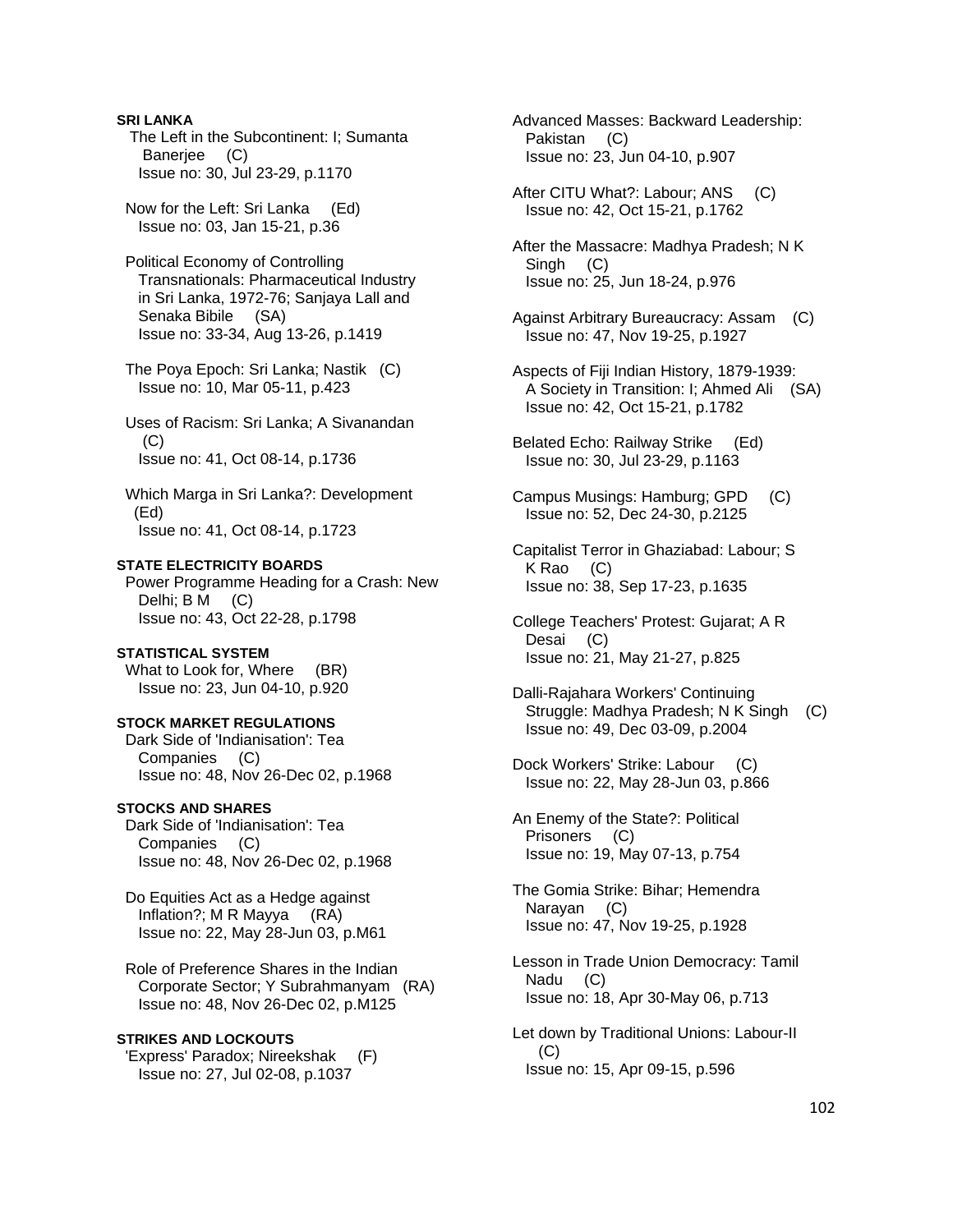# **STRIKES AND LOCKOUTS**

 Need for Democratic Unity: Assam; Hiren Gogoi (C) Issue no: 20, May 14-20, p.788

 Non-Teaching Staff Strike: Bombay University (C) Issue no: 30, Jul 23-29, p.1175

 Now for the Left: Sri Lanka (Ed) Issue no: 03, Jan 15-21, p.36

 Porters of Posta Bazar: West Bengal; Timir Basu (C) Issue no: 47, Nov 19-25, p.1929

 Railway Workers Prepare for Struggle: Labour (C) Issue no: 52, Dec 24-30, p.2120

 Rajahara Massacre: Labour (Ed) Issue no: 24, Jun 11-17, p.932

 Red vs Non-Red Money: West Bengal (C) Issue no: 51, Dec 17-23, p.2083

 The Struggle Continues: Dalli-Rajahara; N K Singh (C) Issue no: 30, Jul 23-29, p.1174

 Suppression of Trade Unions under Martial Law: Pakistan (C) Issue no: 51, Dec 17-23, p.2091

 United Front of Government Employees: Maharashtra (Ed) Issue no: 49, Dec 03-09, p.1994

 Victory for Workers: Dalli-Rajahara Mines; N K Singh (C) Issue no: 28, Jul 09-15, p.1088

 Wages of Dock Workers; D B Kotian (LE) Issue no: 36, Sep 03-09, p.1555

 Workers' Anger: Faridabad; Ramnath Narayanaswamy (C) Issue no: 28, Jul 09-15, p.1086

 Working Class Organisation in Poona: Labour; J N Pathan (C) Issue no: 35, Aug 27-Sep 02, p.1527  Youth in Revolt?: West Germany; Ramesh Jaura (C) Issue no: 23, Jun 04-10, p.911

#### **STUDENTS**

 Appeal for Judicial Enquiry; Surapaneni Rama Rao (LE) Issue no: 26, Jun 25-Jul 01, p.1003

 Campus Musings: Hamburg; GPD (C) Issue no: 52, Dec 24-30, p.2125

 Life and Death in Kerala's Torture Camps (F) Issue no: 19, May 07-13, p.747

 Youth in Revolt?: West Germany; Ramesh Jaura (C) Issue no: 23, Jun 04-10, p.911

#### **SUBSIDIES**

 Diagnosis to Suit Remedy?: Fertilisers (Ed) Issue no: 23, Jun 04-10, p.896

 Subsidy for Private Sector: Coal Prices (Ed) Issue no: 53, Dec 31-Jan 06, p.2145

 What Cost Export Promotion? (Ed) Issue no: 19, May 07-13, p.743

### **SUGAR INDUSTRY**

 Aspects of Fiji Indian History, 1879-1939: A Society in Transition: I; Ahmed Ali (SA) Issue no: 42, Oct 15-21, p.1782

 Aspects of Fiji Indian History, 1879-1939: A Society in Transition: II; Ahmed Ali (SA) Issue no: 43, Oct 22-28, p.1821

 Blind Man's Buff: Sugar (Ed) Issue no: 24, Jun 11-17, p.934

 Fruits of Collusion: Sugar (Ed) Issue no: 53, Dec 31-Jan 06, p.2146

 Good Beginning: Sugar (Ed) Issue no: 39, Sep 24-30, p.1662

 Government Playing Industry's Game: Sugar (Ed) Issue no: 31, Jul 30-Aug 05, p.1206

 Price Control with Some Help: Sugar (Ed) Issue no: 49, Dec 03-09, p.1993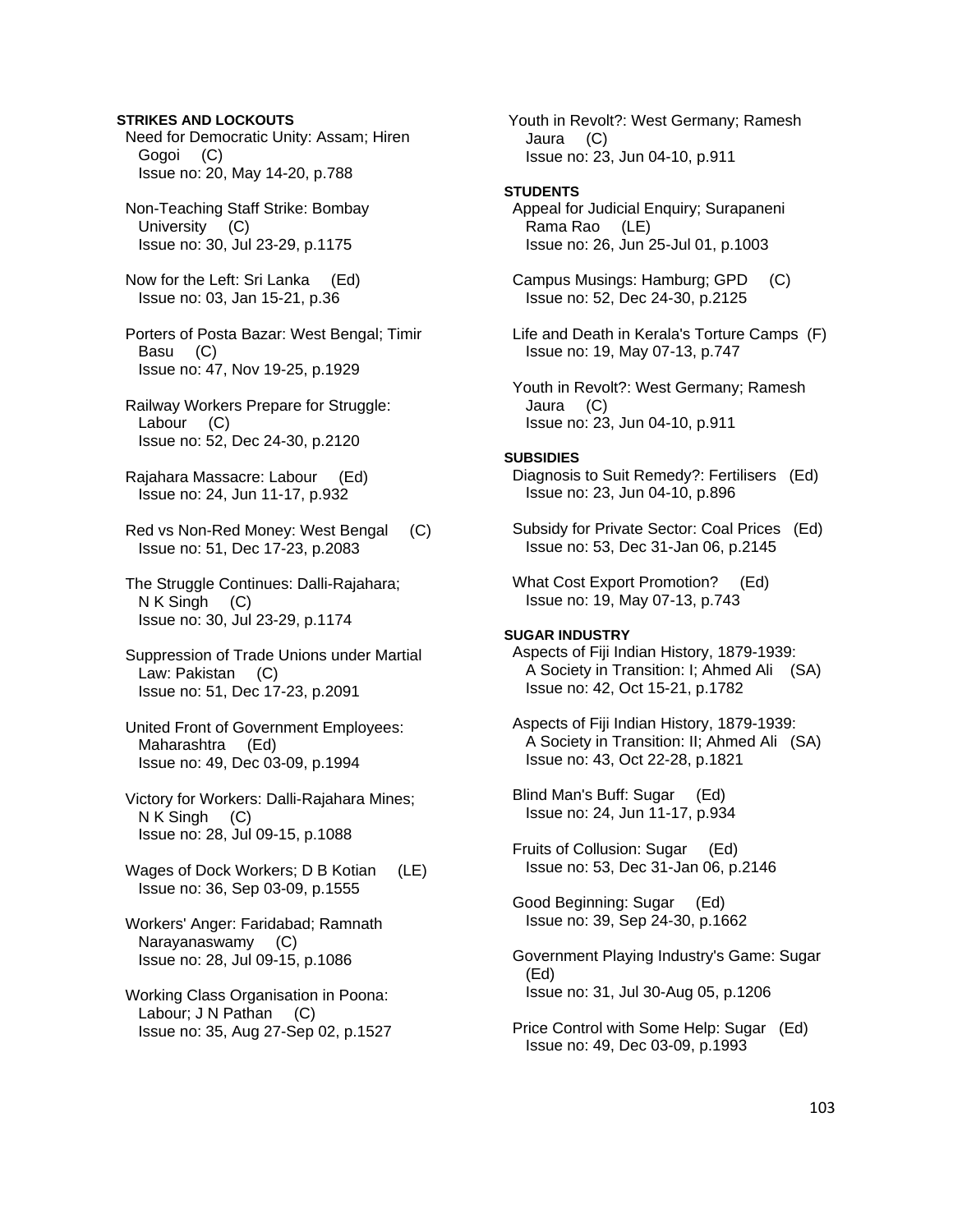# **SUGAR INDUSTRY**

 Problems and Prospects of Sugar Industry; Anil Kumar S Ruia (SA) Issue no: 50, Dec 10-16, p.2068

 Propper up Price: Sugar (C) Issue no: 20, May 14-20, p.780

 Quick Help for Industry: Sugar (Ed) Issue no: 03, Jan 15-21, p.36

 Unity in Adversity: Sugar (Ed) Issue no: 45-46, Nov 05-18, p.1873

Will Government Oblige?: Sugar (Ed) Issue no: 01-02, Jan 08-14, p.3

#### **SUGARCANE**

 Blind Man's Buff: Sugar (Ed) Issue no: 24, Jun 11-17, p.934

 Good Beginning: Sugar (Ed) Issue no: 39, Sep 24-30, p.1662

# **TAMIL NADU**

 Different Alignment for Assembly Election?: Tamil Nadu (C) Issue no: 14, Apr 02-08, p.568

 Election Parole: Tamil Nadu (P) Issue no: 06-08, Feb 05-25, p.179

 Glamour Politics in Command: Tamil Nadu (C) Issue no: 26, Jun 25-Jul 01, p.1009

 Lesson in Trade Union Democracy: Tamil Nadu (C) Issue no: 18, Apr 30-May 06, p.713

 The Murder of Seeralan: Tamil Nadu (C) Issue no: 39, Sep 24-30, p.1669

 Police on Rampage: Tamil Nadu (C) Issue no: 49, Dec 03-09, p.2000

- A Southern Waterloo: Tamil Nadu (C) Issue no: 48, Nov 26-Dec 02, p.1970
- Teachers Grasp the Moment: Tamil Nadu (C) Issue no: 13, Mar 26-Apr 01, p.534

# **TAMILS**

 Communal Violence: Sri Lanka (C) Issue no: 37, Sep 10-16, p.1603

 Uses of Racism: Sri Lanka; A Sivanandan (C) Issue no: 41, Oct 08-14, p.1736

#### **TANDON COMMITTEE**

 All Things to All Men: Credit Policy; Charvaka (C) Issue no: 51, Dec 17-23, p.2075

#### **TANZANIA**

 Tanzanian Socialism; Satish Saberwal (BR) Issue no: 39, Sep 24-30, p.1675

#### **TARKUNDE COMMITTEE**  Tarkunde Committee; Arun Shourie (LE)

Issue no: 36, Sep 03-09, p.1555

# **TAX EXEMPTIONS**

 Cost of Higher Exemption Level: Taxation (C) Issue no: 29, Jul 16-22, p.1128

 Dissecting Income Taxation (BR) Issue no: 40, Oct 01-07, p.1703

 How Small Man Oriented Are Small Saving Schemes?; M Lakshmiswaramma and M J K Thavaraj (SA) Issue no: 21, May 21-27, p.845

 Union Budget: New Lines and Old Ways; Bhabhatosh Datta (SA) Issue no: 27, Jul 02-08, p.1054

#### **TAX REVENUES**

 Cost of Higher Exemption Level: Taxation (C) Issue no: 29, Jul 16-22, p.1128

 Dissecting Income Taxation (BR) Issue no: 40, Oct 01-07, p.1703

## **TAX SYSTEM**

 How Small Man Oriented Are Small Saving Schemes?; M Lakshmiswaramma and M J K Thavaraj (SA) Issue no: 21, May 21-27, p.845

#### **TAXATION**

 Budget without a Focus; C Rangarajan (SA) Issue no: 28, Jul 09-15, p.1096

 Cost of Higher Exemption Level: Taxation (C) Issue no: 29, Jul 16-22, p.1128

 Dissecting Income Taxation (BR) Issue no: 40, Oct 01-07, p.1703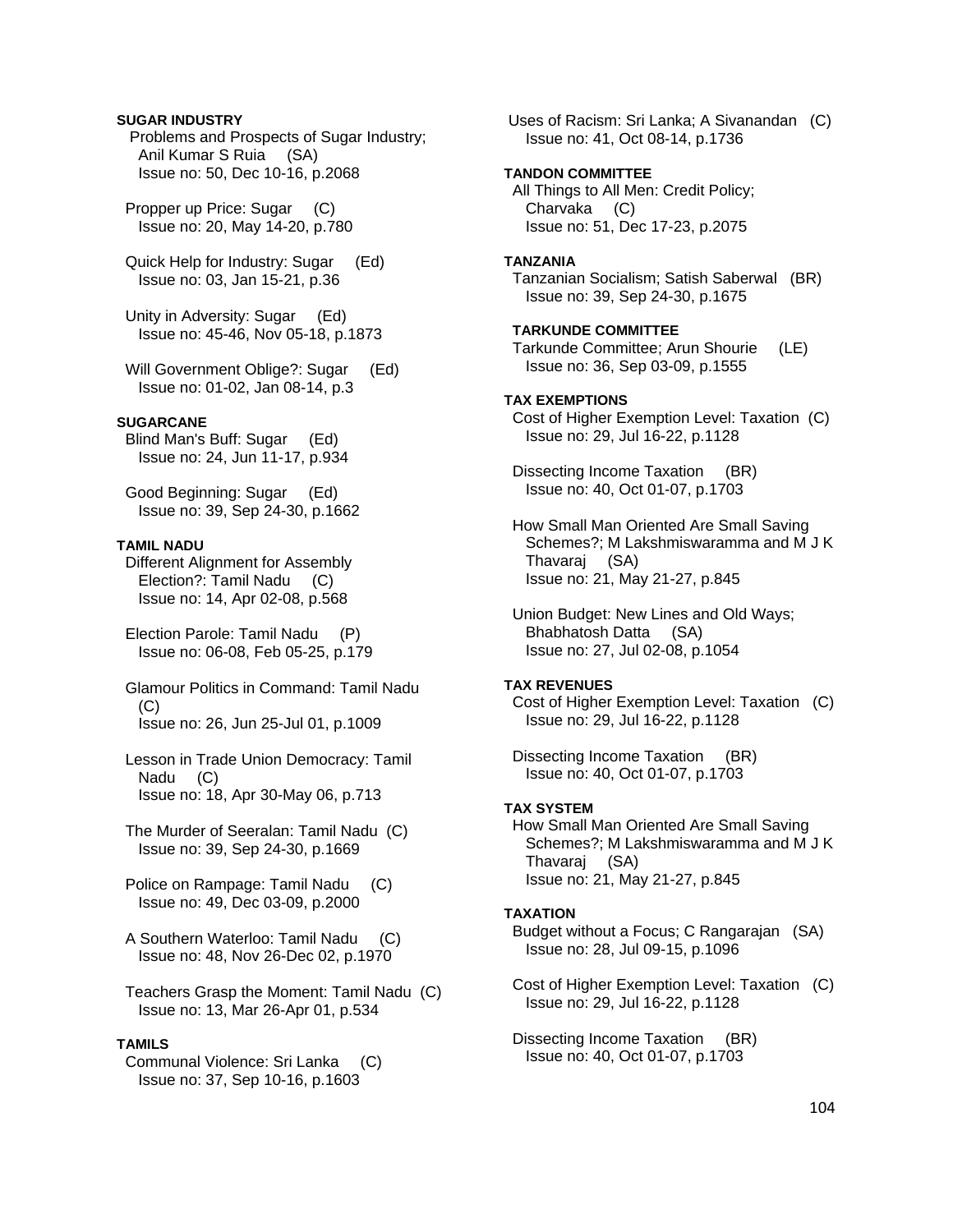# **TAXATION**

 Fiscal Innovations: West Bengal (C) Issue no: 44, Oct 29-Nov 04, p.1845

 In the Same Mould (Ed) Issue no: 25, Jun 18-24, p.963

 Take a Little, Give a Little: Direct Tax Proposals in 1977-78 Budget; Mohinder Pal Puri (SA) Issue no: 28, Jul 09-15, p.1099

# **TAXES**

 Central Government Taxes: Have They Reduced Inequality?; Anand P Gupta (SA) Issue no: 04, Jan 22-28, p.88

 Negative Yield from Land Revenue: North (C) Issue no: 15, Apr 09-15, p.593

 Sixth Finance Commission's Award: An Appraisal in Retrospect; I S Gulati (SA) Issue no: 06-08, Feb 05-25, p.287

# **TEA INDUSTRY**

 Curious Goings On: Tea (C) Issue no: 12, Mar 19-25, p.494

 Dark Side of 'Indianisation': Tea Companies (C) Issue no: 48, Nov 26-Dec 02, p.1968

 High Tea; Charvaka (C) Issue no: 52, Dec 24-30, p.2121

 A Rupee a Day Keeps Politics Away: Tea Garden Labour; Timir Basu (C) Issue no: 40, Oct 01-07, p.1692

 Tea Industry's Tricks (C) Issue no: 23, Jun 04-10, p.897

 Unwarranted Price Rise: Tea (Ed) Issue no: 19, May 07-13, p.745

 Why so High?: Tea (Ed) Issue no: 50, Dec 10-16, p.2030

# **TEACHERS**

 As Little and as Late as Possible: Maharashtra (C) Issue no: 41, Oct 08-14, p.1732  College Teachers in Maharashtra: Barking up the Wrong Tree: Education (C) Issue no: 35, Aug 27-Sep 02, p.1531

 College Teachers' Protest: Gujarat; A R Desai (C) Issue no: 21, May 21-27, p.825

D P Mukherji; A K Banerjee (C) Issue no: 39, Sep 24-30, p.1672

- Emergency in an Academic Ghetto (F) Issue no: 18, Apr 30-May 06, p.706
- Non-Teaching Staff Strike: Bombay University (C) Issue no: 30, Jul 23-29, p.1175
- The Ordeals of Appanu: Kerala (Ed) Issue no: 27, Jul 02-08, p.1033
- School Teachers' Plight: Maharashtra; Jean Kalgutkar and Urmila Banerjee (C) Issue no: 19, May 07-13, p.751
- Setback for Teachers' Struggle: Maharashtra (C) Issue no: 18, Apr 30-May 06, p.717
- Teachers Grasp the Moment: Tamil Nadu (C) Issue no: 13, Mar 26-Apr 01, p.534

#### **TECHNOLOGY AND DEVELOPMENT**

 The CSIR Decision: A Serious Threat to Indian Development; Amulya Kumar N Reddy (SA) Issue no: 38, Sep 17-23, p.1651

 Technology and Change; A K Malhotra (LE) Issue no: 03, Jan 15-21, p.38

 Who Has Gained from New Farm Technology? (BR) Issue no: 17, Apr 23-29, p.687

#### **TECHNOLOGY TRANSFER**  Dependence and Transfer of Intellectual

 Technology: The Case of Social Sciences; Michel Chossudovsky (SA) Issue no: 36, Sep 03-09, p.1579

 Foreign Investment in India: Danish View; Subhendu Dasgupta (BR) Issue no: 16, Apr 16-22, p.634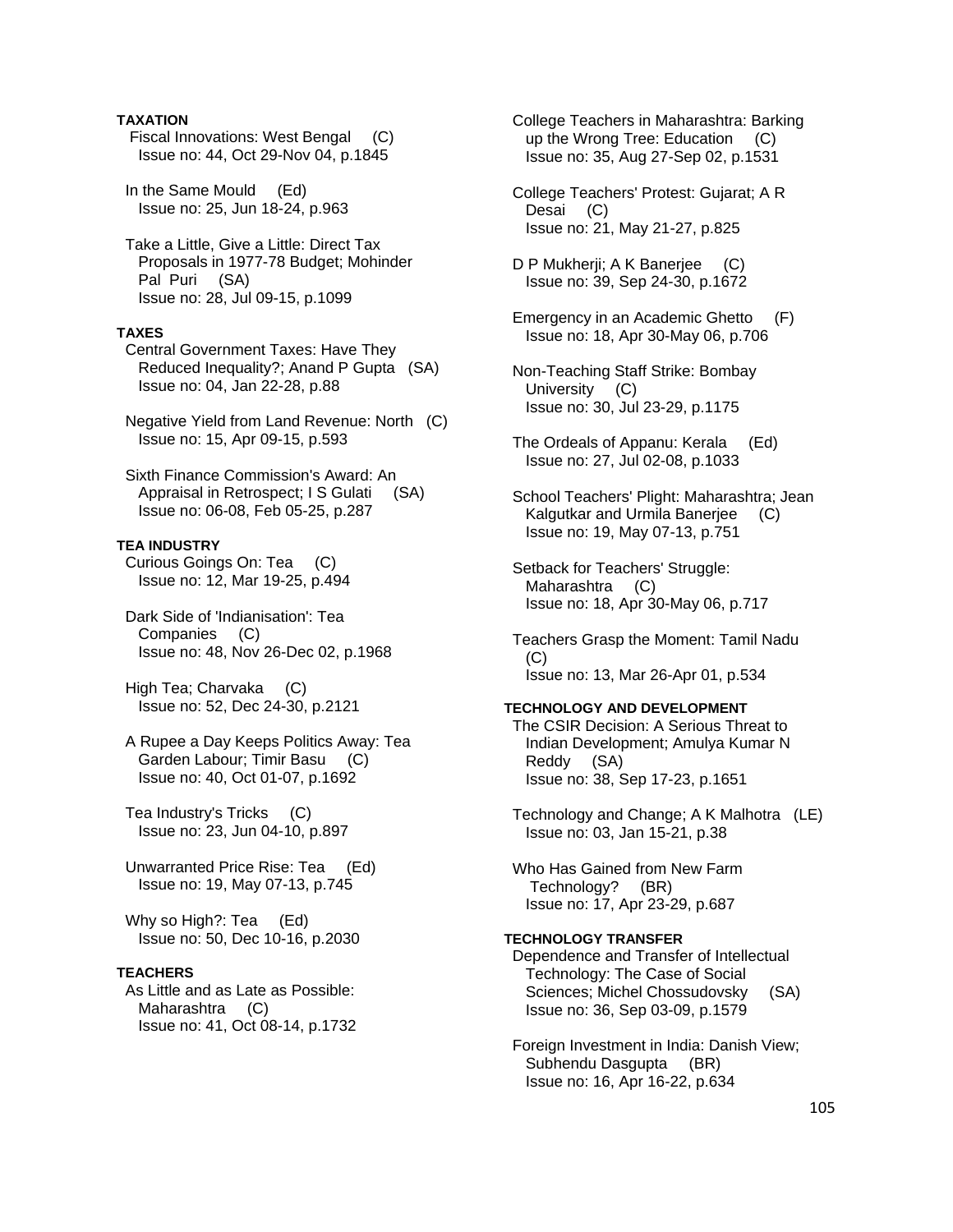# **TECHNOLOGY TRANSFER**

 Nuclear Cartelisation: Theory and Practice; S Jaishankar and C Mohan Raja (SA) Issue no: 20, May 14-20, p.798

#### **TELEVISION**

 The Media in a Free Society: Proposals for Restructuring; B G Verghese (SA) Issue no: 18, Apr 30-May 06, p.731

#### **TENANCY**

 Inter-State Variations in Types of Tenancy; H Laxminarayan and S S Tyagi (RA) Issue no: 39, Sep 24-30, p.A77

 Major Move against Semi-Feudal Tenancy: Tea Companies; N K Chandra (C) Issue no: 48, Nov 26-Dec 02, p.1965

 Major Move against Semi-Feudal Tenancy: West Bengal Land Reforms Bill-I; N K Chandra (C) Issue no: 48, Nov 26-Dec 02, p.1965

 Peasants' Struggle for Land: Andhra Pradesh (C) Issue no: 40, Oct 01-07, p.1693

 Tenancy: Extent and Inter-State Variations; H Laxminarayan and S S Tyagi (SA) Issue no: 22, May 28-Jun 03, p.880

#### **TERRORISM**

 European Notes; GPD (F) Issue no: 40, Oct 01-07, p.1702

# **TEXTILE INDUSTRY**

 Controlled Cloth Fiasco: Textile Industry (Ed) Issue no: 09, Feb 26-Mar 04, p.379

 Decentralised Sector in Textile Industry: A Note; Mridul Eapen (SA) Issue no: 39, Sep 24-30, p.1681

 Out of Cloth: Textile Industry (Ed) Issue no: 49, Dec 03-09, p.1994

## **TEXTILE MACHINERY INDUSTRY**

 Spectre of Imports: Textile Machinery (Ed) Issue no: 01-02, Jan 08-14, p.2

### **TEXTILE WORKERS**

 Hosiery Workers of Calcutta: Labour; Timir Basu (C) Issue no: 51, Dec 17-23, p.2089

 Let down by Traditional Unions: Labour-II (C) Issue no: 15, Apr 09-15, p.596

#### **THIRD WORLD**

 The Bourgeois State in Post-Colonial Social Formations; Bharat Patankar and Gail Omvedt (SA) Issue no: 53, Dec 31-Jan 06, p.2165

 Dependence and Transfer of Intellectual Technology: The Case of Social Sciences; Michel Chossudovsky (SA) Issue no: 36, Sep 03-09, p.1579

 Development, Education and the Poor: Context of South Asia; Romesh Diwan (SA) Issue no: 09, Feb 26-Mar 04, p.401

- More Unilateral Wooing? (Ed) Issue no: 20, May 14-20, p.775
- New Support: Third World Summit (Ed) Issue no: 03, Jan 15-21, p.35
- The Political Economy of Fascism; Dipankar Gupta (SA) Issue no: 25, Jun 18-24, p.987
- USSR and Third World: Unequal Distribution of Gains; N K Chandra (SA) Issue no: 06-08, Feb 05-25, p.349

 Violent Centre, Docile Periphery: Third World (C) Issue no: 11, Mar 12-18, p.460

 A World Apart: International Affairs; GPD (F) Issue no: 06-08, Feb 05-25, p.159

- **TOURISM INDUSTRY**  Trouble in Paradise: Seychelles (Ed) Issue no: 24, Jun 11-17, p.934
- **TRADE POLICY**  Evaluation of India's Trade Policies; Vijay Laxman Kelkar (SA) Issue no: 25, Jun 18-24, p.993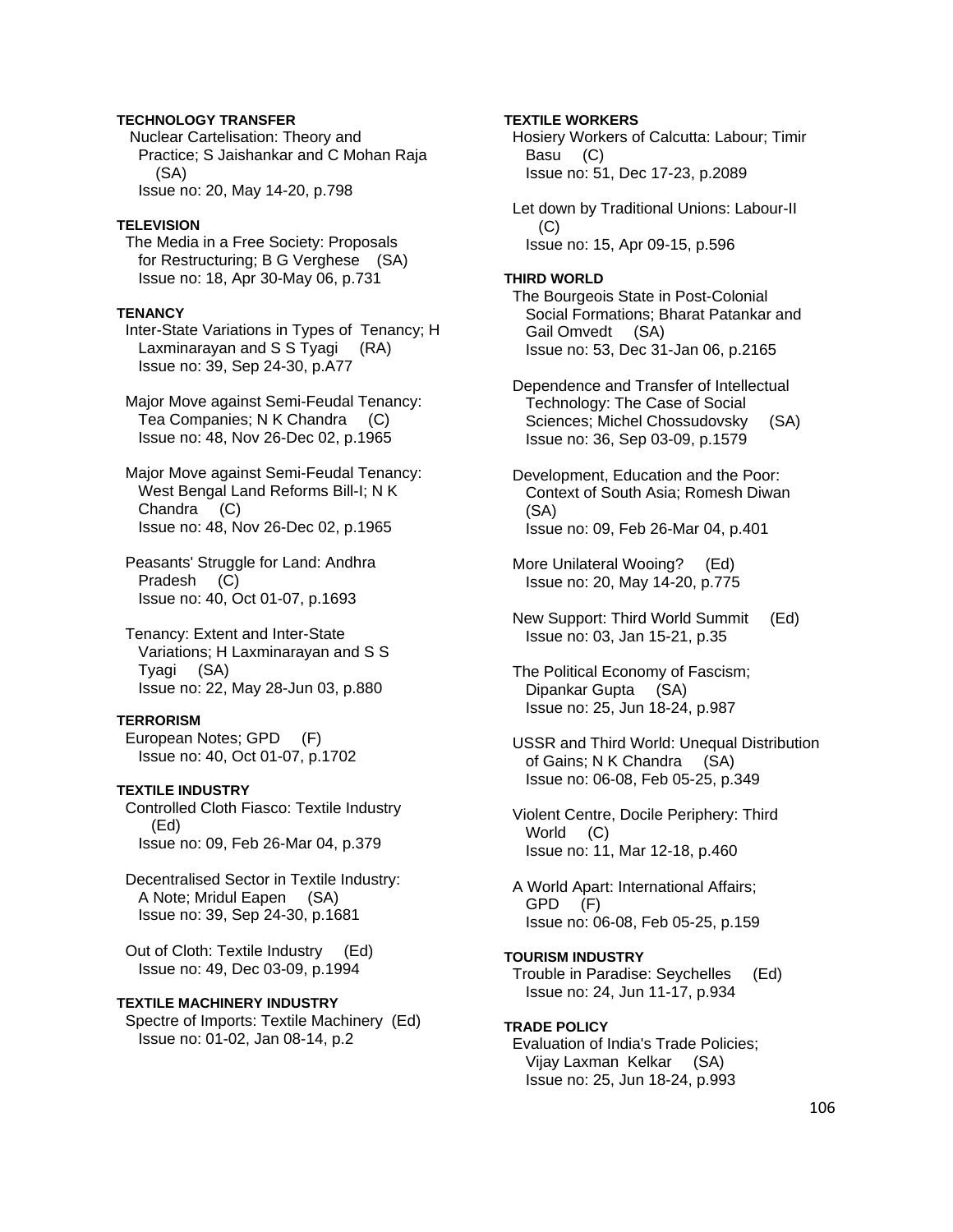# **TRADE POLICY**

 Export-Led Growth and Import-Substituting Industrialisation; Amiya Kumar Bagchi (SA) Issue no: 06-08, Feb 05-25, p.219

 Exports and the Indian Economy; Nirmala Baneriee (SA) Issue no: 16, Apr 16-22, p.637

 Illegal Transactions in External Trade and Payments in India: An Empirical Study; Satyendra S Nayak (SA) Issue no: 50, Dec 10-16, p.2051

 In the Same Groove: Foreign Trade; Charvaka (C) Issue no: 50, Dec 10-16, p.2035

 Monopoly Legislation and Policy in India; N K Chandra (SA) Issue no: 33-34, Aug 13-26, p.1405

 Tea Industry's Tricks (C) Issue no: 23, Jun 04-10, p.897

# **TRADE UNIONS**

 1972: More than a Memory: West Bengal; Kalyan Chaudhuri (C) Issue no: 09, Feb 26-Mar 04, p.395

- After CITU What?: Labour; ANS (C) Issue no: 42, Oct 15-21, p.1762
- Anti-Working Class Law: Labour (C) Issue no: 23, Jun 04-10, p.904
- Beedi Workers of Calcutta: West Bengal; Timir Basu (C) Issue no: 04, Jan 22-28, p.81

 The Bourgeois State in Post-Colonial Social Formations; Bharat Patankar and Gail Omvedt (SA) Issue no: 53, Dec 31-Jan 06, p.2165

 Capitalist Terror in Ghaziabad: Labour; S K Rao (C) Issue no: 38, Sep 17-23, p.1635

 Connections Unperceived; Wandana Sonalkar (BR) Issue no: 04, Jan 22-28, p.87

Dock Workers' Strike: Labour (C) Issue no: 22, May 28-Jun 03, p.866  Election Parole: Tamil Nadu (P) Issue no: 06-08, Feb 05-25, p.179

 The Five-Year Emergency: West Bengal (P) Issue no: 06-08, Feb 05-25, p.177

 The Gomia Strike: Bihar; Hemendra Narayan (C) Issue no: 47, Nov 19-25, p.1928

 Hesitant Beginning in Industrial Relations: New Delhi; B M (C) Issue no: 20, May 14-20, p.786

 Labour and Democracy; Bagaram Tulpule (SA) Issue no: 22, May 28-Jun 03, p.883

- Lesson in Trade Union Democracy: Tamil Nadu (C) Issue no: 18, Apr 30-May 06, p.713
- Managing Durgapur: Experiences of a Trade Unionist: II; Bagaram Tulpule (SA) Issue no: 01-02, Jan 08-14, p.21
- Managing Durgapur: Experiences of a Trade Unionist: III; Bagaram Tulpule (SA) Issue no: 03, Jan 15-21, p.61
- Managing Durgapur: Experiences of a Trade Unionist: IV; Bagaram Tulpule (SA) Issue no: 04, Jan 22-28, p.101

 Mini-MISA against Workers: Madhya Pradesh; N K Singh (C) Issue no: 42, Oct 15-21, p.1764

- New Industrial Relations Legislation: Labour; Bagaram Tulpule (C) Issue no: 39, Sep 24-30, p.1667
- Putting Labour on Leash: New Delhi; B M (C) Issue no: 47, Nov 19-25, p.1923
- Rajahara Massacre: Labour (Ed) Issue no: 24, Jun 11-17, p.932
- Red vs Non-Red Money: West Bengal (C) Issue no: 51, Dec 17-23, p.2083
- A Rupee a Day Keeps Politics Away: Tea Garden Labour; Timir Basu (C) Issue no: 40, Oct 01-07, p.1692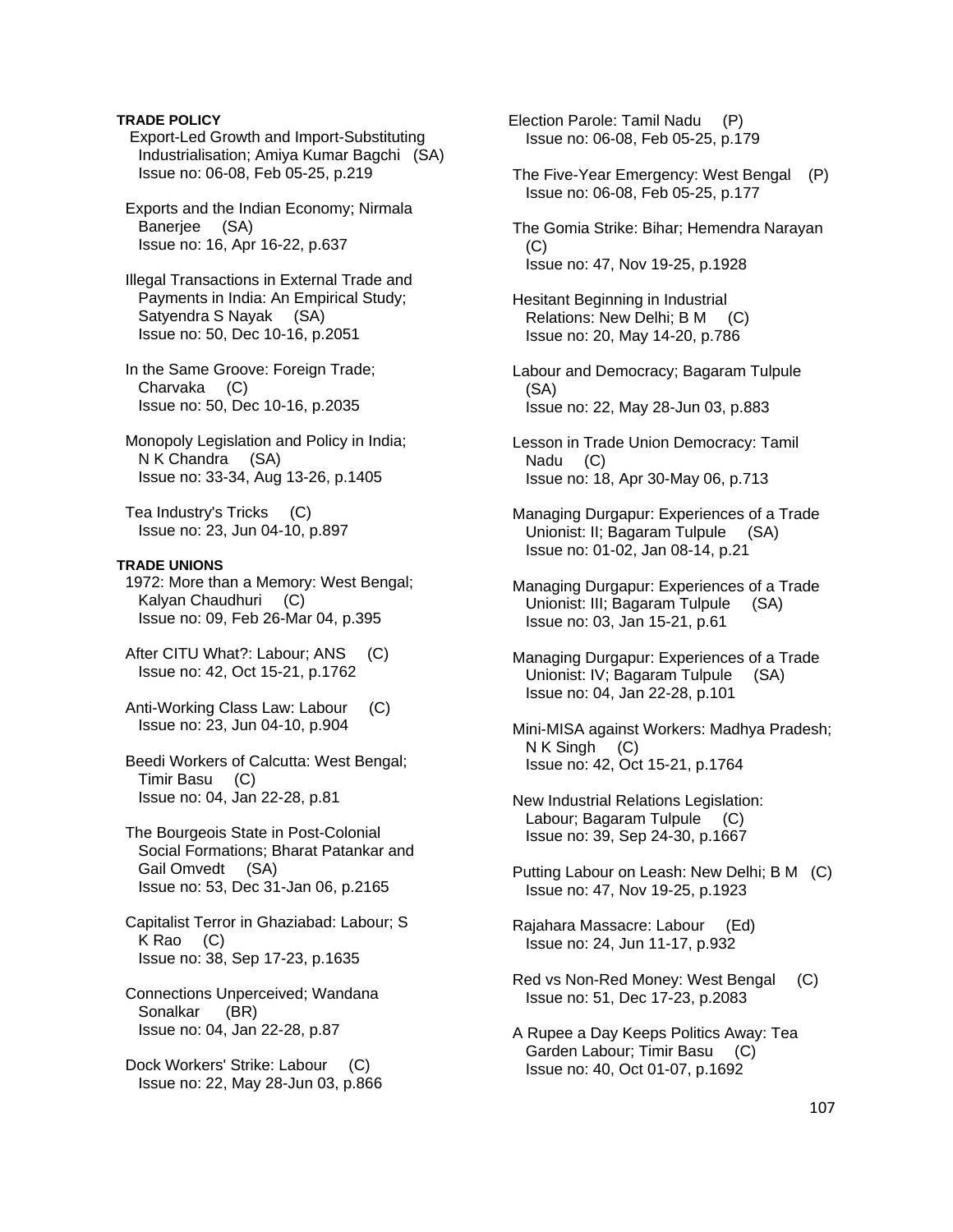**TRADE UNIONS**  The Struggle Continues: Dalli-Rajahara; N K Singh (C) Issue no: 30, Jul 23-29, p.1174

 Struggles Resumed: Workers and the Election (C) Issue no: 10, Mar 05-11, p.420

 Suppression of Trade Unions under Martial Law: Pakistan (C) Issue no: 51, Dec 17-23, p.2091

 Trade Union Scene: Past and Future; E A Ramaswamy (C) Issue no: 16, Apr 16-22, p.629

 Trade Unionism with a Difference: Dalli-Rajahara; N K Singh (C) Issue no: 29, Jul 16-22, p.1131

 Trade Unions Hand-in-Hand with Industrialists: New Delhi; B M (C) Issue no: 05, Jan 29-Feb 04, p.116

 Varma Committee on Industrial Relations: Labour; Mahesh Desai (C) Issue no: 50, Dec 10-16, p.2041

 Victory for Workers: Dalli-Rajahara Mines; N K Singh (C) Issue no: 28, Jul 09-15, p.1088

 Working Class in the Small Sector: Labour  $(C)$ Issue no: 12, Mar 19-25, p.496

 Working Class Organisation in Poona: Labour; J N Pathan (C) Issue no: 35, Aug 27-Sep 02, p.1527

#### **TRANSPORTATION**

 Efficient Agricultural Marketing; Zaibun Y Jasdanwalla (RA) Issue no: 53, Dec 31-Jan 06, p.A133

#### **TRIBAL DEVELOPMENT**

 Adivasi Sub-Plan: A Mid-Term Appraisal: Maharashtra; S D Kulkarni (C) Issue no: 03, Jan 15-21, p.43

 Monopoly Trade in Tribal Areas and Its Politics in Maharashtra; S D Kulkarni  $(C)$ Issue no: 51, Dec 17-23, p.2085

## **TRIBALS**

 Belchhi Revisited: Bihar (Ed) Issue no: 32, Aug 06-12, p.1244

 From Priesthood to Landlordism: Santal Parganas; Arun Sinha (C) Issue no: 44, Oct 29-Nov 04, p.1842

 Harijans at Bay: Madhya Pradesh; N K Singh (C) Issue no: 39, Sep 24-30, p.1673

- Pauperisation of the Adivasis: Santal Parganas; Arun Sinha (C) Issue no: 43, Oct 22-28, p.1802
- Police on Rampage: Tamil Nadu (C) Issue no: 49, Dec 03-09, p.2000

# **TUBEWELLS**

 Progress of Irrigation in Uttar Pradesh: East-West Differences; Charles Clift (RA) Issue no: 39, Sep 24-30, p.A83

 Tubewell Irrigation in the Gangetic Plains; B D Dhawan (RA) Issue no: 39, Sep 24-30, p.A91

# **TYRE INDUSTRY**

 From Shortage to Glut: Tyre Industry (Ed) Issue no: 05, Jan 29-Feb 04, p.112

#### **UGANDA**

 Britain and Idi Amin: The Commonwealth (Ed) Issue no: 23, Jun 04-10, p.897

#### **UNCTAD**

 How West Germany Sees It: North-South Dialogue; Ramesh Jaura (C) Issue no: 26, Jun 25-Jul 01, p.1018

#### **UNDERDEVELOPMENT**

 Abstract Generalisations; C T Kurien (BR) Issue no: 10, Mar 05-11, p.428

 Aspects of Development (BR) Issue no: 11, Mar 12-18, p.461

 Long Live Transideological Enterprise! Socialist Economies in Capitalist International Division of Labour; Andre Gunder Frank (SA) Issue no: 06-08, Feb 05-25, p.297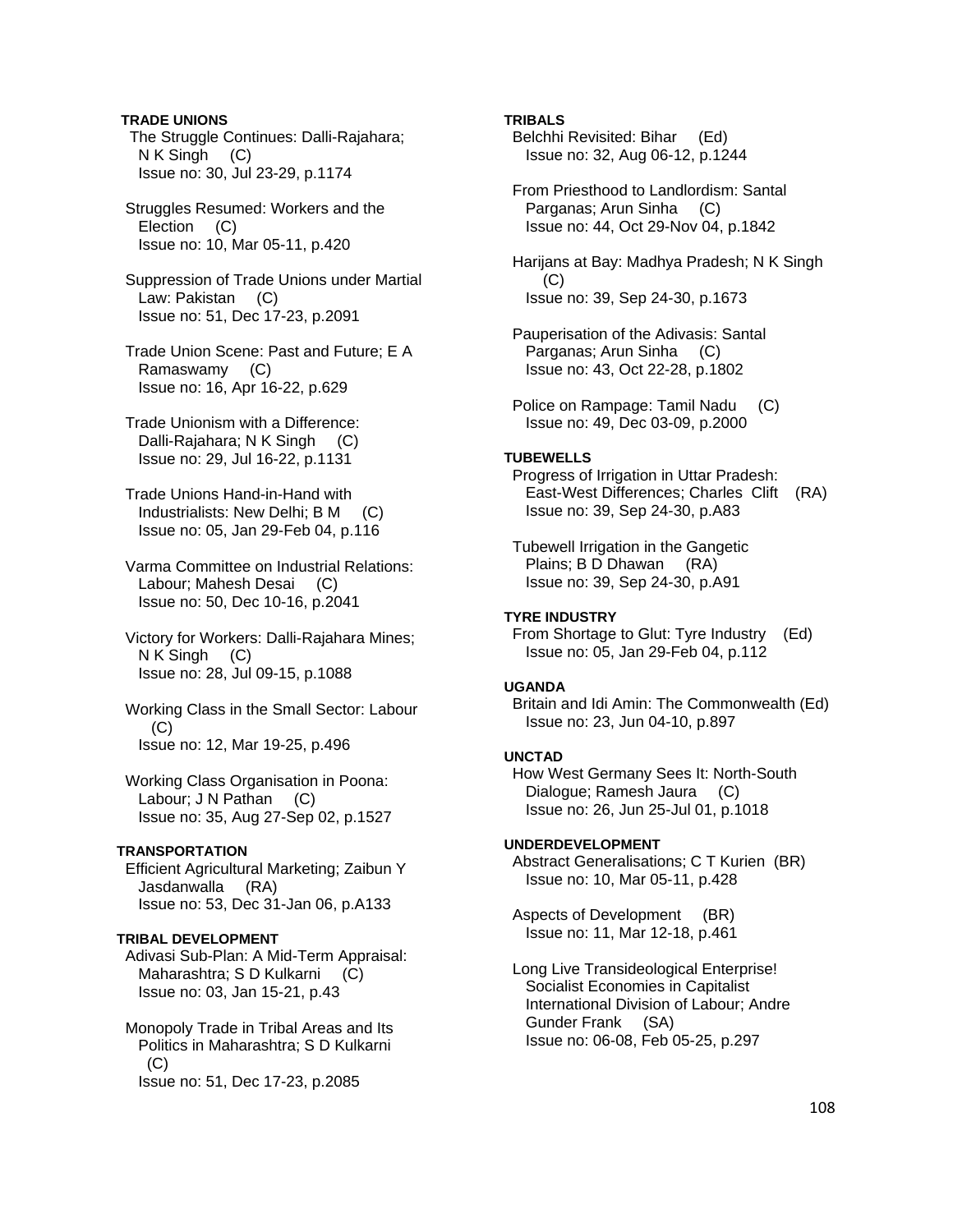### **UNDERDEVELOPMENT**

 Technology and Change; A K Malhotra (LE) Issue no: 03, Jan 15-21, p.38

 Towards an Explanation of Crisis in a Mixed Underdeveloped Economy; Prabhat Patnaik and S K Rao (SA) Issue no: 06-08, Feb 05-25, p.205

#### **UNEMPLOYMENT**

 Development, Education and the Poor: Context of South Asia; Romesh Diwan (SA) Issue no: 09, Feb 26-Mar 04, p.401

 New International Division of Labour?; Andre Gunder Frank (BR) Issue no: 51, Dec 17-23, p.2093

 Some Aspects of Employment and Unemployment in Agriculture; Manabendu Chattopadhyay (RA) Issue no: 39, Sep 24-30, p.A66

 Towards an Explanation of Crisis in a Mixed Underdeveloped Economy; Prabhat Patnaik and S K Rao (SA) Issue no: 06-08, Feb 05-25, p.205

 Trends in Rural Unemployment in India: Two Comments; Pravin Visaria and S K Sanyal (SA) Issue no: 05, Jan 29-Feb 04, p.139

 Youth in Revolt?: West Germany; Ramesh Jaura (C) Issue no: 23, Jun 04-10, p.911

#### **UNITED DEMOCRATIC FRONT**

 Peace Prospects: Nagaland (Ed) Issue no: 50, Dec 10-16, p.2029

### **UNITED KINGDOM**

 Britain and Idi Amin: The Commonwealth (Ed) Issue no: 23, Jun 04-10, p.897

 Shifty Shadow behind Sunny Jim: United Kingdom; Farrukh Dhondy (C) Issue no: 18, Apr 30-May 06, p.720

 Worsening Crisis: United Kingdom (C) Issue no: 20, May 14-20, p.792

### **UNITED NATIONS**

 Hypocrisy Unbound..: Human Rights (Ed) Issue no: 52, Dec 24-30, p.2114

 The Law of the Sea Conference: The Oceans; J P Anand (C) Issue no: 23, Jun 04-10, p.910

 Not for Want of Technology: Development of Arid Zones (Ed) Issue no: 44, Oct 29-Nov 04, p.1833

 The Sadat Visit (Ed) Issue no: 48, Nov 26-Dec 02, p.1955

### **UNITED STATES**

 Disenchantment Returns; Ravi Chopra (C) Issue no: 43, Oct 22-28, p.1804

 Fewer 'Special Relationships': United States (Ed) Issue no: 27, Jul 02-08, p.1035

 Philosopher of Detente: International Affairs; GPD (F) Issue no: 04, Jan 22-28, p.78

 Protective Discrimination in the United States: From DeFunis to Bakke; Robert L Hardgrave (SA) Issue no: 49, Dec 03-09, p.2013

 United States: Foreign Investments (F) Issue no: 47, Nov 19-25, p.1953

 US Investment Abroad (F) Issue no: 48, Nov 26-Dec 02, p.1990

 What Goes on in the Home Ministry?; Romesh Thapar (F) Issue no: 45-46, Nov 05-18, p.1875

#### **UNITED STATES-JAPAN RELATIONS**  Ugly Side of the Miracle: Japan (C) Issue no: 52, Dec 24-30, p.2128

#### **UNITED STATES-SOUTH AFRICA RELATIONS**  No to Economic Sanctions: South Africa (Ed) Issue no: 47, Nov 19-25, p.1917

#### **UNITED STATES-SOVIET UNION RELATIONS**

 Truly Non-Aligned: Foreign Policy (Ed) Issue no: 42, Oct 15-21, p.1756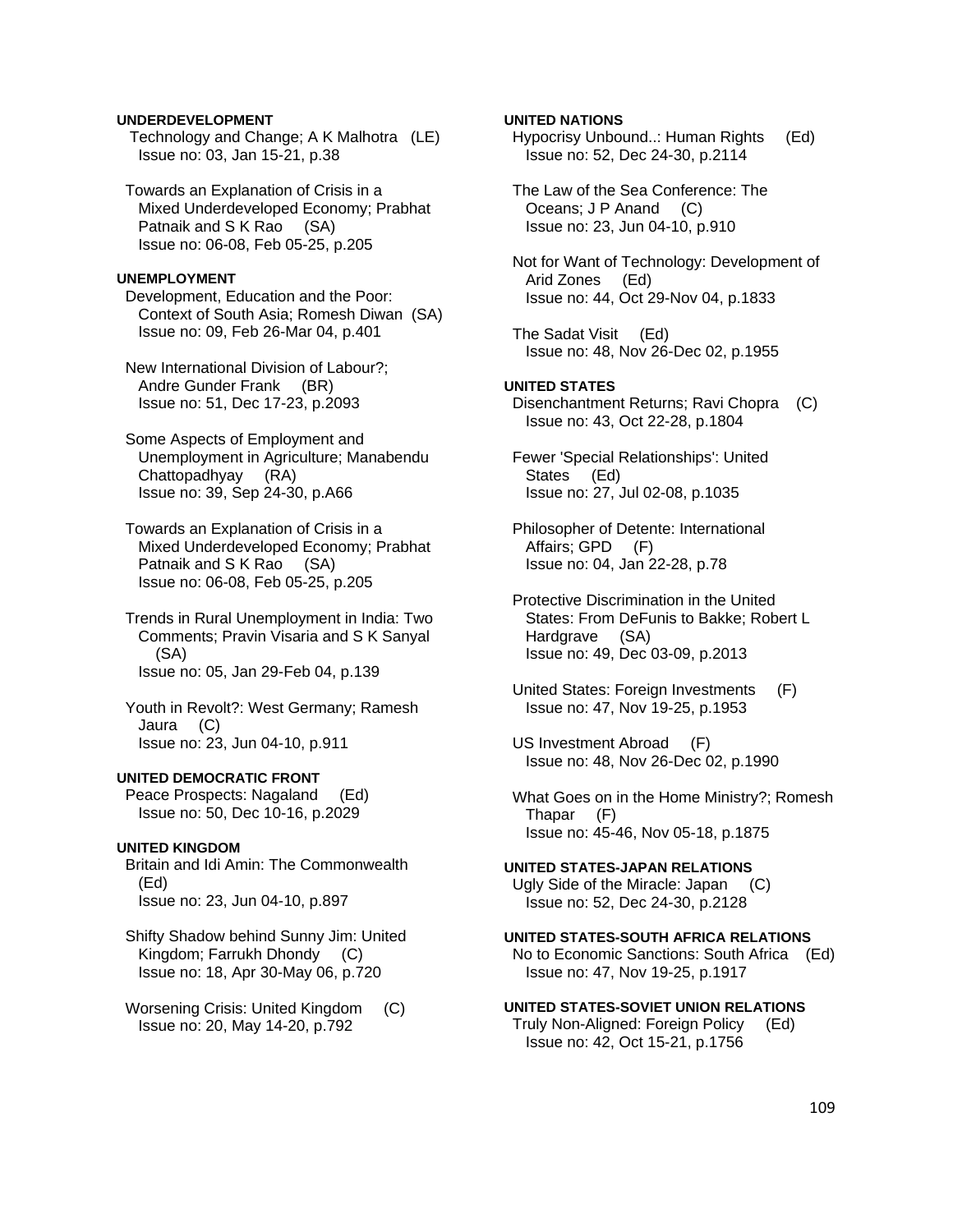### **UNITED STATES-VIETNAM RELATIONS**

 Familiar Faces (Ed) Issue no: 01-02, Jan 08-14, p.1

 How They Won the War: Vietnam; Harish Chandola (C) Issue no: 05, Jan 29-Feb 04, p.122

 New Economic Zones: Vietnam; Harish Chandola (C) Issue no: 04, Jan 22-28, p.83

## **UNIVERSITIES**

 Against Arbitrary Bureaucracy: Assam (C) Issue no: 47, Nov 19-25, p.1927

 As Little and as Late as Possible: Maharashtra (C) Issue no: 41, Oct 08-14, p.1732

 College Teachers in Maharashtra: Barking up the Wrong Tree: Education (C) Issue no: 35, Aug 27-Sep 02, p.1531

 Emergency in an Academic Ghetto (F) Issue no: 18, Apr 30-May 06, p.706

 Non-Teaching Staff Strike: Bombay University (C) Issue no: 30, Jul 23-29, p.1175

 Rewriting History: Politics (Ed) Issue no: 35, Aug 27-Sep 02, p.1520

 Setback for Teachers' Struggle: Maharashtra (C) Issue no: 18, Apr 30-May 06, p.717

 Teachers Grasp the Moment: Tamil Nadu (C) Issue no: 13, Mar 26-Apr 01, p.534

 They Also Serve: West Bengal-I; Timir Basu (C) Issue no: 29, Jul 16-22, p.1133

 Universities as Government Departments: Education (Ed) Issue no: 31, Jul 30-Aug 05, p.1204

#### **URANIUM**

 Uses of Uranium: Australia; Rajaram Panda (C) Issue no: 53, Dec 31-Jan 06, p.2158

**URBANIZATION**  Social Change in Urban Punjab; Veena Dua (BR) Issue no: 30, Jul 23-29, p.1183 **UTTAR PRADESH** 

 Changing Conditions of Agricultural Labourers; H Laxminarayan (SA) Issue no: 43, Oct 22-28, p.1817

 Congress's Shaken Confidence: Uttar Pradesh; Shashi Bhushan (C) Issue no: 09, Feb 26-Mar 04, p.393

 Progress of Irrigation in Uttar Pradesh: East-West Differences; Charles Clift (RA) Issue no: 39, Sep 24-30, p.A83

 Reflections on the Future of Family Planning; B D Misra, Ruth Simmons, Ali Ashraf and George Simmons (SA) Issue no: 36, Sep 03-09, p.1583

#### **VARMA COMMITTEE**

 Varma Committee on Industrial Relations: Labour; Mahesh Desai (C) Issue no: 50, Dec 10-16, p.2041

#### **VIETNAM**

 Agricultural Economy Rebuilt: Vietnam; Francois Houtart (C) Issue no: 48, Nov 26-Dec 02, p.1973

 The Catholics: Vietnam; Francois Houtart (C) Issue no: 50, Dec 10-16, p.2043

 A City Struggling to Be Born: Vietnam; Francois Houtart (C) Issue no: 45-46, Nov 05-18, p.1885

 Final Phase in Vietnam (BR) Issue no: 49, Dec 03-09, p.2011

 From Saigon to Ho Chi Minh City; Madhu Bhaduri (C) Issue no: 40, Oct 01-07, p.1696

 How They Won the War: Vietnam; Harish Chandola (C) Issue no: 05, Jan 29-Feb 04, p.122

 Problems of Reunification: Vietnam; Francois Houtart (C) Issue no: 47, Nov 19-25, p.1933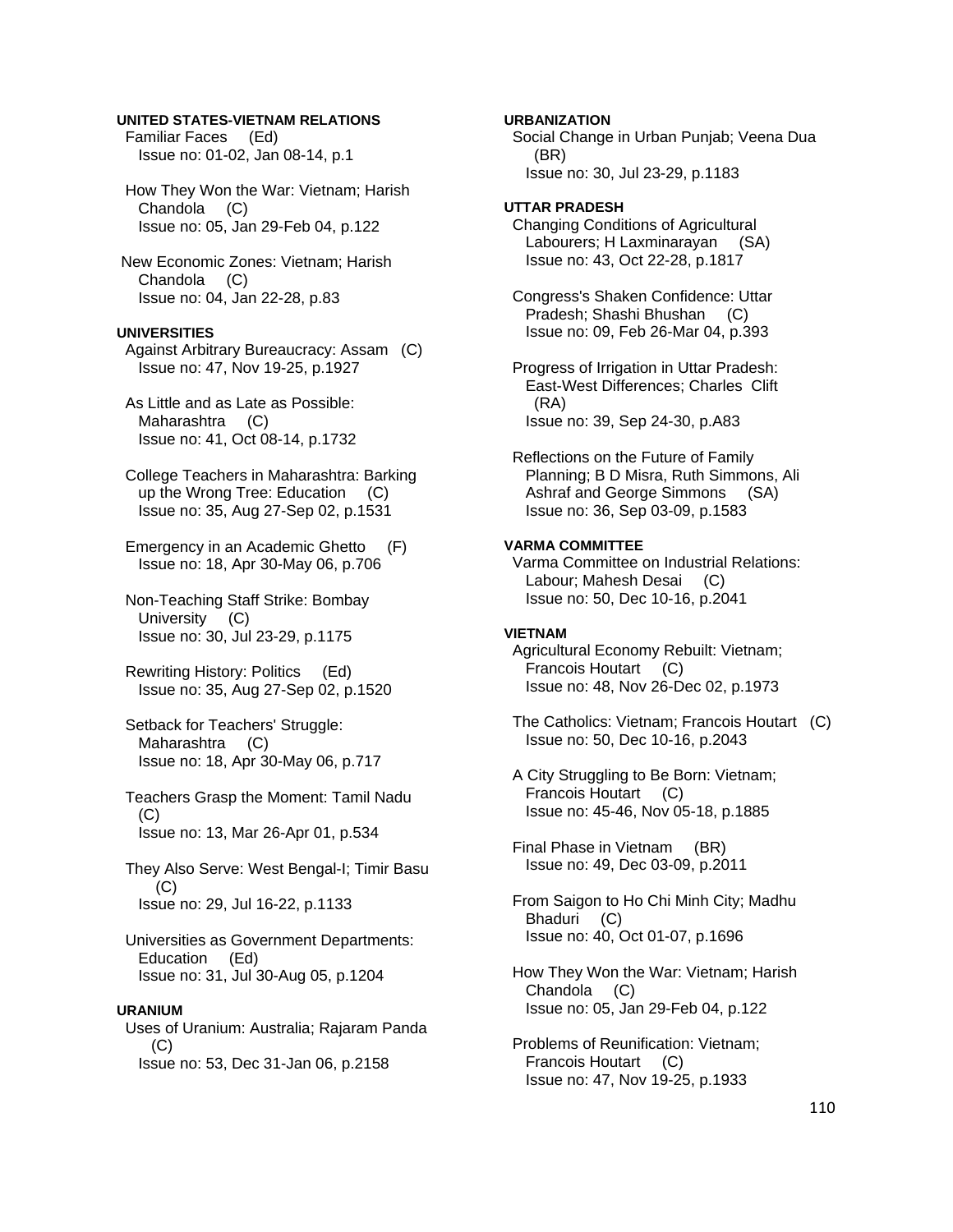# **VIETNAM**

 Rehabilitation of Prostitutes and Drug Addicts: Vietnam; Genevieve Lemercinier and Francois Houtart (C) Issue no: 53, Dec 31-Jan 06, p.2157

 Reorganisation of Agriculture in the South: Vietnam; Genevieve Lemercinier and Francois Houtart (C) Issue no: 52, Dec 24-30, p.2123

 Saigon Today: Vietnam; Harish Chandola (C) Issue no: 03, Jan 15-21, p.48

### **VIOLENCE**

 'Encounters' Are Murders: Interim Report of Civil Rights Committee: Political Prisoners-I (C) Issue no: 21, May 21-27, p.827

 'Law and Order' Killings: West Bengal-II; Kalyan Chaudhuri (C) Issue no: 29, Jul 16-22, p.1134

 Spectators to Our Own Acts; Yashodhara Dalmia (P) Issue no: 43, Oct 22-28, p.1808

# **VIOLENCE AGAINST WOMEN**

 The Murder of Seeralan: Tamil Nadu (C) Issue no: 39, Sep 24-30, p.1669

# **WAGE BOARDS**

 'Express' Paradox; Nireekshak (F) Issue no: 27, Jul 02-08, p.1037

 Mirage of Wage Policy; B N Datar (BR) Issue no: 50, Dec 10-16, p.2049

#### **WAGES, PERKS AND BONUS**

 As Little and as Late as Possible: Maharashtra (C) Issue no: 41, Oct 08-14, p.1732

 Aspects of Fiji Indian History, 1879-1939: A Society in Transition: I; Ahmed Ali (SA) Issue no: 42, Oct 15-21, p.1782

 Capitalist Terror in Ghaziabad: Labour; S K Rao (C) Issue no: 38, Sep 17-23, p.1635

 Changing Conditions of Agricultural Labourers; H Laxminarayan (SA) Issue no: 43, Oct 22-28, p.1817

 College Teachers in Maharashtra: Barking up the Wrong Tree: Education (C) Issue no: 35, Aug 27-Sep 02, p.1531

 College Teachers' Protest: Gujarat; A R Desai (C) Issue no: 21, May 21-27, p.825

- The Gomia Strike: Bihar; Hemendra Narayan (C) Issue no: 47, Nov 19-25, p.1928
- Hosiery Workers of Calcutta: Labour; Timir Basu (C) Issue no: 51, Dec 17-23, p.2089

 Incomes Policy Trap (Ed) Issue no: 42, Oct 15-21, p.1755

- Let Bygones Be?: Labour (Ed) Issue no: 26, Jun 25-Jul 01, p.1003
- Market for Labour; Heather Joshi (BR) Issue no: 14, Apr 02-08, p.575
- Minimum Wages on Paper: Agricultural Labour (C) Issue no: 49, Dec 03-09, p.2001
- Mirage of Wage Policy; B N Datar (BR) Issue no: 50, Dec 10-16, p.2049
- Not out of Bondage; Arun Sinha (C) Issue no: 37, Sep 10-16, p.1599
- Poverty and Power in Peking Politics; Leo Goodstadt (C) Issue no: 49, Dec 03-09, p.2005

 Printing Workers of Calcutta: Labour-I; Timir Basu (C) Issue no: 15, Apr 09-15, p.595

 Quid Pro Quo? (Ed) Issue no: 36, Sep 03-09, p.1551

**WAGES, PERKS AND BONUS**  Railway Workers Prepare for Struggle: Labour (C) Issue no: 52, Dec 24-30, p.2120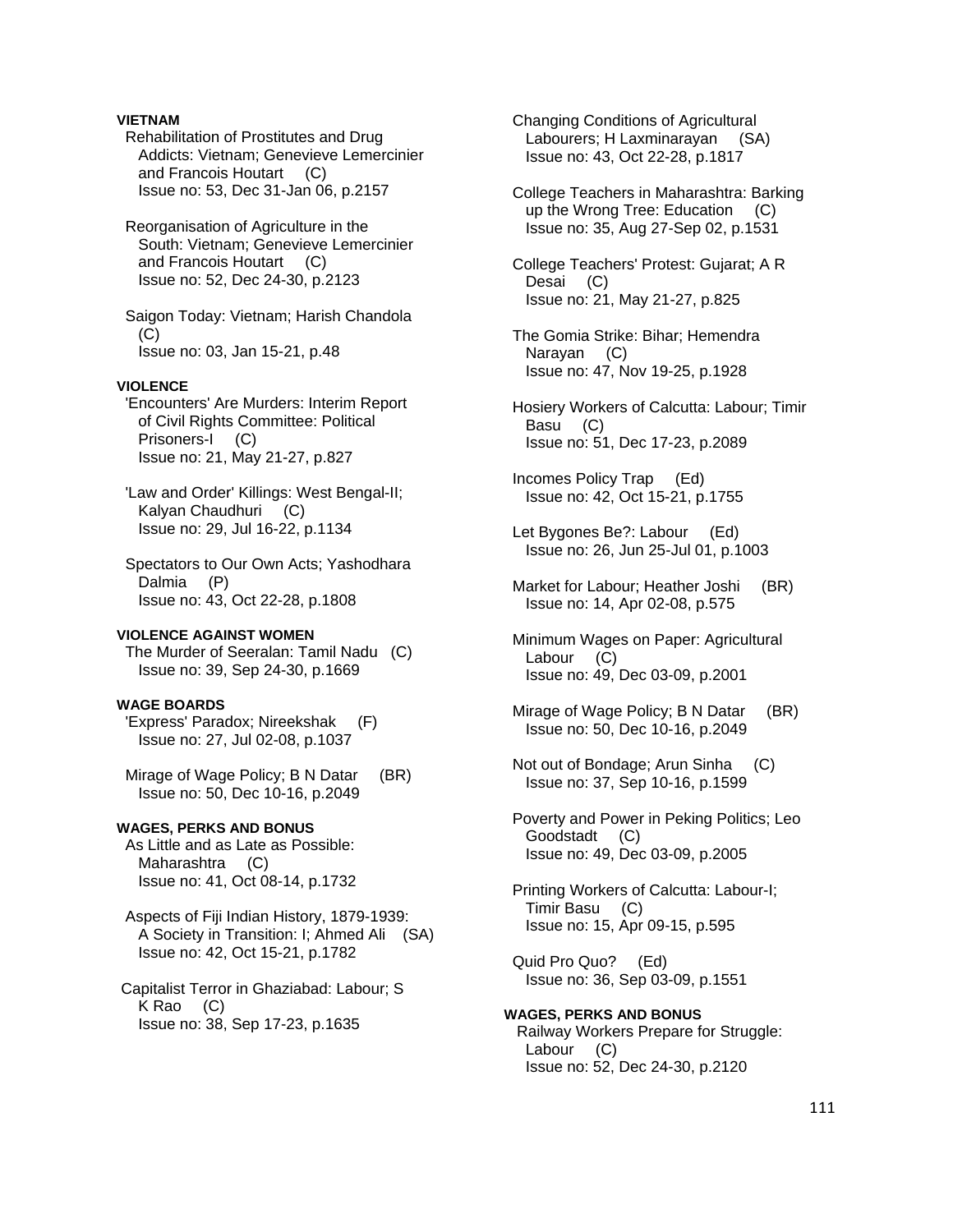## **WAGES, PERKS AND BONUS**

 A Rupee a Day Keeps Politics Away: Tea Garden Labour; Timir Basu (C) Issue no: 40, Oct 01-07, p.1692

 School Teachers' Plight: Maharashtra; Jean Kalgutkar and Urmila Banerjee (C) Issue no: 19, May 07-13, p.751

 Setback for Teachers' Struggle: Maharashtra (C) Issue no: 18, Apr 30-May 06, p.717

 Share of Wages; Ranjit Sau (BR) Issue no: 26, Jun 25-Jul 01, p.1020

 They Also Serve: West Bengal-I; Timir Basu (C) Issue no: 29, Jul 16-22, p.1133

 United Front of Government Employees: Maharashtra (Ed) Issue no: 49, Dec 03-09, p.1994

 Wage Policy in a Mixed Economy; S K Rao (BR) Issue no: 12, Mar 19-25, p.499

Wages of Dock Workers; D B Kotian (LE) Issue no: 36, Sep 03-09, p.1555

 Working Class Organisation in Poona: Labour; J N Pathan (C) Issue no: 35, Aug 27-Sep 02, p.1527

# **WARS AND WARFARE**

 From Saigon to Ho Chi Minh City; Madhu Bhaduri (C) Issue no: 40, Oct 01-07, p.1696

 How They Won the War: Vietnam; Harish Chandola (C) Issue no: 05, Jan 29-Feb 04, p.122

 The Neutron Bomb: West Germany; Ramesh Jaura (C) Issue no: 36, Sep 03-09, p.1568

 New Economic Zones: Vietnam; Harish Chandola (C) Issue no: 04, Jan 22-28, p.83

 Saigon Today: Vietnam; Harish Chandola (C) Issue no: 03, Jan 15-21, p.48

 Soviet Union in a Fix: Ethiopia; Hari Sharan Chhabra (C) Issue no: 38, Sep 17-23, p.1639

 A Warsaw Diary: International Affairs; GPD (F) Issue no: 23, Jun 04-10, p.899

Western View of Arms Race (BR) Issue no: 40, Oct 01-07, p.1704

## **WELFARE ECONOMICS**

 Judging Economic Development: The Case of China; Carl Riskin (SA) Issue no: 41, Oct 08-14, p.1741

#### **WEST ASIA**

 Decline of PLO: West Asia; Ramesh Jaura (C) Issue no: 15, Apr 09-15, p.597

 Divided Arabs: West Asia (Ed) Issue no: 50, Dec 10-16, p.2030

 Jumblatt's Murder: West Asia (Ed) Issue no: 15, Apr 09-15, p.586

Western View of Arms Race (BR) Issue no: 40, Oct 01-07, p.1704

## **WEST BENGAL**

 'Law and Order' Killings: West Bengal-II; Kalyan Chaudhuri (C) Issue no: 29, Jul 16-22, p.1134

 1972: More than a Memory: West Bengal; Kalyan Chaudhuri (C) Issue no: 09, Feb 26-Mar 04, p.395

 Adrift in Triumph?: CPI(M) (Ed) Issue no: 29, Jul 16-22, p.1121

 Ananta Singh Case: CPI(M) on Trial: West Bengal; Kalyan Chaudhuri (C) Issue no: 41, Oct 08-14, p.1731

 Assaults on Sharecroppers: West Bengal (Ed) Issue no: 04, Jan 22-28, p.71

 Beedi Workers of Calcutta: West Bengal; Timir Basu (C) Issue no: 04, Jan 22-28, p.81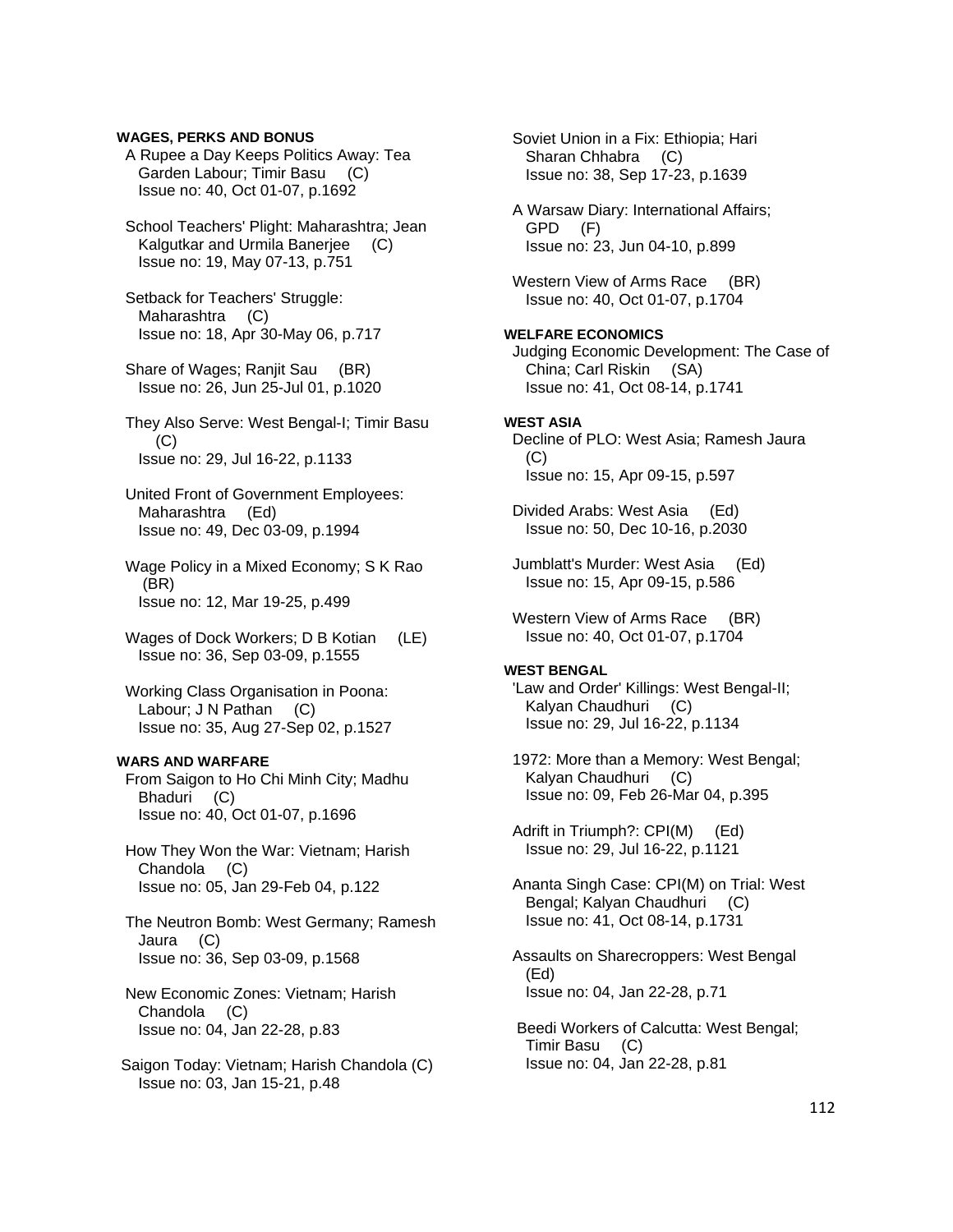### **WEST BENGAL**

 Bengal Shows the Way?: Elections-II (Ed) Issue no: 12, Mar 19-25, p.488

 Causes of Sharp Increase in Agricultural Labourers, 1961-71: A Case Study of Social-Existence Forms of Labour in North Bengal; Nripendra Bandyopadhyaya (RA) Issue no: 53, Dec 31-Jan 06, p.A111

 Changes in Land Relations in West Bengal; Kalyan Dutt (RA) Issue no: 53, Dec 31-Jan 06, p.A106

- Congress Terror: West Bengal; Ajit Roy (C) Issue no: 11, Mar 12-18, p.459
- Even Rigging Fails: West Bengal-II; Kalyan Chaudhuri (C) Issue no: 14, Apr 02-08, p.565
- Fiscal Innovations: West Bengal (C) Issue no: 44, Oct 29-Nov 04, p.1845
- The Five-Year Emergency: West Bengal (P) Issue no: 06-08, Feb 05-25, p.177
- Food Policy Contretemps: West Bengal and Centre (Ed) Issue no: 43, Oct 22-28, p.1792
- Futility of Contract Labour Act: Labour; Timir Basu (C) Issue no: 27, Jul 02-08, p.1041
- Gains for the Left: West Bengal-I; Ajit Roy (C) Issue no: 14, Apr 02-08, p.564
- The Howrah Prison Killings: Story of a 'Jail Break'; Kalyan Chaudhuri (C) Issue no: 17, Apr 23-29, p.673
- Implementation, the Stumbling Block: West Bengal Land Reforms Bill-II (C) Issue no: 48, Nov 26-Dec 02, p.1966

 Joint Sector: Few Takers: West Bengal-II  $(C)$  Issue no: 01-02, Jan 08-14, p.14 The Left Front Government; Ashok Rudra (C) Issue no: 36, Sep 03-09, p.1563

 Major Move against Semi-Feudal Tenancy: Tea Companies; N K Chandra (C) Issue no: 48, Nov 26-Dec 02, p.1965

- Major Move against Semi-Feudal Tenancy: West Bengal Land Reforms Bill-I; N K Chandra (C) Issue no: 48, Nov 26-Dec 02, p.1965
- Muddied Waters: Farakka (C) Issue no: 38, Sep 17-23, p.1633
- New Configurations: West Bengal (Ed) Issue no: 21, May 21-27, p.816
- Not a Negative Vote: West Bengal; Ajit Roy (C) Issue no: 27, Jul 02-08, p.1040
- Not Cricket: West Bengal; Ajit Roy (Ed) Issue no: 31, Jul 30-Aug 05, p.1207
- Pledges Unredeemed, Promises Broken: Political Prisoners; Sumanta Banerjee (C) Issue no: 47, Nov 19-25, p.1925
- Porters of Posta Bazar: West Bengal; Timir Basu (C) Issue no: 47, Nov 19-25, p.1929
- Quiet Beginning: West Bengal (Ed) Issue no: 28, Jul 09-15, p.1079
- Red vs Non-Red Money: West Bengal (C) Issue no: 51, Dec 17-23, p.2083
- A Rupee a Day Keeps Politics Away: Tea Garden Labour; Timir Basu (C) Issue no: 40, Oct 01-07, p.1692
- Scraping the Barrel: West Bengal-I (C) Issue no: 36, Sep 03-09, p.1561
- Substituting Reform for Revolution: West Bengal; Ajit Roy (C) Issue no: 53, Dec 31-Jan 06, p.2153
- Tasks in West Bengal (Ed) Issue no: 26, Jun 25-Jul 01, p.999
- They Also Serve: West Bengal-I; Timir Basu (C) Issue no: 29, Jul 16-22, p.1133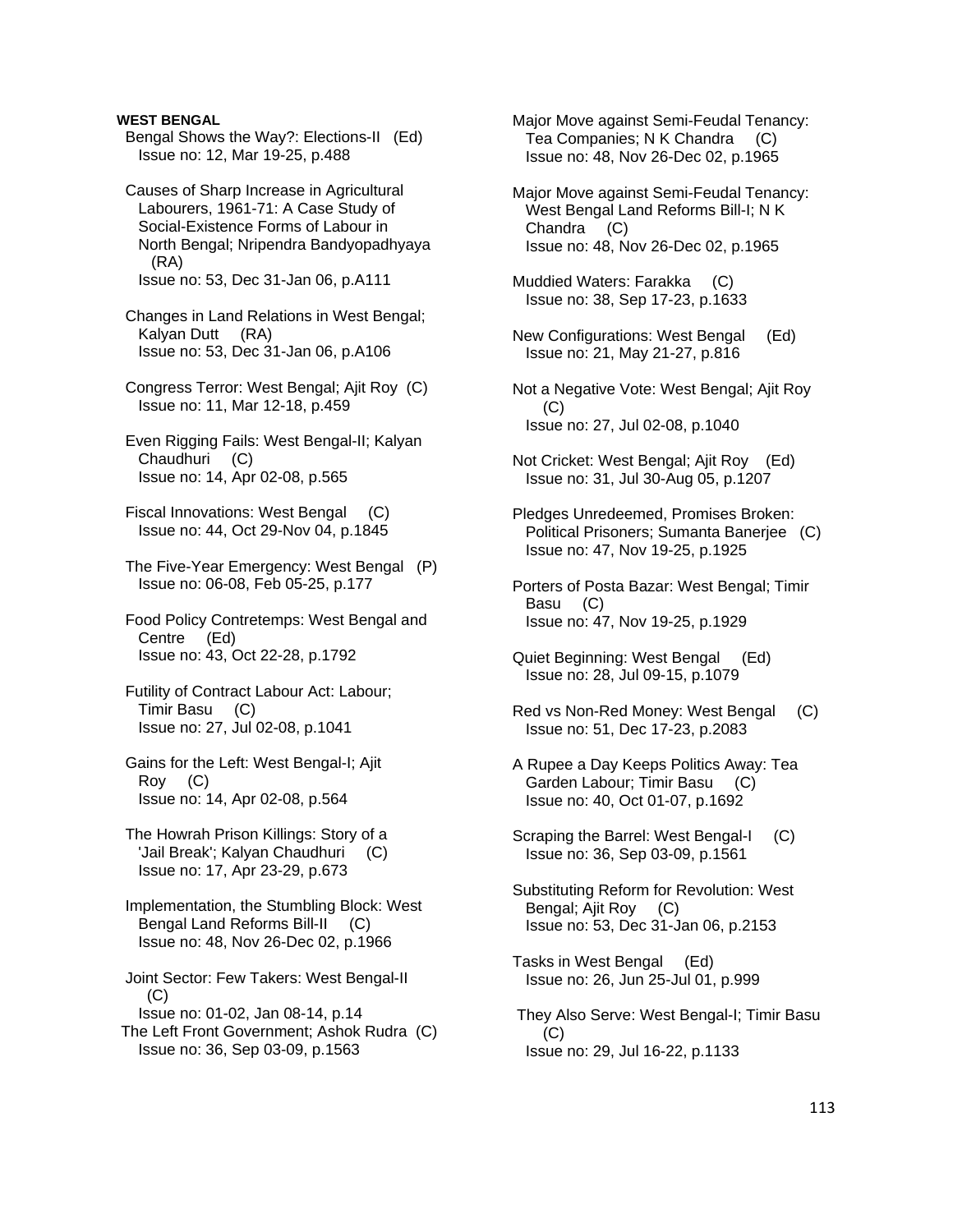### **WEST BENGAL**

- Tight-Rope Walking: West Bengal (C) Issue no: 35, Aug 27-Sep 02, p.1530
- Travails of a Food Deficit State: West Bengal (C) Issue no: 45-46, Nov 05-18, p.1883
- Unfulfilled Promise: West Bengal (C) Issue no: 20, May 14-20, p.787
- West Bengal Assembly Elections; Ajit Roy and Adrak Vyapari (LE) Issue no: 41, Oct 08-14, p.1724
- Women Prisoners in Presidency Jail: West Bengal; Kalyan Chaudhuri (C) Issue no: 19, May 07-13, p.755

#### **WEST GERMANY**

- Creeping Authoritarianism: West Germany; Ramesh Jaura (C) Issue no: 43, Oct 22-28, p.1805
- How West Germany Sees It: North-South Dialogue; Ramesh Jaura (C) Issue no: 26, Jun 25-Jul 01, p.1018
- An Interview with Willy Brandt: West Germany; Ramesh Jaura (C) Issue no: 31, Jul 30-Aug 05, p.1218
- The Neutron Bomb: West Germany; Ramesh Jaura (C) Issue no: 36, Sep 03-09, p.1568
- Speeding to 1984: West Germany; Ramesh Jaura (C) Issue no: 14, Apr 02-08, p.573
- Year of Arms Boom: West Germany; Ramesh Jaura (C) Issue no: 45-46, Nov 05-18, p.1884
- Youth in Revolt?: West Germany; Ramesh Jaura (C) Issue no: 23, Jun 04-10, p.911

### **WESTERN EUROPE**

 Pink Star over Western Europe?; GPD (F) Issue no: 35, Aug 27-Sep 02, p.1538

 Poverty, Politics and Development: Western Europe in First Half of 19th Century and South Asia in Second Half of the 20th; K N Raj (SA) Issue no: 06-08, Feb 05-25, p.185

#### **WESTERN SAHARA**

 Polisario Shows the Way: Western Sahara; Karrim Essack (C) Issue no: 41, Oct 08-14, p.1734

### **WHEAT**

 Green Revolution Contrasts: Rice and Wheat; Amal Krishna Dey (SA) Issue no: 23, Jun 04-10, p.921

### **WHOLESALE PRICE**

 Do Equities Act as a Hedge against Inflation?; M R Mayya (RA) Issue no: 22, May 28-Jun 03, p.M61

 Field Day for Speculators (C) Issue no: 21, May 21-27, p.817

 Money and Prices (Ed) Issue no: 37, Sep 10-16, p.1591

 On the Wrong Track (Ed) Issue no: 21, May 21-27, p.815

 Price Situation (Ed) Issue no: 12, Mar 19-25, p.487

## **WHOLESALE PRICE INDEX**

 Complacency about Prices (Ed) Issue no: 39, Sep 24-30, p.1659

 New Index of Wholesale Prices: Prices (C) Issue no: 10, Mar 05-11, p.417

 Not a Matter of Supply and Demand: Prices (Ed) Issue no: 30, Jul 23-29, p.1162

#### **WIND ENERGY**

 Technological Alternatives and the Indian Energy Crisis; Amulya Kumar N Reddy and Krishna K Prasad (SA) Issue no: 33-34, Aug 13-26, p.1465

#### **WOMEN AND DEVELOPMENT**

 Whither the Indian Women's Movement?; Shahida Lateef (SA) Issue no: 47, Nov 19-25, p.1948